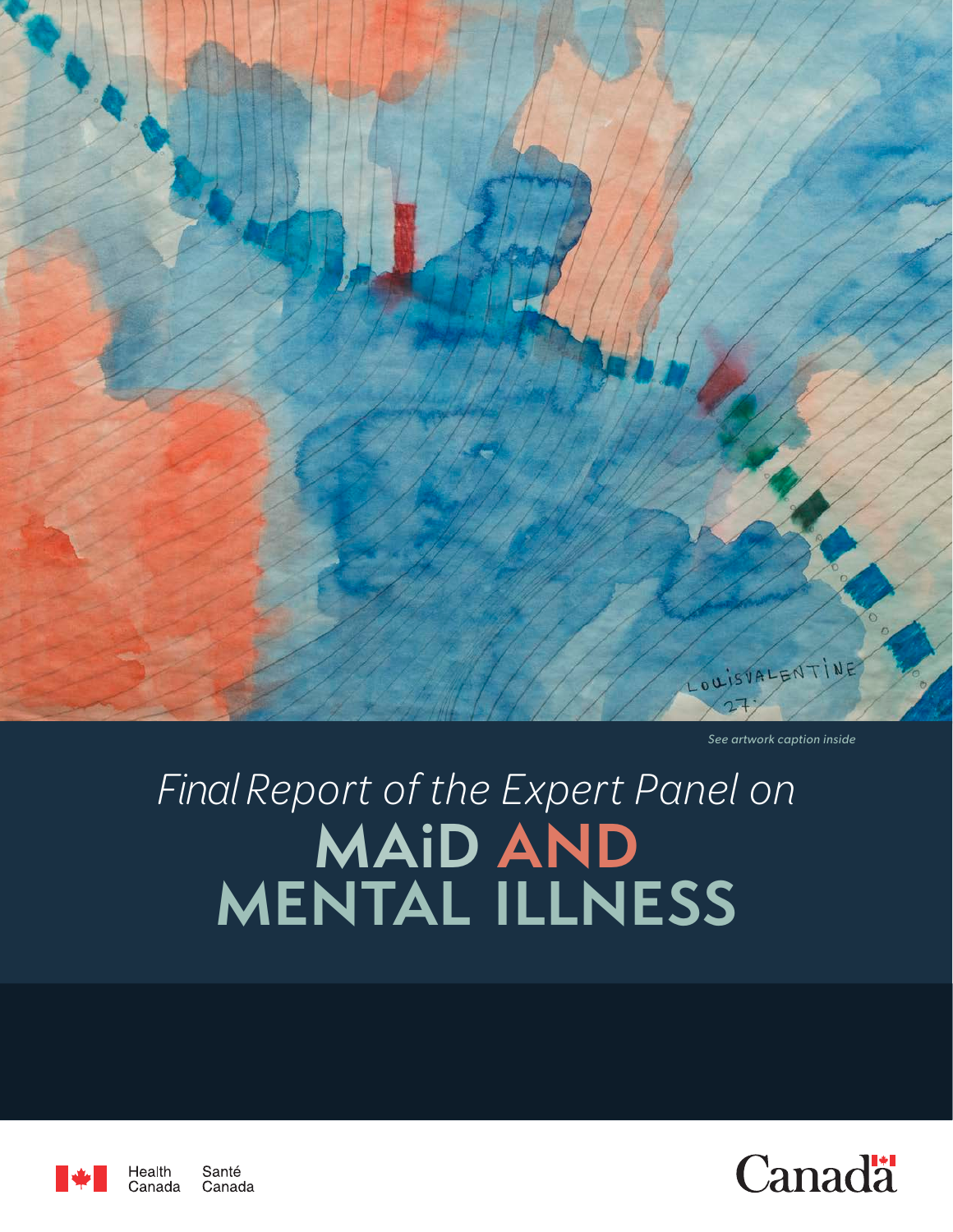Health Canada is the federal department responsible for helping the people of Canada maintain and improve their health. Health Canada is committed to improving the lives of all of Canada's people and to making this country's population among the healthiest in the world as measured by longevity, lifestyle and effective use of the public health care system.

Également disponible en français sous le titre : *Rapport final du Groupe d'experts sur l'AMM et la maladie mentale*

To obtain additional information, please contact:

Health Canada Address Locator 0900C2 Ottawa, ON K1A 0K9 Tel.: 613-957-2991 Toll free: 1-866-225-0709 Fax: 613-941-5366 TTY: 1-800-465-7735 E-mail: publications-publications@hc-sc.gc.ca

© Her Majesty the Queen in Right of Canada, as represented by the Minister of Health, 2022

Publication date: May 2022

This publication may be reproduced for personal or internal use only without permission provided the source is fully acknowledged.

**PRINT** Cat.: H22-4/29-2022E **PDF** Cat.: H22-4/29-2022E-PDF Pub.: 220057 ISBN: 978-0-660-43155-0 ISBN: 978-0-660-43154-3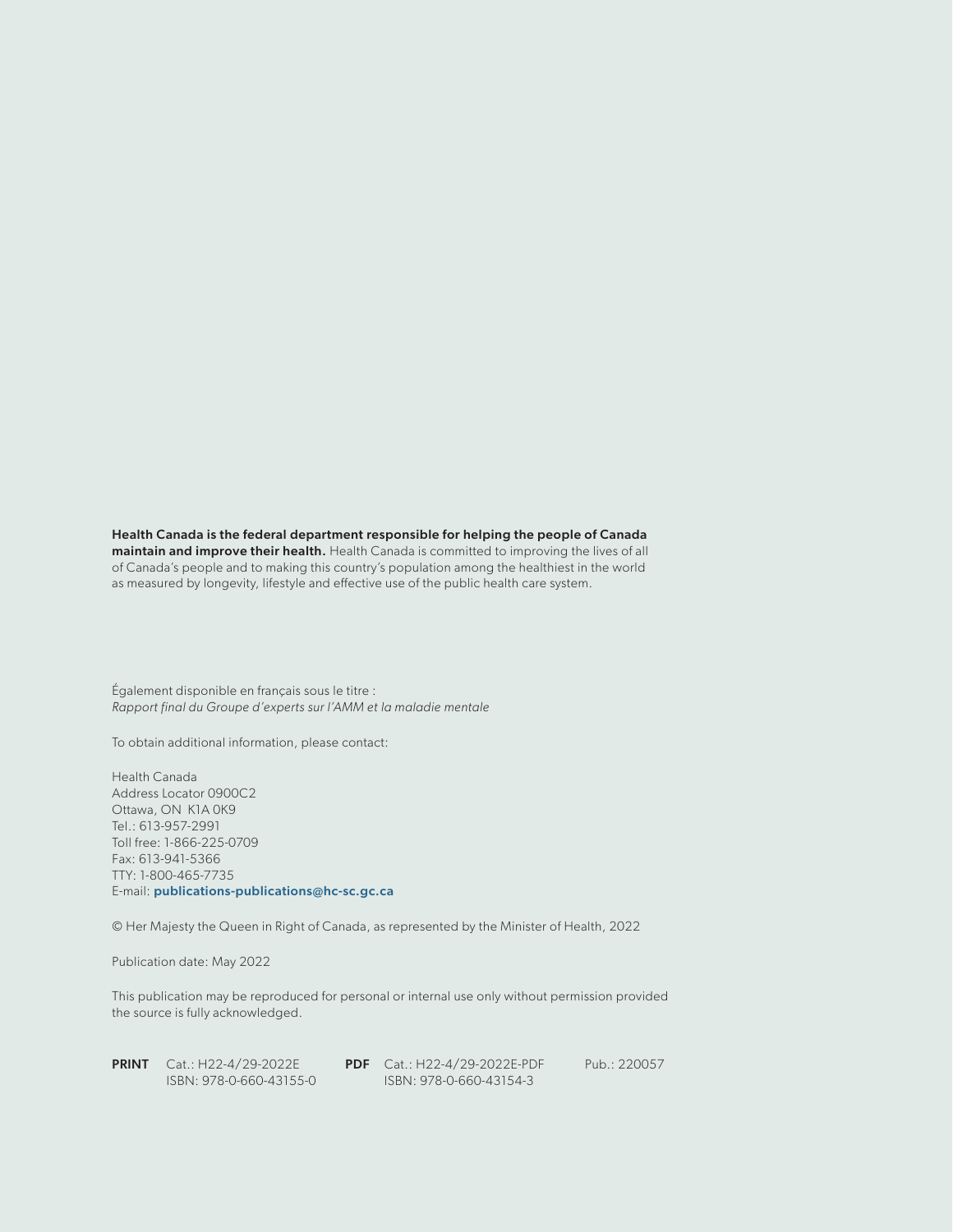# **TABLE OF CONTENTS**

|     |     | <b>GLOSSARY OF TERMS AND ABBREVIATIONS</b> 3                                                                                                                                                                                   |     |
|-----|-----|--------------------------------------------------------------------------------------------------------------------------------------------------------------------------------------------------------------------------------|-----|
|     |     |                                                                                                                                                                                                                                |     |
| 1.0 |     | INTRODUCTION AND BACKGROUND. 19                                                                                                                                                                                                |     |
|     | 1.1 |                                                                                                                                                                                                                                | -19 |
|     | 1.2 |                                                                                                                                                                                                                                | 20  |
|     | 1.3 | Summary of Legal Context as it Pertains to MAiD and Mental Illness.                                                                                                                                                            | 23  |
|     | 1.4 |                                                                                                                                                                                                                                | 32  |
|     | 1.5 | First Nations, Inuit, and Métis Peoples 35                                                                                                                                                                                     |     |
| 2.0 |     | PANEL SCOPE AND SUMMARY OF ISSUES RAISED<br>ABOUT MAID AND MENTAL DISORDER. 36                                                                                                                                                 |     |
|     | 2.1 | Panel Scope (Both and Contract of Contract of Contract of Contract of Contract of Contract of Contract of Contract of Contract of Contract of Contract of Contract of Contract of Contract of Contract of Contract of Contract |     |
|     |     | 2.2 Why Does MAID MD-SUMC Require Special Attention? 39                                                                                                                                                                        |     |
|     |     | Incurability and Irreversibility Tanger Alexander Alexander Alexander Alexander Alexander Alexander Alexander                                                                                                                  |     |
|     |     |                                                                                                                                                                                                                                |     |
|     |     |                                                                                                                                                                                                                                |     |
|     |     | Structural Vulnerability, Mental Disorder and MAID [11] [11] [11] 45                                                                                                                                                           |     |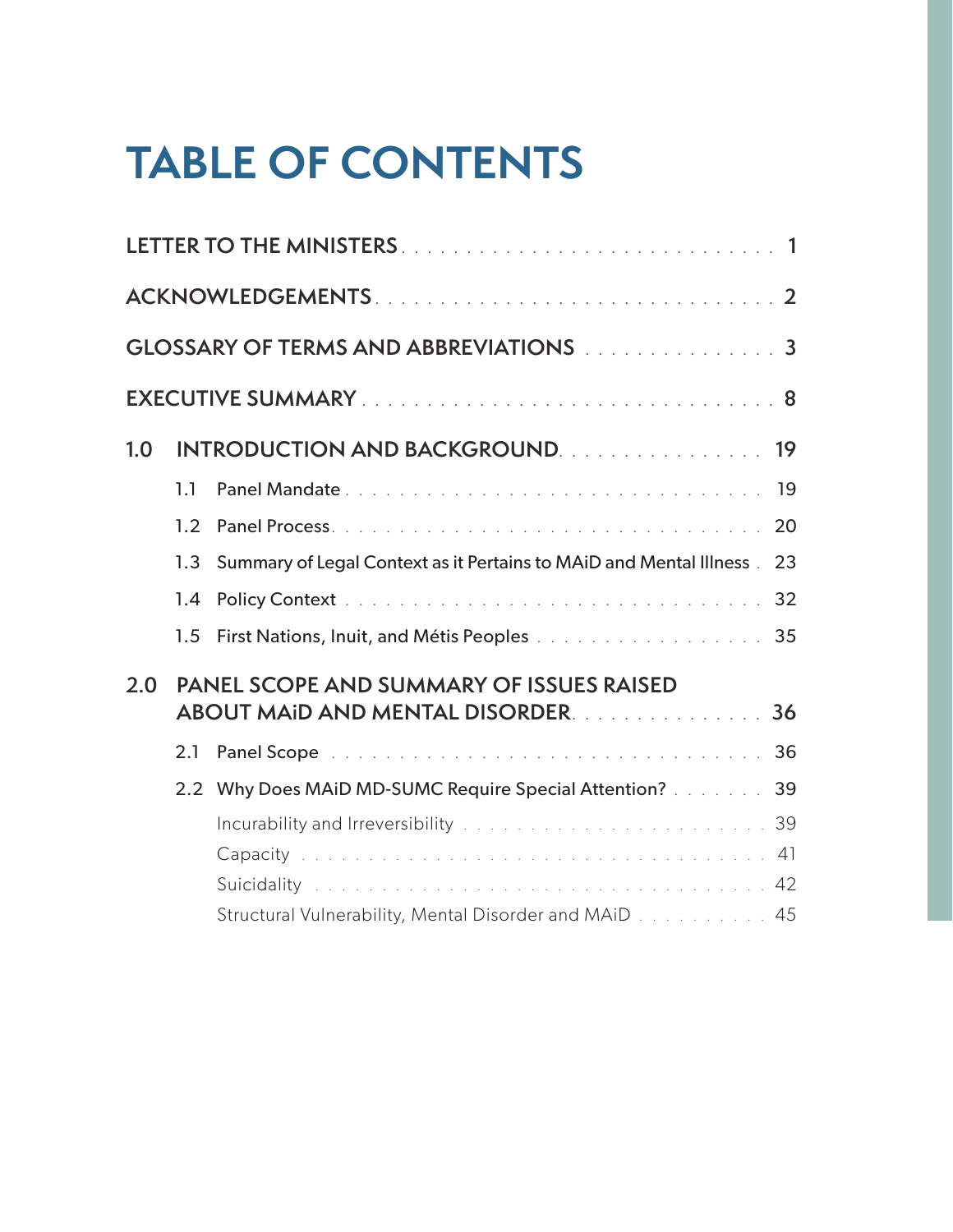| 3.0 |     |                                                                                                                                                                       |    |
|-----|-----|-----------------------------------------------------------------------------------------------------------------------------------------------------------------------|----|
|     | 3.1 | Development of MAID Practice Standards 52                                                                                                                             |    |
|     |     | 3.2 Interpreting 'Grievous and Irremediable Medical Condition'                                                                                                        | 52 |
|     |     | Establishing Incurability and Irreversibility. The manuscript and success 55                                                                                          |    |
|     |     | Understanding Enduring and Intolerable Suffering [1, 1, 1, 1, 1, 1, 1, 57]                                                                                            |    |
|     |     | 3.3 Vulnerabilities: Incapacity, Structural Vulnerability,<br>Involuntariness, and Suicidality  59                                                                    |    |
|     |     | Comprehensive Capacity Assessments 60                                                                                                                                 |    |
|     |     |                                                                                                                                                                       |    |
|     |     | Interpretation of Track 2 Safeguard 241.2(3.1)(h) the<br>person has given serious consideration to those means with the S2                                            |    |
|     |     | The Consistency, Durability, and Well-Considered                                                                                                                      |    |
|     |     |                                                                                                                                                                       |    |
|     |     |                                                                                                                                                                       |    |
|     |     |                                                                                                                                                                       |    |
|     |     | Input From Treating Team and Collateral Information [11] [11] 70                                                                                                      |    |
|     |     |                                                                                                                                                                       |    |
|     | 3.5 |                                                                                                                                                                       |    |
|     |     | Consultations with First Nations, Inuit, and Métis Peoples [1, 1, 1, 1, 72]                                                                                           |    |
|     |     | Training of Assessors and Providers in Specialized Topics [11, 11, 11, 73]                                                                                            |    |
|     |     | Prospective Oversight<br>$\alpha$ , which is a constant of the set of the set of the set of the set of the set of the $\alpha$                                        | 75 |
|     |     | Case-Based Quality Assurance and Education Alberts Alberts 2014 76                                                                                                    |    |
|     |     | Modifications to Data Collection Under the Federal<br>MAID Monitoring System Theory Process Program Processor Program Program Program Program Program Program Program |    |
|     |     |                                                                                                                                                                       |    |
|     |     |                                                                                                                                                                       | 79 |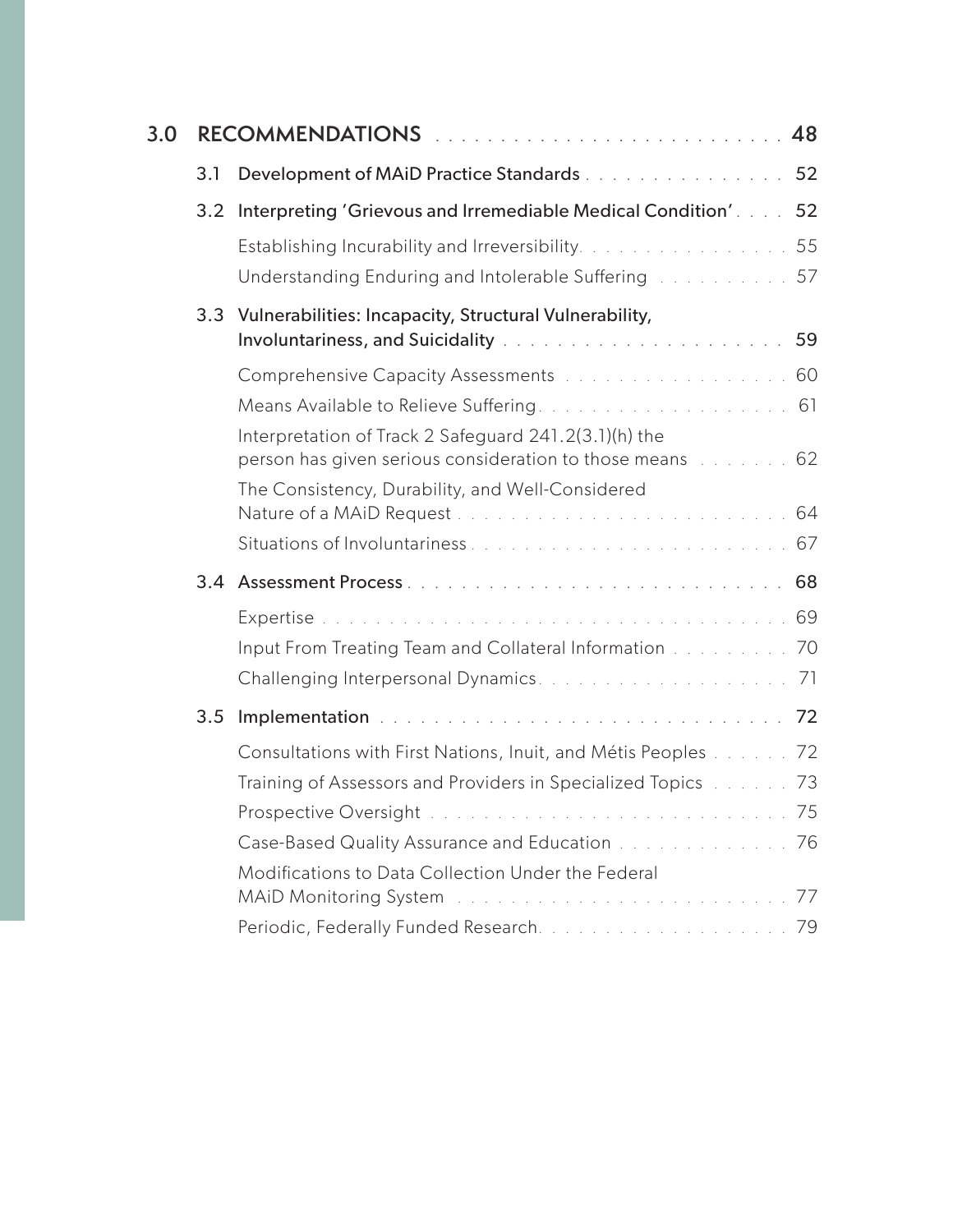| 4.0                | <b>ISSUES REQUIRING FURTHER CONSIDERATION ALL LOCAL 80</b>                                                                            |  |  |  |
|--------------------|---------------------------------------------------------------------------------------------------------------------------------------|--|--|--|
|                    | Elderly Persons With Mental Disorders 80<br>4.1                                                                                       |  |  |  |
|                    | 4.2 Persons With Intellectual Disabilities 81                                                                                         |  |  |  |
|                    |                                                                                                                                       |  |  |  |
| 5.0                |                                                                                                                                       |  |  |  |
| <b>APPENDIX A:</b> |                                                                                                                                       |  |  |  |
|                    | <b>APPENDIX B:</b>                                                                                                                    |  |  |  |
|                    | <b>APPENDIX C:</b><br>Safeguards, Protocols and Guidance Recommended                                                                  |  |  |  |
|                    | <b>APPENDIX D:</b><br>Safeguards, Protocols and Guidance in Countries                                                                 |  |  |  |
|                    | <b>APPENDIX E:</b><br>Safeguards, Protocols and Guidance for MAID MD-SUMC<br>Recommended by Canadian Organizations and Groups.<br>108 |  |  |  |
|                    |                                                                                                                                       |  |  |  |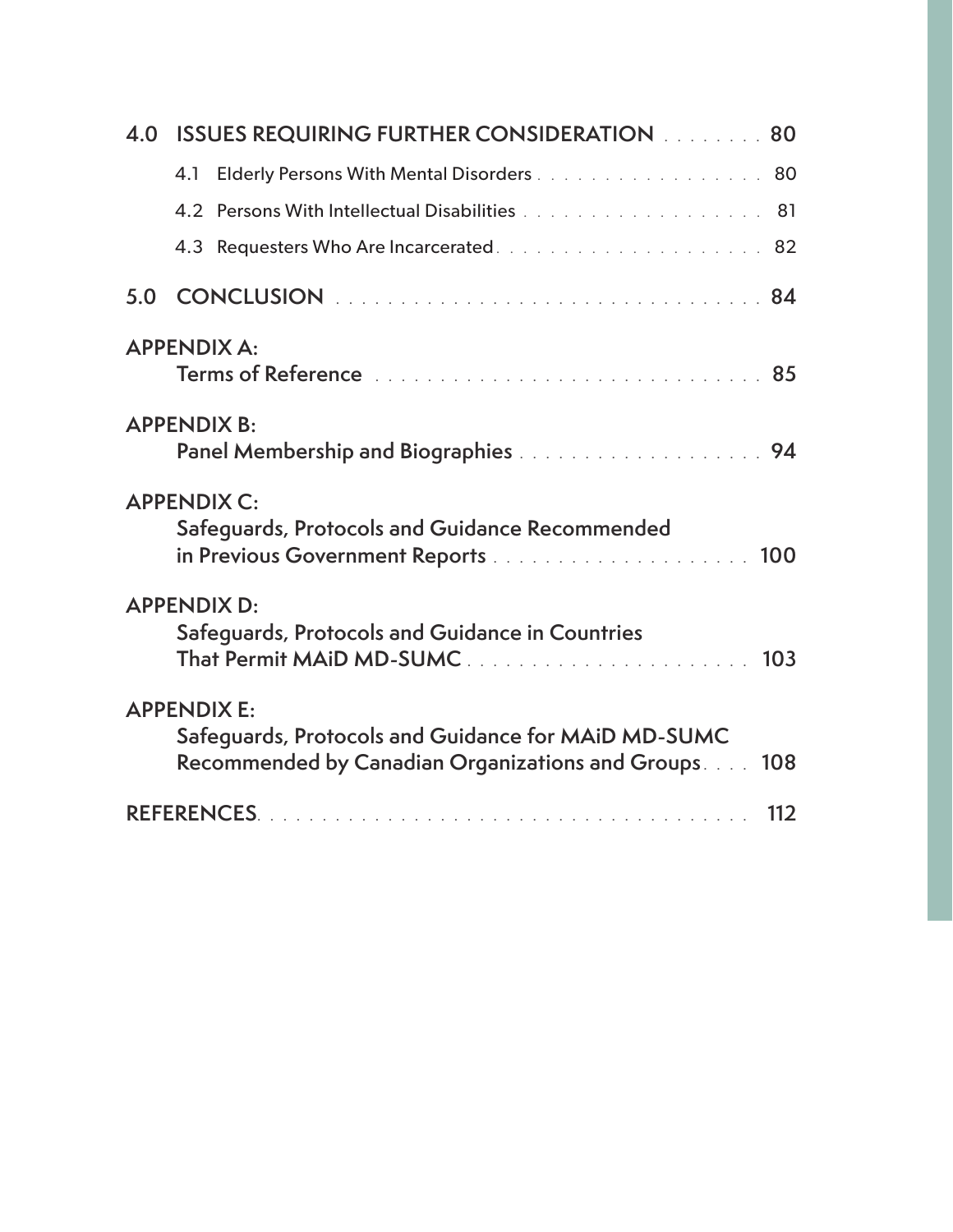FINAL REPORT OF THE EXPERT PANEL ON MAID AND MENTAL ILLNESS  $\blacksquare$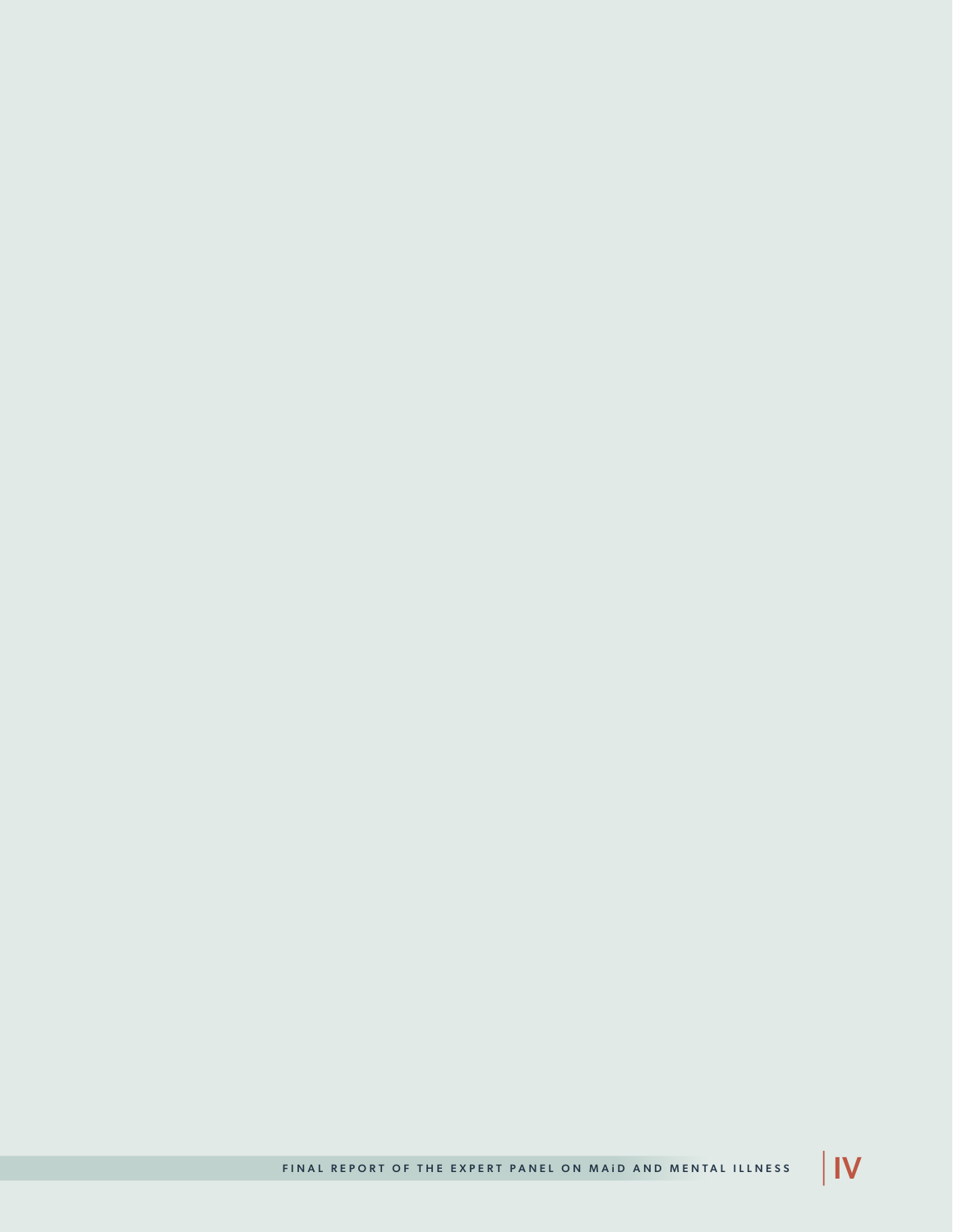# <span id="page-6-0"></span>**LETTER TO THE MINISTERS**

May 6, 2022

The Honourable Jean-Yves Duclos Minister of Health

The Honourable David Lametti Minister of Justice and Attorney General of Canada

Dear Ministers,

We are pleased to submit the final report of the Expert Panel on MAiD and Mental Illness for your consideration.

It is a privilege to contribute to Canada's ongoing discussions about medical assistance in dying (MAiD). We are aware these discussions can be contentious, and on the specific topic of MAiD for mental illness there is a full spectrum of views. Although our mandate was not to debate whether access to MAiD for mental illness should be allowed, we took very seriously those arguments. These arguments were thoroughly discussed and informed the development of our recommendations.

No system of safeguards, protocols and guidance will satisfy everyone because people differ in terms of how they make the compromises between the competing values at the heart of this practice. After careful consideration of the proposals made by Canadian groups and organizations and of international experience, we have tried to devise a set of measures to support—at the same time safety, autonomy and equity.

The recommendations contained within this report are based on the collective knowledge and experiences of members of the Panel. As authors, we unanimously support these recommendations.

We hope that our work will make a positive contribution to the evolution of MAiD policy and practice.

non Busto

Jennifer A. Chandler (Member) Sara Goulet (Member) Trevor Morey (Member) Donna Stewart (Member)

Dove Mender

Mona Gupta (Chair) **Rose M. Carter (Vice-chair)** Rose M. Carter (Vice-chair)

Justine Dembo (Member) Karen Hetherington (Member) Leora Simon (Member) Cornelia (Nel) Wieman (Member)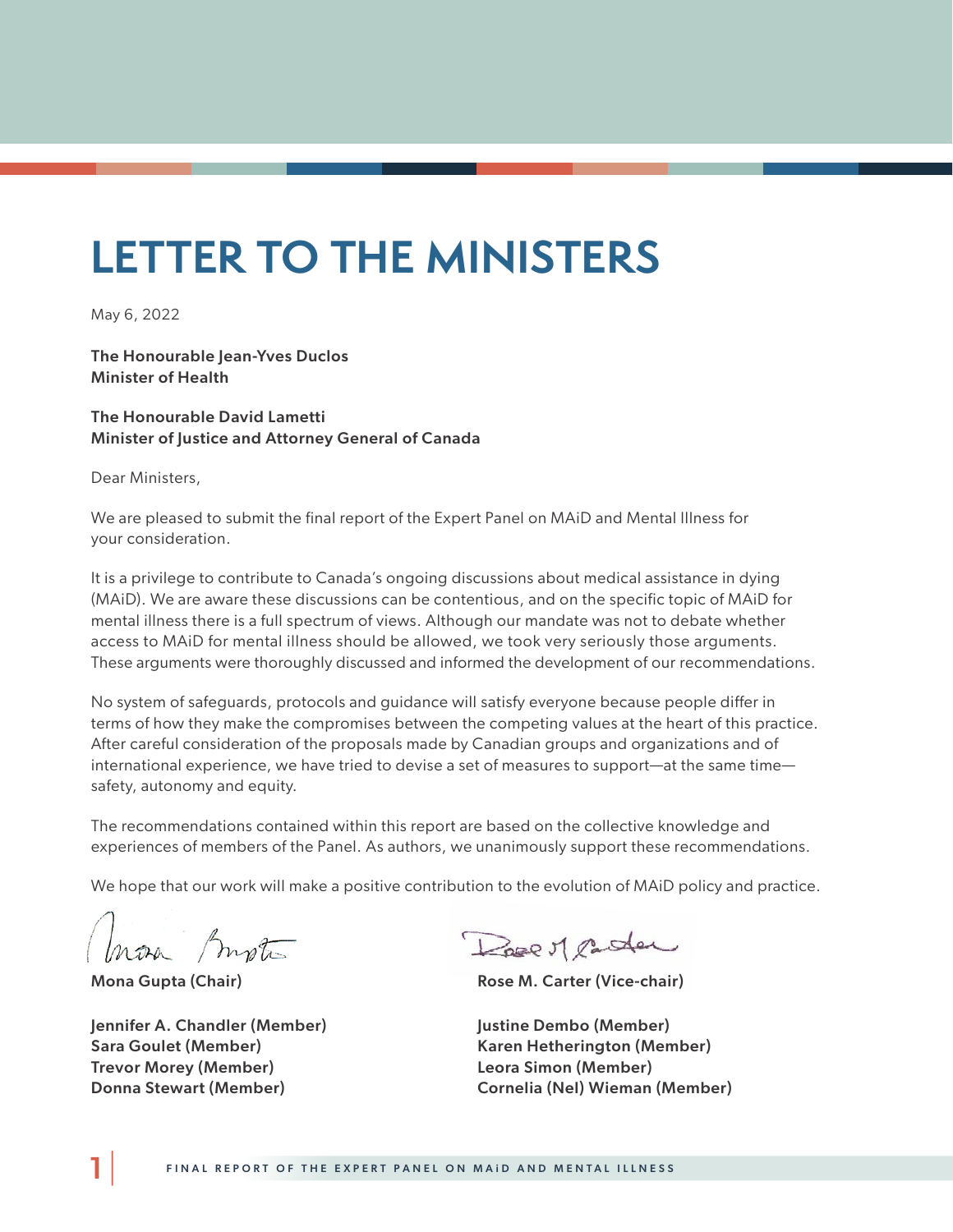## <span id="page-7-0"></span>ACKNOWLEDGEMENTS

The Panel wishes to acknowledge with gratitude the support of the Health Canada Secretariat for its unfailing assistance throughout the Panel process. The Panel is also grateful to Justin Okerman and Gregor Allan, Students at Law, at Dentons Canada and Isabelle Deslandes, Faculté de Médicine, Université de Montréal for their research assistance.

### **Cover artwork:**

The cover art was selected from the catalogue of Les Impatients. The organization offers creative workshops for persons with mental health issues.



Louis Valentine Gouache and graphite on paper 45 x 60 cm ©Collection Les Impatients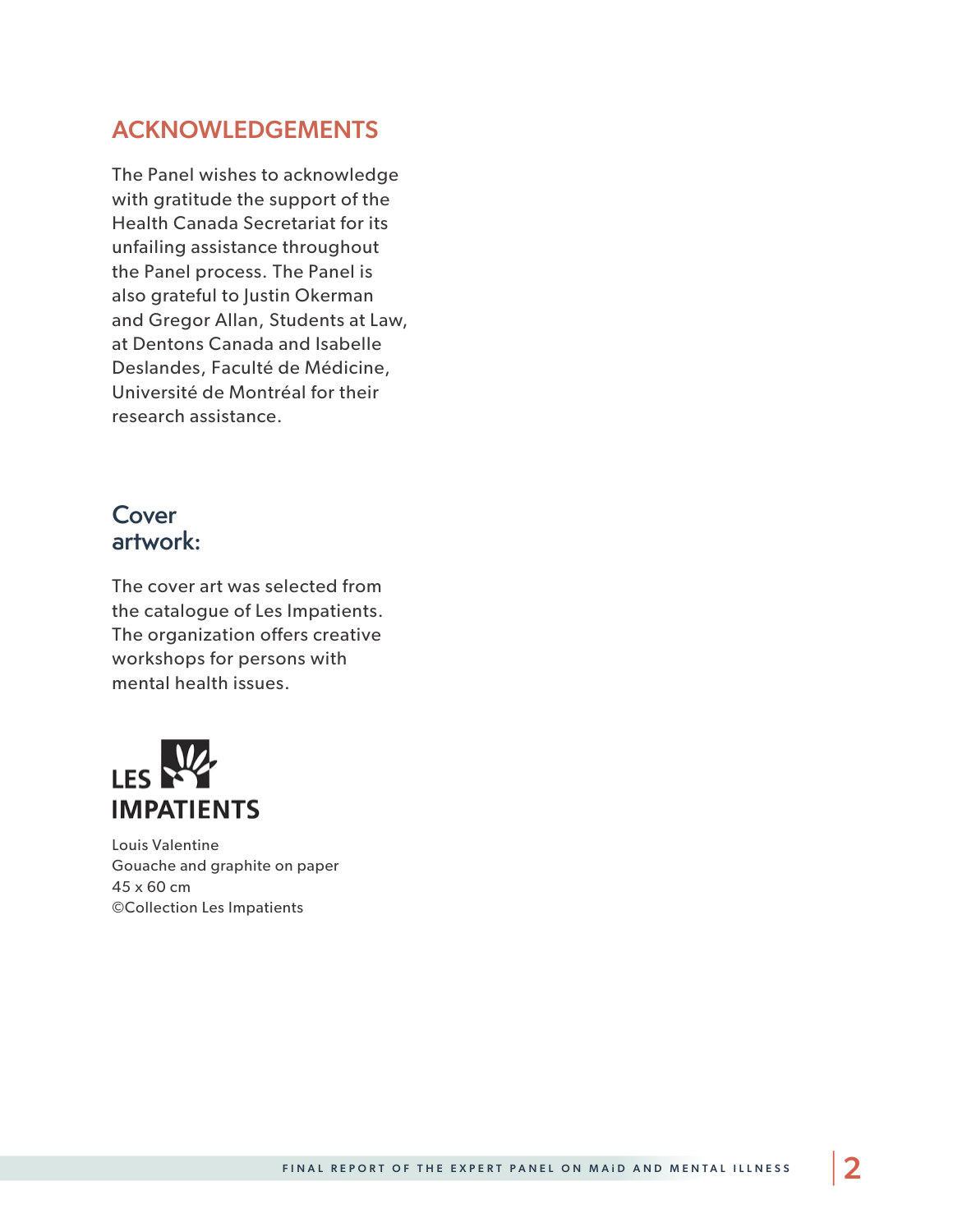# <span id="page-8-0"></span>**GLOSSARY OF TERMS AND ABBREVIATIONS**

*Act respecting end-of-life care*: Québec's legislation outlining the eligibility and criteria for medical aid in dying in the province.

AMPQ (Association des médecins psychiatres du Québec): An obligatory professional association for Québec psychiatrists who are reimbursed by the provincial health insurance scheme.

Assisted suicide: In international regimes, assisted suicide refers to the act of intentionally ending one's life with the assistance of another person who provides the knowledge, means, or both, to do so.

Benelux: Refers to the countries of Belgium, the Netherlands, and Luxembourg.

Bill C-14, *An Act to amend the Criminal Code and to make related amendments to other Acts (medical assistance in dying):* Canada's first legislation on MAiD established eligibility criteria and safeguards for the assessment and provision of MAiD; received Royal Assent on June 17, 2016.

Bill C-7, *An Act to amend the Criminal Code (medical assistance in dying)*: The second set of amendments to the *Criminal Code* respecting extended eligibility and significantly modified the applicable safeguards; received Royal Assent on March 17, 2021.

CAMAP (Canadian Association of MAiD Assessors and Providers): A voluntary professional association primarily composed of physicians and nurse practitioners who provide MAiD and assess requesters.

**Capacity:** The legal status of being able to provide informed consent for or refusal of healthcare interventions.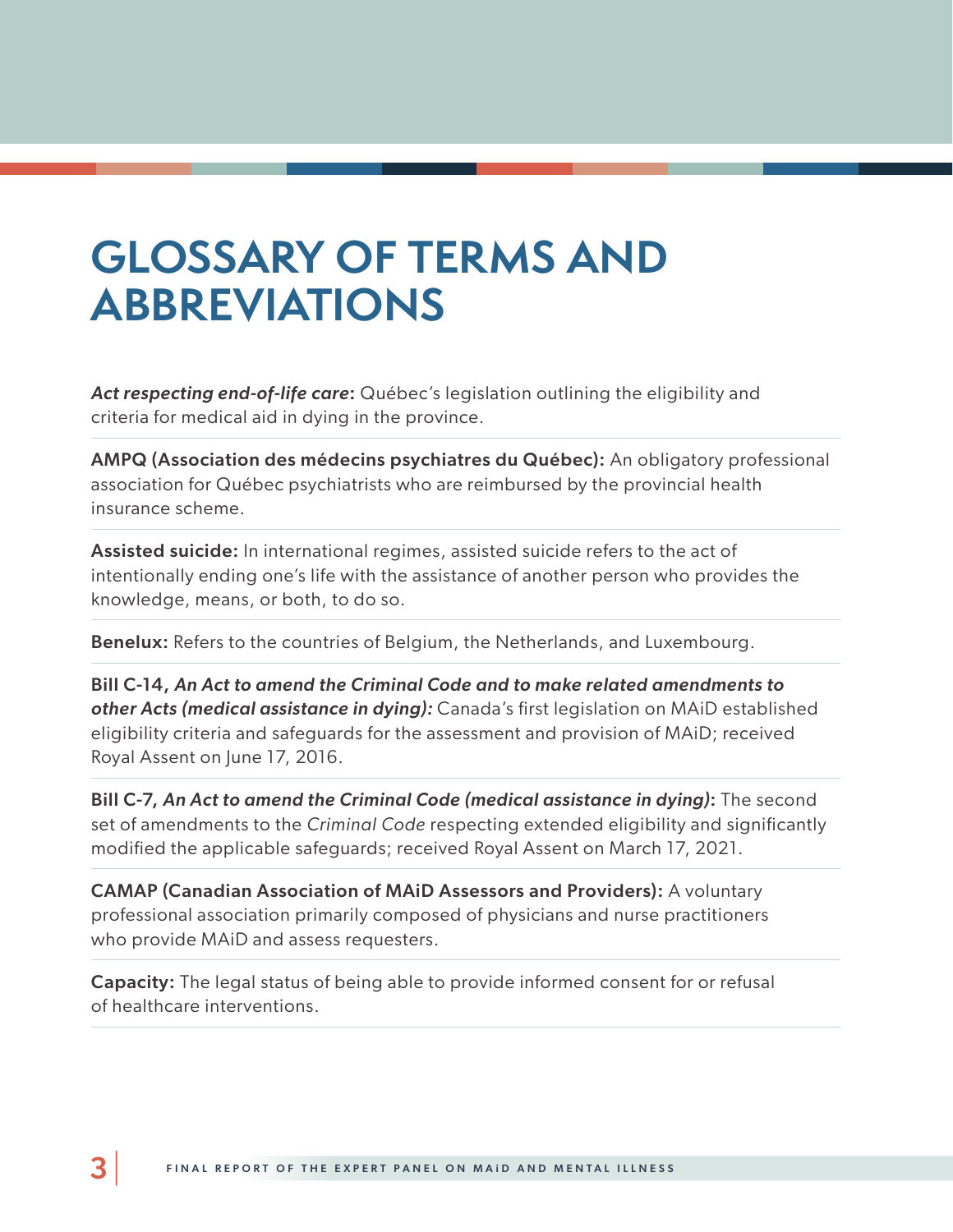*Carter* decision: The landmark Supreme Court of Canada decision which struck down the provisions of the *Criminal Code* that prohibited a medical practitioner from aiding a person to die by suicide by providing them with the necessary medication, or from directly causing their death at their request.

CCA (Council of Canadian Academies): A not-for-profit organization that convenes expert panels to assess the evidence on complex scientific topics of public interest.

*Charter: Canadian Charter of Rights and Freedoms*.

CMA (Canadian Medical Association): A voluntary, professional association representing Canadian physicians.

CMPA (Canadian Medical Protective Association): A voluntary association providing practice insurance and legal services to physicians.

CMQ (Collège des Médecins du Québec): The medical regulatory authority in Québec.

CPA (Canadian Psychiatric Association): A voluntary professional association representing Canadian psychiatrists.

*Criminal Code:* The statute that contains the federal MAiD framework. It defines medical assistance in dying (MAiD), states who may provide it, and provides exemptions to physicians and nurse practitioners from the offences of counselling or aiding suicide, culpable homicide, and administering a noxious thing so that they may lawfully provide MAiD to eligible persons. It lays out the MAiD eligibility criteria and procedural safeguards that must be followed by practitioners.

CSC: The Correctional Service of Canada is the federal government agency responsible for administering sentences of a term of two years or more, as imposed by the courts. CSC is responsible for managing institutions of various security levels, and supervising offenders under conditional release in the community. Individuals under supervision of CSC must be provided with essential health care that conforms to professionally accepted standards. CSC has five regional treatment centres across Canada to care for inmates with serious mental health conditions.

DSM-5: Refers to the American Psychiatric Association's Diagnostic and Statistical Manual of Mental Disorders, currently in its fifth revision.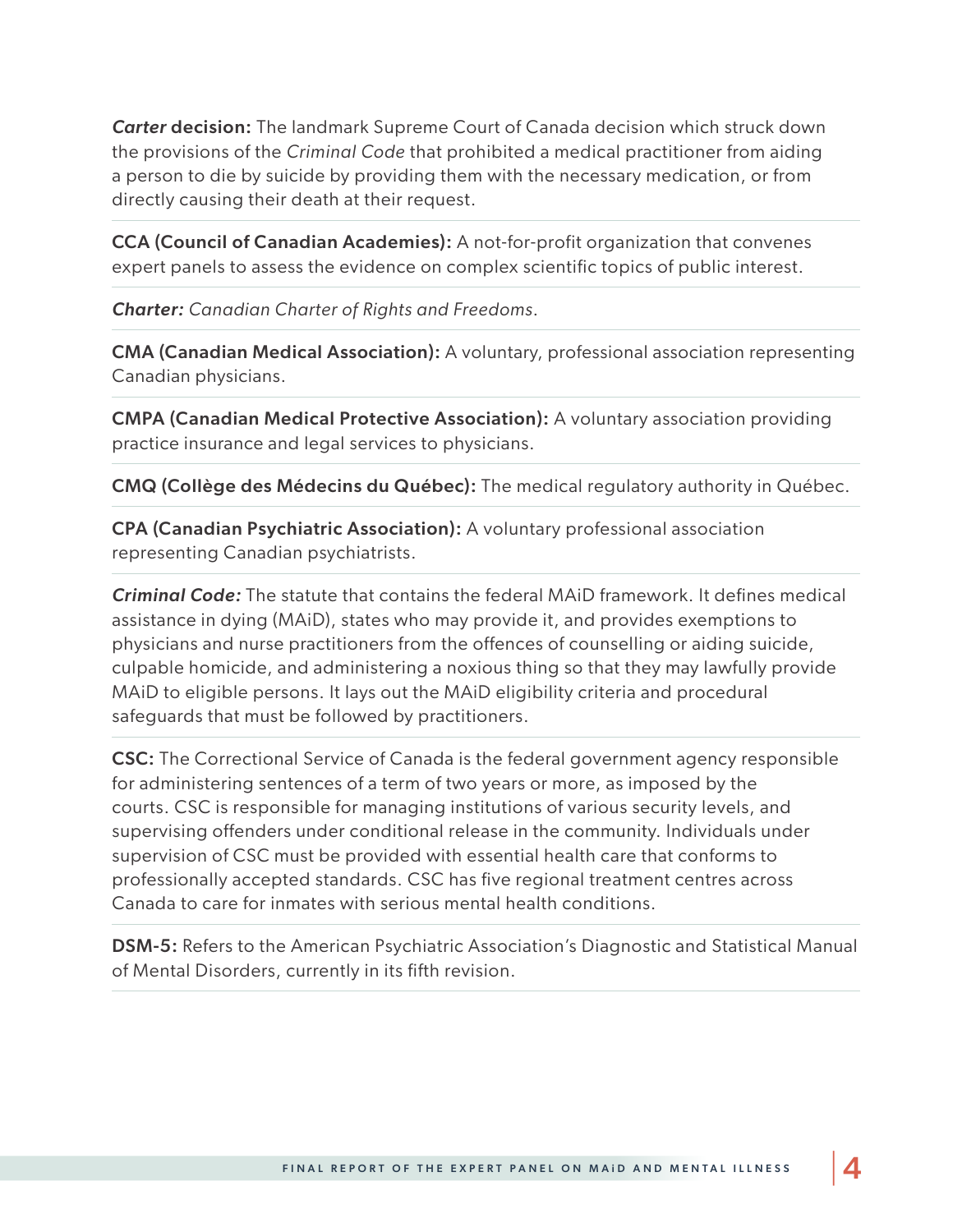End-of-life criterion: In order to be found eligible to receive MAiD under Québec's *Act respecting end-of-life care,* a person needed to be at the "end-of-life". This provision was declared invalid in the 2019 *Truchon* decision.

**Euthanasia:** In international regimes, euthanasia refers to the intentional termination of the life of a person, by another person, in order to relieve the first person's suffering.

Federal MAiD Monitoring System: The Federal MAiD Monitoring System collects information from physicians, nurse practitioners, and pharmacists on all written requests for, and provisions of, MAiD. Health Canada produces an annual report using the information collected through this system.

FMRAC (Federation of Medical Regulatory Authorities of Canada): FMRAC is the umbrella organization for the provincial and territorial medical regulators.

Health professional regulatory authorities: Responsible for ensuring that regulated health professionals provide health services safely and in the public interest. This includes, for example, setting standards of practice, investigating complaints, and taking disciplinary action, where appropriate.

ICD-11: The World Health Organization's International Classification of Diseases, currently in its 11<sup>th</sup> revision.

Informed consent: A person must provide informed consent prior to receiving a healthcare intervention, including MAiD. To provide informed consent a person must be capable, they must have been given an adequate explanation about the nature of the proposed intervention and its anticipated outcome as well as the significant risks involved and alternatives available, and the consent must be voluntary.

MacCAT-T: MacArthur Competence Test for Treatment.

MAiD: Medical Assistance in Dying—an umbrella term that includes clinician-administered assistance in dying and self-administered assistance in dying. These practices include what is called euthanasia (clinician-administered) and assisted suicide (self-administered) in other jurisdictions.

MAiD MD-SUMC: Medical assistance in dying where a mental disorder (see definition below) is the sole underlying medical condition.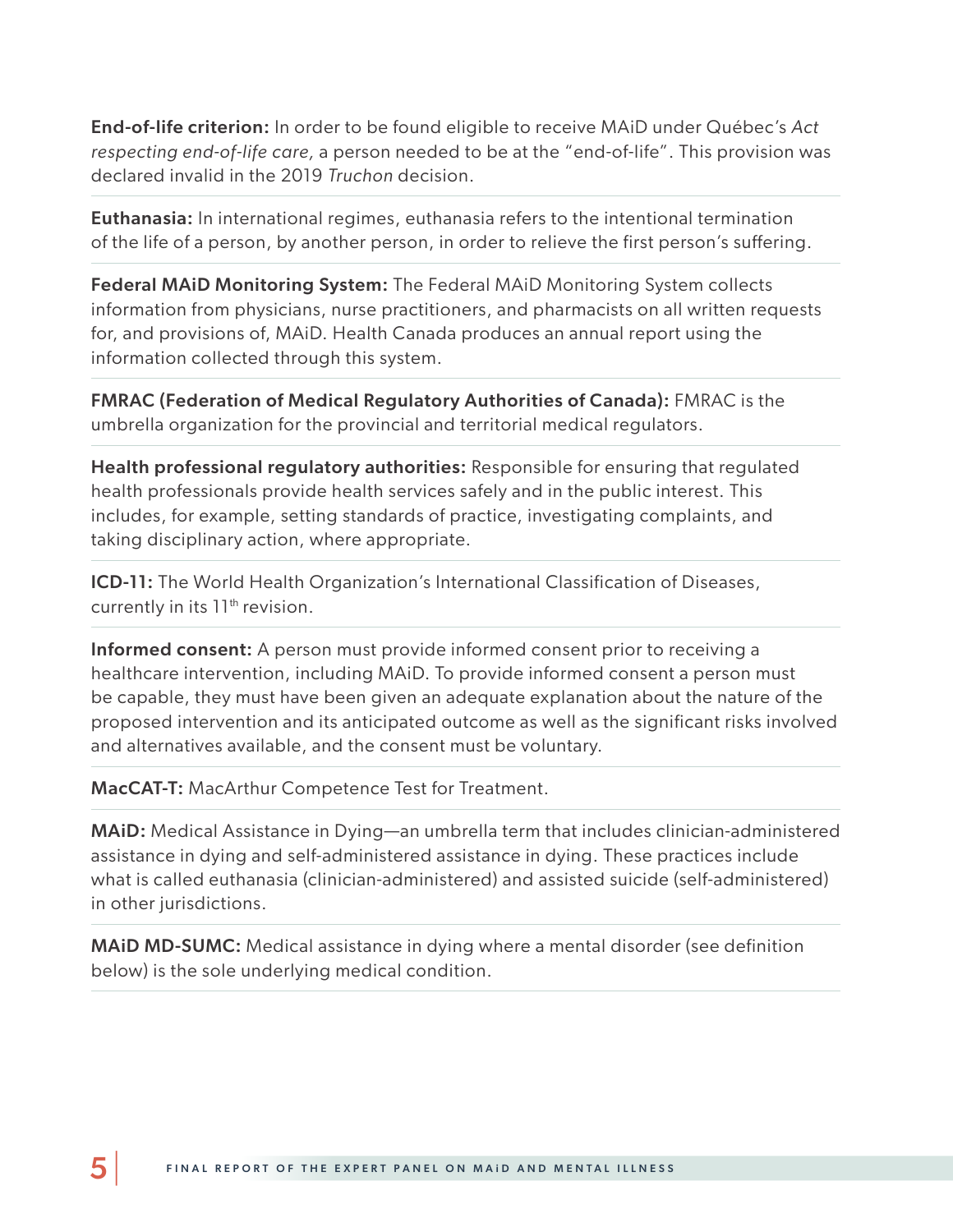MAiD MI-SUMC: Medical assistance in dying where a mental illness (see definition below) is the sole underlying medical condition.

Mental disorder: The DSM-5 states that a mental disorder is a syndrome characterized by clinically significant disturbance in an individual's cognition, emotion regulation, or behavior that reflects a dysfunction in the psychological, biological, or development processes underlying mental functioning.

Mental illness: Refers to a subset of mental disorders, but lacks a standard clinical definition. This is the term used in Bill C-7 and associated materials (e.g., legislative background and Charter Statement).

NVvP: Nederlandse Vereniging voor Psychiatrie (Dutch Psychiatric Association).

**Oversight:** Oversight refers to the review of individual cases to determine whether there has been compliance with applicable laws. The oversight of MAiD is the responsibility of provinces and territories in partnership with their respective professional regulatory bodies.

Panel: Expert Panel on MAID and Mental Illness.

**Professional association:** A non-governmental organization representing specific types or groups of professionals. Depending on their mandate, health professional associations may seek to advance the professional interests of their members, advocate for patients, develop clinical practice guidelines, and support research and educational activities for their members.

Protocols and guidance: Non-legislative mechanisms such as standards of practice promulgated by healthcare regulatory authorities, practice guidelines developed by professional associations, or institutional policies created by local and regional health authorities.

QCSC: Superior Court of Québec.

Quality assurance: Refers to activities and programs intended to identify problems or issues and provide feedback to support learning and system improvements.

RFND: Reasonably foreseeable natural death.

Non-RFND: Natural death is not reasonably foreseeable.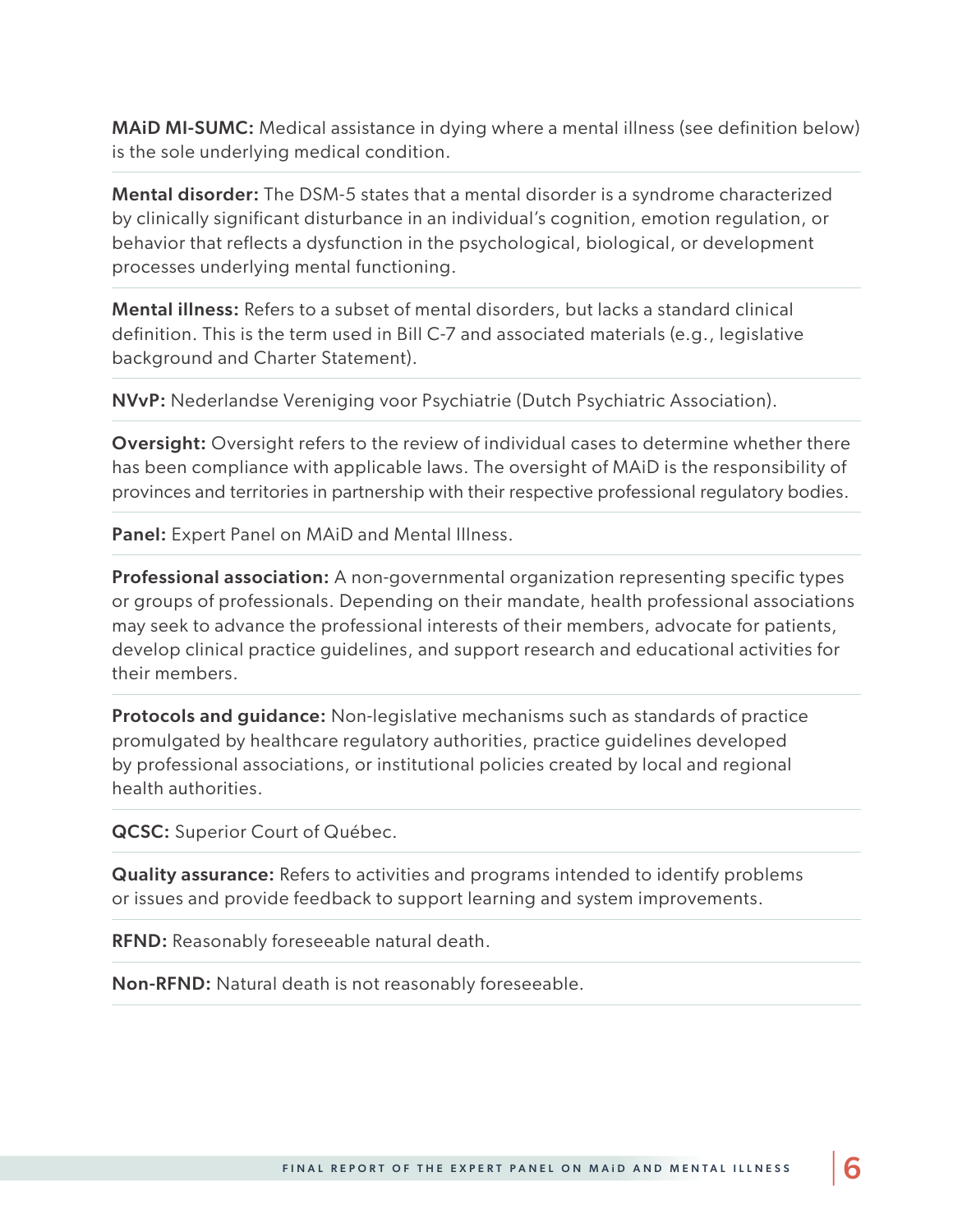RTE: Regionale Toetsingscommissies Euthanasie—refers to the regional euthanasia review committees in the Netherlands.

Safeguards: Refers to protective legislative measures enacted through the *Criminal Code.*

**SCC:** Supreme Court of Canada.

**Track 1:** Refers to a request for MAiD made by a person whose death is "reasonably foreseeable." These requests are subject to the original safeguards outlined in the former legislation on MAiD (Bill C-14) with some modifications resulting from the passage of Bill C-7 (e.g., elimination of the 10-day reflection period, requirement for one rather than two independent witnesses).

**Track 2:** Refers to a request for MAID made by a person whose natural death is not "reasonably foreseeable." These requests are subject to additional safeguards, such as a minimum 90-day assessment period, consultation with a practitioner that has expertise in the person's condition if the two assessors do not have this expertise, and an offer of information on available means to alleviate suffering.

*Truchon* decision: Declared invalid the MAiD eligibility requirement that a person's natural death must be reasonably foreseeable under federal legislation or that a person be at the "end of life" under Quebec legislation.

VVP: Vlaamse Vereniging voor Psychiatrie (Flemish Psychiatric Association).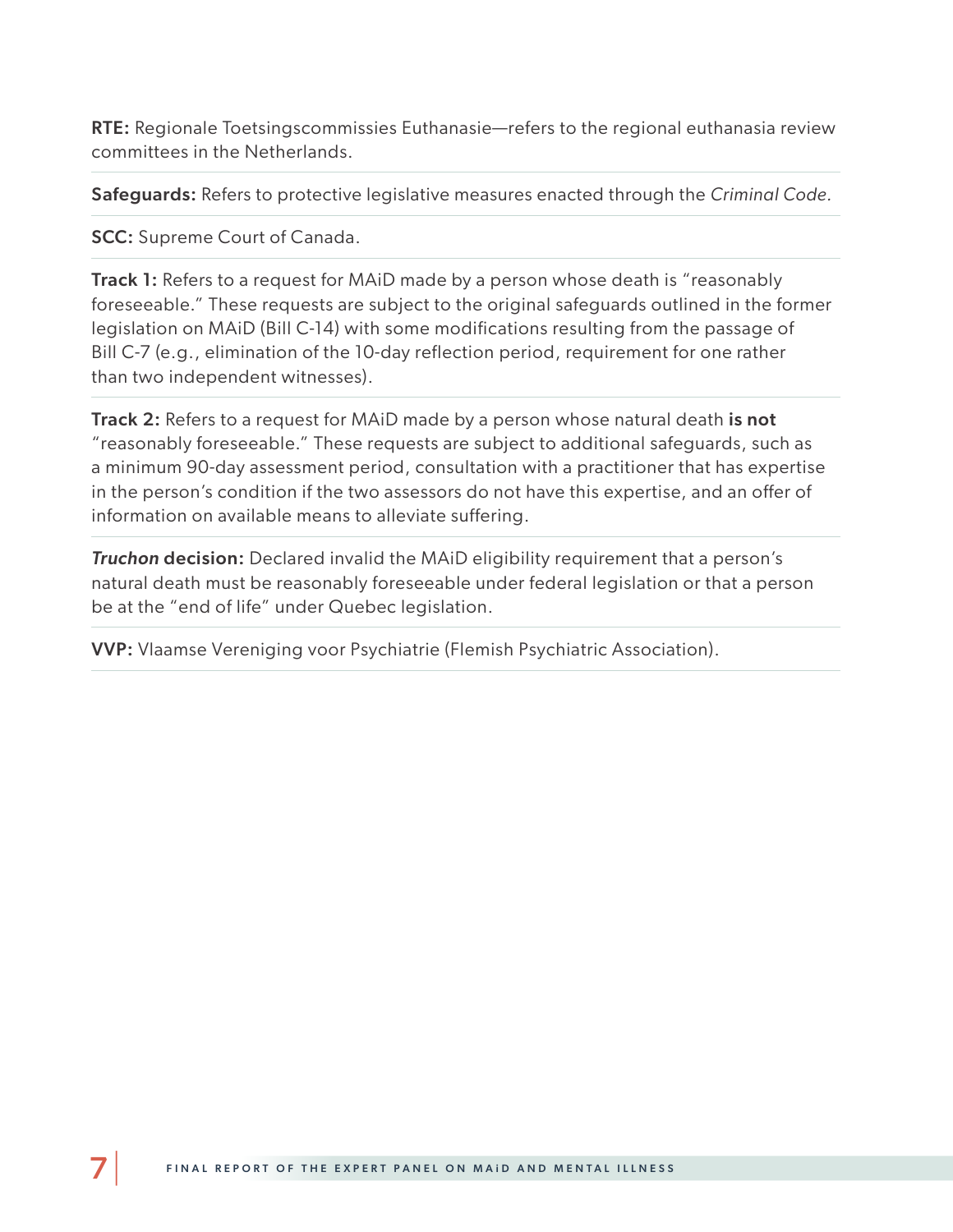# <span id="page-13-0"></span>**EXECUTIVE SUMMARY**

# **Introduction: Context, Mandate and Scope**

On March 17, 2021, Bill C-7, *An Act to amend the Criminal Code (medical assistance in dying)* received Royal Assent and came into force. This Bill amended Canada's original 2016 MAiD legislation, Bill C-14, *An Act to amend the Criminal Code and to make related amendments to other Acts (medical assistance in dying)*. The effect of Bill C-7 was to extend eligibility for medical assistance in dying (MAiD) to individuals with a grievous and irremediable medical condition whose natural death is not reasonably foreseeable and to add certain legislative safeguards for this group of requesters.

Bill C-7 temporarily excludes, until March 17, 2023, eligibility for individuals with a mental illness as their sole underlying medical condition. To support an objective and informed approach to the issue, Bill C-7 required the Minister of Health and the Minister of Justice to initiate an independent expert review "respecting recommended protocols, guidance and safeguards to apply to requests for medical assistance in dying by persons who have a mental illness."

The Expert Panel on MAiD and Mental Illness (the Panel) was formed in August 2021 to undertake this review. The Panel's Terms of Reference (Appendix A), indicated that its role was not to debate whether or not persons with a mental illness as their sole underlying medical condition should be eligible for MAiD. Nonetheless, the Panel considered very carefully the concerns of researchers, clinicians and stakeholders who question the advisability of allowing access to MAiD by individuals with mental illness.

Early in its deliberations, the Panel was confronted with two challenges related to the scope of its work.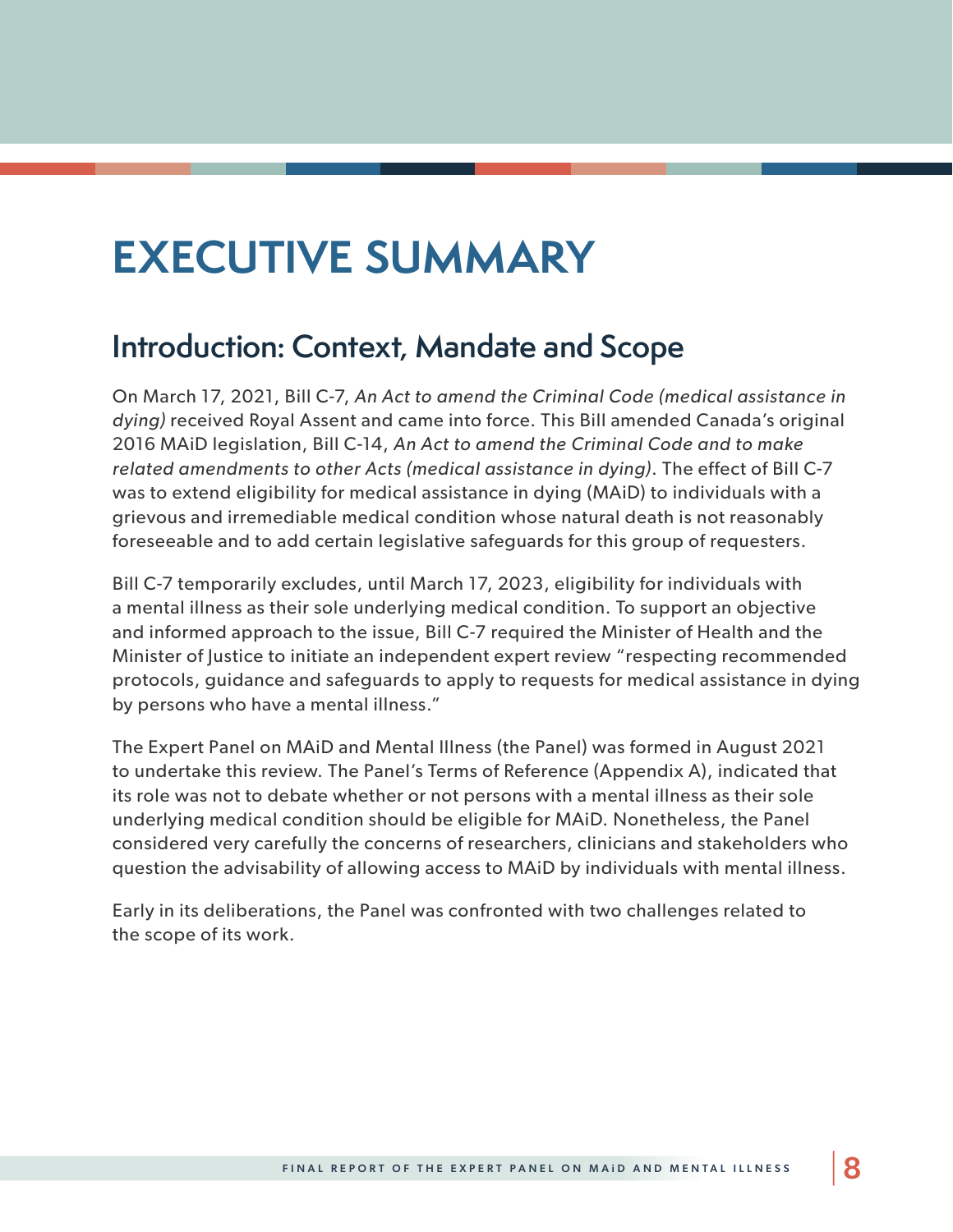First, the Panel's mandate uses the term 'mental illness.' However, the term 'mental illness' does not have a standard definition. The Panel was concerned that referring to 'mental illness' would create confusion, as it would be unclear to whom the Panel's advice applies. A comprehensive review of the knowledge available on the topic of MAiD for mental illness required by the 2016 MAiD legislation (Council of Canadian Academies, 2018) recommended the use of the standard clinical term, 'mental disorder'. Therefore, throughout this report, the Panel uses 'mental disorder' as that is the term used in both major diagnostic classification schemes relied upon in Canadian psychiatric practice: the American Psychiatric Association's Diagnostic and Statistical Manual of Mental Disorders (DSM) and the World Health Organization's International Classification of Diseases (ICD).

Second, the Panel believes that the concerns raised in the debate on MAiD MD-SUMC (and discussed in greater detail below) do not apply *only* to people with 'mental illness' nor to *all* people with 'mental illness.' While we acknowledge that our mandate refers only to mental illness, the Panel believes that its recommendations for safeguards, protocols, and guidance should apply to all clinical situations in which any, several or all of these major concerns arise—incurability, irreversibility, capacity, suicidality, and/or the impact of structural vulnerabilities—regardless of the requester's diagnoses.

# **The Major Concerns About MAiD MD-SUMC**

## Incurability and irreversibility

The evolution of many mental disorders, like some other chronic conditions, is difficult to predict for a given individual. There is limited knowledge about the long-term prognosis for many conditions, and it is difficult, if not impossible, for clinicians to make accurate predictions about the future for an individual patient. What clinicians can do is evaluate the severity of a person's condition in the present based on the evolution of the condition up until that point, and based on past response to treatments and support services.

In terms of MAiD eligibility, having to establish incurability and irreversibility on the basis of the evolution and response to past interventions is necessary—and accepted—for other medical conditions such as chronic pain. This is also the approach adopted by psychiatrists assessing requests for assisted dying in the Netherlands and Belgium (where MAiD for mental disorders is permitted).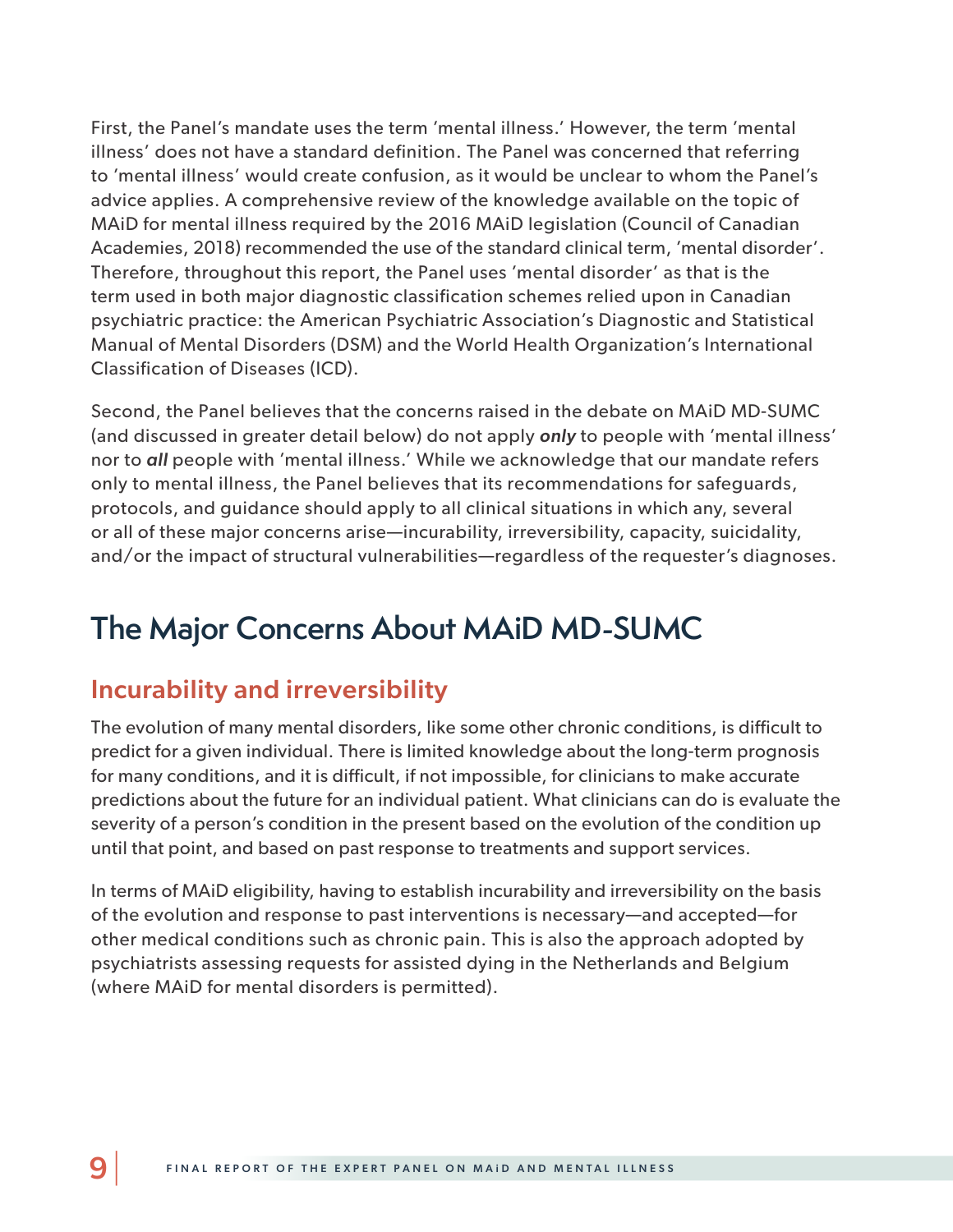## **Capacity**

In Canada, a patient must give informed consent to any proposed healthcare intervention, including MAiD. In general, the law presumes that all adults—including those with mental disorders—have decision-making capacity, that is, the ability to provide informed consent or refusal to the healthcare interventions proposed to them.

Assessing capacity can be difficult, particularly in situations in which symptoms of a person's condition or their life experiences could subtly influence their ability to understand and appreciate the decision they are to make. The Panel notes that this judgment can be equally challenging for other serious medical decisions such as whether to withdraw lifesaving treatment and accepting or rejecting burdensome treatments. In other areas of practice, difficulties in assessing capacity are not resolved by refusing to permit the intervention to all persons or a subgroup of persons. Rather, when the assessment is so difficult or uncertain that the clinicians involved cannot establish that a specific individual is capable of giving informed consent, the intervention is not provided to that individual.

## **Suicidality**

In considering MAiD requests for persons who have mental disorders, it must be recognized that thoughts, plans and actions to bring about one's death may also be a symptom of the very condition which is the basis for a request for MAiD.

While there is a strong association between completed suicide and a diagnosed mental disorder, the vast majority of people with mental disorders do not complete suicide. Therefore, the presence of a mental disorder in and of itself does not necessarily mean that the person is at significant risk of attempted or completed suicide. Conversely, a person may express suicidality even if they do not have a diagnosis associated with suicide (or any mental disorder at all).

Even before the era of MAiD, clinicians were confronted with situations in which patients made decisions that would certainly or probably lead to their deaths, whether these were informed refusals of life-sustaining or life-saving treatments, non-adherence to life-sustaining treatments, or repeated engagement in high-risk behaviours. Such situations may also raise the question of suicidality. In any situation where suicidality is a concern, the clinician must adopt three complementary perspectives: consider a person's capacity to give informed consent or refusal of care, determine whether suicide prevention interventions—including involuntary ones—should be activated, and offer other types of interventions which may be helpful to the person.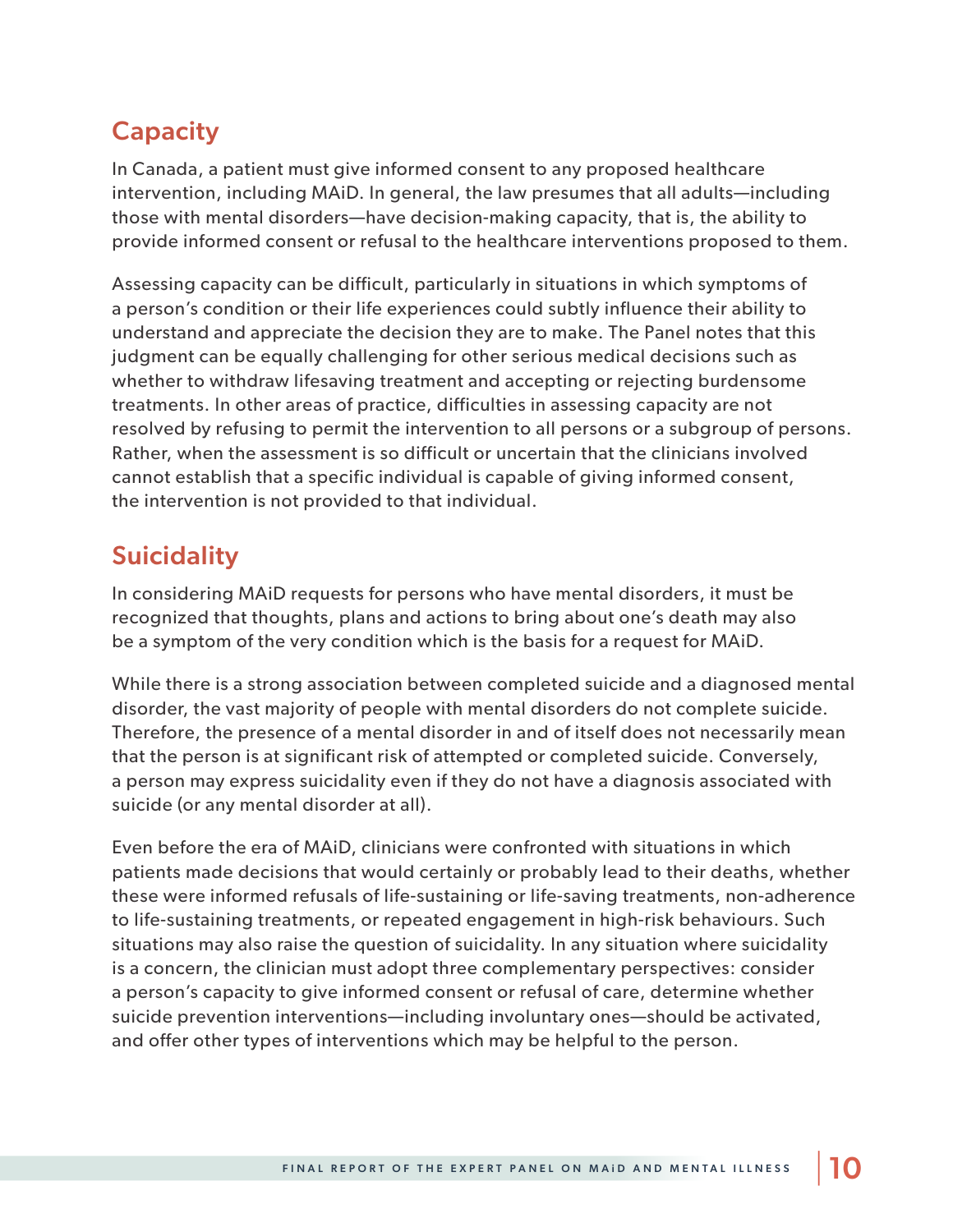Clinicians do not always prevent people—nor are they entitled to—from making life-ending decisions. In situations where there is no acute crisis and the person is capable to make the decision, clinicians will encourage preservation of life through all therapeutic mechanisms available, but do not go so far as to prevent a person from acting in every situation. This approach is consistent with existing legal and ethical norms concerning informed consent, decision-making capacity, and involuntary hospitalization for mental disorders.

## Intersection of structural vulnerability, mental disorder and MAiD

Structural vulnerability refers to the impacts of the interaction of demographic attributes (i.e., sex, gender, socioeconomic status, race/ethnicity), with assumed or attributed statuses related to one's position in prevailing social, cultural, and political hierarchies. Negative perceptions of these characteristics may lead to difficult social circumstances such as unstable housing and lack of employment opportunities. It can also affect selfperception and have an impact on how people interact with and are treated by health care systems. These types of circumstances can influence suffering and contribute to viewing death as one's only option.

At the same time, persons with mental disorders may be assumed, incorrectly, to be incapable of consenting to receive MAiD. Their suffering may not be visible and the severity or unbearableness of it may be underestimated. A request may be taken as evidence the person is suicidal and even lead to coercive measures such as involuntary hospitalization.

That MAiD requests may mask profound unmet needs or conversely, that such requests may not be received with the seriousness they deserve, has been raised with respect to several historically marginalized populations (e.g., racialized groups, Indigenous peoples, persons living with disabilities, and sexual orientation and gender minorities). In the course of assessing a request for MAiD—regardless of the requester's diagnoses—a clinician must carefully consider whether the person's circumstances are a function of systemic inequality.

The Panel acknowledges the seriousness of the above concerns, and has carefully considered each of these questions in formulating its recommendations.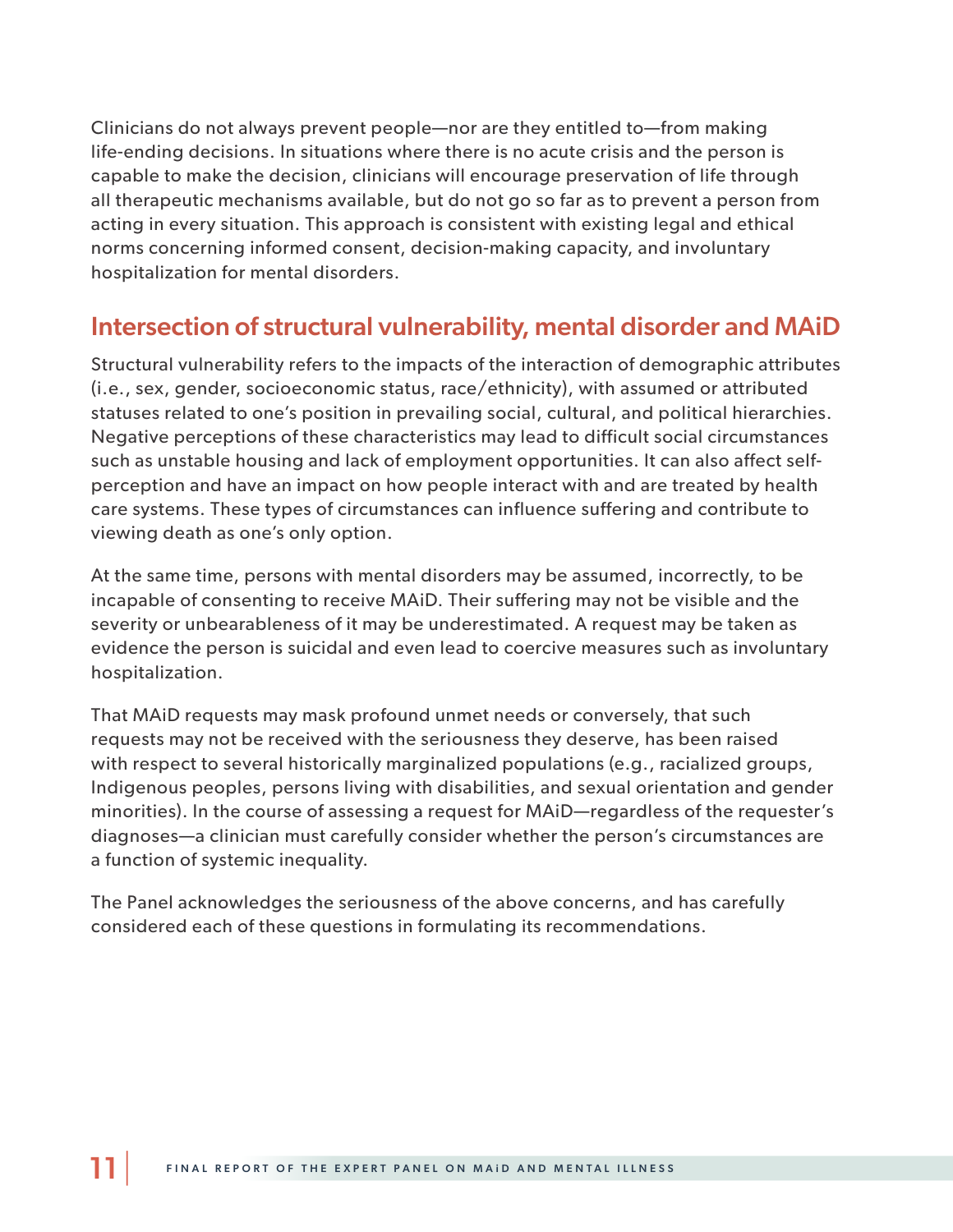# **Recommendations**

The Panel's work culminated in nineteen recommendations that, in its view, can be fulfilled without adding new legislative safeguards to the *Criminal Code*. The Panel found that the existing MAiD eligibility criteria and safeguards buttressed by existing laws, standards, and practices in related areas of healthcare can provide an adequate structure for MAiD MD-SUMC so long as they are interpreted appropriately to take into consideration the specificity of mental disorders.

Ultimately, the Panel agreed on a set of recommendations that are internally consistent and interdependent. They lay out a broad set of principles to structure the practice of MAiD MD-SUMC. As MAiD is an area of concurrent jurisdiction, some recommendations will require concerted action by both federal and provincial/territorial orders of government. Others require collaborations by actors such as regulators and professional associations.

The Panel's recommendations are summarized below:

## MAiD Practice Standards

#### **RECOMMENDATION 1:** DEVELOPMENT OF MAiD PRACTICE STANDARDS

The federal, provincial and territorial governments should facilitate the collaboration of physician and nurse regulatory bodies in the development of Standards of Practice for physicians and nurse practitioners for the assessment of MAiD requests in situations that raise questions about incurability, irreversibility, capacity, suicidality, and the impact of structural vulnerabilities. These standards should elaborate upon the subject matter of recommendations 2–13.

## Interpreting Grievous and Irremediable Medical Condition

#### **RECOMMENDATION 2:** ESTABLISHING INCURABILITY

MAiD assessors should establish incurability with reference to treatment attempts made up to that point, outcomes of those treatments, and severity and duration of illness, disease or disability.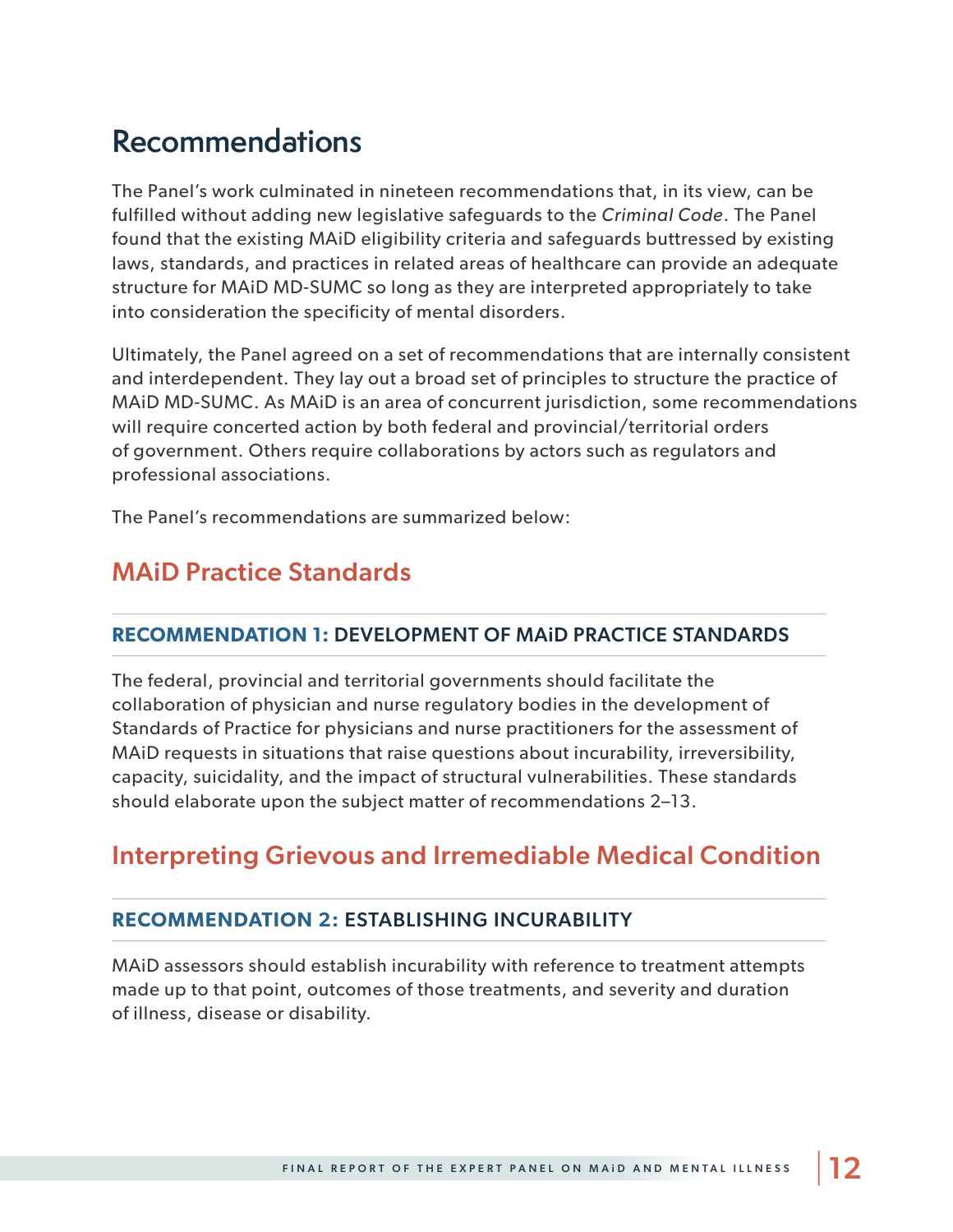It is not possible to provide fixed rules for how many treatment attempts, how many kinds of treatments, and over what period of time as this will vary according to the nature and severity of medical conditions the person has and their overall health status. This must be assessed on a case-by-case basis.

The Panel is of the view that the requester and assessors must come to a shared understanding that the person has a serious and incurable illness, disease or disability. As with many chronic conditions, the incurability of a mental disorder cannot be established in the absence of multiple attempts at interventions with therapeutic aims.

#### **RECOMMENDATION 3:** ESTABLISHING IRREVERSIBILITY

MAiD assessors should establish irreversibility with reference to interventions tried that are designed to improve function, including: recognized rehabilitative and supportive measures that have been tried up to that point, outcomes of those interventions, and the duration of decline.

It is not possible to provide fixed rules for how many attempts at interventions, how many types of interventions, and over how much time, as this will vary according to a requester's baseline function as well as life goals. Therefore, this must be assessed on a case-by-case basis.

The Panel is of the view that the requester and assessors must come to a shared understanding that the person is in an advanced state of irreversible decline in capability.

#### **RECOMMENDATION 4:** UNDERSTANDING ENDURING AND INTOLERABLE SUFFERING

MAiD assessors should come to an understanding with the requester that the illness, disease or disability or functional decline causes the requester enduring and intolerable physical or psychological suffering.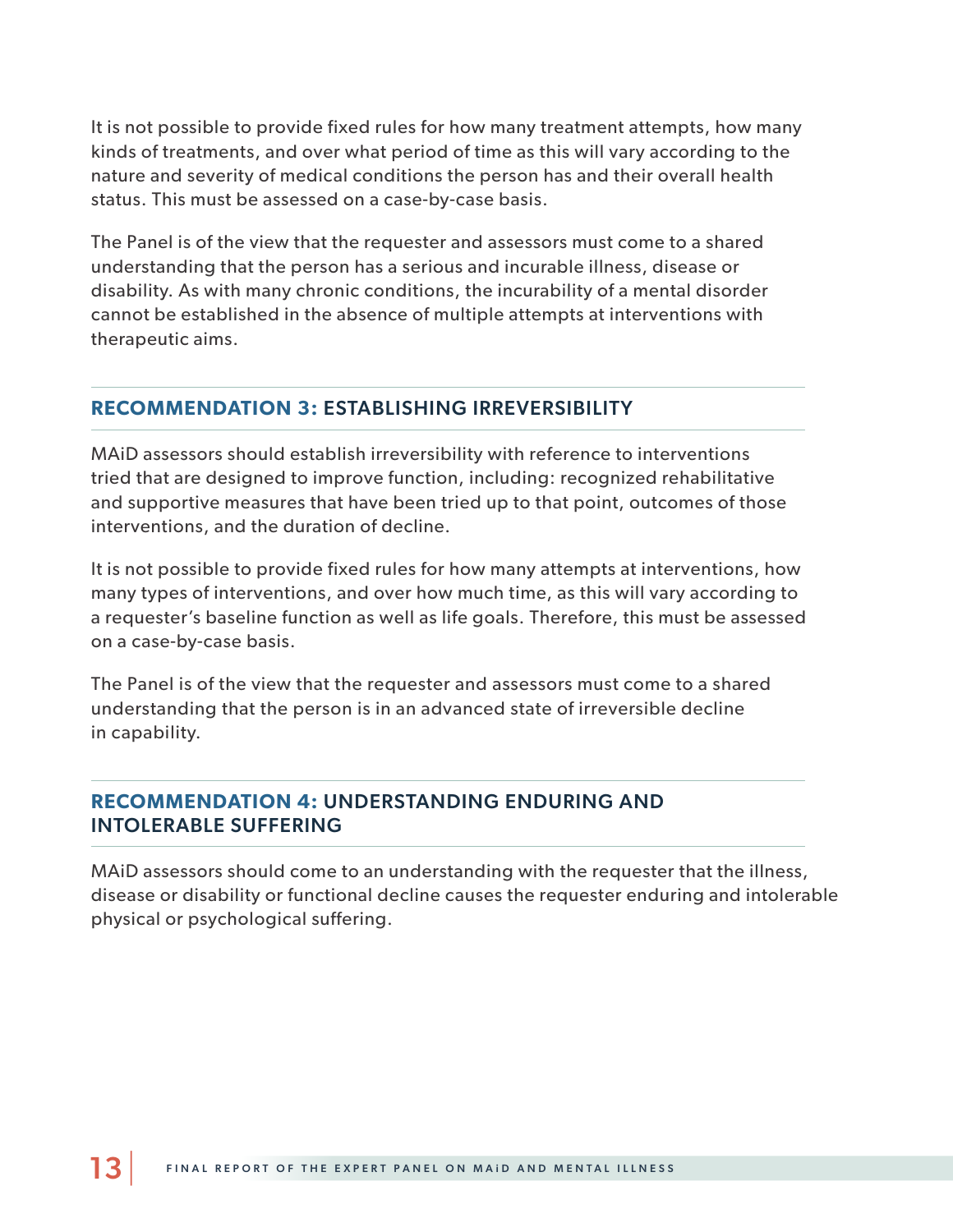## Vulnerabilities

#### **RECOMMENDATION 5:** COMPREHENSIVE CAPACITY ASSESSMENTS

MAiD assessors should undertake thorough and, where appropriate, serial assessments of a requester's decision-making capacity in accordance with clinical standards and legal criteria. These assessments should be consistent with approaches laid out in standardized capacity evaluation tools.

#### **RECOMMENDATION 6:** MEANS AVAILABLE TO RELIEVE SUFFERING

To ensure all requesters have access to the fullest possible range of social supports which could potentially contribute to reducing suffering, the Panel recommends that 'community services' in Track 2 Safeguard 241.2(3.1)(g) should be interpreted as including housing and income supports as means available to relieve suffering and should be offered to MAiD requesters, where appropriate.

#### **RECOMMENDATION 7:** INTERPRETATION OF TRACK 2 SAFEGUARD 241.2(3.1)(h) THE PERSON HAS GIVEN SERIOUS CONSIDERATION TO THOSE MEANS

Serious consideration should be interpreted to mean genuine openness to the means available to relieve suffering and how they could make a difference in the person's life.

#### **RECOMMENDATION 8:** CONSISTENCY, DURABILITY, AND WELL-CONSIDERED NATURE OF A MAiD REQUEST

Assessors should ensure that the requester's wish for death is consistent with the person's values and beliefs, unambiguous and rationally considered during a period of stability, not during a period of crisis.

#### **RECOMMENDATION 9:** SITUATIONS OF INVOLUNTARINESS

Persons in situations of involuntariness for periods shorter than six months should be assessed following this period to minimize the potential contribution of the involuntariness on the request for MAiD. For those who are repeatedly or continuously in situations of involuntariness, (e.g., six months or longer, or repeated periods of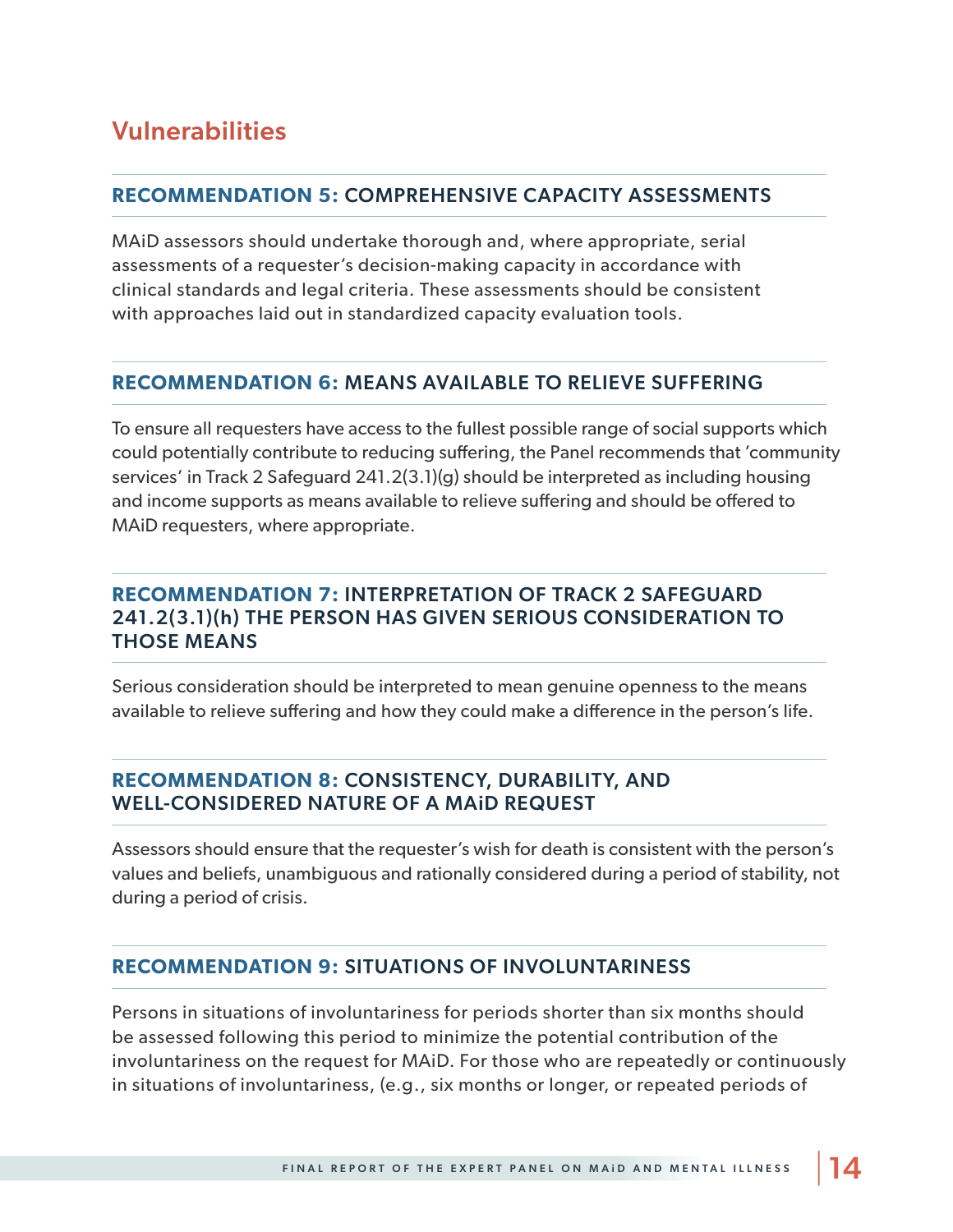less than six months), the institutions responsible for the person should ensure that assessments for MAiD are performed by assessors who do not work within or are associated with the institution.

### Assessment Process

#### **RECOMMENDATION 10:** INDEPENDENT ASSESSOR WITH EXPERTISE

The requester should be assessed by at least one assessor with expertise in the condition(s). In cases involving MAiD MD-SUMC, the assessor with expertise in the condition should be a psychiatrist independent from the treating team/provider. Assessors with expertise in the person's condition(s) should review the diagnosis, and ensure the requester is aware of all reasonable options for treatment and has given them serious consideration.

#### **RECOMMENDATION 11:** INVOLVEMENT OF OTHER HEALTHCARE PROFESSIONALS

Assessors should involve medical subspecialists and other healthcare professionals for consultations and additional expertise where necessary.

#### **RECOMMENDATION 12:** DISCUSSION WITH TREATING TEAM AND COLLATERAL INFORMATION

#### **RECOMMENDATION 12(a)**

If the requester's primary healthcare provider is not one of the assessors, assessors should obtain input from that person. When the requester's clinical care is shared by members of a multidisciplinary healthcare team, assessors should solicit their input as well.

#### **RECOMMENDATION 12(b)**

With a requester's consent, assessors and providers shall obtain collateral information relevant to eligibility and capacity assessment. This should include reviewing medical records, prior MAiD assessments, and discussions with family members or significant others. Care must be taken to determine that obtaining collateral information will not be harmful to the requester.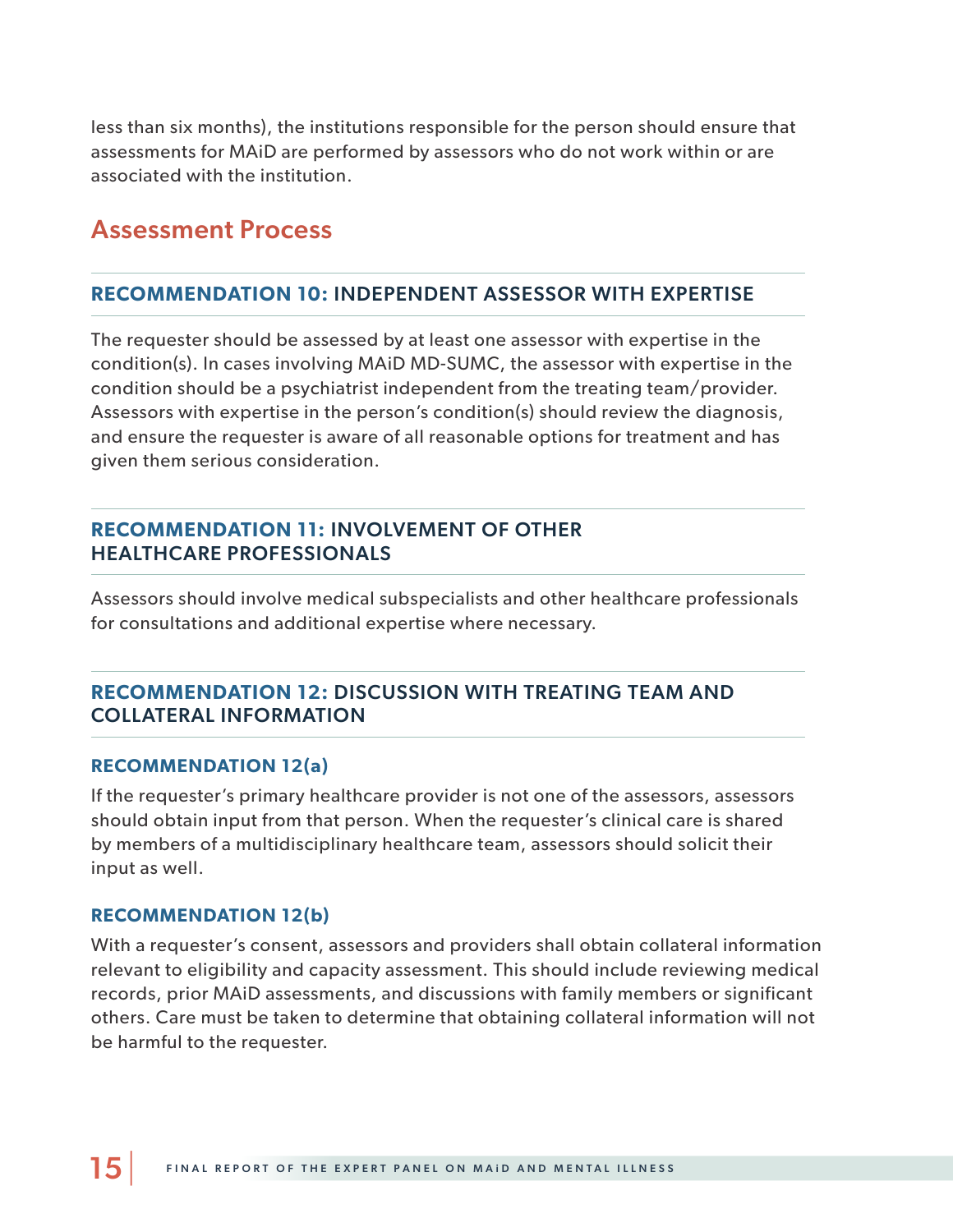#### **RECOMMENDATION 13:** CHALLENGING INTERPERSONAL DYNAMICS

Assessors and providers should be self-reflective and examine their reactions to those they assess. If their reactions compromise their ability to carry out the assessment in accordance with professional norms, they should seek supervision from mentors and colleagues, and/or discontinue involvement in the assessment process. The practitioner should adhere to any local policies concerning withdrawal from a MAiD assessment and onward referral.

### Implementation

#### **RECOMMENDATION 14:** CONSULTATIONS WITH FIRST NATIONS, INUIT AND MÉTIS PEOPLES

Consultation between health regulatory bodies in each province and territory with First Nations, Métis, and Inuit peoples must aim to create practice standards with respect to MAiD MD-SUMC, and MAiD more generally, that incorporate Indigenous perspectives and are relevant to their communities.

#### **RECOMMENDATION 15:** TRAINING OF ASSESSORS AND PROVIDERS IN SPECIALIZED TOPICS

To support consistent application of the law and to ensure high quality and culturally sensitive care, assessors and providers should participate in training opportunities that address topics of particular salience to MAiD MD-SUMC. These include, but are not limited to: capacity assessment, trauma-informed care and cultural safety.

#### **RECOMMENDATION 16:** PROSPECTIVE OVERSIGHT

Given its concurrent jurisdiction in relation to MAiD, the federal government should play an active role in supporting the development of a model of prospective oversight for all or some Track 2 cases that could be adapted by provinces and territories.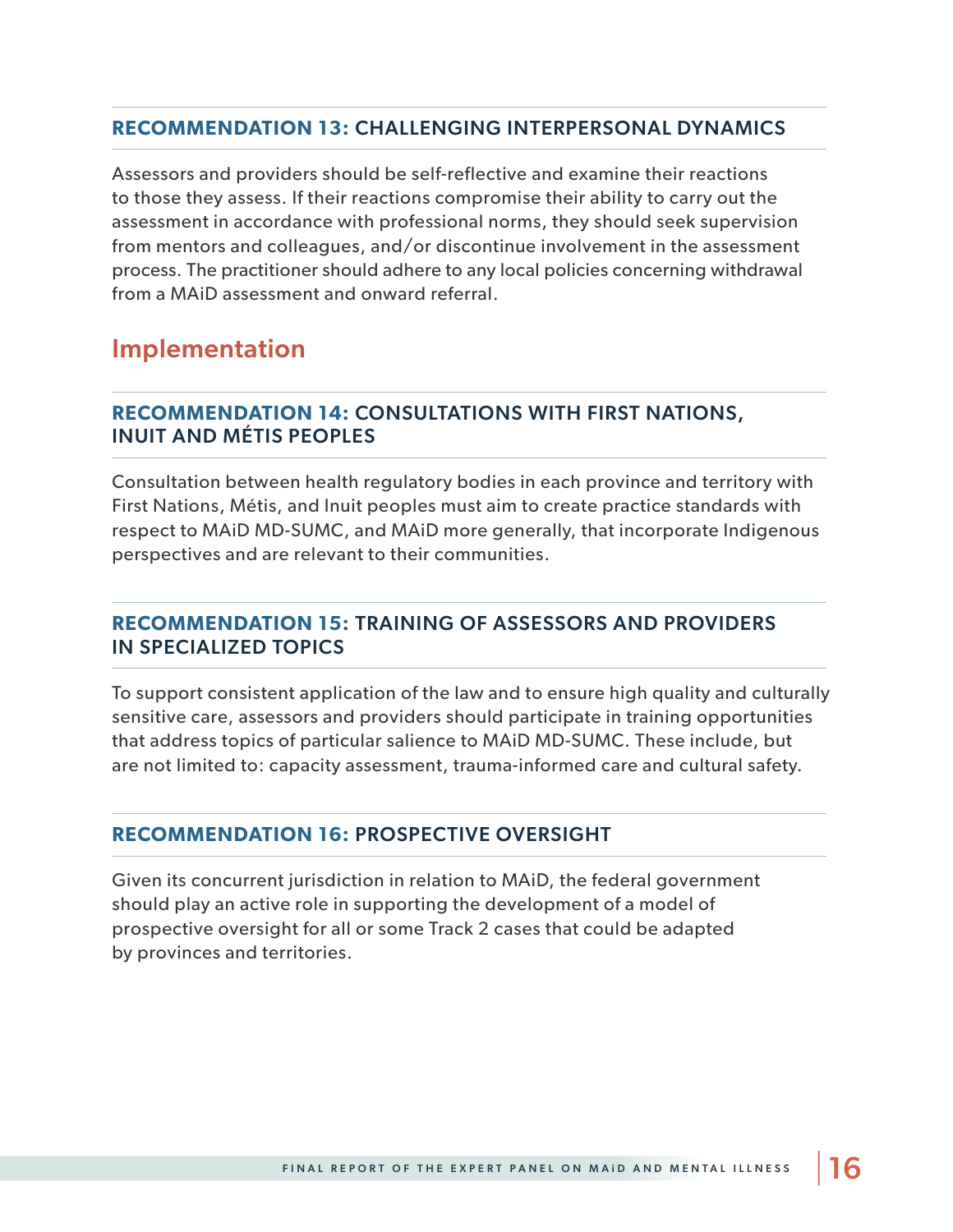### **RECOMMENDATION 17:** CASE-BASED QUALITY ASSURANCE AND EDUCATION

The federal government should play an active role in supporting the development of provincial/territorial systems of MAiD case review for educational and quality improvement purposes.

#### **RECOMMENDATION 18:** MODIFICATIONS TO DATA COLLECTION UNDER THE FEDERAL MAiD MONITORING SYSTEM

Data related to specific topics (eligibility, supported decision-making, means available to relieve suffering, refusal of means available, and residence and legal status) should be collected in the MAiD monitoring system in addition to data already collected under the 2018 Regulations. These data can be used to assess whether key areas of concern raised about MAiD MD-SUMC and complex Track 2 cases discussed in this report are being addressed by the clinical practices recommended.

#### **RECOMMENDATION 19:** PERIODIC, FEDERALLY FUNDED RESEARCH

The federal government should fund both targeted and investigator-initiated periodic research on questions relating to the practice of MAiD (including but not only MAiD MD-SUMC).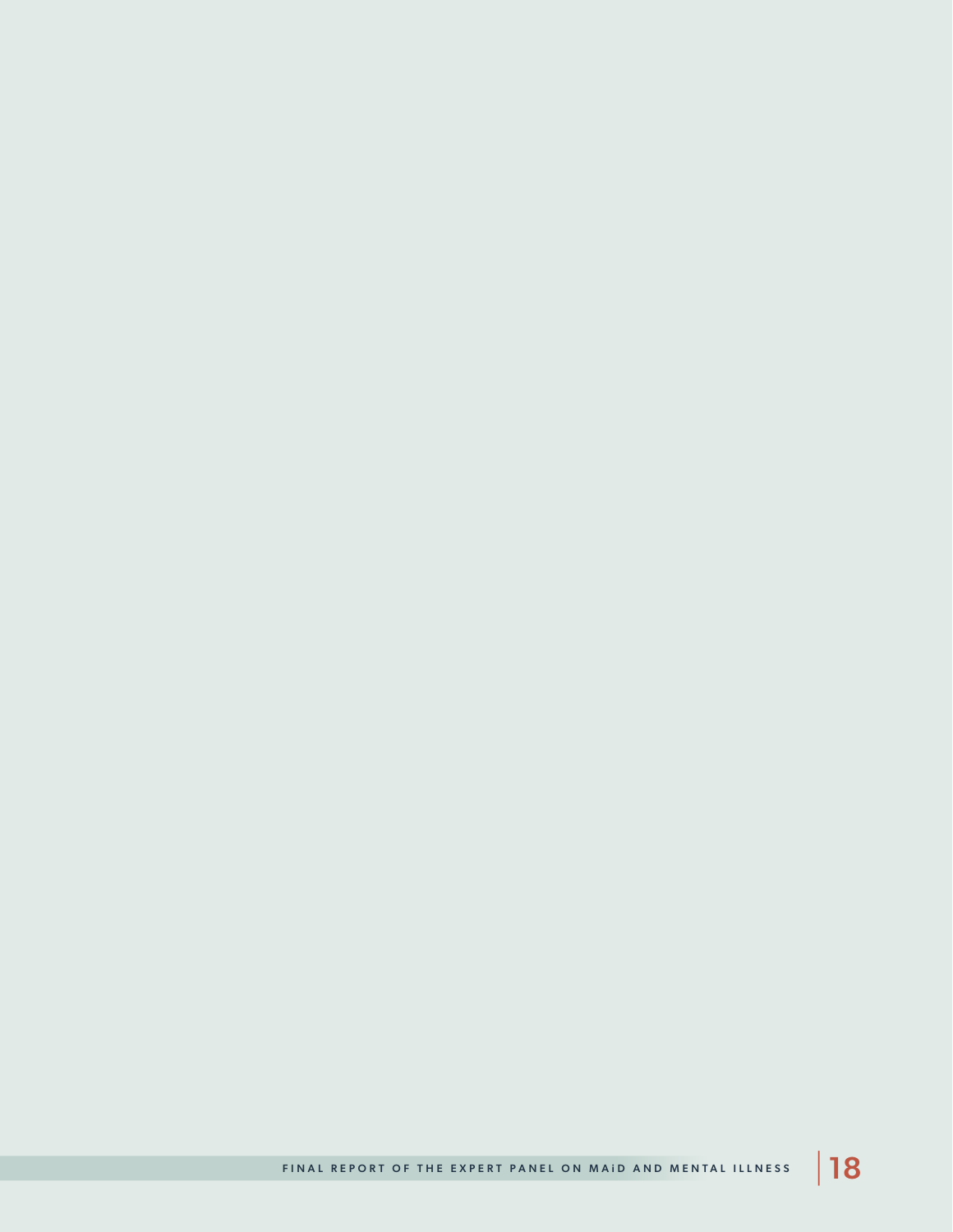# <span id="page-24-0"></span>1.0 **INTRODUCTION AND BACKGROUND**

## 1.1 Panel Mandate

On March 17, 2021, Bill C-7, *An Act to amend the Criminal Code (medical assistance in dying)* received Royal Assent and came into force. This Bill amended Canada's original 2016 MAiD legislation, Bill C-14, *An Act to amend the Criminal Code and to make related amendments to other Acts (medical assistance in dying)*. Bill C-7 includes three provisions with relevance to MAiD for persons with mental illness. First, it says that mental illness is not an illness, disease or disability for the purposes of the MAiD eligibility criterion of a "serious and incurable illness, disease or disability" (Parliament of Canada, 2021). This statement has the effect of excluding the majority of persons whose mental illness is their sole underlying medical condition (SUMC) from eligibility for MAiD. Second, this exclusion is to be automatically repealed on March 17, 2023. Third, it requires the Ministers of Health and Justice to "cause an independent review to be carried out by experts respecting recommended protocols, guidance and safeguards to apply to requests made for medical assistance in dying by persons who have a mental illness" (Parliament of Canada, 2021).

The Expert Panel on MAiD and Mental Illness (the Panel) was established by the federal government in August 2021. In its Terms of Reference (Appendix A) the Panel was instructed that its role was not to debate whether or not persons with a mental illness as their SUMC should be eligible for MAiD.

The Panel noted the arguments made by some authors that access to MAiD when a mental illness is the SUMC (MAiD MI-SUMC) should be permitted only if there is evidence that the benefits outweigh its harms, and that there is no such evidence at present (Sinyor & Schaffer, 2020). For these authors, no safeguards, protocols or guidance can be adequate to structure this practice in the absence of such evidence, and, therefore, one possible outcome is that the Panel cannot fulfill its mandate.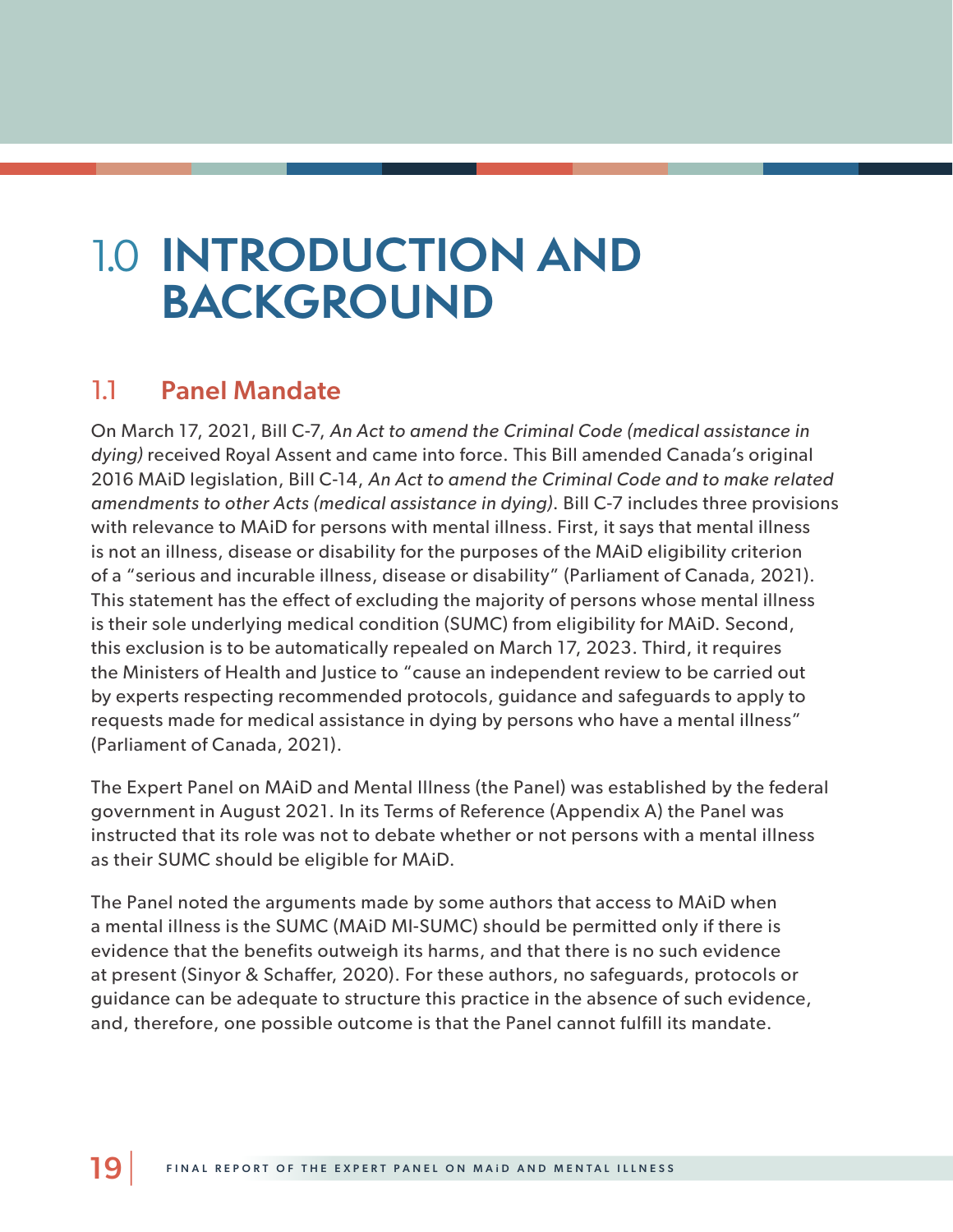<span id="page-25-0"></span>The Panel considered this possibility but did not arrive at this conclusion. The authors referred to above assume that death when future recovery is possible is a harm, and continued life with suffering is a benefit. The fact that there is uncertainty about the future is not a risk they are willing to assume. However, in permitting MAiD, Canadian society no longer requires everyone to accept that life is a benefit in all circumstances. When it is, and when it is not, is a question for the individual requester according to their values and in those circumstances permitted by law. There is no scientific evidence that can tell a person how much risk is the right amount of risk to assume. A small number of individuals will come to the conclusion that despite these uncertainties, they wish to request MAiD. That is why the Panel has not been moved away from its mandate and has recommended measures to ensure that these individuals make such decisions voluntarily, capably, and after extensive experience of illness and having received high quality care.

## 1.2 Panel Process

The Panel began its work on August 26, 2021, holding the first of fourteen biweekly Panel meetings. The Chair and Vice-Chair determined that the work of the Panel would be best achieved by forming subgroups tasked with discussing one of three major subject areas relevant to requests for MAiD and mental illness:

- 1. interpretation of the phrase 'grievous and irremediable medical condition';
- 2. assessment of decision-making (including capacity, voluntariness, and suicidality); and,
- 3. social determinants of health.

The subgroups reported back to the whole Panel having identified the main issues relating to their topics along with suggestions for recommendations. The Panel discussed these issues and suggestions in light of Bill C-7 (particularly its new 'Track 2' safeguards<sup>1</sup>), court decisions related to MAiD, current MAiD assessment practices and experience, mental health care resources, arguments raised in academic literature, experience and practices in Benelux countries and Switzerland, and perspectives of potential requesters, including people with lived experience and those from historically marginalized communities, particularly Indigenous peoples, persons with disabilities, and incarcerated persons.

<sup>&</sup>lt;sup>1</sup> Track 2 safeguards apply to persons whose natural deaths are not reasonably foreseeable. MAiD access for such persons is one of the changes made to Canada's MAiD law through Bill C-7. For a complete description of Track 1 and Track 2 safeguards please see the table "Legislative Safeguards on Medical Assistance in Dying as Amended through Bill C-7" in Section 3.1.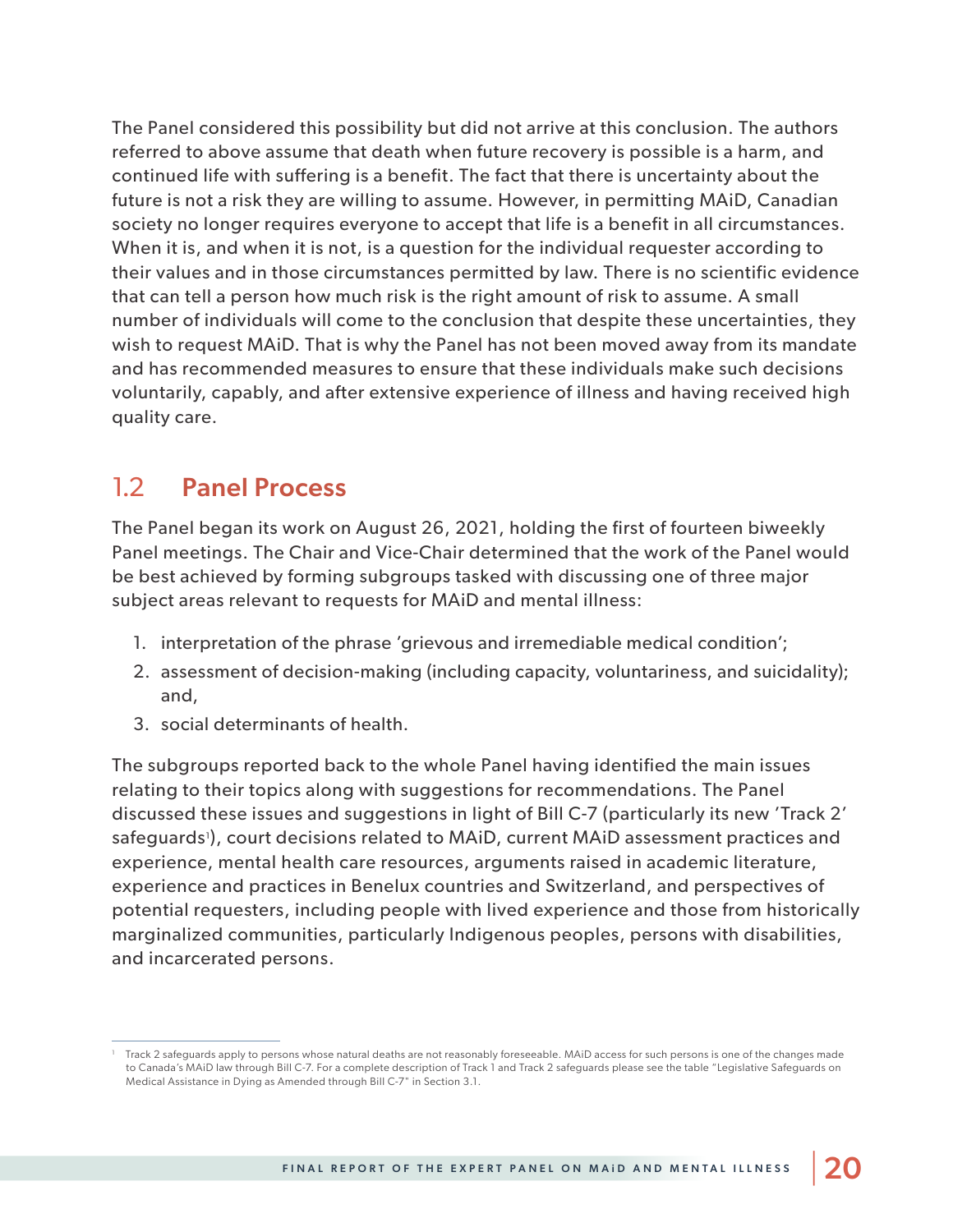The Panel's mandate did not include stakeholder or expert consultation nor did the Panel's seven month timeframe permit it. However, the Panel did make contact with a small number of organizations: the Federation of Medical Regulatory Authorities of Canada (FMRAC), the Canadian Medical Protective Association (CMPA), the Correctional Service of Canada (CSC), and Inclusion Canada<sup>2</sup> as well as several MAiD assessors and providers in four provinces who were willing to give feedback about their experiences with Track 2 requests. The Panel also contacted two psychiatrists in other countries with direct experience assessing, providing, and/or researching assisted dying for persons with mental illness. We made these contacts to obtain specialized information that was not otherwise accessible. We have indicated when this information informed the content of the report. Finally, the Panel received a small number of unsolicited submissions from organizations and individuals. These were circulated to all Panel members for review.

The Panel's work culminated in the recommendations contained within this report. The recommendations are based on the collective knowledge and experiences of members of the Panel. A consensus-seeking approach was adopted for the Panel's deliberations. The authors achieved unanimity in support of the recommendations.

A few explanatory notes about the text of the report are in order from the outset. While the Panel's mandate refers to MAiD for persons with mental illness, the term 'mental illness' does not have a standard definition. The fact there is no such definition risks creating confusion as it will be unclear to whom the Panel's advice applies.

In its comprehensive review of the relevant research and knowledge concerning MAiD when a mental disorder is the SUMC (MAiD MD-SUMC), the Council of Canadian Academies (CCA)<sup>3</sup> recommended the use of the standard clinical term, 'mental disorder.' In addition, in their communications with the Panel, both the CMPA and FMRAC underlined the importance of clear language concerning the eligibility criteria and safeguards on MAiD (CMPA, 2021c; FMRAC, 2022). FMRAC specifically stressed the importance of clinicians using standardized classification schemes for mental disorders when making diagnoses (FMRAC, 2022). Therefore, throughout this report, we use the expression 'mental disorder' utilized by both major diagnostic classification schemes relied upon in Canadian psychiatric practice: the American Psychiatric Association's

<sup>&</sup>lt;sup>2</sup> Because Inclusion Canada opposes MAiD in situations where natural death is not reasonably foreseeable, the organization did not wish to provide any input about safeguards, protocols and guidance to be used in the circumstances of MAiD for mental illness.

<sup>&</sup>lt;sup>3</sup> Bill C-14 directed the Minister of Justice and Minister of Health to initiate three independent reviews relating to MAiD including one concerning MAiD MI-SUMC requests. The federal government asked the CCA to undertake the reviews. The reports were tabled in Parliament in December 2018.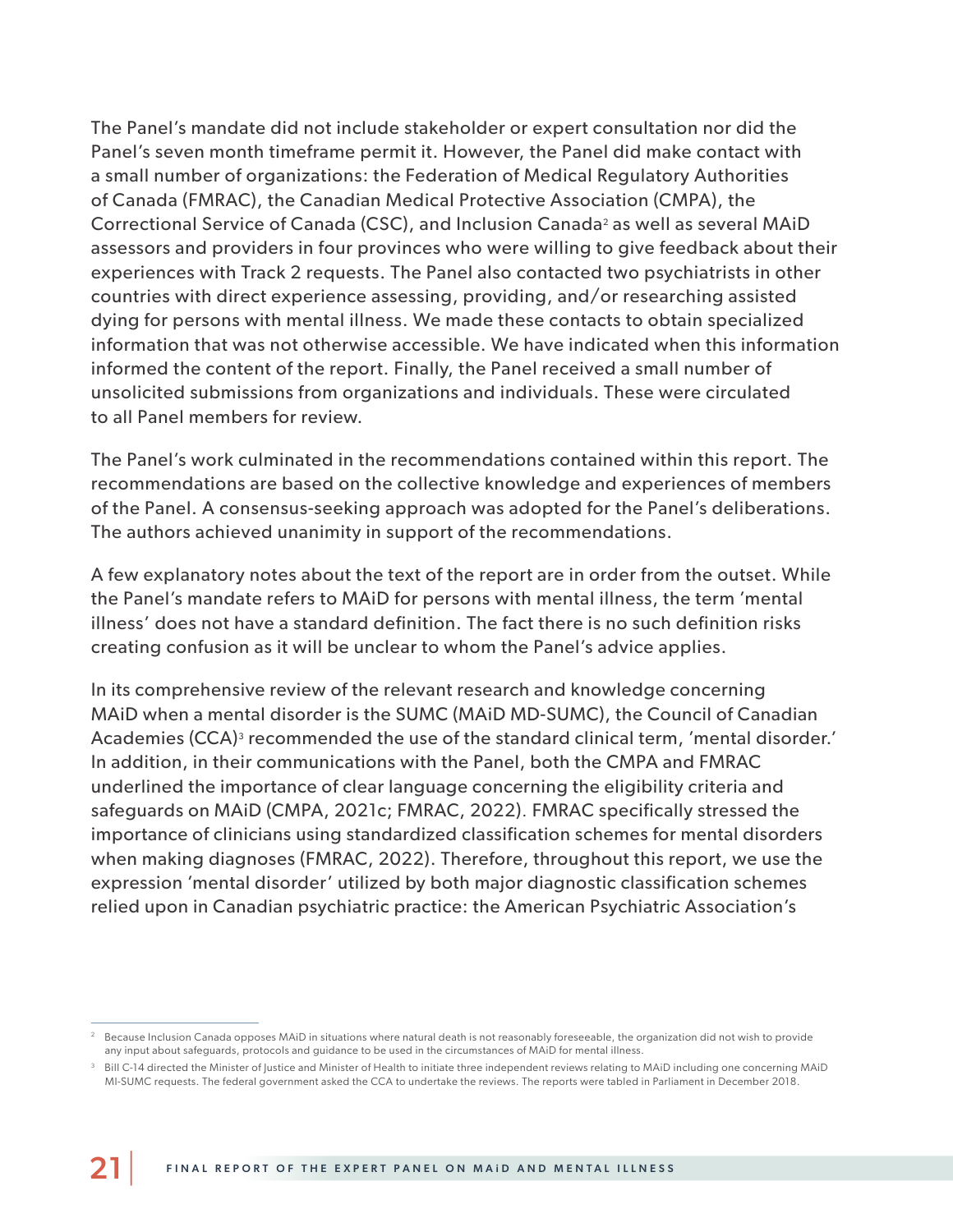Diagnostic and Statistical Manual of Mental Disorders (DSM)4 and the World Health Organization's International Classification of Diseases (ICD).<sup>5,6</sup> However, when we refer to statements made by the federal government or to our mandate, we will use the federal government's preferred expression 'mental illness.'

The Panel's mandate was to make recommendations, where appropriate, concerning safeguards, protocols and guidance. As these terms can be used differently depending on the context, we followed the meanings implied by Bill C-7. Safeguards, protocols and guidance are mechanisms whose goal is to ensure protection of eligible or potentially eligible requesters. Safeguards are legislated provisions found in the *Criminal Code*, while protocols and guidance refer to other mechanisms such as standards of practice promulgated by healthcare regulatory authorities, practice guidelines developed by professional associations, or institutional policies created by local and regional health authorities.

It is important to clarify what this report does not contain. The report does not lay out the debate about whether persons with mental disorders as a SUMC should have access to MAiD. This access is already provided for in law as of March 17, 2023. It does not present a systematic review of the relevant literature nor does it provide a formal legal opinion on the issue. Most importantly, the recommendations contained within this report do not represent complete or definitive practice guidelines with respect to MAiD MD-SUMC. The recommendations in the report are made with the recognition that more work will need to be undertaken by other actors—regulators, professional associations, and institutional committees—who have the content expertise to develop specific guidelines for practitioners.

This report is divided into four sections. In the first section, the Panel sets out the relevant legal and public policy context surrounding its subject matter. In the second section, the Panel discusses concerns raised about the practice of MAiD for persons with mental illness. In the third section, the Panel makes nineteen recommendations whose purpose is to address the problems identified in section two. The fourth section identifies three issues that, while in scope, require further consideration beyond the life of the Panel.

<sup>4</sup> The DSM is periodically revised and updated. The current version is the fifth revision. At the time of this writing, the classification scheme is known as the DSM-5-text revisions (published online December 28, 2021 and released March 2022).

<sup>5</sup> Although the expression 'mental disorder' refers to all the diagnoses found within these classification schemes, we recognize that the federal government has already stated that certain conditions which are classified in these schemes, are not considered mental illness for the purposes of the exclusion clause. These include: neurocognitive or neurodevelopmental disorders, or other conditions that may affect cognitive abilities, such as dementias, autism spectrum disorders or intellectual disabilities.

 $6$  Similar to the DSM, the ICD is periodically revised and updated. The current version is the  $11<sup>th</sup>$  revision which came into effect January 1, 2022.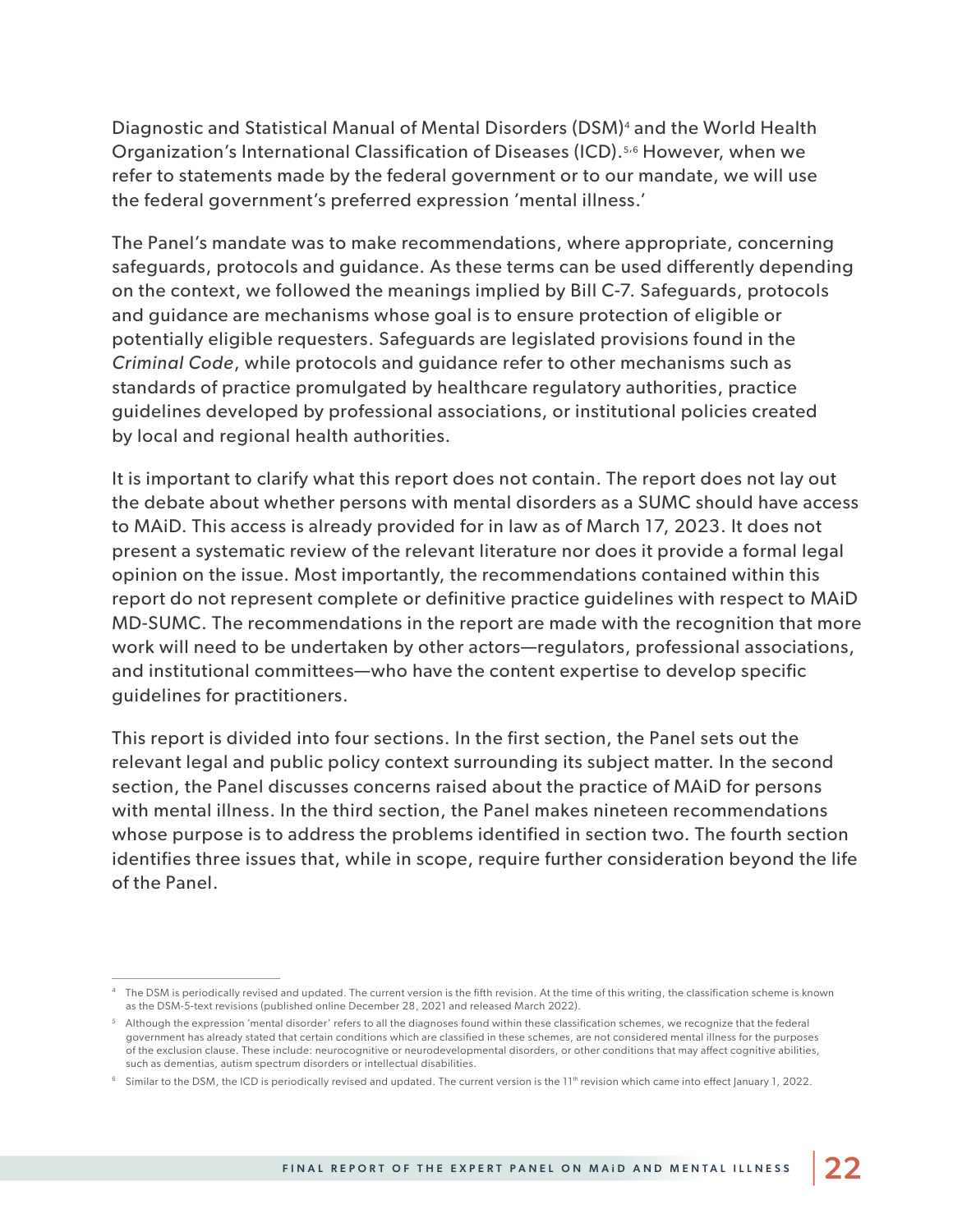## <span id="page-28-0"></span>1.3 Summary of Legal Context as it Pertains to MAiD and Mental Illness

On February 6, 2015, in *Carter v. Canada (Carter),* the Supreme Court of Canada (SCC) struck down sections 14 and 241(b) of the *Criminal Code* which prohibited assisting a person to die (SCC, 2015).

*Section 241(b) of the Criminal Code said that "everyone who aids or abets a person in committing suicide commits an indictable offence," and section 14 said that "no person may consent to death being inflicted on them." Together, these provisions prohibited medical assistance in dying in Canada.*

The SCC held that provisions of the *Criminal Code* preventing a capable adult with a grievous and irremediable medical condition causing enduring, intolerable, and irremediable suffering from voluntarily seeking assistance in dying from a physician<sup>7</sup> violated section 7 of the *Charter of Rights and Freedoms of Canada* (the *Charter*): the right to life, liberty, and security of the person and the right not to be deprived of them except in accordance with principles of fundamental justice. According to the decision, this deprivation of section 7 rights was not saved by section 1. The SCC declared sections 14 and 241(b) invalid in certain cases but suspended the declaration of invalidity for 12 months to allow the federal government time to legislate on the matter if it wished to do so. The suspension was extended for an additional four months and, during this time, persons who wished to receive MAiD were permitted to seek judicial authorization to do so if they met the eligibility criteria set out in *Carter*. During the exemption period granted by the SCC to the government, there were fifteen reported cases where requesters applied to the Superior court of their particular jurisdiction for approval of MAiD. All 15 requests were granted.<sup>8</sup>

<sup>7</sup> The terms physician assisted death and physician assisted dying were used by the Plaintiffs in the *Carter* case. The Special Joint Committee on Physician Assisted Dying (2016) recommended changing the terminology to medical assistance in dying to reflect the participation of a range of health professionals including nurses and pharmacists.

<sup>8</sup> *HS(Re)*, 2016 ABQB 121; *A.B. v. Canada (Attorney General),* 2016 ONSC 1912; *Patient v. Attorney General of Canada,* 2016 MBQB 63; *A.B. v. Ontario (Attorney General)*, 2016 ONSC 2188; *A.A. (Re)*, 2016 BCSC 570; *W.V. v. Canada (Attorney General),* 2016 ONSC 2302; *CD v. Canada (Attorney General),* 2016 ONSC 2431; *EF v. Canada (Attorney General)*, 2016 ONSC 2790; *Canada (Attorney General) v. E.F.,* 2016 ABCA 155; *Patient 0518 v. RHA 0518, Physician A0518 and Physician C0518,* 2016 SKGB 176; *M.N. v. Canada (Attorney General),* 2016 ONSC 3346; *I.J. v. Canada (Attorney General),* 2016 ONSC 3380; *H.H. (Re),* 2016 BCSC 971; *Tuckwell (Re),* 2016 ABQB 302; *O.P. v. Canada (Attorney General),* 2016 ONSC 3956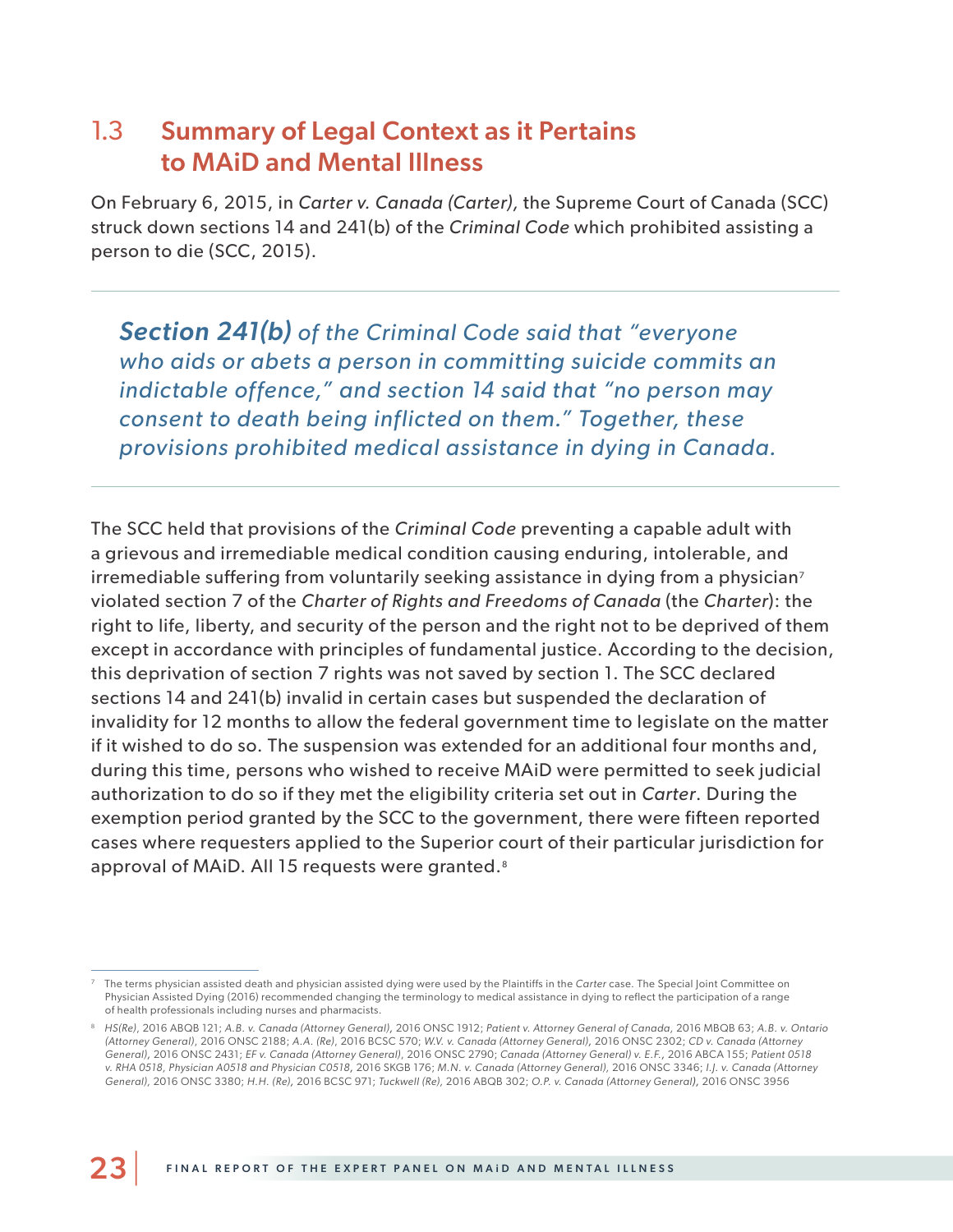*In Carter, the SCC declared that section 241(b) and section 14 of the Criminal Code are void insofar as they prohibit physicianassisted death for:*

- *• A competent adult person who clearly consents to the termination of life and*
- *• Has a grievous and irremediable medical condition (including an illness, disease or disability) that causes enduring suffering that is intolerable to the individual and cannot be alleviated through means that are acceptable to the individual.*

In one of these requests, the Alberta Court of Appeal considered the eligibility for MAiD of a person with a mental disorder under the *Carter* criteria *(Canada (Attorney General) v F. (E.)* (Alberta Court of Appeal, 2016). E.F. had been diagnosed with severe conversion disorder (a mental disorder). The Court of first instance granted her application. Canada appealed that decision to the Alberta Court of Appeal. The Attorney General argued that E.F. was not eligible for MAiD under *Carter* because: "(1) the applicant's illness, however, severe, is not regarded as terminal; and (2) the applicant's illness has at its root a psychiatric condition."

The Court of Appeal noted the lower Court's acceptance of evidence from E.F.'s longtime attending physician that E.F. had been diagnosed with severe conversion disorder nine years previously; that she had been seen by several psychiatrists in the past, and at least one neurologist; and, she had tried several treatments, none of which succeeded in mitigating her symptoms. Her condition had remained unchanged during the previous four years. Another physician testified there were no further treatment options for E.F. that would offer hope of any improvement in her condition, declaring E.F.'s condition to be irremediable. A psychiatrist was asked to review E.F.'s medical record*.*<sup>9</sup> The court referenced the psychiatrist's opinion which stated "that the applicant is suffering intolerable pain and physical discomfort, that her symptoms are irremediable, and that she is capable of consent." The psychiatrist explained that although some patients with conversion disorder can be successfully treated, there are other patients who "do not respond to treatment and develop a chronic unremitting course without resolution of symptoms. The longer the symptoms persist the worse is the prognosis.

As this case preceded Bill C-14, there was no established MAiD request assessment process and E.F.'s counsel did not request an assessment from the psychiatrist.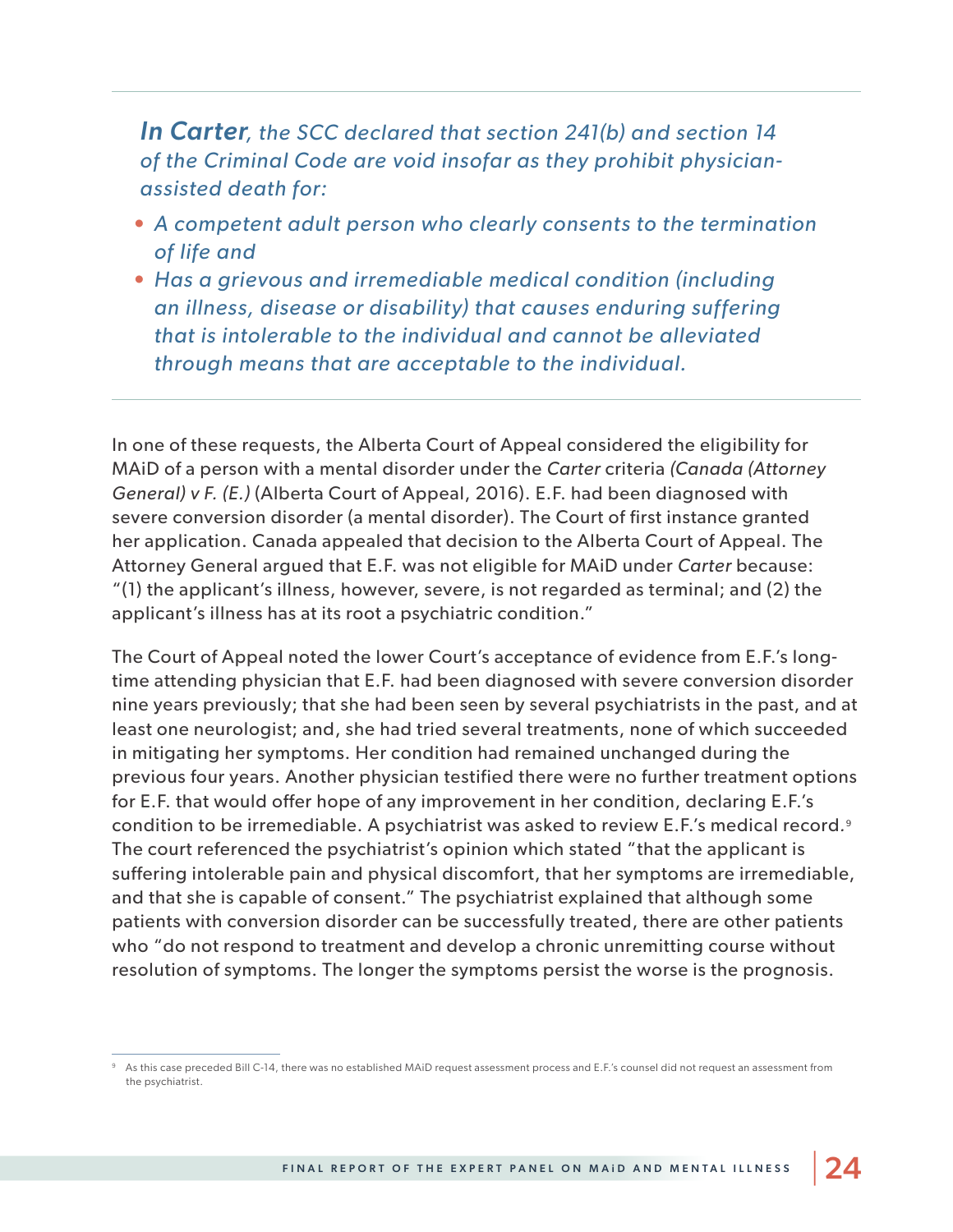This is the case with the applicant." Ultimately, the Alberta Court of Appeal agreed that E.F. was entitled to access MAiD. In its decision, the Appeal Court referenced *Carter* noting that an exclusion for psychiatric conditions cannot be found expressly in the declaration of the SCC. The Attorney General of Canada did not seek leave to appeal to the SCC.

Meanwhile, on December 10, 2015, Québec's *Act respecting end-of-life care* came into force in that province, having been adopted in the National Assembly on June 5, 2014. Preceding the SCC's decision in Carter by eight months, Québec's Act was not a legislative response to that decision but was the result of a multi-year civil society process. Québec chose to structure assisted dying as a medical act which allowed it to pass legislation within its jurisdiction over healthcare.

*Section 26 of Quebec's Act respecting end-of-life care states that only a person that meets all of the following eligibility criteria may receive medical aid in dying:*

- *1. be an insured person within the meaning of the Health Insurance Act*
- *2. be of full age and capable of giving consent to care*
- *3. be at the end-of-life*
- *4. suffer from a serious and incurable illness*
- *5. be in an advanced state of irreversible decline in capability*
- *6. experience constant and unbearable physical or psychological suffering which cannot be relieved in a manner the patient deems tolerable*

The next year, in response to the 2015 *Carter* decision, Parliament passed Bill C-14 which amended the *Criminal Code* to allow MAiD. Bill C-14, which came into force on June 17, 2016, specifies the eligibility criteria and safeguards for providing MAiD, thus excluding physicians and nurse practitioners and certain other professionals assisting in the process, from criminal liability when providing MAiD in accordance with the law. As the *Criminal Code* applies everywhere in Canada, once Bill C-14 came into force, there were two laws concerning MAiD in Québec.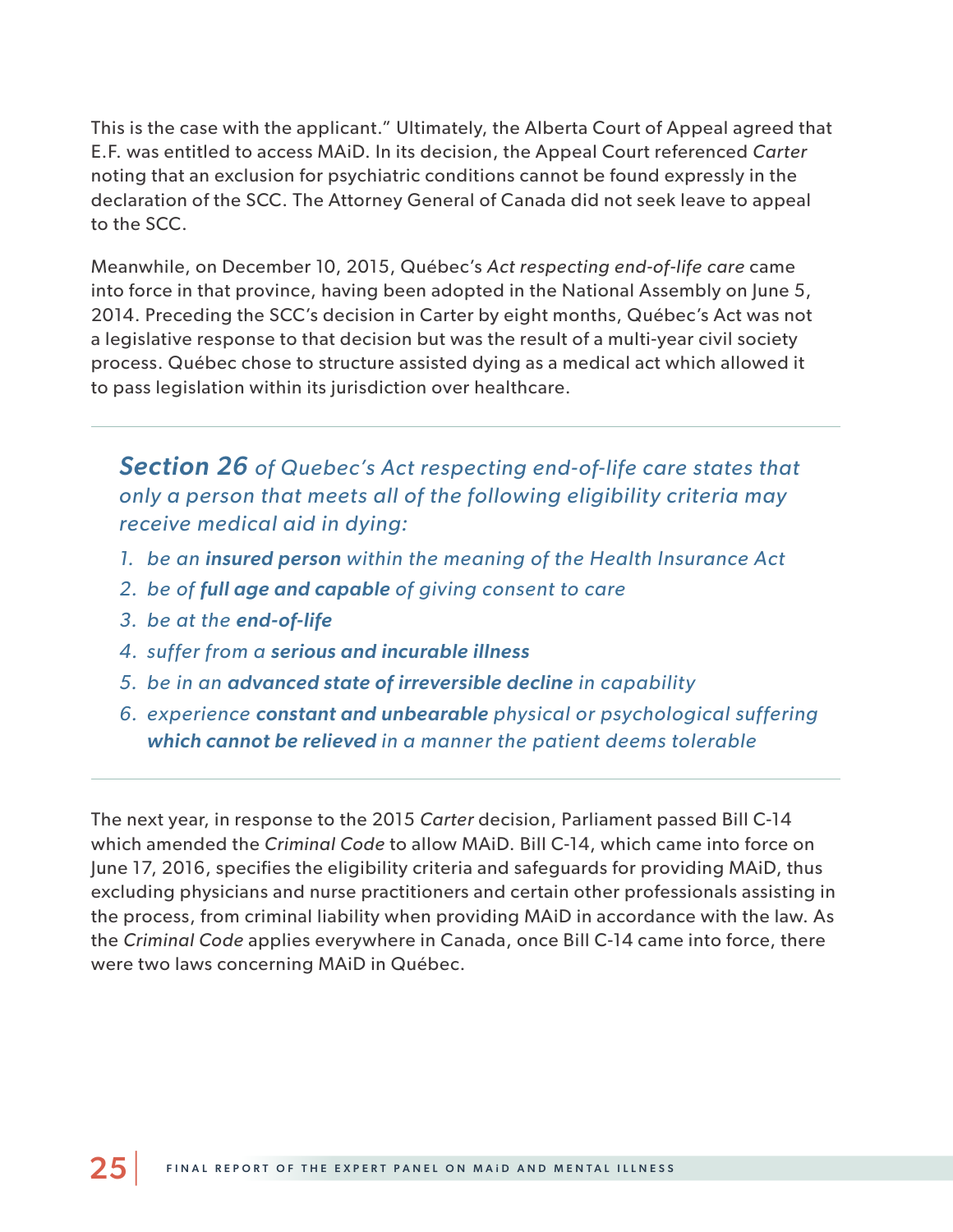The eligibility criteria in the *Criminal Code* as amended by Bill C-14 are presented in the Table below:

#### ELIGIBILITY CRITERIA FOR MAiD INTRODUCED THROUGH BILL C-14

#### **241.2(1)** A PERSON MAY RECEIVE MEDICAL ASSISTANCE IN DYING ONLY IF THEY MEET ALL OF THE FOLLOWING CRITERIA:

- (a) they are eligible or, but for any applicable minimum period of residence or waiting period, would be eligible — for health services funded by a government in Canada;
- (b) they are at least 18 years of age and capable of making decisions with respect to their health;
- (c) they have a grievous and irremediable medical condition;
- (d) they have made a voluntary request for medical assistance in dying that, in particular, was not made as a result of external pressure; and
- (e) they give informed consent to receive medical assistance in dying after having been informed of the means that are available to relieve their suffering, including palliative care.

#### **241.1(2)** A PERSON HAS A GRIEVOUS AND IRREMEDIABLE MEDICAL CONDITION ONLY IF THEY MEET ALL OF THE FOLLOWING CRITERIA:

- (a) they have a serious and incurable illness, disease or disability;
- (b) they are in an advanced state of irreversible decline in capability;
- (c) that illness, disease or disability or that state of decline causes them enduring physical or psychological suffering that is intolerable to them and that cannot be relieved under conditions that they consider acceptable; and
- (d) their natural death has become reasonably foreseeable, taking into account all of their medical circumstances, without a prognosis necessarily having been made as to the specific length of time that they have remaining.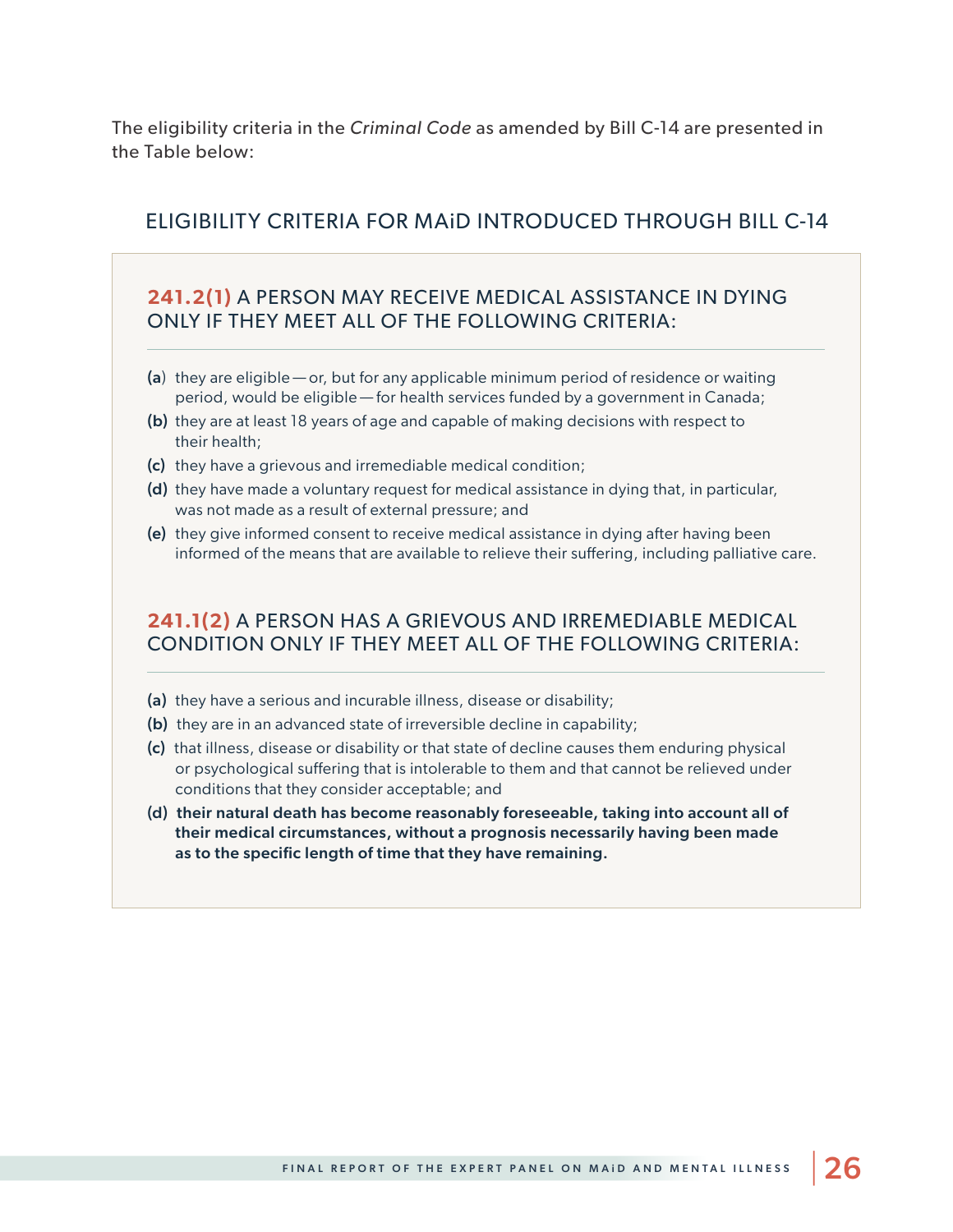The definition of "grievous and irremediable medical condition" did not specifically exclude mental illness. However, the final element of the definition—"natural death has become reasonably foreseeable"—made it very unlikely that most individuals with a mental disorder as a sole condition could be found eligible.<sup>10</sup> Nevertheless, it is possible and a small number of such cases have been reported.<sup>11</sup>

In light of this *de facto* limitation of access to MAiD by those with mental disorders, there continued to be debate about whether or not mental disorders were included or excluded from access to MAiD by the SCC's decision in *Carter*. In the decision itself, it is written that, "The scope of this declaration is intended to respond to the factual circumstances in this case. We make no pronouncement on other situations where physician-assisted dying may be sought"12 (SCC, 2015, para 127). Elsewhere it is written that concerns raised in Belgium about euthanasia for persons with psychiatric disorders "…would not fall within the parameters suggested in these reasons [the *Carter* decision]." However, some observers have noted that the overall analysis in the decision suggests that the federal government's reasons for excluding people with mental disorders had already been considered and rejected in the *Carter* decision.13

In 2017, Jean Truchon and Nicole Gladu argued before the Superior Court of Québec (QCSC) that the eligibility criteria of reasonably foreseeable natural death—commonly referred to as RFND (Canada) and end-of-life (Québec)—violated their rights under the *Charter* (QCSC, 2019). In response, the Attorney General of Canada argued that the RFND criterion was necessary to protect vulnerable persons, among them, persons with mental disorders. Among concerns expressed were that decision-making capacity for MAiD outside the end-of-life context is too difficult to assess, and that allowing MAiD outside the parameters of RFND and end-of-life would lead people to seek MAiD as a method of completing suicide. It would also undermine suicide prevention efforts, and could lead to an increase in the rate of unassisted suicide (QCSC, 2019, s. 2.4.3).

<sup>&</sup>lt;sup>10</sup> Similar reasoning applied to the end-of-life criterion in Québec.

<sup>&</sup>lt;sup>11</sup> See Dr. Derryck Smith's testimony to the Standing Senate Committee on Legal and Constitutional Affairs (2021c).

 $12$  In the case, the plaintiffs did not have a mental disorder as a sole underlying medical condition.

<sup>&</sup>lt;sup>13</sup> See for example the British Columbia Civil Liberties Association's brief on Bill C-7 to the Standing Senate Committee on Legal and Constitutional Affairs (2020).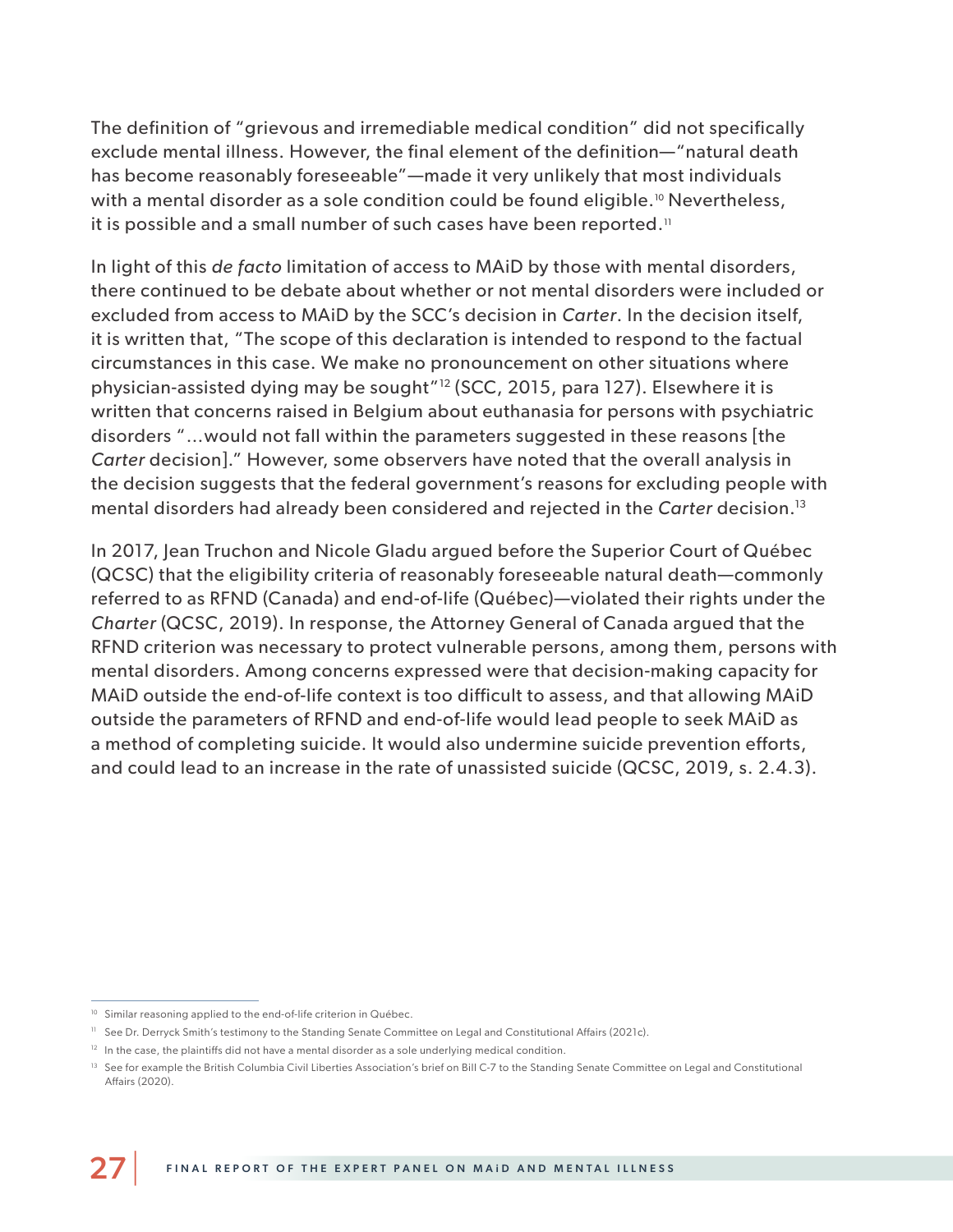In its September 2019 decision, the QCSC agreed with the submissions made on behalf of Truchon and Gladu and held that the RFND and end-of-life eligibility requirements were invalid. The Court explored in detail the questions of decision-making capacity for MAiD and of distinguishing MAiD from suicide (see text relating to recommendation 8 for additional information). The Court noted the lack of evidence that MAiD undermines suicide prevention or that it has increased suicide rates in jurisdictions where it is permitted outside the end-of-life context (QCSC, 2019, para 351–385). The decision also noted individuals could not be considered ineligible because they belonged to groups considered to be vulnerable. Instead any vulnerabilities experienced by MAiD requesters needed to be assessed on a case-by-case basis (QCSC, 2019, para 466).

Justice Baudouin also addressed the ongoing debate about the scope of the *Carter* decision, specifically, whether people with mental disorders as their SUMC were eligible for MAiD under this decision. She wrote, "it bears repeating that neither *Carter* nor the federal legislation excludes people with a psychiatric condition from requesting and being granted medical assistance in dying like any other Canadian who meets the legislative requirements" (QCSC, 2019, para 421).

The *Truchon* decision applied only in Québec and on its heels, Québec deemed its end-of-life criterion inoperative but did not modify its law. Justice Baudouin allowed Canada six months, until March 2020, to modify the *Criminal Code* in light of the *Truchon* decision. If after this period, the federal government had not modified its law, there would have been two MAiD regimes in Canada: in the rest of Canada, RFND would have continued to be an eligibility requirement and in Québec it would not. In February 2020, the federal government proposed further amendments to the *Criminal Code* through Bill C-7 and subsequently obtained four extensions<sup>14</sup> to allow the time necessary for Bill C-7 to be considered by parliamentarians. During these extension periods, the RFND eligibility criterion continued to apply everywhere in Canada including in Québec. However, residents of Québec were entitled to seek judicial authorization to receive MAID even if their natural deaths were not reasonably foreseeable.<sup>15</sup>

Bill C-7 passed on March 17, 2021, bringing the *Criminal Code* in line with the *Truchon* decision. The Bill eliminated RFND as an eligibility criterion, using it instead to delineate two different groups of MAiD requesters: those whose natural deaths are

 $14$  In its initial decision, the Court suspended the declaration of invalidity for a period of 6 months, until March 11, 2020, and granted a constitutional exemption to the plaintiffs during the suspension period. On March 2, 2020, the Court granted the Attorney General of Canada's request that the suspension of the declaration of invalidity be extended for four months, until July 11, 2020, and subsequently granted 3 further extensions to December 18, 2020, February 26, 2021 and March 26, 2021 respectively.

<sup>&</sup>lt;sup>15</sup> Nineteen authorizations were sought, all of which were granted (Health Canada, 2021)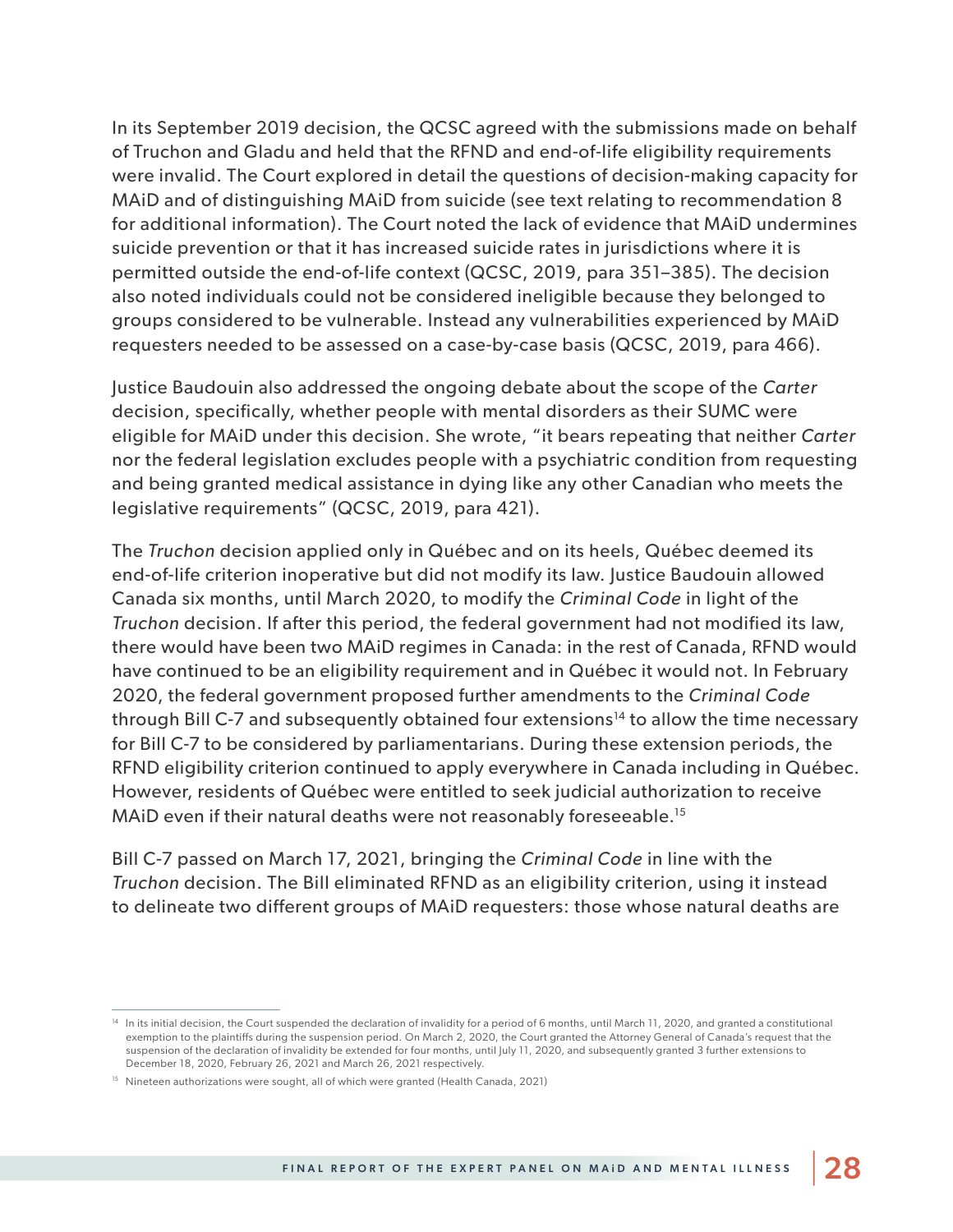reasonably foreseeable and those whose natural deaths are not reasonably foreseeable. Depending on the group in which a requester belongs, different safeguards apply. Requests by persons whose natural deaths are "reasonably foreseeable" (RFND) are subject to the original safeguards (Track 1) of C-14 with some modifications (for example, the elimination of the 10 day reflection period, a requirement for one rather than two independent witnesses). Requests by persons whose natural deaths are "not reasonably foreseeable" (non-RFND) are subject to a new set of safeguards (Track 2) which require, among other things a minimum 90 day assessment period and a comprehensive offer of available services to alleviate suffering.

Bill C-7 also introduced an exclusion clause for persons whose mental illness is their SUMC. This clause was amended in the Senate through a 'sunset clause' whereby the exclusion clause would expire after a fixed period of time. This amendment was accepted<sup>16</sup> by the federal government and appeared in the final version of Bill C-7 (Nicol & Tiedemann, 2021). The agreed period of time was two years after the coming into force of Bill C-7 and, thus, the exclusion clause will expire on March 17, 2023.

Assuming persons meet the remaining eligibility criteria, the law already permits persons with mental disorders who also have a serious and incurable physical illness, disease or disability to apply for MAiD. Effective March 17, 2023, those whose mental disorder is their SUMC will also be entitled to apply for MAiD. Canada will join a small number of countries where this practice is permitted.<sup>17</sup> The Panel's role is to recommend safeguards, protocols and guidance specifically for this practice.

<sup>&</sup>lt;sup>16</sup> The Senate proposed an 18 month exclusion but the Government accepted the amendment with a period of 24 months.

<sup>&</sup>lt;sup>17</sup> These countries include: Belgium, the Netherlands, Luxembourg, Switzerland and Germany. The legal situation in Germany is in transition but there are some assisted dying associations providing assistance. See for example: [www.sterbehilfe.de/jahresrueckblick-2021-in-zahlen.](https://can01.safelinks.protection.outlook.com/?url=https%3A%2F%2Fwww.sterbehilfe.de%2Fjahresrueckblick-2021-in-zahlen%2F&data=04%7C01%7Cmona.gupta%40umontreal.ca%7C8561b6d8db6247d1801808d9f6565083%7Cd27eefec2a474be7981e0f8977fa31d8%7C1%7C0%7C637811673982259307%7CUnknown%7CTWFpbGZsb3d8eyJWIjoiMC4wLjAwMDAiLCJQIjoiV2luMzIiLCJBTiI6Ik1haWwiLCJXVCI6Mn0%3D%7C3000&sdata=f2nfoPp%2F90obF9zQxZs0zTKT2OoP1lb8OGhb6NoG7j0%3D&reserved=0) See Appendix D for safeguards and a selection of protocols and guidance in operation in Belgium and the Netherlands. These five countries use different terminology than Canada to describe MAiD. These terms are mentioned in the Glossary.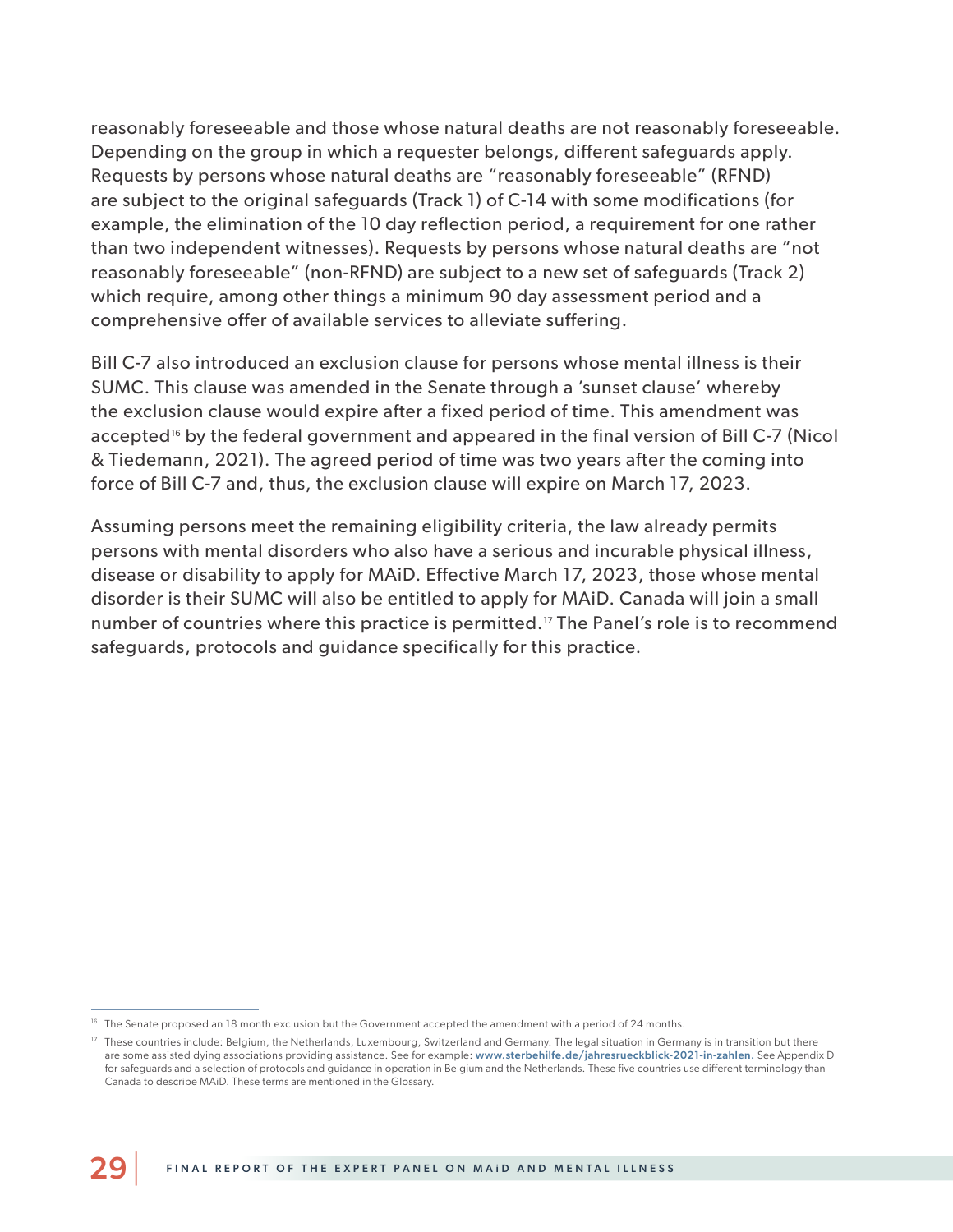### LEGISLATIVE SAFEGUARDS ON MEDICAL ASSISTANCE IN DYING AS AMENDED THROUGH BILL C-7

### **TRACK 1** 241.2(3) NATURAL DEATH IS REASONABLY FORESEEABLE (RFND)

#### Prior to administering medical assistance in dying, the practitioner must

- (a) be of the opinion that the person meets all of the criteria set out in subsection (1);
- (b) ensure that the person's request for medical assistance in dying was
	- (i) made in writing and signed and dated by the person or by another person under subsection (4), and
	- (ii) signed and dated after the person was informed by a medical practitioner or nurse practitioner that the person has a grievous and irremedable medical condition;
- (c) be satisfied that the request was signed and dated by the person—or by another person under subsection (4)—before an independent witness who then also signed and dated the request;
- (d) ensure that the person has been informed that the person may, at any time and in any manner, withdraw their request;
- (e) ensure that another medical practitioner or nurse practitioner has provided a written opinion confirming that the person meets all of the criteria set out in subsection (1);
- (f) be satisfied that they and the medical practitioner or nurse practitioner referred to in paragraph (e) are independent;
- (g) if the person has difficulty communicating, take all necessary measures to provide a reliable means by which the person may understand the information that is provided to them and communicate their decision; and
- (h) immediately before providing the medical assistance in dying, give the person an opportunity to withdraw their request and ensure that the person gives express consent to receive medical assistance in dying.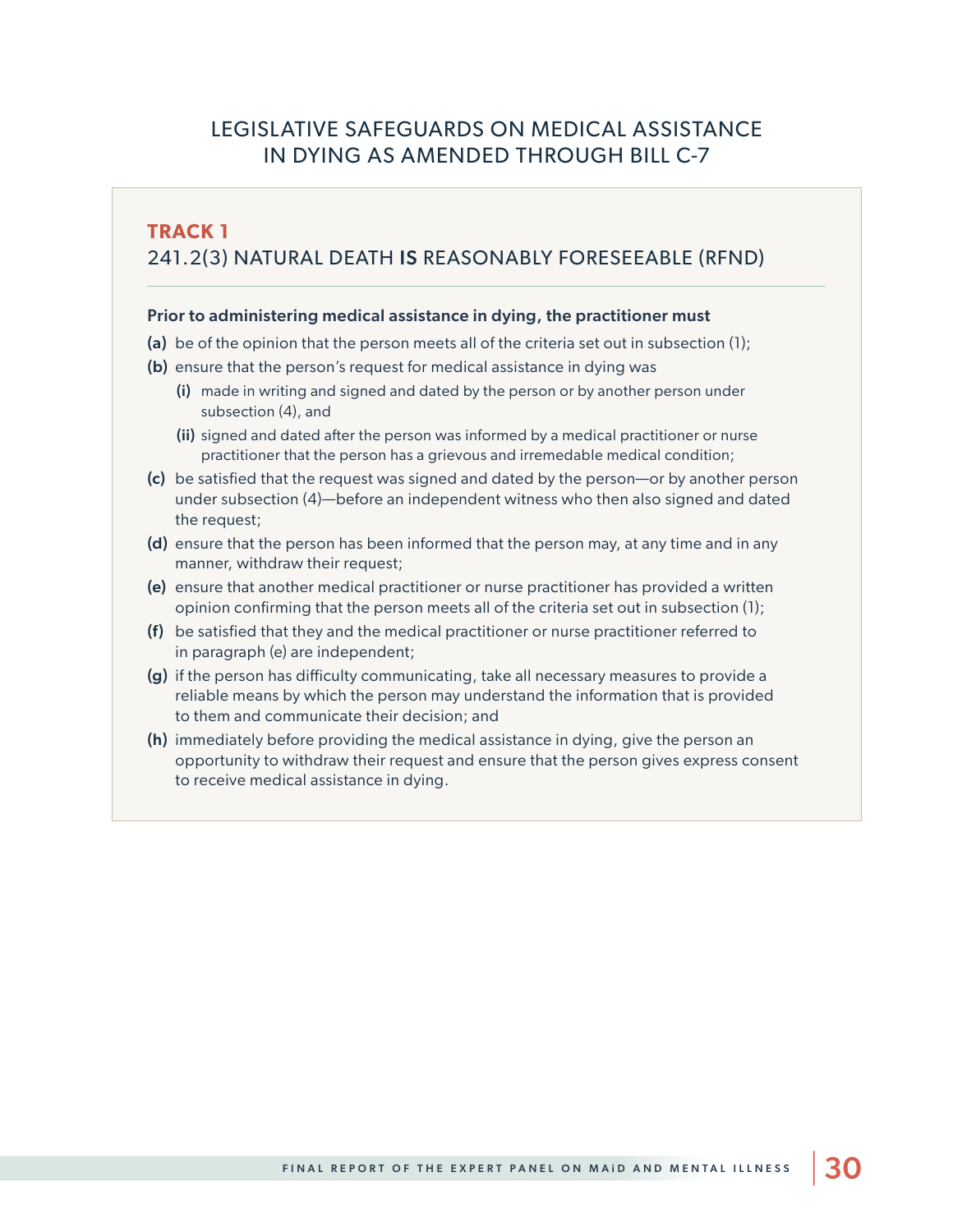### **TRACK 2** 241.2(3.1) NATURAL DEATH IS NOT REASONABLY FORESEEABLE (NON-RFND)

#### Prior to administering medical assistance in dying, the practitioner must

- (a) be of the opinion that the person meets all of the criteria set out in subsection (1);
- (b) ensure that the person's request for medical assistance in dying was
	- (i) made in writing and signed and dated by the person or by another person under subsection (4), and
	- (ii) signed and dated after the person was informed by a medical practitioner or nurse practitioner that the person has a grievous and irremediable medical condition;
- (c) be satisfied that the request was signed and dated by the person—or by another person under subsection (4)—before an independent witness who then also signed and dated the request;
- (d) ensure that the person has been informed that the person may, at any time and in any manner, withdraw their request;
- (e) ensure that another medical practitioner or nurse practitioner has provided a written opinion confirming that the person meets all of the criteria set out in subsection (1);
	- (e.1) if neither they nor the other medical practitioner or nurse practitioner referred to in paragraph (e) has expertise in the condition that is causing the person's suffering, ensure that they or the medical practitioner or nurse practitioner referred to in paragraph (e) consult with a medical practitioner or nurse practitioner who has that expertise and share the results of that consultation with the other practitioner;
- (f) be satisfied that they and the medical practitioner or nurse practitioner referred to in paragraph (e) are independent;
- (g) ensure that the person has been informed of the means available to relieve their suffering, including, where appropriate, counselling services, mental health and disability support services, community services and palliative care and has been offered consultations with relevant professionals who provide those services or that care;
- (h) ensure that they and the medical practitioner or nurse practitioner referred to in paragraph (e) have discussed with the person the reasonable and available means to relieve the person's suffering and they and the medical practitioner or nurse practitioner referred to in paragraph (e) agree with the person that the person has given serious consideration to those means;
- (i) ensure that there are at least 90 clear days between the day on which the first assessment under this subsection of whether the person meets the criteria set out in subsection (1) begins and the day on which medical assistance in dying is provided to them or—if the assessments have been completed and they and the medical practitioner or nurse practitioner referred to in paragraph (e) are both of the opinion that the loss of the person's capacity to provide consent to receive medical assistance in dying is imminent—any shorter period that the first medical practitioner or nurse practitioner considers appropriate in the circumstances;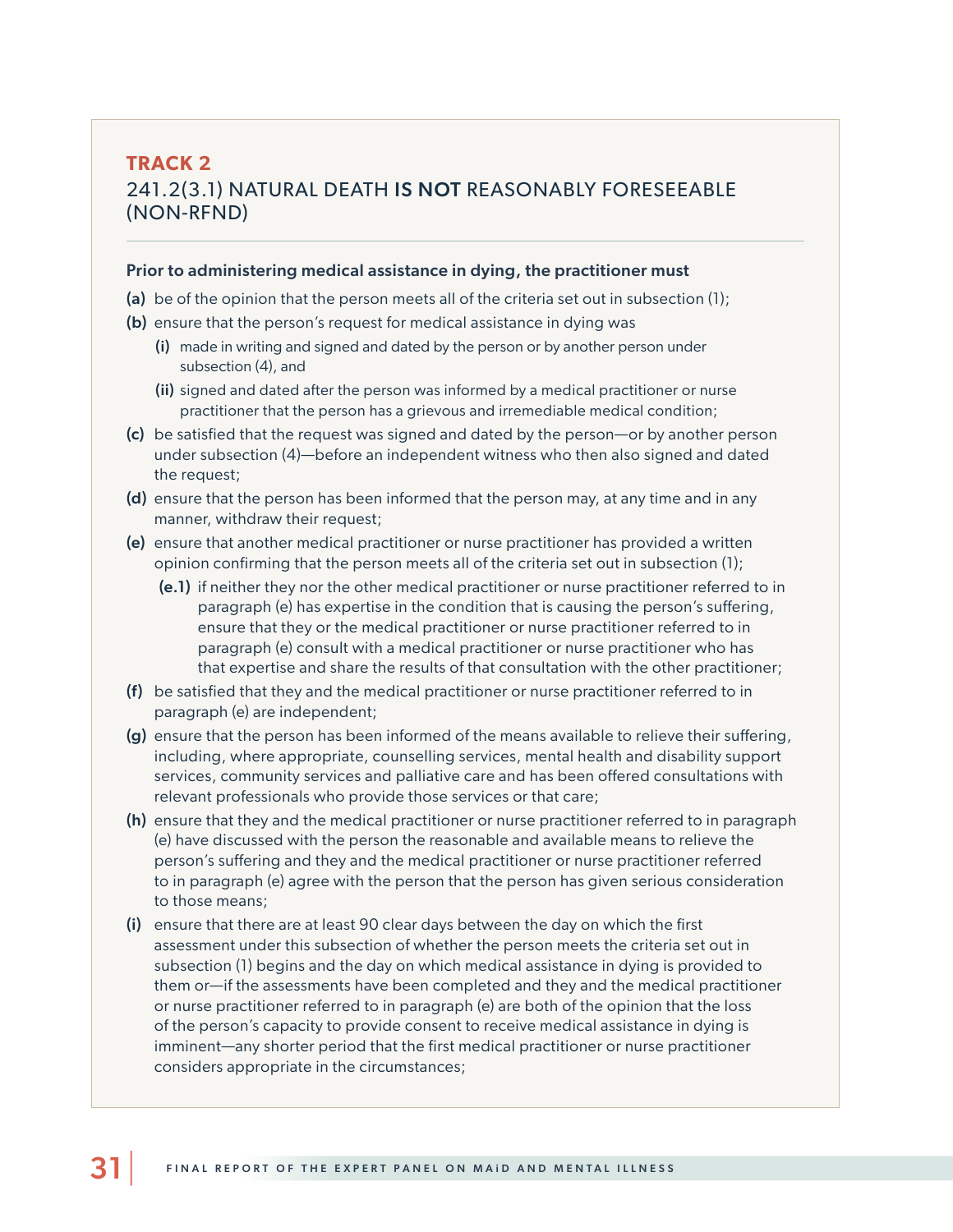- (j) if the person has difficulty communicating, take all necessary measures to provide a reliable means by which the person may understand the information that is provided to them and communicate their decision; and
- (k) immediately before providing the medical assistance in dying, give the person an opportunity to withdraw their request and ensure that the person gives express consent to receive medical assistance in dying.

### 1.4 Policy Context

One of the challenges associated with developing a system of safeguards, protocols and guidance for MAiD in the Canadian context has to do with the country's federated structure and associated division of powers. The federal and provincial governments each have assigned spheres of legislative jurisdiction, with complex rules governing how to handle matters that fall simultaneously within both assigned spheres. MAiD is one such matter falling simultaneously within both federal and provincial legislative responsibility. It has aspects falling within the federal jurisdiction over criminal law; at the same time, it involves the regulation of the practice of medicine and nursing, a matter which falls within provincial jurisdiction. Provinces and territories delegate certain of these regulatory powers to the provincial regulatory colleges (Zarzeczny, 2017, p. 168). Professional associations and learned societies<sup>18</sup> are influential through the development of clinical practice guidelines and recommended practices. There are thus many parties potentially involved in the development and implementation of possible safeguards, protocols and guidance documents. Some of these measures are legislative, while others are non-legislative. Of the latter group, some may be obligatory (such as regulatory standards of practice) while others are advisory (such as clinical practice guidelines). Each instrument has its advantages and disadvantages.

A major advantage of federal legislation for MAiD is uniformity across the country, which ensures important measures, like safeguards, are implemented everywhere and in all cases. However, some desirable measures might fall within the provincial rather than federal legislative powers. An advantage of provincial legislation is that it can be tailored to reflect local needs and concerns. Variation in the organization and delivery of MAiD between provinces and territories may in certain cases, reflect appropriate responses to needs of patients, families and practitioners. Legislative uniformity,

<sup>18</sup> On the subject of MAiD, the Canadian Association of MAiD Assessors and Providers (CAMAP) is one such group. On the specific topic of MAiD MD-SUMC the CPA and the AMPQ have made recommendations about interpreting the eligibility criteria and assessing requests.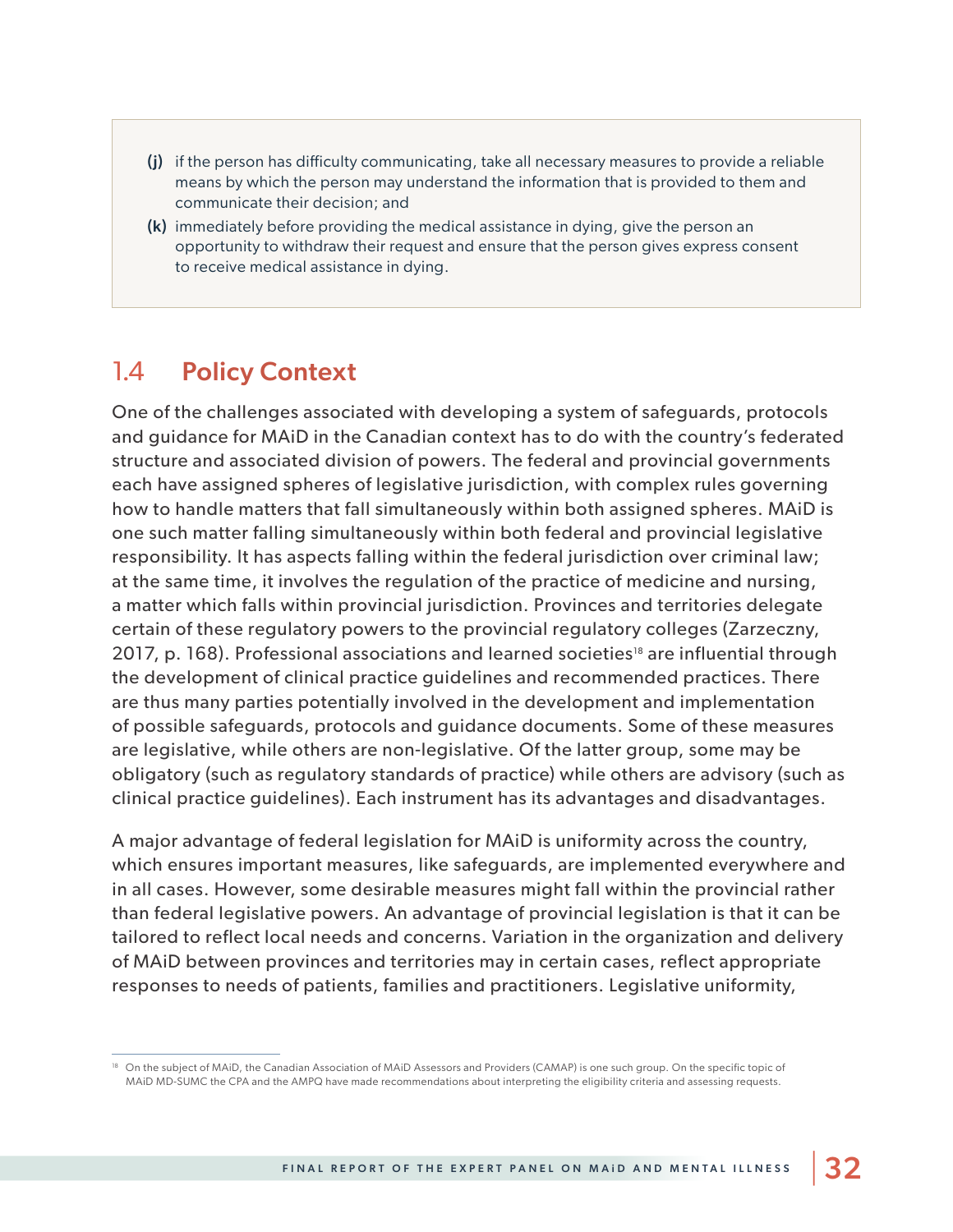particularly in health care organization and delivery, may constrain appropriate flexibility in frontline care. Other matters may be better left to regulatory authorities to develop and enforce through self-regulatory processes.

The Panel has been asked for its advice by the federal government. It is clear that some types of recommendations would be impossible, or at the least extremely difficult, for the federal government to implement within Canada's federal structure. The Panel has endeavoured to keep these limitations in mind in reaching its recommendations.

The Panel has also noted the existing federal law contains a structure of safeguards. The current structure already applies to persons who have mental disorders but whose MAiD request is based on another medical condition. Our point of departure has been to reflect carefully on this structure in order to determine whether it should be modified or left unchanged but interpreted in a specific manner appropriate to requesters with mental disorders as their SUMC. To the extent that existing mechanisms are appropriate, it is likely to be preferable to supplement them as needed rather than to craft an entirely new set of mechanisms for requesters with mental disorders as the SUMC that would run in parallel with the existing system.

Ultimately, the Panel agreed to a set of recommendations that are internally consistent and interdependent. They are intended to lay out a broad set of principles to structure the practice of MAiD MD-SUMC. Their implementation and further elaboration will require concerted action at federal and provincial-territorial levels, as well as actions by regulatory colleges and expert professional bodies. As with any practice, new or unanticipated situations will arise for which local authorities may also need to develop policies.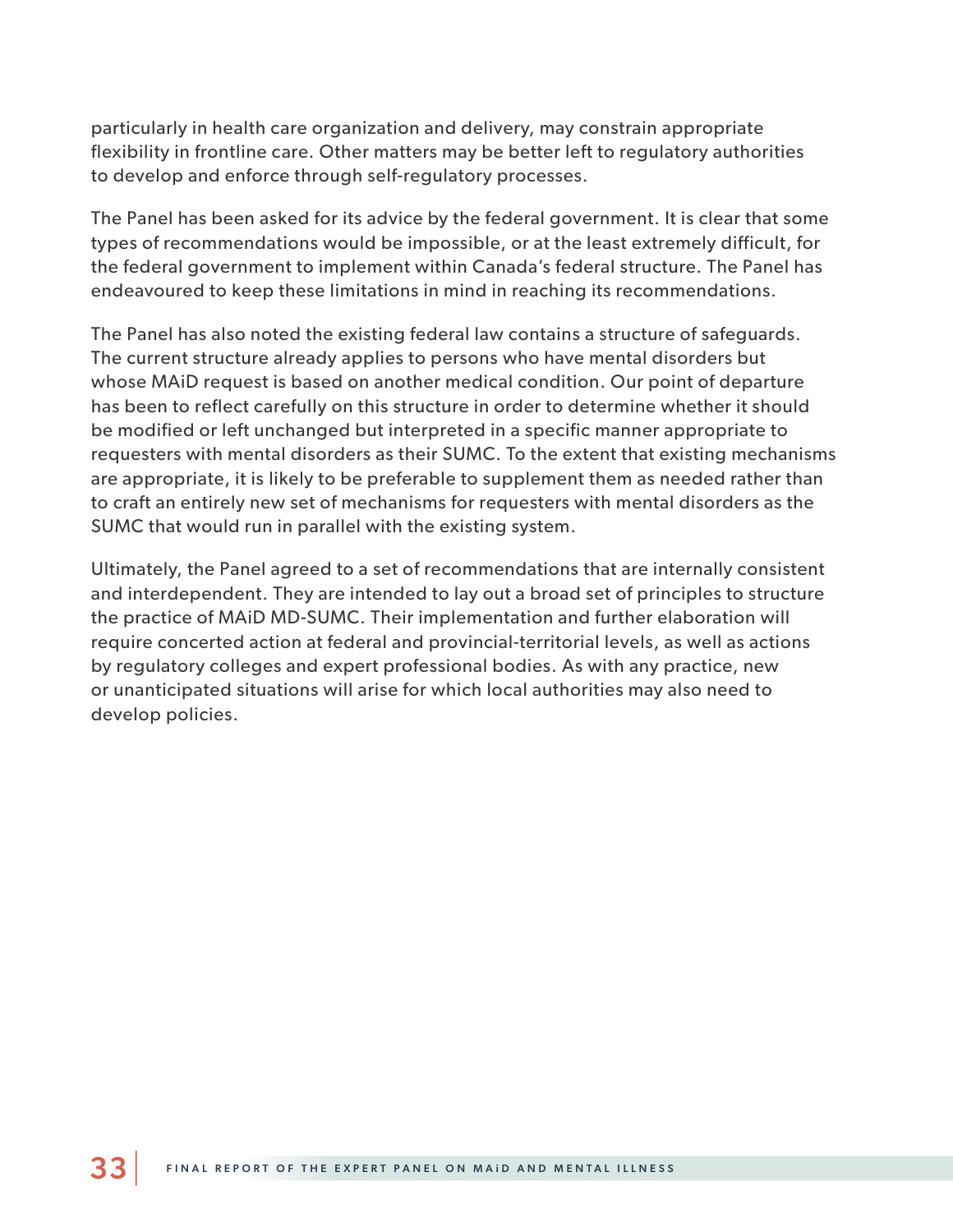## **The Panel agreed**

*to a set of recommendations that are internally consistent and interdependent. They are intended to lay out a broad set of principles to structure the practice of MAiD MD-SUMC. Their implementation and further elaboration will require concerted action at federal and provincial-territorial levels, as well as actions by regulatory colleges and expert professional bodies.*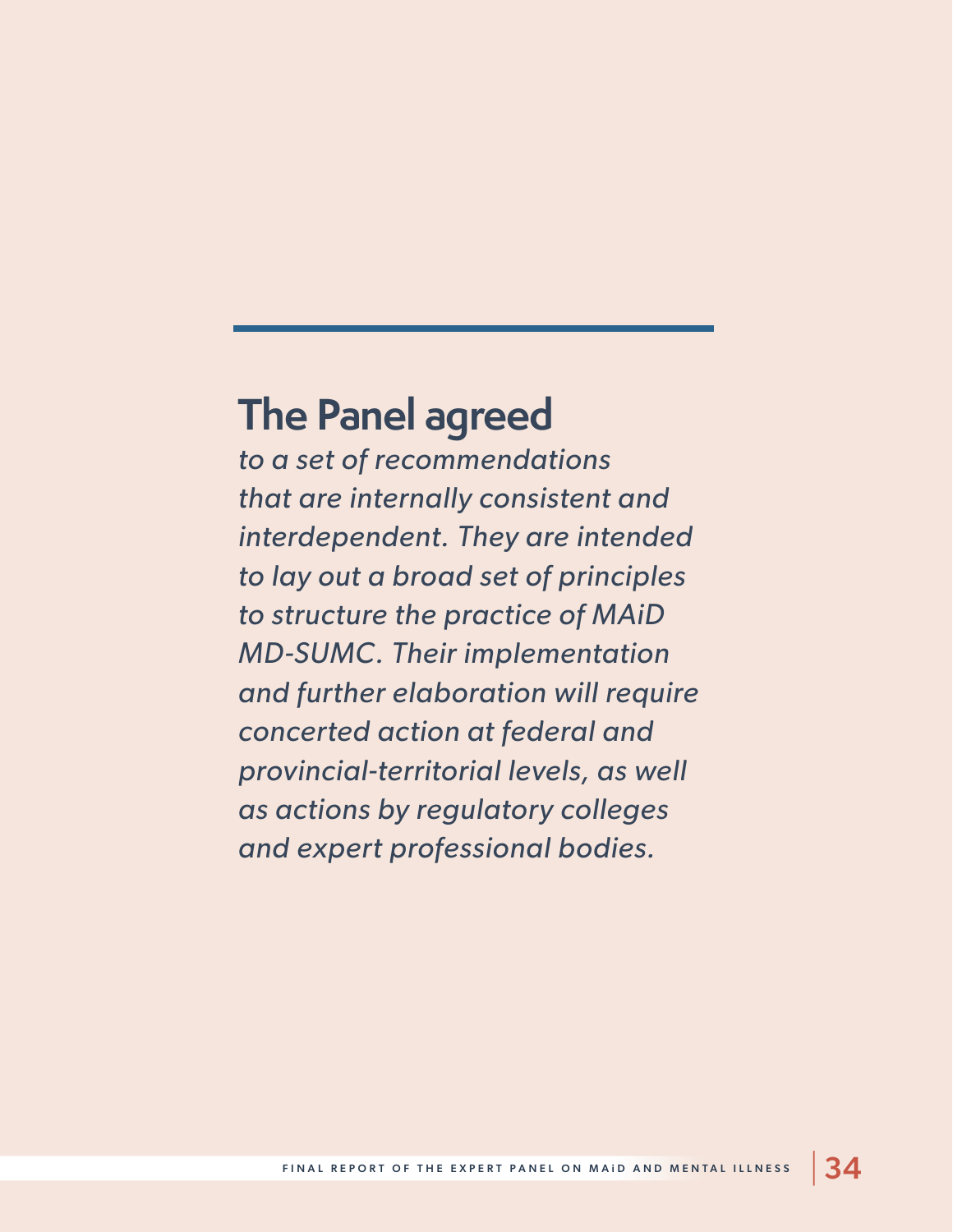## 1.5 First Nations, Inuit, and Métis Peoples

Indigenous peoples in Canada have unique perspectives on death which need to be considered in the context of the emergence of MAiD including MAiD MD-SUMC. However, engagement with Indigenous peoples in Canada concerning MAiD has yet to occur.19

Through the harmful policies and practices of colonization, such as residential schools, and through legislation, the federal government has a history of causing harm to First Nations, Inuit, and Métis peoples. Compared to the non-Indigenous Canadian population, a disproportionate number of Indigenous people live in poverty, have inadequate housing, a lack of clean drinking water and have limited access to education and health care. Anti-Indigenous racism is also widespread in Canada's health care system (Turpel-Lafond, 2020). As a result of the creation of laws that provide access to MAiD, concerns have been raised by Indigenous leaders and communities that it is easier for people in their communities to access a way to die than to access the resources they need to live well.

At the same time, some Indigenous people in Canada embrace the concept of MAiD and wish to support their families and communities through access to the same. It is well known that First Nations, Inuit, and Métis, especially in rural and remote areas, experience limitations in accessibility to health care services in Canada (National Collaborating Centre for Indigenous Health, 2019). Careful consideration needs to be given by all levels of government to policy and resources that ensure Indigenous people seeking MAiD are afforded equitable access in their home community.

Federal, provincial, and territorial governments have an obligation to take meaningful action to achieve reconciliation. To be participants in reconciliation, all levels of government must respect Indigenous peoples' right to self-determination including the right and responsibility to determine, establish and administer their own health and wellness programming. How MAiD should fit into this programming is part of this process (Standing Senate Committee on Legal and Constitutional Affairs, 2021c).

<sup>19</sup> See for example testimonies to the Standing Senate Committee on Legal and Constitutional Affairs from Dr. Lisa Richardson (2021b) Scott Robertson, Tyler White, Dr. Thomas Fung, François Paulette, Suzanne Stewart, Dr. Janet Smylie (2021c); Neil Belanger and Dr. Cornelia Wieman (2020d).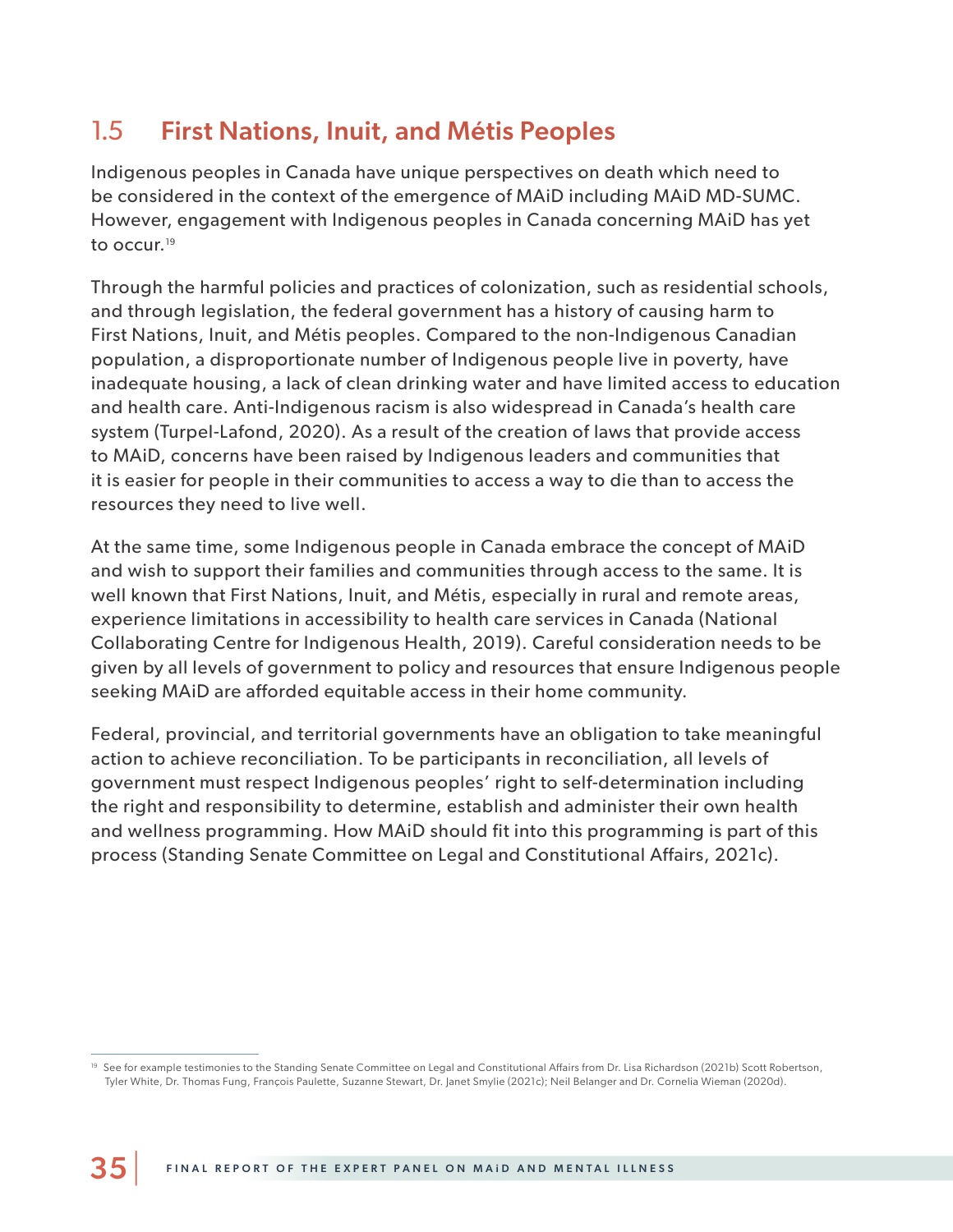# 2.0 **PANEL SCOPE AND SUMMARY OF ISSUES RAISED ABOUT MAiD AND MENTAL DISORDER**

### 2.1 Panel Scope

Developments in law, jurisprudence, and clinical practice of MAiD have created a confusing landscape concerning MAiD and mental disorders. For example, while Bill C-7 contained an exclusion clause for mental illness, the Government of Canada recognized that persons affected by both mental and physical illness had been and would continue to be entitled to make requests for MAiD (Department of Justice, 2020a, 2020b). Clinically speaking, it is possible that for some of these requesters, their mental disorder may be the primary motivating reason for MAiD but they happen to have another physical condition that makes them eligible. And, as already mentioned, these requesters already fall under existing safeguards, protocols and guidance. Proposals for new measures for persons with MD-SUMC must consider who has access to MAiD now, what measures apply to their requests and what issues or problems need to be resolved through additional measures.

Given that the Panel was tasked with recommending safeguards, guidance and protocols for those with mental illness, its first task was to establish to whom exactly its advice would apply. The federal government acknowledged that mental illness was an expression it could not readily define. Nonetheless, it indicated "mental illness" meant conditions primarily within the domain of psychiatry but did "not include neurocognitive or neurodevelopmental disorders, or other conditions that may affect cognitive abilities, such as dementias, autism spectrum disorders or intellectual disabilities, which may be treated by specialties other than psychiatry… or specialties outside of medicine…" (Department of Justice, 2020b).

To more clearly identify which conditions fell within the Panel's mandate, the Panel compared the description of mental illness above with the federal government's stated rationale for its exclusion clause, namely that:

• there is disagreement among experts concerning if/when a mental illness can be considered irremediable;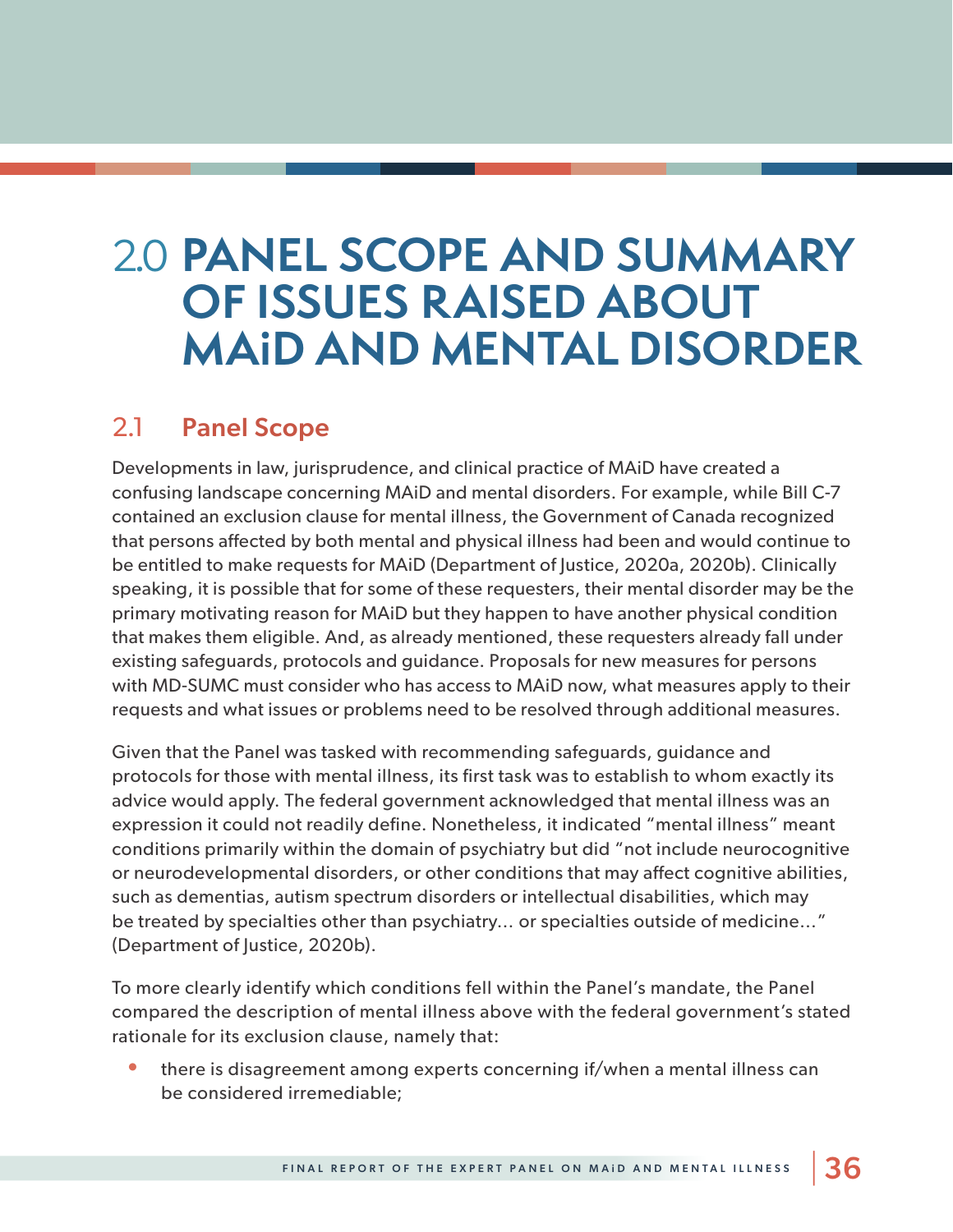- capacity assessments are more difficult to conduct, given that symptoms of mental illnesses can affect a person's ability to understand and/or appreciate the nature and consequences of treatment decisions;
- the trajectory of mental illnesses is generally harder to predict than those of physical diseases; and
- a desire to die is a symptom of some mental illnesses (Department of Justice, 2020b).

There are conditions that are not primarily within the domain of psychiatry, such as chronic pain conditions, that are not excluded but raise some or all of the concerns above. Conversely, there are conditions that fall within the domain of psychiatry for which MAiD has already been accessed in Canada (for example, conversion disorder (Alberta Court of Appeal, 2016) and anorexia nervosa<sup>20</sup>) where the above concerns were either not raised or were considered surmountable—at least in those cases in which it was accessed.

The Panel concluded that the expression 'mental illness' is an imprecise shortcut that does not capture all situations in which the concerns enumerated above arise.

For example, difficulties predicting an individual's course of illness may exist for many diagnoses (e.g., Crohn's disease, epilepsy). Decisional capacity may be impaired as a result of several conditions or their treatments such as systemic lupus erythematosus, neurocognitive disorder due to Parkinson's disease (David & Lishman, 2009, pp. 515–518; pp. 762–764), and intellectual disability (Kaplan et al., 2009, pp. 458–453). Risk of completed suicide is elevated amongst those in the first six months of a fatal cancer diagnosis compared to the general population (Du et al., 2020; Henson, 2019). Conversely, capable persons with mental disorders are entitled to make all healthcare decisions, including high-stakes decisions that may lead to their deaths such as declining or discontinuing or refusing life-saving medically necessary treatment or surgical interventions. Furthermore, most mental disorders are not associated with suicidality (American Psychiatric Association, 2022). In other words, the concerns raised by the federal government do not apply *only* to people with 'mental illness' nor to *all* people with 'mental illness'. At the same time, the concerns raised above are serious and ought to be given careful consideration *regardless of the person's diagnosis.*

While the Panel acknowledges that its mandate refers only to mental illness, the Panel believes that its recommendations for safeguards, protocols and guidance, should apply to all clinical situations in which the specific concerns identified by the federal government arise—incurability, irreversibility, capacity, suicidality, and/or the impact of structural vulnerabilities—regardless of the requester's diagnoses.

 $20$  See Dr. Derryck Smith's testimony to the Standing Senate Committee on Legal and Constitutional Affairs (2021c).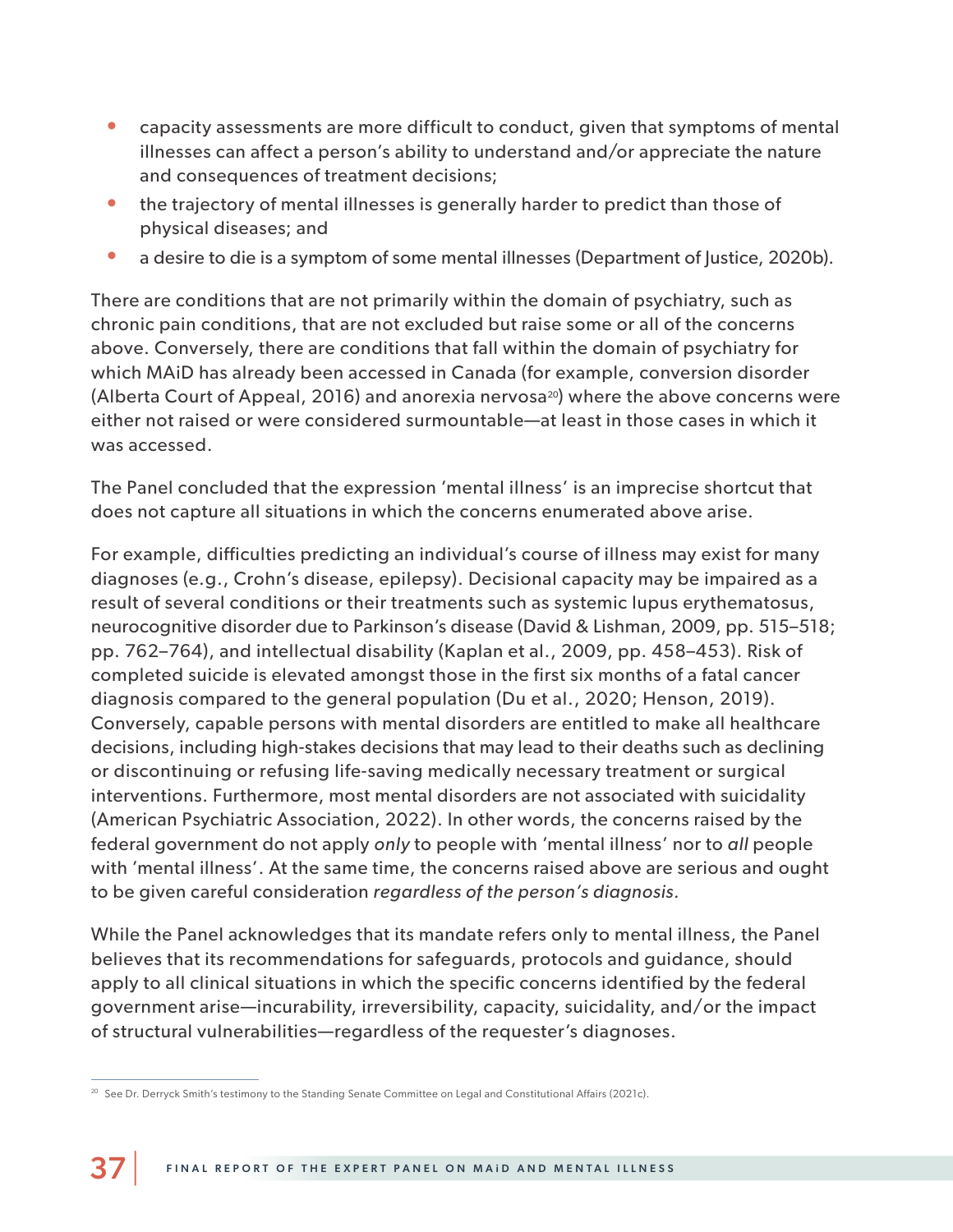## **Recommendations**

*for safeguards, protocols and guidance, should apply to all clinical situations in which the specific concerns identified by the federal government arise incurability, irreversibility, capacity, suicidality, and/or the impact of structural vulnerabilities—regardless of the requester's diagnoses.*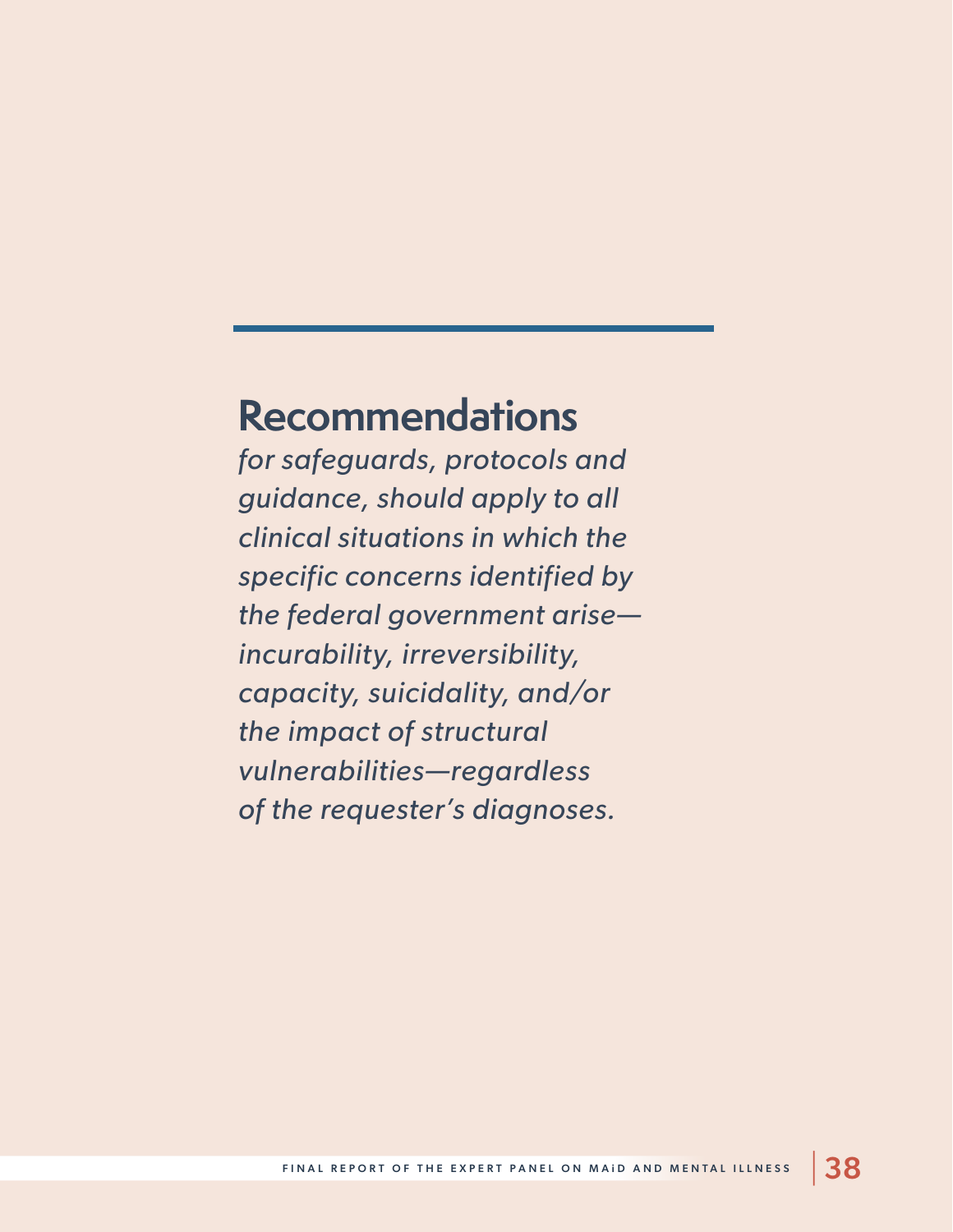This is consistent with the existing legal frameworks in Canada and Québec which, prior to the mental illness exclusion clause, made no mention of diagnosis of a particular condition in their eligibility criteria (Parliament of Canada, 2016; Government of Québec, 2015). It is also consistent with the *Truchon* decision which emphasized that a person who requests MAiD must be assessed in light of the totality of their clinical circumstances and on a case-by-case basis rather than on the basis of group membership (QCSC, 2019, para 466). Finally, the Panel's approach is consistent with existing standards in psychiatric practice in which diagnosis is not a guarantor of decisional incapacity, suicidality or prognosis.

## 2.2 Why Does MAiD MD-SUMC Require Special Attention?

Since the adoption of Bill C-7, the Canadian legislative framework for MAiD has based eligibility for MAiD on having a "grievous and irremediable medical condition." This expression is defined as having a serious and incurable illness, disease or disability; being in an advanced state of irreversible decline in capability; and, experiencing enduring physical or psychological suffering that is intolerable to the requester, caused either by the disease or the decline in capability, and that cannot be relieved under conditions that the person considers acceptable.

As noted in the Panel's Terms of Reference (Appendix A), the application of some of these terms to mental disorders is contested. The issues of suicidality and suicide prevention in the context of MAiD for mental illness are also raised in the Terms of Reference and are discussed below. Even though it was not specifically highlighted in the Terms of Reference, the significant influence of social determinants of health on the precipitation, perpetuation and exacerbation of mental disorders is a concern to many (Centre for Addiction and Mental Health, 2020, 2017; Canadian Mental Health Association, 2017). These issues are explored below.

### INCURABILITY AND IRREVERSIBILITY

The terms used in the statutory definition of grievous and irremediable medical condition, particularly "incurability" and "irreversibility" denote certainty about the future. The desire for certainty is understandable given the finality of MAiD.

While the psychiatric research literature indicates significant chronicity for some patients (Verduijn et al., 2017; Solomon et al., 2010; Judd et al., 2002; Judd et al., 2005; Zanarini et al., 2010), as well as a certain proportion of patients with severe mental illness who do not respond to empirically-supported treatments (Davidson et al., 2020; Fekadu et al., 2012), the evolution of many mental disorders, like some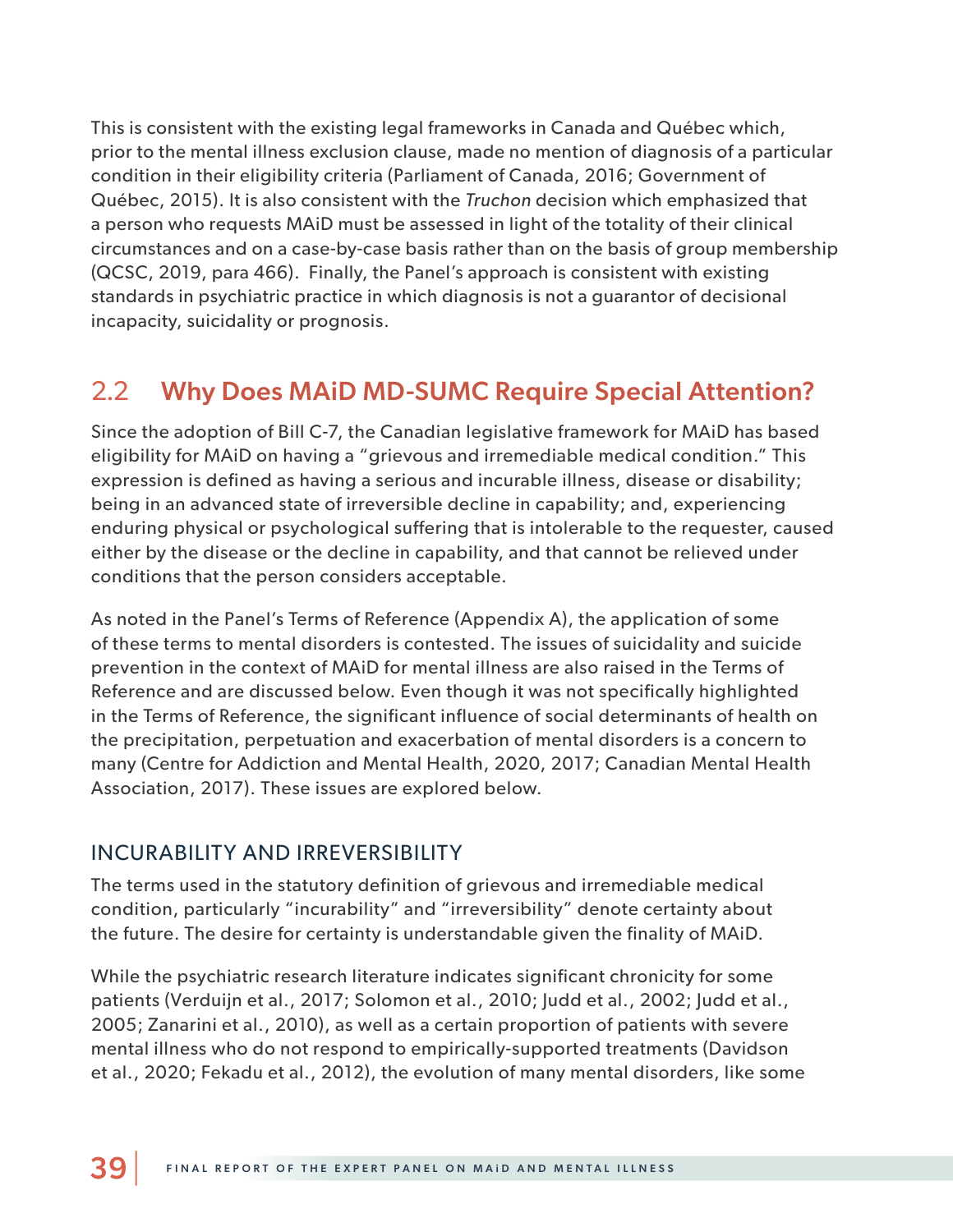other chronic conditions, is difficult to predict for a given individual. This may be due to treatment, the natural history of the condition, or to a change in life circumstances. This is particularly true when one is looking ahead many years or decades.

One possible conclusion of this realization is that MAiD ought not to be allowed when natural death is not reasonably foreseeable, whether for mental disorders or for any condition when predictability is limited. Indeed, this has been a central point of disagreement in the debate about MAiD MD-SUMC, particularly amongst psychiatrists, with some saying incurability and irreversibility cannot be established and others saying that it can (Gaind, 2020b; van Veen, Ruissen & Widdershoven, 2020). How can these seemingly contradictory claims be reconciled?

In medicine, incurable is a term that is most often applicable to situations in which it is impossible, or very unlikely to be possible, to reverse the underlying pathology of the disease. Predictions about the future are based on knowledge of the continued presence of or worsening of a pathological process. For some conditions, the diagnosis alone can provide accurate information about the future course of the underlying pathology. In others, a person's response to treatment provides the information needed to make predictions about the evolution of the pathological process. Similarly, decline in function can be said to be irreversible when there is some known underlying damage to organs and tissues that cannot be changed by treatment, even if treatment can help the person to feel better. Whether about incurability or irreversibility, these kinds of predictions can be made because the underlying pathology, the impact of treatment on it, and the future course are well known.

Conflicting views expressed by psychiatrists and researchers about "incurability" and "irreversibility" reflect differing interpretations of these terms. Some may be interpreting the terms as they apply to terminal conditions; others may be interpreting them as they apply to chronic diseases. Because underlying pathology is unknown for the vast majority of mental disorders, incurable and irreversible are difficult terms to apply and are not commonly used in clinical practice when speaking about mental disorders. There is limited knowledge about the long-term prognosis for many conditions, and it is difficult, if not impossible, for clinicians to make accurate predictions about the future for an individual patient. The evolution of an individual's mental disorder cannot be predicted as it can for certain types of cancers. However, evaluating a mental disorder's treatment responsiveness on the basis of past treatment attempts can be done as it is for some other types of chronic diseases such as chronic pain conditions. This is exactly what psychiatrists do when, for example, they are asked to complete eligibility forms for long-term disability which require that the person's state will persist over time. The insurance system is asking for a statement about the future but understands this is being done only on the basis of knowledge about the past.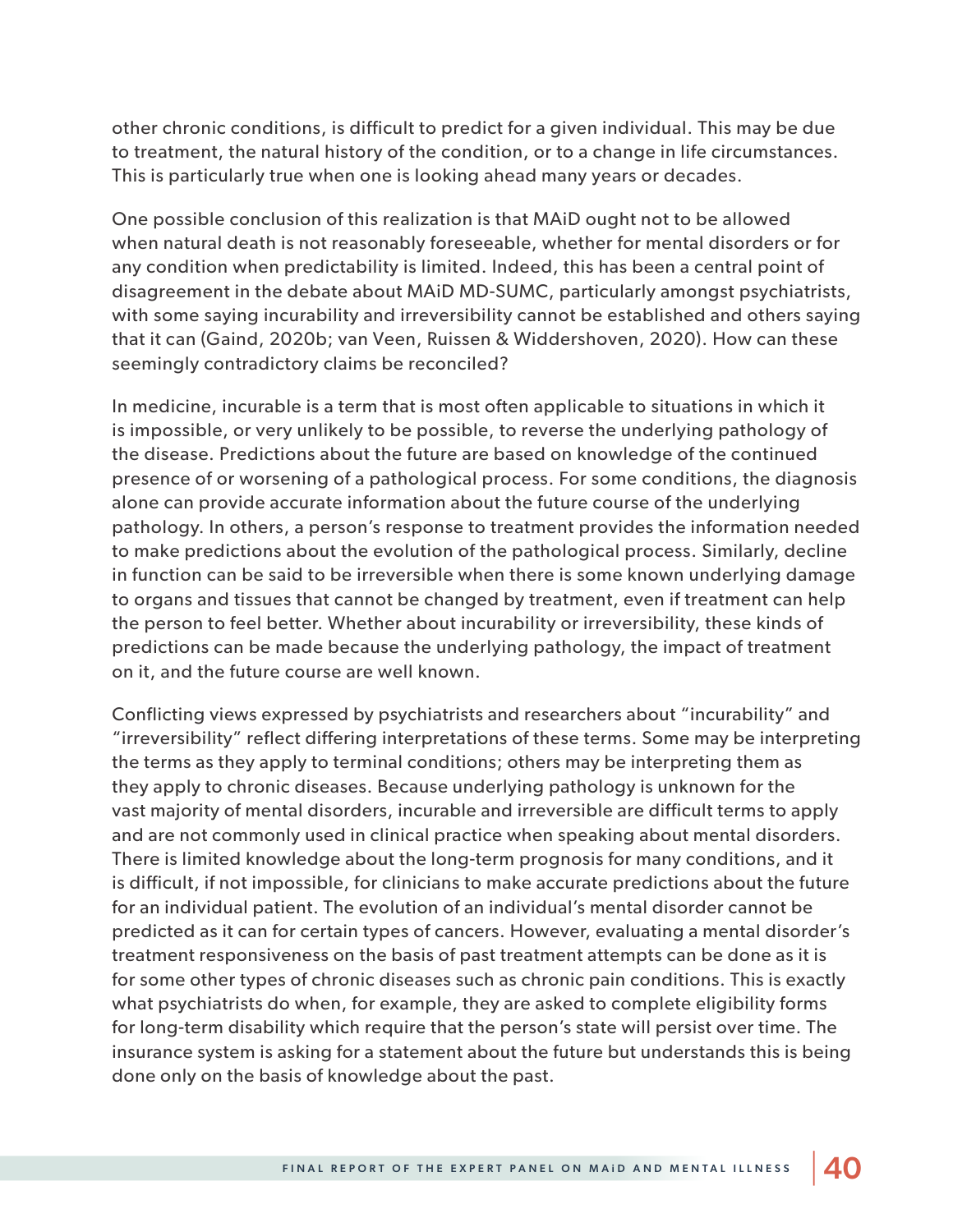In terms of MAiD eligibility, having to establish incurability and irreversibility on the basis of the evolution and response to past interventions is necessary—and accepted—for other conditions such as chronic pain.<sup>21</sup> This is also the approach used and proposed by psychiatrists in the Netherlands and Belgium—where assisted dying for mental disorders is permitted—when they assess requests<sup>22</sup> (van Veen et al., 2022a, 2022b). In addition, there have been cases considered by Canadian courts to satisfy MAiD eligibility requirements in which "incurability" and "irreversibility" were established in this manner (British Columbia Supreme Court, 2016; Standing Senate Committee on Legal and Constitutional Affairs, 2021c; Alberta Court of Appeal, 2016)<sup>23</sup> (see recommendations 2 and 3).

Section 241.2(3)(a) of the *Criminal Code* also requires that before providing MAiD, a practitioner must *be of the opinion* that a person meets the eligibility criteria. Giving an opinion as a health care practitioner requires knowledge, skill and experience as specified by training bodies and regulatory authorities. Assessing incurability and irreversibility must be done in accordance with established norms of professional practice. What it means to "be of the opinion" regarding MAiD eligibility will be discussed in the recommendations section.

### **CAPACITY**

A patient must consent to any proposed medical intervention including MAiD (CMPA, 2021a). Consent must be provided by a capable person.

All adults—including those with mental disorders—are presumed to have decisionmaking capacity to provide informed consent or refusal (CMPA, 2021b). However, this presumption may be displaced if it can be shown that there are reasonable grounds to conclude that a given person lacks capacity in relation to a particular decision (CMPA, 2021b). In such situations, a person's capacity to decide about a given intervention must be assessed.

What it means to have capacity to make healthcare decisions is defined at the provincial level. In certain provinces it is defined in provincial legislation (e.g., Ontario), in others (e.g., Québec), regulatory guidance provides criteria to define capacity. In practice, clinicians assess capacity by determining if a person is able to do what the definition

<sup>&</sup>lt;sup>21</sup> This was conveyed to the Panel through feedback from assessors and providers with experience in Track 2 cases.

<sup>&</sup>lt;sup>22</sup> The Dutch Euthanasia Centre of Expertise, "Expertisecentrum Euthanasie," which plays a prominent role in euthanasia and assisted suicide (EAS) for persons with mental disorders (they provided EAS to 84% of all Dutch mental disorder cases in 2018), conducted a study of requests for persons with psychiatric disorders made through the centre. Taking into consideration 1553 unique requests made over a seven year period, Kammeraat & Kölling found that 9.5% (149 individuals) were accepted. The most common reason for rejection of a request was the presence of other reasonable treatment options (2020, p. 95).

<sup>&</sup>lt;sup>23</sup> The cases of H.H. and E.F. occurred prior to Bill C-14 therefore the criterion "advanced state of irreversible decline in capability" was not being assessed.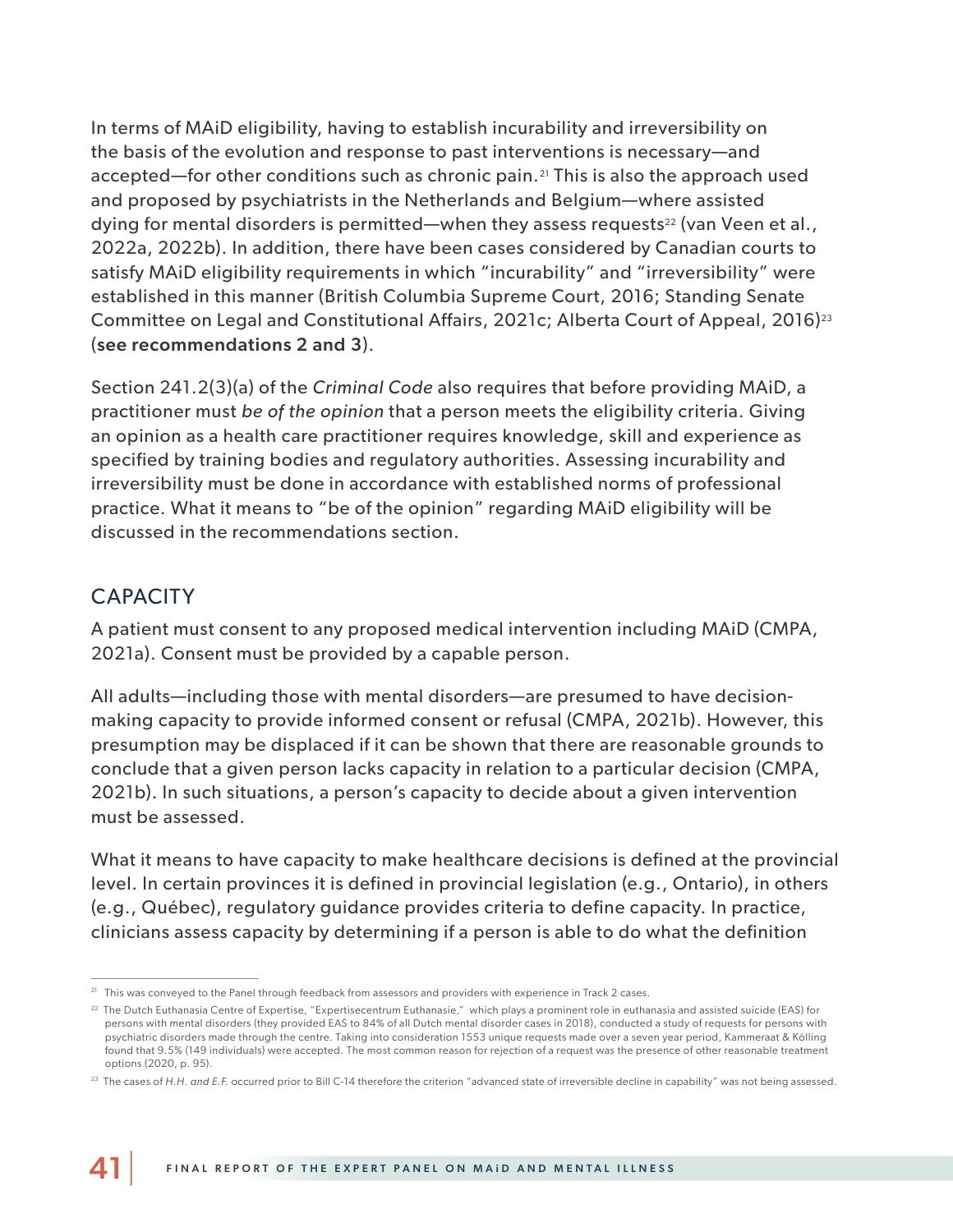requires. For example, in Ontario, capacity is defined in the *Healthcare Consent Act* as being "able to understand the information that is relevant to making a decision…" and "able to appreciate the reasonably foreseeable consequences of a decision or lack of decision" (Government of Ontario 1996, 2017, c. 25, Sched. 5, s. 56). Clinicians assess capacity in a clinical interview, asking patients questions to ascertain if they are able to understand and appreciate the relevant information.

In its analysis of Bill C-7's compliance with the *Charter*, the federal government expressed concerns about assessment of capacity for MAiD requesters who suffer from mental illness as a SUMC, namely that it is difficult and subject to a high degree of error (Department of Justice, 2020a).

Assessing capacity can be difficult, particularly in situations in which symptoms of a person's condition, or their life experiences could subtly influence their abilities to understand and appreciate the decision they are to make. For example, someone abused in childhood and who struggles with feelings of worthlessness and self-loathing may not be able to appreciate that death is a harm if they do not believe they have any value as a human being (Muran & Motta, 1993). Deciding whether this influence affects the person's ability to appreciate consequences such that they cannot make a capable decision about MAiD can be a difficult judgment for assessors to make. This judgment can be equally challenging for other high-stakes situations such as whether to withdraw lifesaving treatment and accepting or rejecting lifesaving or burdensome treatments. Capacity assessment can also be difficult in current MAiD practice when a person suffers from coexisting mental and physical illnesses. Imagine the same person mentioned above who requests MAiD in the face of a serious medical condition because they do not believe their life is worth society's resources.

In other areas of practice, difficulties in assessing capacity are not resolved by refusing to permit access to the intervention to all persons or a subgroup of persons. When the assessment is so difficult or uncertain that the clinicians involved cannot establish that a person is capable of giving informed consent, the intervention is not provided. Similarly, the assessors must be of the opinion the person is capable of making decisions about MAiD and if the assessors cannot form this opinion, then MAiD cannot to be provided.

### **SUICIDALITY**

Parliament, in legalizing MAiD, affirmed that, in certain cases, a desire to bring about one's death is rational, understandable, and can be assisted without violating the *Criminal Code*. The set of cases where this applies are described by the eligibility criteria. However, in considering MAiD requests for persons who have mental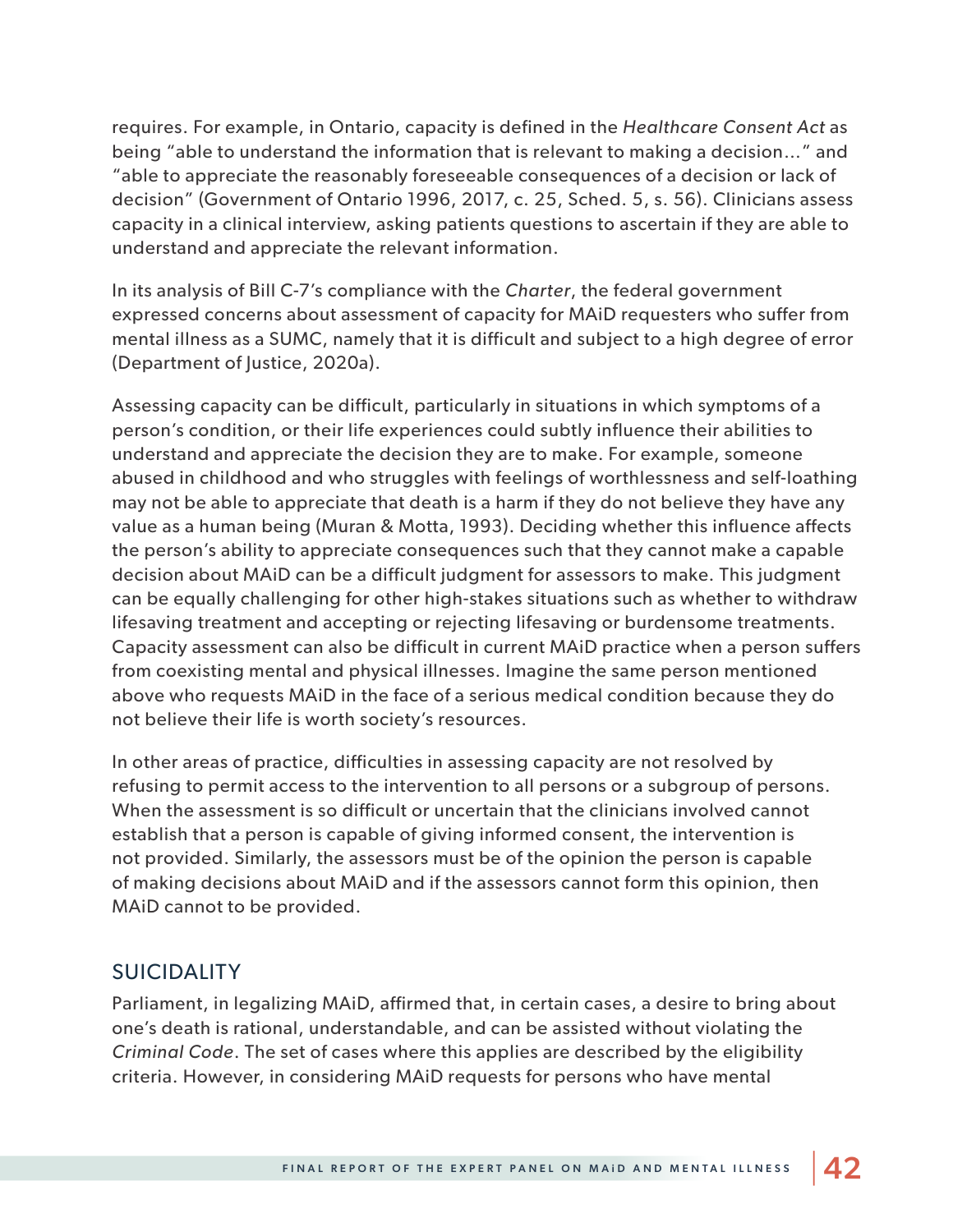disorders, it must be recognized that thoughts, plans and actions to bring about one's death may also be a symptom of the very condition for which MAiD is being requested.

Of the 157 mental disorders in the DSM-5, four main diagnoses include suicidality as a potential symptom24 of the disorder. Psychiatric diagnoses are syndromes meaning they are defined by lists of features, not all of which may be present in an individual case. This means that even if a person has a diagnosis for which suicidality is a symptom, the individual may not have that symptom (American Psychiatric Association, 2022). Furthermore, the vast majority of people with mental disorders, including these diagnoses, do not die by suicide. That said, there is a strong association between completed suicide and the presence of a mental disorder (Arsenault-Lapierre, Kim & Turecki, 2004; Bertolote & Fleischmann, 2002).

In the suicide literature, there is some variability as to the mental disorders most frequently associated with completed suicide. At an international level, these tend to be mood disorders, substance use disorders, and personality disorders (Arsenault-Lapierre, Kim & Turecki, 2004; Bertolote & Fleischmann, 2002).

In the Netherlands the practice of euthanasia and assisted suicide (EAS) $^{25}$  was decriminalized in 2002. No distinction is drawn between mental and physical disorders. The psychiatric diagnostic categories most associated with EAS are mood disorders. Trauma and stress-related disorders, schizophrenia and other psychotic disorders, neurodevelopment disorders, and personality disorders are also found amongst the most common primary psychiatric diagnoses associated with EAS. Comorbidity, meaning that a requester has more than one mental disorder is the rule rather than the exception with majority of requesters having two or more mental disorders (Kammeraat & Kölling, 2020; Kim, De Vries & Peteet, 2016; van Veen et al., 2018).

In Belgium where the practice of euthanasia<sup>26</sup> for mental disorders was decriminalized in 2002, a similar pattern has emerged with mood disorders, particularly depressive disorders (Dierickx et al., 2017) and personality disorders (whether alone or comorbid with other psychiatric problems) being among the most common diagnoses associated with EAS requests by persons with mental disorders (Thienpont et al., 2015; Hermans, 2020).

<sup>24</sup> These are: major depressive disorder, bipolar disorder, schizoaffective disorder, borderline personality disorder. Some non-psychiatric medical problems, side effects of medical treatments, and use of certain substances may also induce changes in mood leading in some cases to suicidality.

<sup>&</sup>lt;sup>25</sup> This terminology is commonly used in the Benelux and other international regimes. "Euthanasia" refers to what is known in Canada as clinicianadministered MAiD and "assisted suicide" refers to what is known in Canada as self-administered MAiD (using a practitioner-prescribed substance).

<sup>&</sup>lt;sup>26</sup> Although the Belgian law concerns only euthanasia, assisted suicide is also permitted.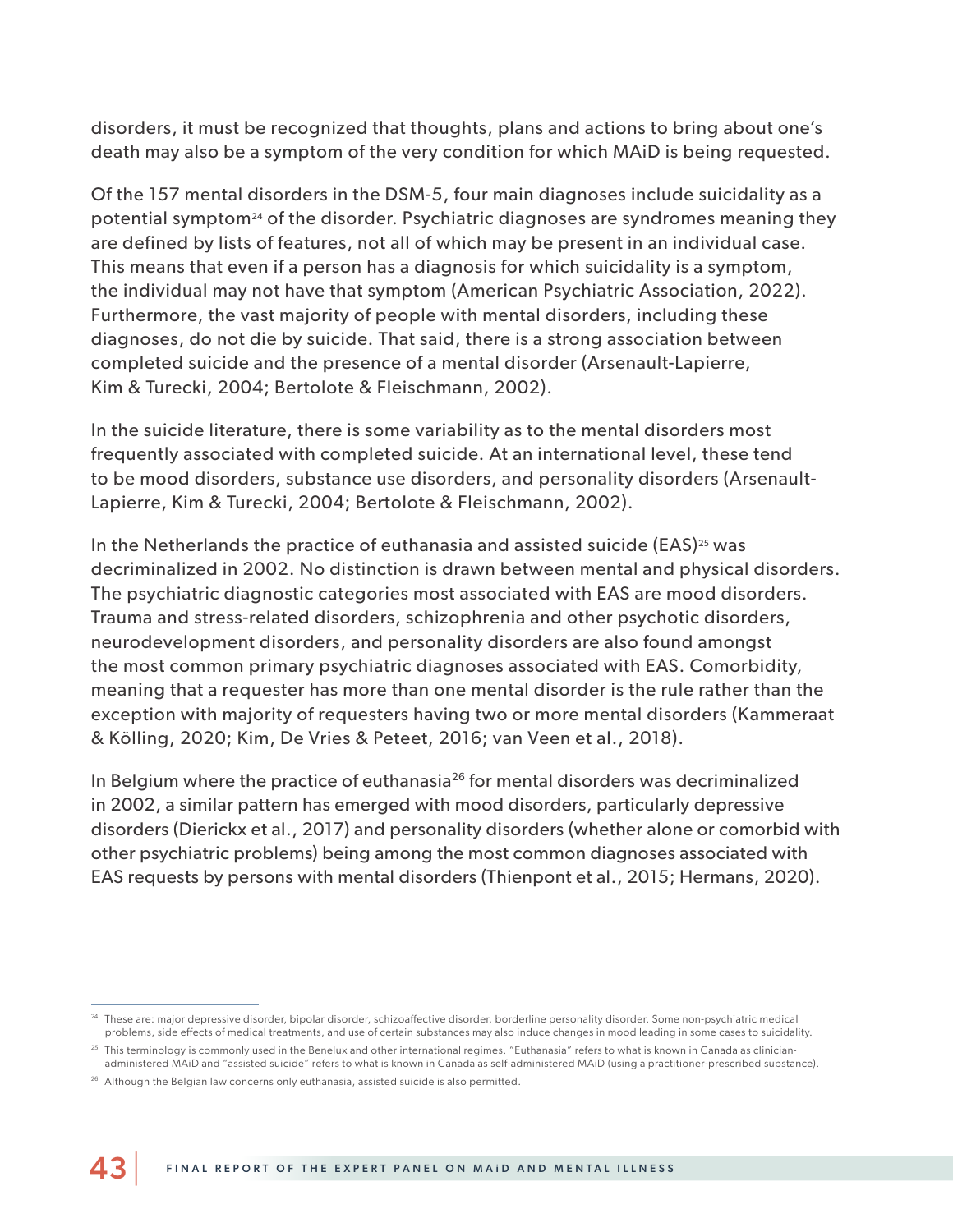It is important to note that knowledge of population-level risk factors, such as age, gender, the presence of a mental disorder, and type of diagnosis, does not translate to accurate predictions about individual suicides. The fact that an individual fits a risk profile does not necessarily help to accurately predict that individual's risk of completed suicide. Conversely, if a person expresses suicidality but does not have a diagnosis associated with suicide, or does not have a diagnosis at all, this does not reassure that the person is not at risk of completed suicide (Large et al., 2016; Woodford et al., 2019; Schafer et al., 2021).

The Dutch Euthanasia Centre of Expertise, "Expertisecentrum Euthanasie," which plays a prominent role in EAS for persons with mental disorders (they provided EAS to 84% of cases in 2018), conducted a study of requests for persons with psychiatric disorders made through the centre. Taking into consideration 1,553 unique requests made over a seven year period, the authors found that 3.9% (59 individuals) completed suicide during or after the euthanasia assessment process, a process which lasted on average ten months (Kammeraat & Kölling, 2020, pp. 106–108).

Given these associations and difficulties in individual predictions, how should we understand requests for MAiD by a person with a mental illness? Even before the era of MAiD, clinicians were confronted with situations in which patients made decisions that would certainly or probably lead to their deaths, whether these were informed refusals of life-sustaining or life-saving treatments, non-adherence to life-sustaining treatments, or repeated engagement in high-risk behaviours, to name a few examples.

In these high-stakes clinical situations the clinician must undertake three actions simultaneously: 1. consider a person's capacity to give informed consent to make such decisions; 2. consider whether or not suicide prevention interventions should be activated, including against the will of the person if necessary; $27$  and, 3. consider what other types of interventions could be helpful to the person including non-intervention. Even though decision-making capacity is presumed for all healthcare decisions, if clinicians have reasons to doubt capacity (and a decision that will lead to death often raises doubts about capacity) then it must be assessed in light of the decision being made. Invoking measures of suicide prevention, particularly involuntary ones, tends to occur when a person has a history of suicide attempts, a history of a mental disorder, and/or is in a state of crisis or other reversible circumstance. The third action, offering



<sup>27</sup> BC: *Mental Health Act,* RSBC 1996, c 288; Alberta: *Mental Health Act*, RSA 2000, c M-13; Saskatchewan: *Mental Health Services Act*, SS 1984–85-86, c M-13.1; Manitoba: *Mental Health Act*, CCSM c M110; Ontario: *Mental Health Act*, RSO 1990, c M.7; Quebec: *Mental Patients Protection Act*, RSQ, c P-41; Nova Scotia: *Involuntary Psychiatric Treatment Act*, SNS 2005, c. 42, s. 1; New Brunswick: *Mental Health Act*, RSNB 1973, c M-10; Prince Edward Island: *Mental Health Act*, RSPEI 1988, c M-6.1; Newfoundland and Labrador: *Mental Health Care and Treatment Act*, SNL 2006, c M-9.1; Yukon: *Mental Health Act*, RSY 2002, c 150; Northwest Territories: *Mental Health Act*, RSNWT 1988, c M-10; Nunavut: *Mental Health Act*, RSNWT (Nu) 1988, c M-10.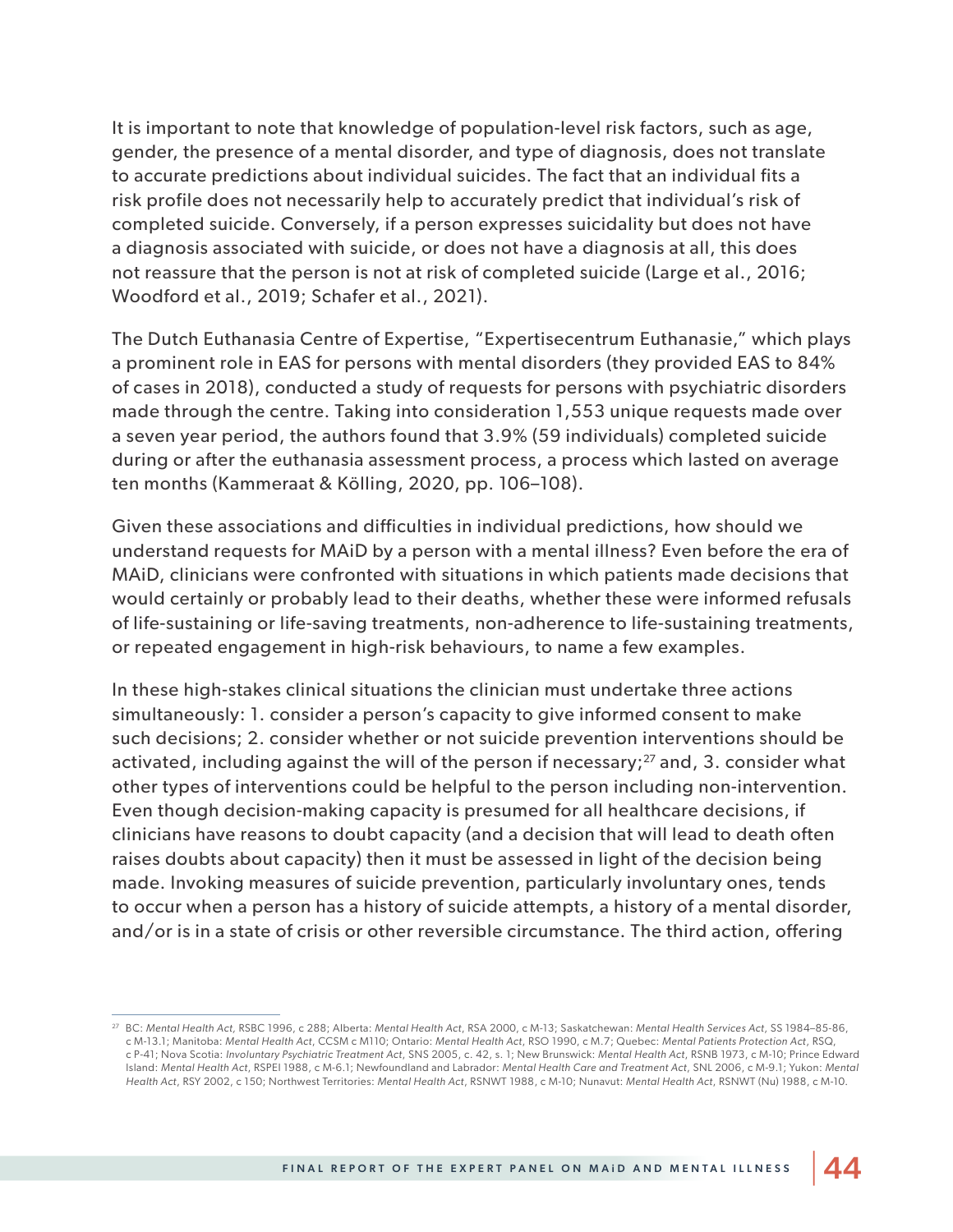and negotiating therapeutic options, is always part of the care plan and continues in parallel whether or not voluntary or involuntary suicide prevention measures are in play.

Clinicians do not prevent people (including those with mental disorders) from making life-ending decisions in all cases. In situations where there is no acute crisis and the person is capable to make the decision, clinicians encourage preservation of life through all therapeutic mechanisms available, but do not go so far as to prevent a person from making a potentially fatal decision in every situation. This approach is consistent with existing legal and ethical norms concerning informed consent, decision-making capacity, and involuntary hospitalization for mental disorders.

In addition to non-MAiD situations of high-stakes decision-making, people with mental disorders and coexisting physical disorders are potentially eligible for MAiD at present. Individualized suicide assessments that take into consideration the above elements are *already* part of current MAiD assessment practices as are suicide prevention efforts when these are warranted.<sup>28</sup>

### STRUCTURAL VULNERABILITY, MENTAL DISORDER<sup>29</sup> AND MAID

Structural vulnerability refers to the impacts of the interaction of demographic attributes (sex, gender, socioeconomic status, race/ethnicity, sexuality, institutional location), with assumed or attributed statuses related to one's position in social, cultural, and political hierarchies (including normality, credibility, and whether one deserves to receive care). In the healthcare context, structural vulnerability requires reflection on these forces that "constrain decision-making, frame choices, and limit life options" and the manner that these in turn impact health outcomes (Quesada, Hart & Bourgois, 2011; Bourgois et al., 2017).

Even preceding the original MAiD law, the role of structural vulnerabilities in motivating MAiD requests was questioned repeatedly in public and academic debates (Shariff, 2011; Special Joint Committee on Physician-Assisted Dying, 2016; Vulnerable Persons Standard, 2017). For example, some expressed concerns that people who are economically disadvantaged would not have access to palliative care and would disproportionately seek MAiD as a result. While a thorough exploration of the ways in which vulnerabilities, and the interaction of these vulnerabilities, can cause and perpetuate suffering sufficient to lead to MAiD requests is beyond the scope of this

 $^{28}$  This was conveyed to the Panel through feedback from assessors and providers with experience in Track 2 cases.

<sup>&</sup>lt;sup>29</sup> There is an intersection between mental disorder and disability. In some cases, a mental disorder is sufficiently impairing that it constitutes a disability. Others consider all mental disorders to be disabilities (World Health Organization, 2019, p. xxv). Regardless of which term is applied, structural vulnerabilities affect various social groups including those with mental disorders.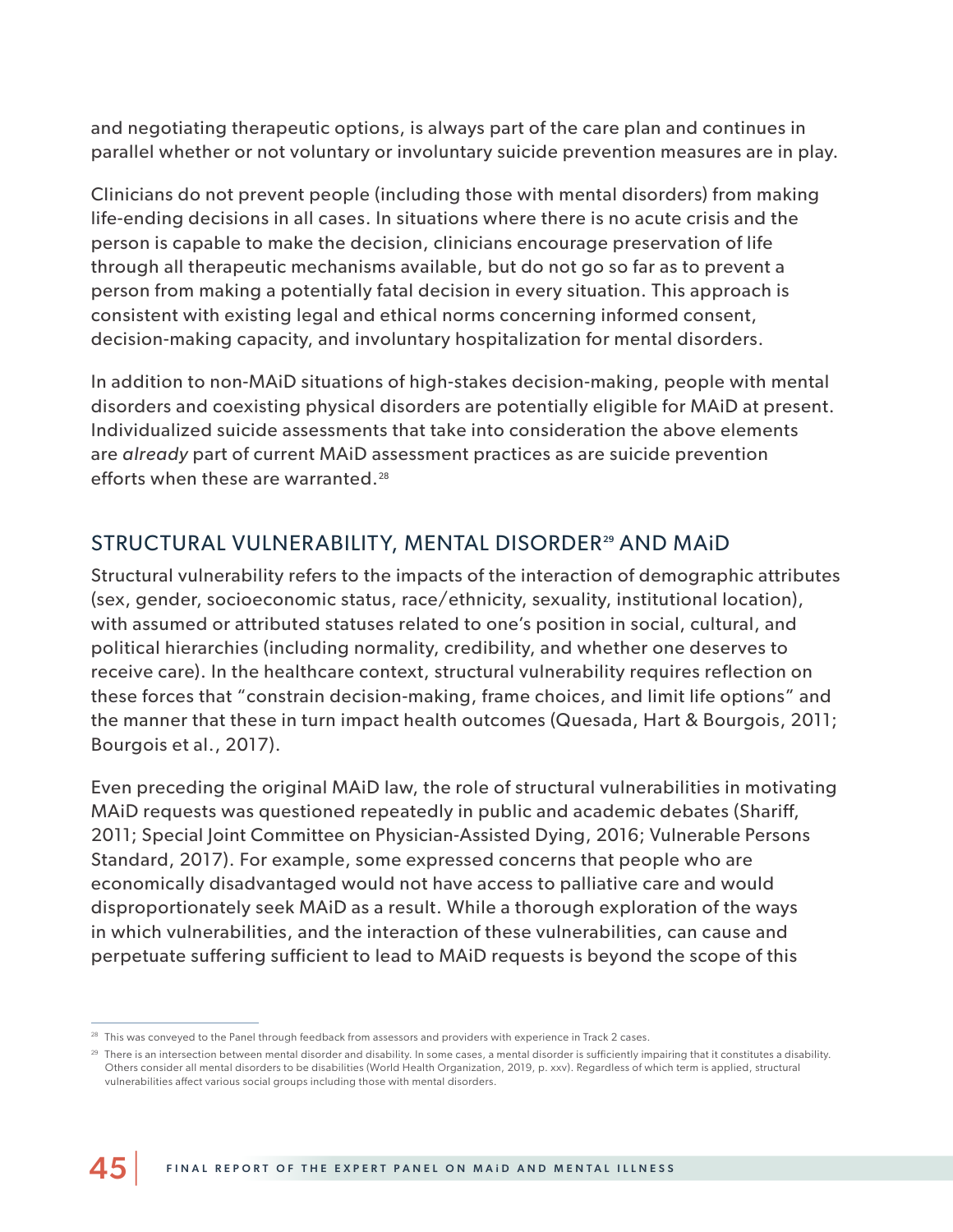report, the Panel will summarize some of the key points made by people with lived experience of mental disorders and organizations that advocate on their behalf about structural vulnerability, mental disorder and MAiD.

During the legislative process leading to the passage of Bill C-7,<sup>30</sup> divergent viewpoints were expressed about MAiD MD-SUMC (Standing Senate Committee on Legal and Constitutional Affairs 2020a, 2021a; Estrada, 2021). The basic tension underlying these divergences lies in the role structural vulnerabilities might play in inciting people to request MAiD MD-SUMC versus the right of people with mental disorders persons already subject to structural vulnerabilities such as perceptions of decisional incapacity—to make health-related decisions.

Persons with mental disorders are more likely to be in situations of structural vulnerability than the general population, particularly those most severely affected. For example, they are more likely to be viewed as violent, even though they are at least equally likely to be the victims of violence (de Vries et al., 2019; Sariaslan et al., 2020; Appelbaum, 2020). The impact of this and other negative perceptions may lead to difficult social circumstances such as unstable housing and lack of employment opportunities (Canadian Mental Health Association, 2022). In addition, they often have a limited social network of people who can provide material support and advocacy when needed (Koenders et al., 2017; Richter & Hoffman, 2019). These kinds of vulnerabilities may directly cause a person's suffering.

Structural vulnerabilities may also contribute to suffering indirectly by leading to a lack of access to care. This can occur through a variety of mechanisms. For example, mental health care can be provider- rather than patient-centred in assuming that people can attend appointments during the day and find transportation and childcare in order to participate in clinical programs. Second, the care that is offered may focus narrowly on medical treatment rather than on allied healthcare and social services needed to improve quality of life and address basic needs. When these additional services are considered, they may not be covered by provincial health care programs, or there may be long wait times to access them. Finally, past negative or even traumatic experiences receiving care, particularly coercion, may contribute to refusing further care and even seeking MAiD if suffering persists. Alternatively, limited access to quality care may lead people to request MAID in order to gain access to those services<sup>31</sup>.

<sup>30</sup> This includes the hearings of the House of Commons Standing Committee on Justice and Human Rights, the Standing Senate Committee on Legal and Constitutional Affairs, and during the round tables conducted by the federal government in January and February 2020.

<sup>&</sup>lt;sup>31</sup> This concern was communicated by Panel member Leora Simon who received these comments in her work with people with lived experience.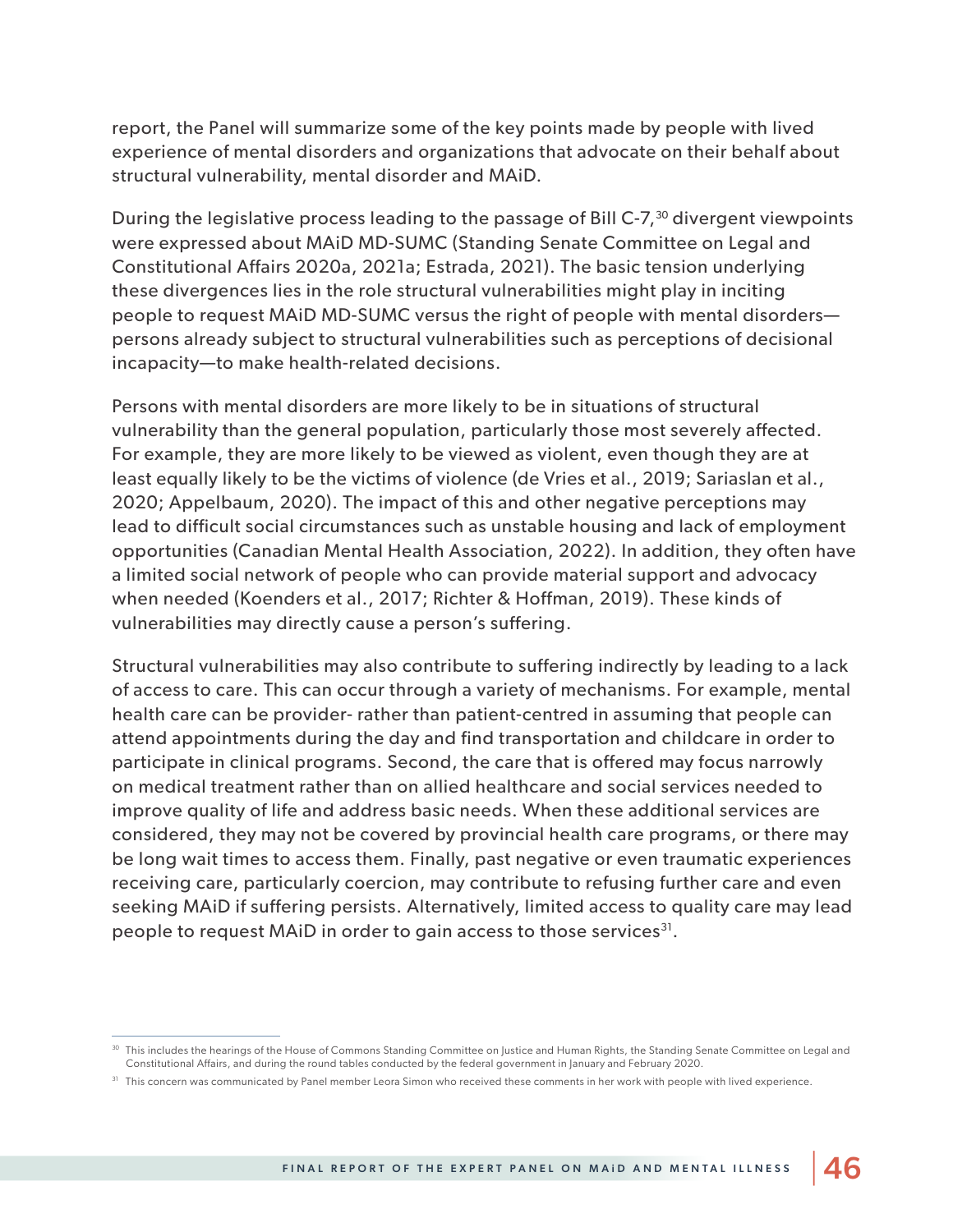At the same time, people with lived experience worry that if they do request MAiD, their requests may not be taken seriously. Persons with mental disorders may be assumed, incorrectly, to be incapable of consenting to receive MAiD. Their suffering may not be visible and the severity or unbearableness of it may be underestimated by assessors. A request may be taken as evidence the person is suicidal and even lead to coercive measures such as involuntary hospitalization. Or, requests might be dismissed as a sign of manipulation or provocation, especially when associated with certain diagnoses such as borderline personality disorder or in the context of family or other social difficulties.<sup>32</sup> In Canada, the fact that people with mental disorders can be subject to laws allowing coercive treatment and hospitalization in some cases underscores the importance of recognizing their right to capable decision-making on a par with all other Canadians.

That MAiD requests may mask profound unmet needs or conversely, that such requests may not be received with the seriousness they deserve, has been raised with respect to several historically marginalized populations (e.g., racialized groups including Indigenous peoples, persons living with disabilities, and sexual orientation and gender minorities). The theme uniting these concerns is wanting to be treated equitably compared to others both with respect to access to resources, and with respect to individual rights to make autonomous decisions.

 $32$  Ibid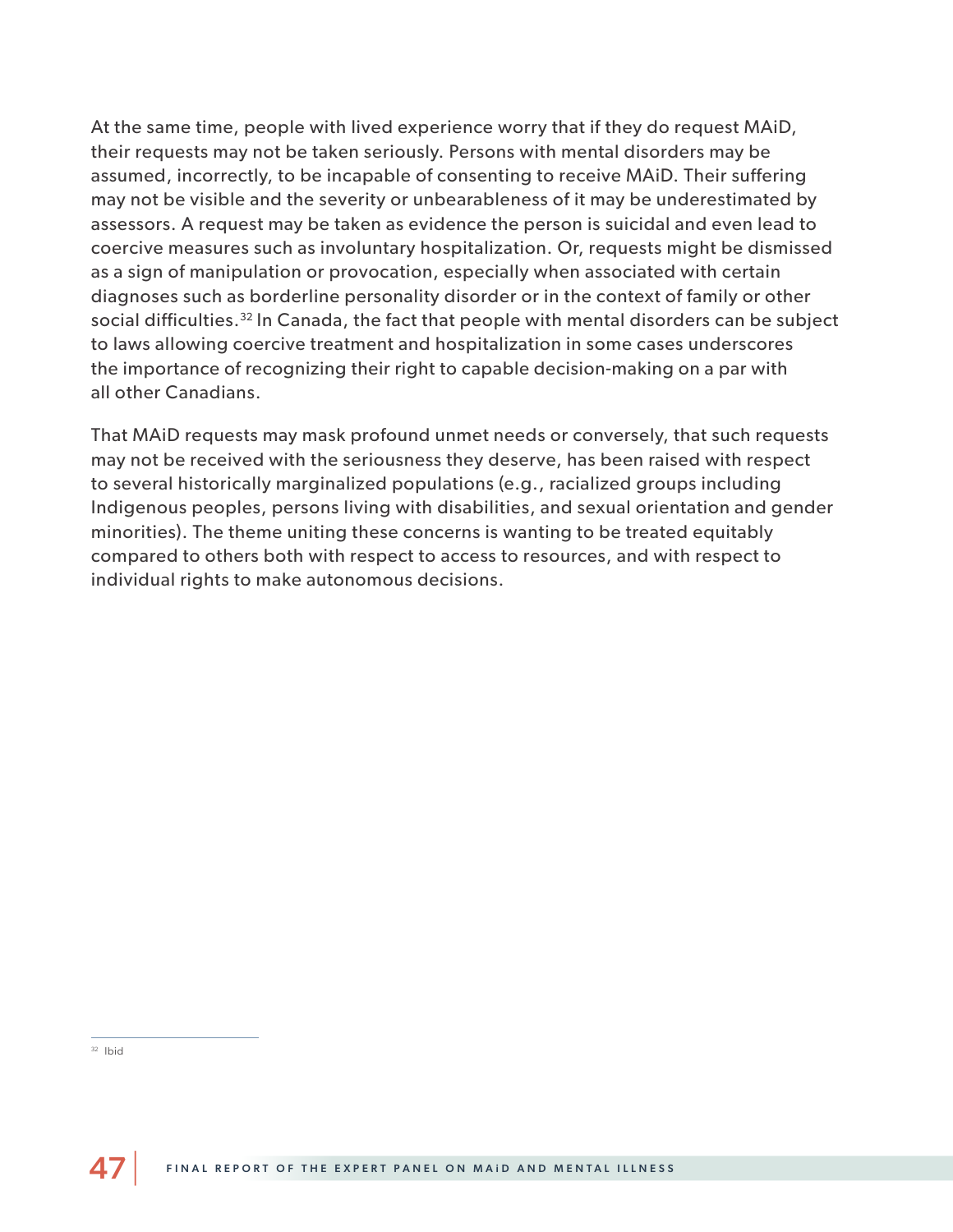# 3.0 **RECOMMENDATIONS**

The Panel acknowledges that its mandate is specific to MAiD for persons with mental illness. However, as explained in the first section of the report, the concerns raised about MAiD for persons with mental disorders may also arise for other conditions. The Panel's nineteen recommendations, particularly recommendations two through thirteen, concerning the clinical practice of MAiD, are considered to be applicable to any conditions where there is uncertainty about incurability, irreversibility, capacity, suicidality, and the impact of structural vulnerabilities.

Numerous commentators have raised questions about clarity and meaning of the language found in the *Criminal Code* for MAiD. For example, in the original MAiD law, the meaning of RFND generated uncertainty amongst practitioners (Downie & Chandler, 2018; FMRAC, 2016). The CMPA and FMRAC have indicated to the Panel that clarity of language, particularly with respect to the eligibility criteria and the safeguards is essential. This is not only a matter of protecting assessors and providers from criminal sanction and regulatory discipline. It is also to avoid the unintended consequence of limiting MAiD access because practitioners are fearful of professional involvement in the absence of clear practice parameters. The CMPA expressed its views to the Panel in the following terms:

The CMPA cannot overstate the importance of having operational clarity on eligibility and safeguard requirements as well as clear guidance from regulatory authorities and medical societies with respect to supporting these patients and assessing their eligibility for MAiD. Uncertainty with respect to the interpretation or application of certain provisions of the legislation, or ambiguity in regulatory guidance, may negatively affect access to MAiD (2021c).

For its part, FMRAC told the Panel that:

It is imperative that the language in the *Criminal Code* pertaining to the provision of MAiD for a mental illness…be as clear as possible…The MRAs [medical regulatory authorities] are concerned that, failing the required level of clarity, they may be expected to interpret the *Criminal Code* for the profession. This would not be appropriate (2022).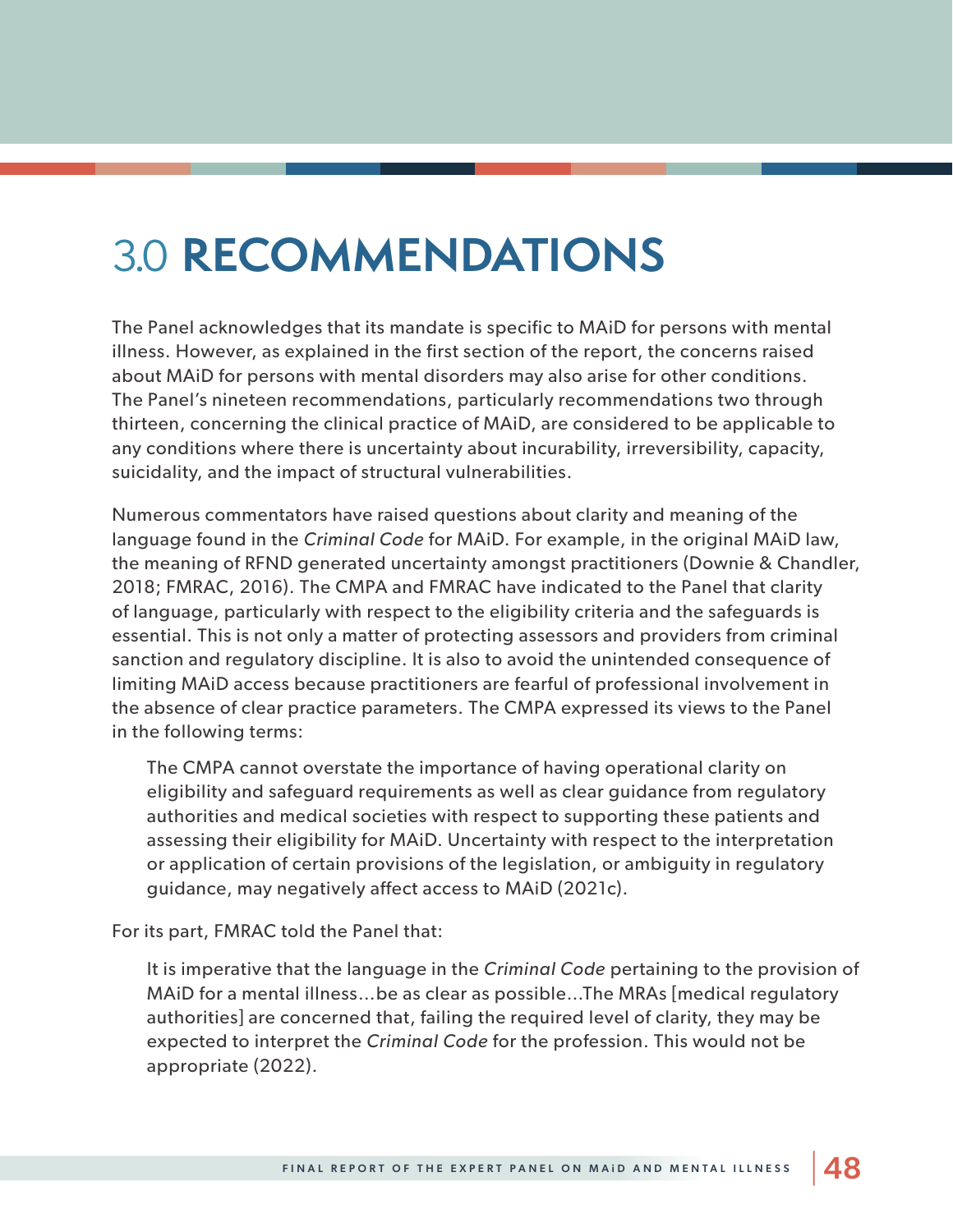The terms contained within the *Criminal Code* (most notably, incurable and irreversible) must be applied to actual requesters by actual practitioners. The message from FMRAC raises an important question. If there is uncertainty about the meaning of certain terms, who will help practitioners understand their meaning and application in clinical practice?<sup>33</sup>

Since the *Criminal Code* does not define certain terms relating to MAiD eligibility, their legal interpretation is a matter for the courts to resolve, but in the absence of a case in which the terms must be interpreted, such interpretations will not be forthcoming.34 The provincial/territorial Attorneys General and/or Directors of Public Prosecution can issue guidelines (which could provide interpretive guidance) for the exercise of prosecutorial discretion with respect to enforcement of the *Criminal Code* but they have not done so with respect to these terms. Provincial and territorial regulatory authorities have been delegated responsibility to establish professional standards and regulate clinical practice, but they too have not offered up interpretations of certain key terms used in Canada's MAiD legislation.

The Panel is of the opinion that it is necessary that practitioners be given some direction about how to operationalize these terms clinically for MAiD MD-SUMC. In the absence of definitive legal interpretations, the Panel seeks to propose meanings of some of the key terms in the eligibility criteria and safeguards. In doing so, we have considered proposals made by other Canadian organizations about the meanings of these terms (see Appendix E).

The first thirteen recommendations focus on the meaning and applicability of the eligibility criteria and safeguards in clinical practice and attempt to respond to the concerns laid out in Section two of this report. The remaining six recommendations concern implementation. As MAiD is an area of concurrent jurisdiction, some recommendations will require concerted action by both federal and provincial/ territorial levels of governments. Others require collaboration by actors such as regulators and professional associations.

The Panel believes that its recommendations can be fulfilled without adding new legislative safeguards to the *Criminal Code*. Instead, the Panel found that the existing MAiD eligibility criteria and safeguards buttressed by existing laws, standards, and practices in related areas of healthcare can provide an adequate structure for MAiD MD-SUMC so long as those are interpreted appropriately to take into consideration the specificity of mental disorders.

<sup>33</sup> In an article published in the Toronto Star on March 27, 2022, Dr. Stefanie Green, a MAiD provider, describes the challenges of trying to make clinical decisions about MAiD eligibility when key terms in the criteria are not interpreted for clinicians.

<sup>&</sup>lt;sup>34</sup> In determining the legal meaning of these terms, a court may consider Parliamentary proceedings as an interpretative aide, though any such statements or documents are not binding.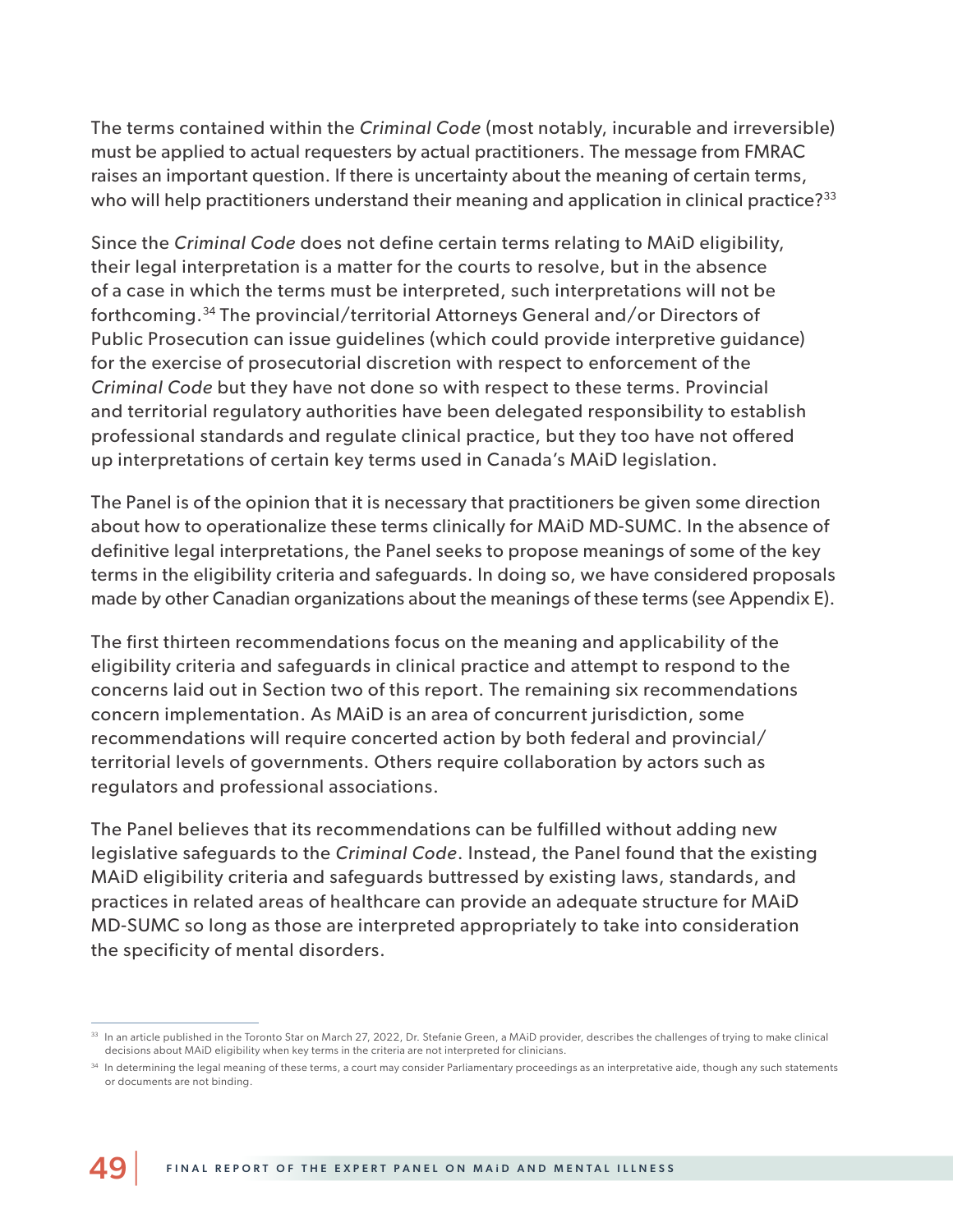## **The Panel believes**

*that its recommendations can be fulfilled without adding new legislative safeguards to the Criminal Code. Instead, the Panel found that the existing MAiD eligibility criteria and safeguards buttressed by existing laws, standards, and practices in related areas of healthcare can provide an adequate structure for MAiD MD-SUMC so long as those are interpreted appropriately to take into consideration the specificity of mental disorders.*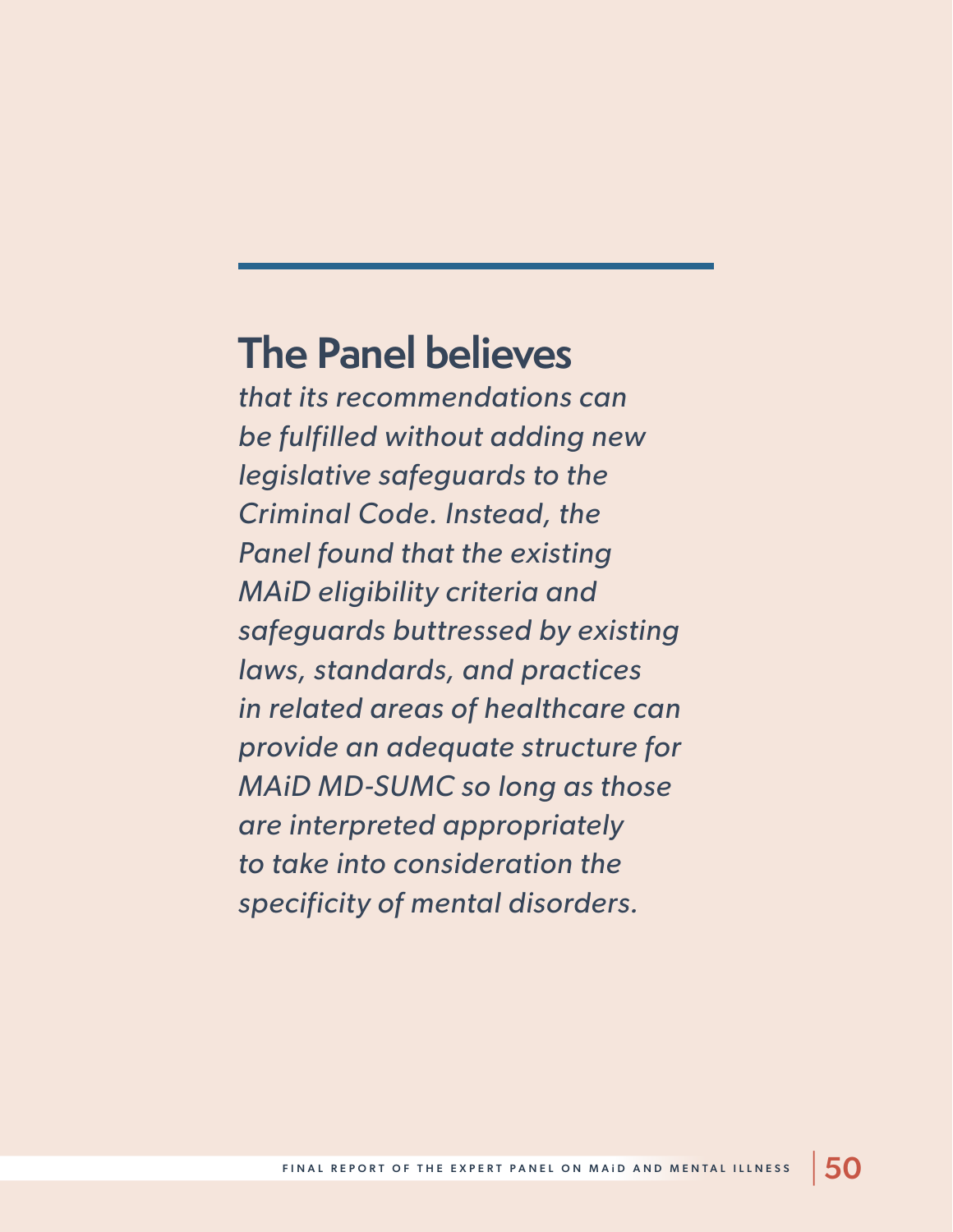In the Panel's view, adequate funding of health and social resources is essential and other groups have made specific proposals in this regard (Association des médecins psychiatres du Québec (AMPQ), 2020; Expert Advisory Group on Medical Assistance in Dying, 2020; Halifax Group, 2020). These resources should span from access to appropriate medical care in chronic physical illness, to bolstering availability of psychosocial and somatic interventions in chronic mental illness, to programs that strive to combat structural vulnerabilities, and those dedicated to suicide prevention. As the CMPA stated in its communication with the Panel: "It is especially important that resources be available in all regions to allow physicians to meaningfully apply the additional safeguards where death is not reasonably foreseeable (e.g., offering support services and ensuring the patient has given serious consideration to these services)" (2021c).

Set out below are the Panel's recommendations referencing safeguards, protocols and guidance relevant to the practice of MAiD MD-SUMC. In developing these recommendations, the Panel considered the existing legislative framework, safeguards in international jurisdictions, and those proposed by Canadian professional associations and groups (see Appendices D and E). The recommendations are interdependent and reflect an overall approach to structuring the practice of MAiD MD-SUMC. However, they are a starting point and will require further elaboration by regulators, professional associations and institutions to provide the details necessary for practical application.

A note to the reader: in what follows, the Panel provides a small number of clinical case vignettes. These are fictional cases but are inspired by real ones. The cases are not intended to provide examples of requesters who are eligible or ineligible. They are provided to illustrate certain clinical concepts under discussion that may be unfamiliar to some readers.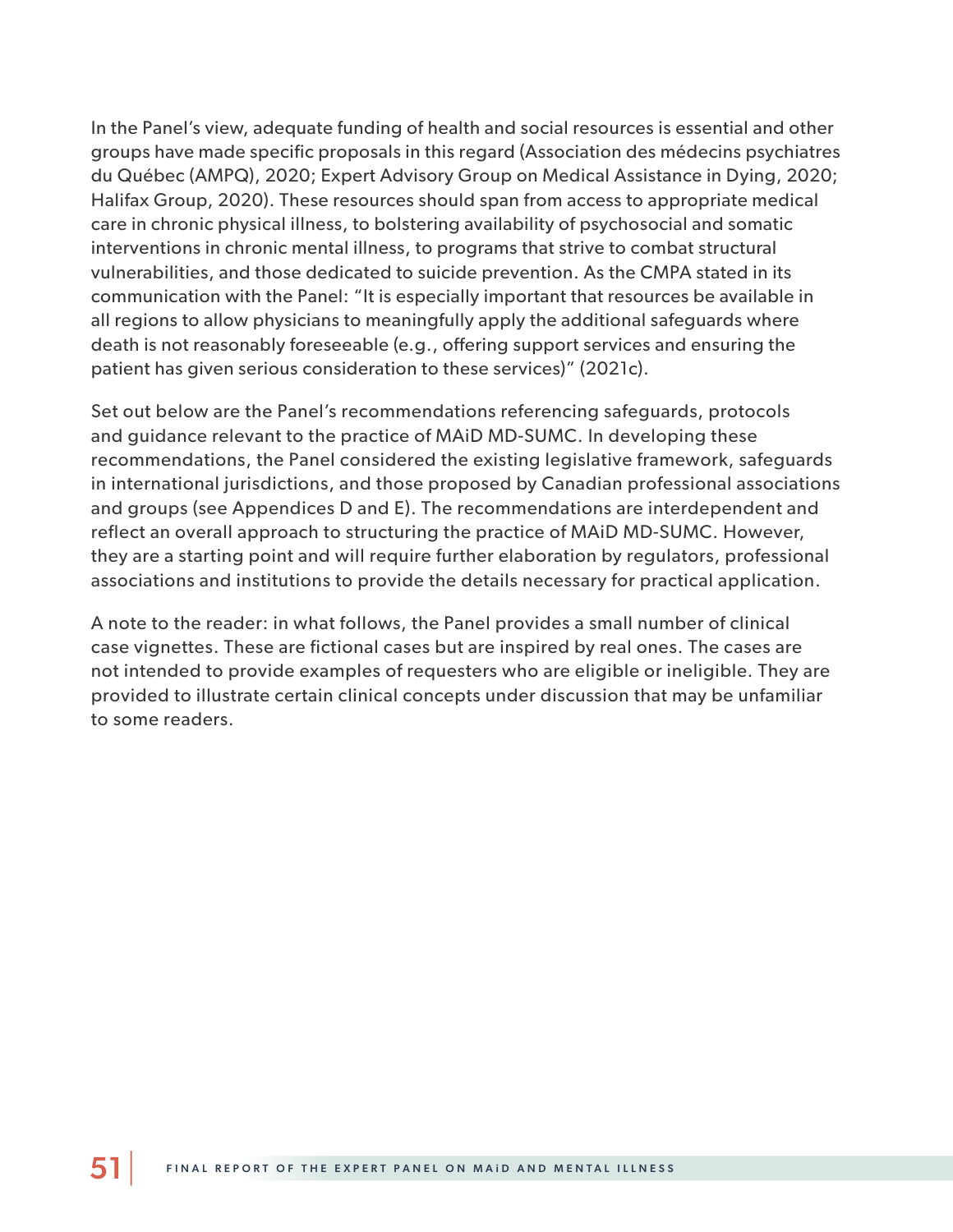## 3.1 Development of MAiD Practice Standards

Many of the potential challenges involving MAiD for requesters with mental disorders should be addressed through rigorous assessment procedures. Given that all practitioners are governed by their local regulatory authorities, and regulators guide clinical practice in the public interest, these bodies are ideally positioned to develop practice standards for MAiD with patient safety in mind.

### **RECOMMENDATION 1:** DEVELOPMENT OF MAiD PRACTICE STANDARDS

The federal, provincial and territorial governments should facilitate the collaboration of physician and nurse regulatory bodies in the development of Standards of Practice for physicians and nurse practitioners for the assessment of MAiD requests in situations that raise questions about incurability, irreversibility, capacity, suicidality, and the impact of structural vulnerabilities. These standards should elaborate upon the subject matter of recommendations 2–13.

In Québec, the Collège des Médecins du Québec (CMQ) together with the Ordre des Infirmiers et Infirmières du Québec have developed comprehensive practice standards for MAiD (CMQ, 2018). Canadian medical regulators have also collaborated on a brief uniform MAiD standard (FMRAC, 2015) which could be used as a springboard to a more detailed practice standard. The provincial and territorial regulators should work together on such an initiative as this would assist in creating a harmonized MAiD system across Canada, something that is desired by practitioners, requesters, governments and regulators themselves (CMQ, 2021; Canadian Psychiatric Association (CPA), 2022; FMRAC, 2022).

### 3.2 Interpreting 'Grievous and Irremediable Medical Condition'

The interpretation and application of the eligibility criterion 'grievous and irremediable medical condition' has generated considerable debate (Gaind, 2020a, 2020b; Bahji & Delva, 2021; Dembo, Schuklenk & Reggler, 2018; Standing Senate Committee on Legal and Constitutional Affairs, 2021b, 2020b, 2020c). Some practitioners are concerned particularly about how to apply the term 'irremediable' in the context of mental disorder (CPA, 2021).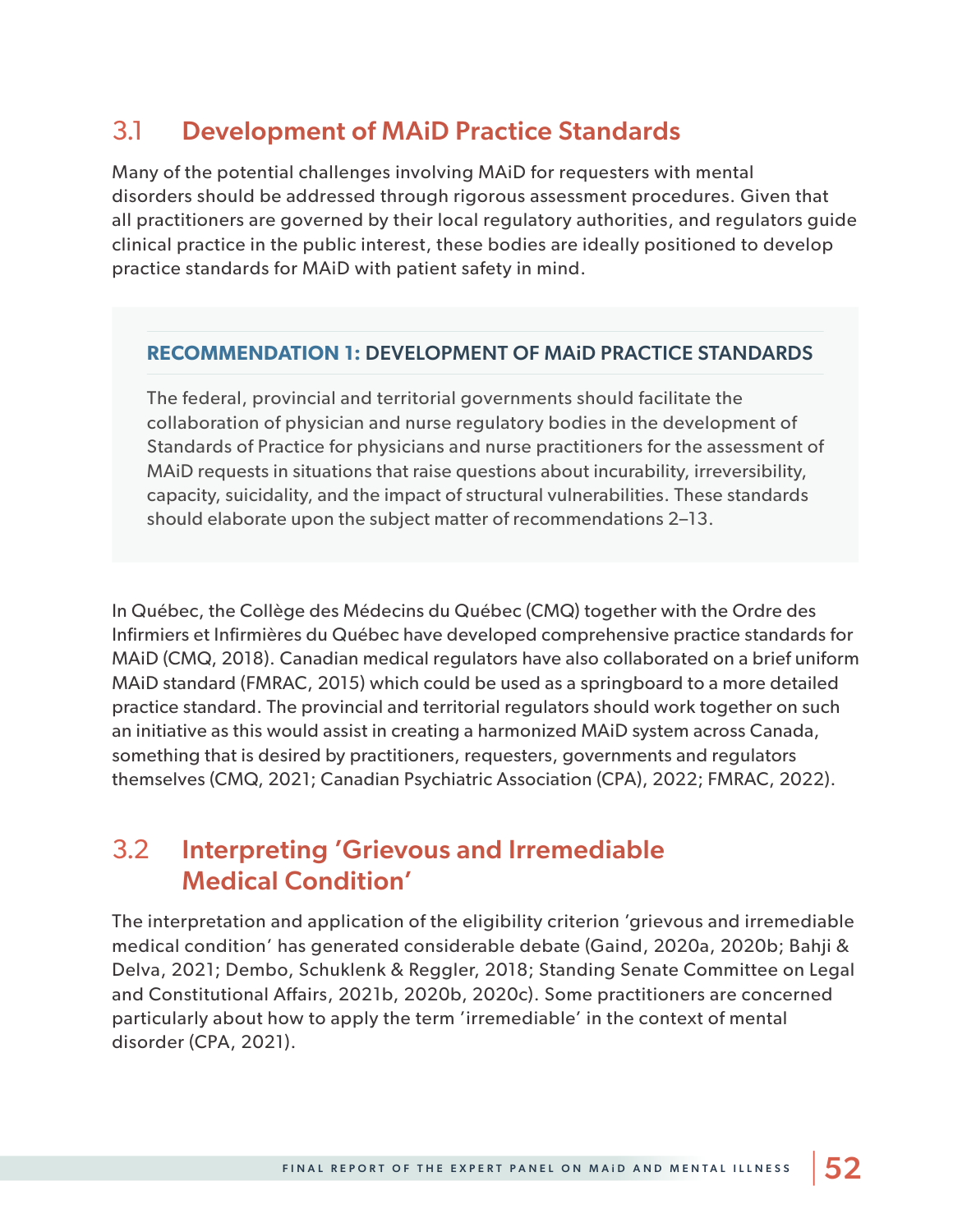The expression 'grievous and irremediable medical condition' is defined in the *Criminal Code* by three components: an incurable illness, disease or disability; an advanced state of irreversible decline in capability; and, enduring and intolerable suffering. Because the expression 'grievous and irremediable medical condition' is already defined in this way in the *Criminal Code*, the Panel's approach is to interpret each of the three components of the statutory definition. The Panel explored these components in depth and has formulated recommendations (2–4) aimed at guiding assessors in the application of these elements.

At the same time, the Panel recognizes the interdependence of the three elements, particularly in the practical context of clinical assessment. Together the three elements paint a portrait of the kind of clinical circumstances for which MAiD may be an option.

*A. is a 63-year-old single man who was diagnosed with bipolar disorder at age 35. His mother is 88 years old and lives independently. His father died 10 years ago of a heart attack. He has no siblings. Mr. A. was a secondary school teacher but was unable to maintain his employment due to the frequency and duration of his absences from work resulting from his disorder. He has been hospitalized 15 times since diagnosis, and involuntarily on seven occasions. He was considered incapable of consenting to treatment during three hospitalizations. He has had ongoing care with a psychiatrist since his first hospitalization at age 35. He has tried multiple different medications, combinations of medications, electroconvulsive therapy (ECT) and transcranial magnetic stimulation (TMS). He has also had extensive psychological and social service supports. His depressive episodes have grown longer and more severe as he has aged. He has never attempted suicide.* 

In the context of MAiD MD-SUMC, a grievous and irremediable medical condition exists in circumstances where a person has a longstanding condition $35,36$  leading to functional decline and for which they have not found relief from suffering despite an extensive history of attempts with different types of interventions and supports.

<sup>&</sup>lt;sup>35</sup> In a survey of its members, the AMPQ found that nearly half believed a person should be affected for at least ten years before they could be considered for eligibility (2020, p.28).

<sup>&</sup>lt;sup>36</sup> In its retrospective chart review of a sample of requesters of EAS for mental disorders, the Expertisecentrum Euthanasie found that more than 60% of requesters had ten years or more of treatment for their conditions (Kaameraat & Kölling, 2020, p.60).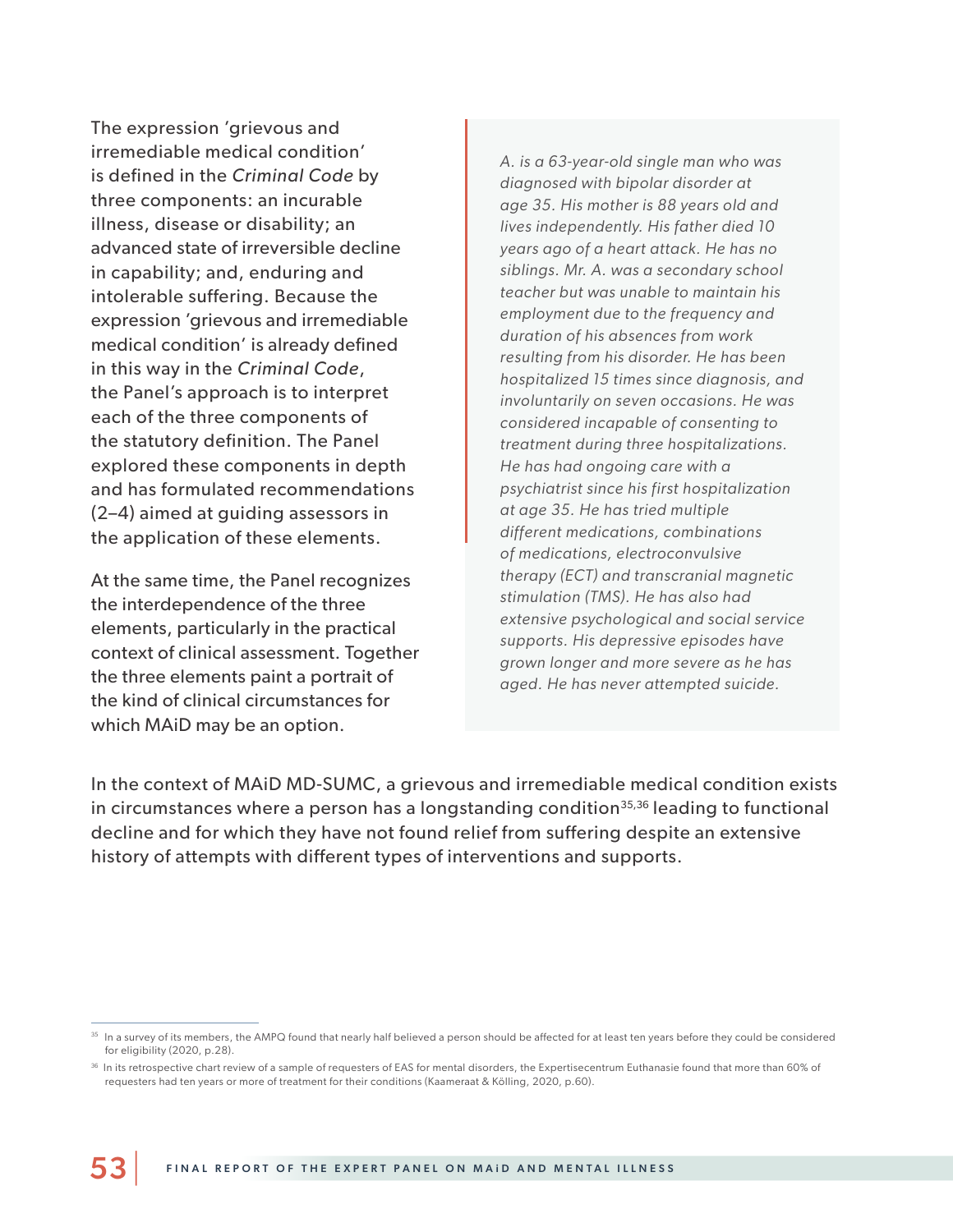## **In the context**

*of MAiD MD-SUMC, a grievous and irremediable medical condition exists in circumstances where a person has a longstanding condition leading to functional decline and for which they have not found relief from suffering despite an extensive history of attempts with different types of interventions and supports.*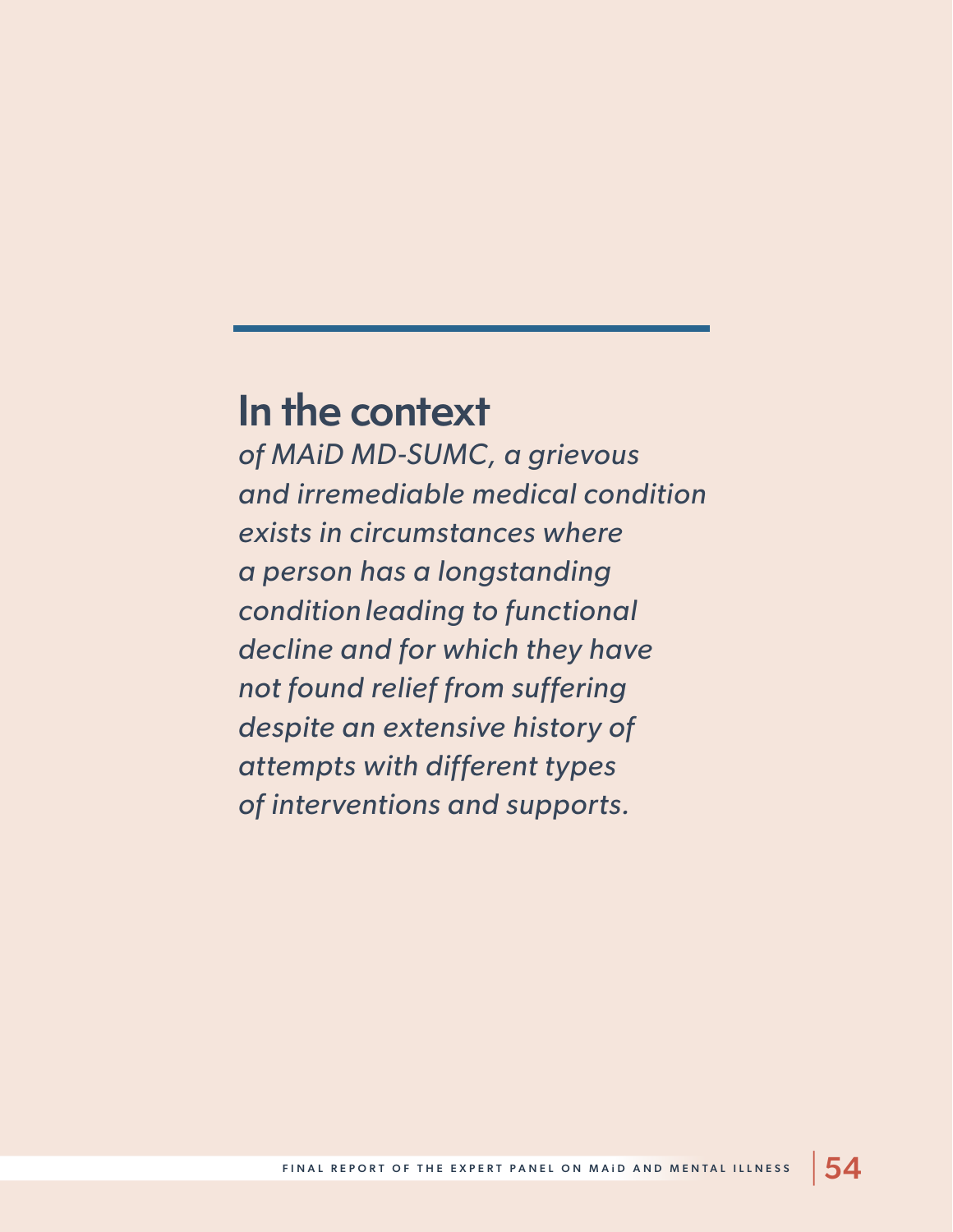### ESTABLISHING INCURABILITY AND IRREVERSIBILITY

#### **RECOMMENDATION 2:** ESTABLISHING INCURABILITY

MAiD assessors should establish incurability with reference to treatment attempts made up to that point, outcomes of those treatments, and severity and duration of illness, disease or disability.

It is not possible to provide fixed rules for how many treatment attempts, how many kinds of treatments, and over what period of time as this will vary according to the nature and severity of medical conditions the person has and their overall health status. This must be assessed on a case-by-case basis.

The Panel is of the view that the requester and assessors must come to a shared understanding that the person has a serious and incurable illness, disease or disability. As with many chronic conditions, the incurability of a mental disorder cannot be established in the absence of multiple attempts at interventions with therapeutic aims.

#### **RECOMMENDATION 3:** ESTABLISHING IRREVERSIBILITY

MAiD assessors should establish irreversibility with reference to interventions tried that are designed to improve function, including: recognized rehabilitative and supportive measures that have been tried up to that point, outcomes of those interventions, and the duration of decline.

It is not possible to provide fixed rules for how many attempts at interventions, how many types of interventions, and over how much time, as this will vary according to a requester's baseline function as well as life goals. Therefore, this must be assessed on a case-by-case basis.

The Panel is of the view that the requester and assessors must come to a shared understanding that the person is in an advanced state of irreversible decline in capability.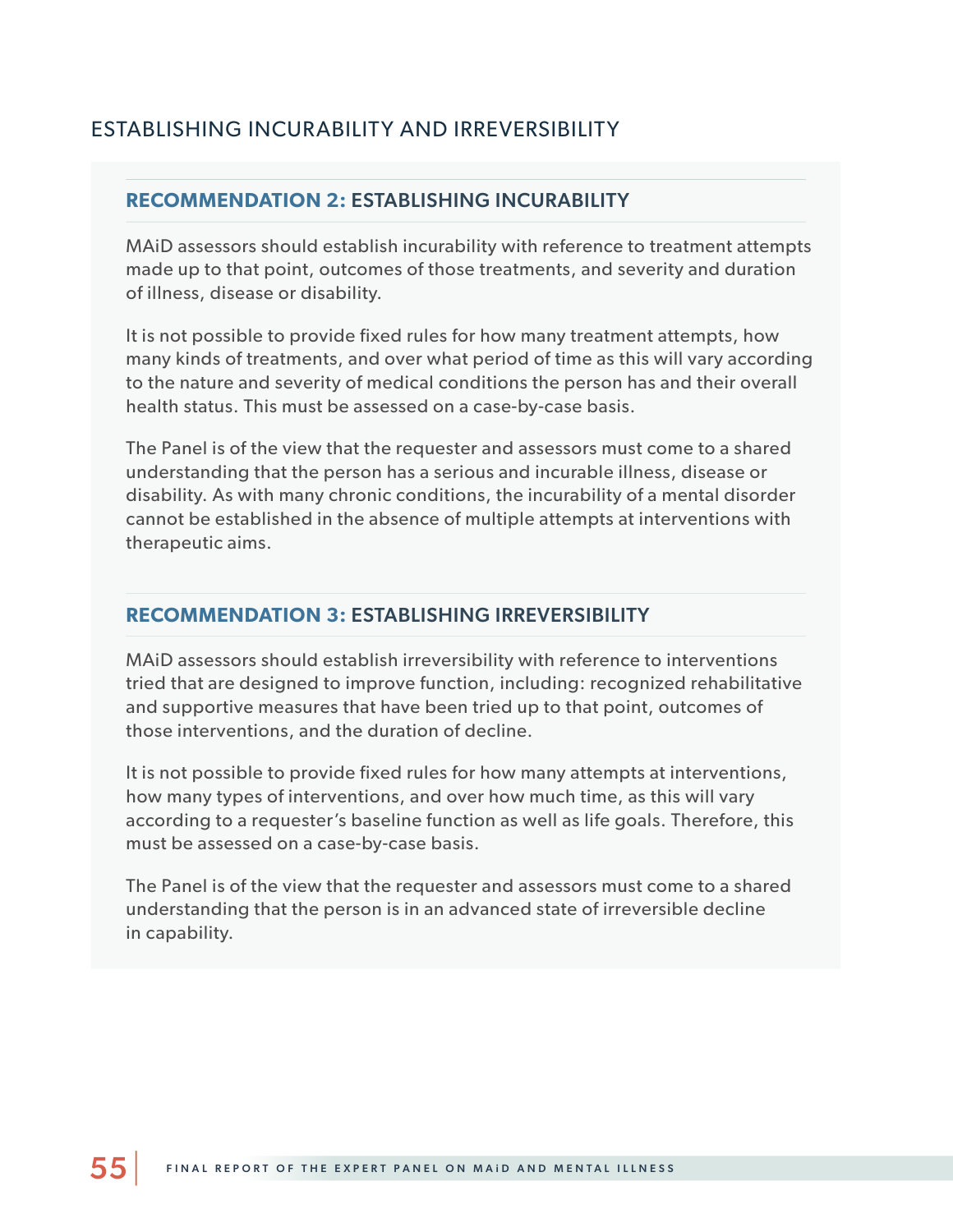There are a variety of interventions that may be effective in relieving suffering related to a mental disorder (Stergiopoulos et al., 2019). Beyond what is recognized in established practice guidelines and is accepted as being the standard of care, adequate social supports including housing and income support should have been offered. Consideration should be given to whether the requester has received care in a culturally safe setting (Curtis et al., 2019) with access to trauma-informed and culturally-appropriate interventions (First Nations Health Authority & Island Health, 2020). Where appropriate, interventions focused on suicidality, harm-reduction and recovery should have been attempted (Mental Health Commission of Canada, 2021; Nicolini, Gastmans & Kim, 2022; Miler et al., 2021).

In the context of mental disorders, capability refers to a person's functioning (social, occupational or other important area). Function should be understood from a recovery perspective. A recovery perspective focuses on quality of life from the person's point of view. "An analysis of numerous accounts by consumers of mental health services … suggests that the key internal conditions in this process are hope, healing, empowerment and connection." The external conditions that define recovery are human rights, "positive culture of healing" and recovery-oriented services (Jacobson & Greenley, 2001). Advanced decline means the worsening in function is severe.

Incurability and irreversibility do not require that a person has attempted up to that point in time, every potential option for intervention irrespective of the potential harms, nor that a person must attempt interventions that exist but that are inaccessible. The requester and assessors must balance potential benefits and burdens going forward of any remaining interventions.

In certain countries permitting assisted dying for those with mental disorders, practitioners have developed this type of approach. For example, in the Netherlands, the assessors must be convinced that "the patient is suffering unbearably without any prospect of improvement," and "there are no reasonable alternatives to relieve suffering" (Government of the Netherlands, 2002, art. 2). Similarly, in Belgium, the assessors must be convinced that "the patient is in a medically futile condition of constant and unbearable physical or mental suffering that cannot be alleviated" (Government of Belgium, 2002, ch. 2, s. 3). The Dutch Psychiatric Association (NVvP) has developed detailed practice guidelines to help apply these criteria to assessments of persons with mental disorders. The NVvP considers that there is a possibility of a 'reasonable treatment perspective' for a person with a mental disorder if:

- there is a prospect of improvement by adequate treatment
- within a manageable period of time
- with a reasonable ratio between the expected results and the burden of the treatment for the patient (NVvP, 2018, p.33).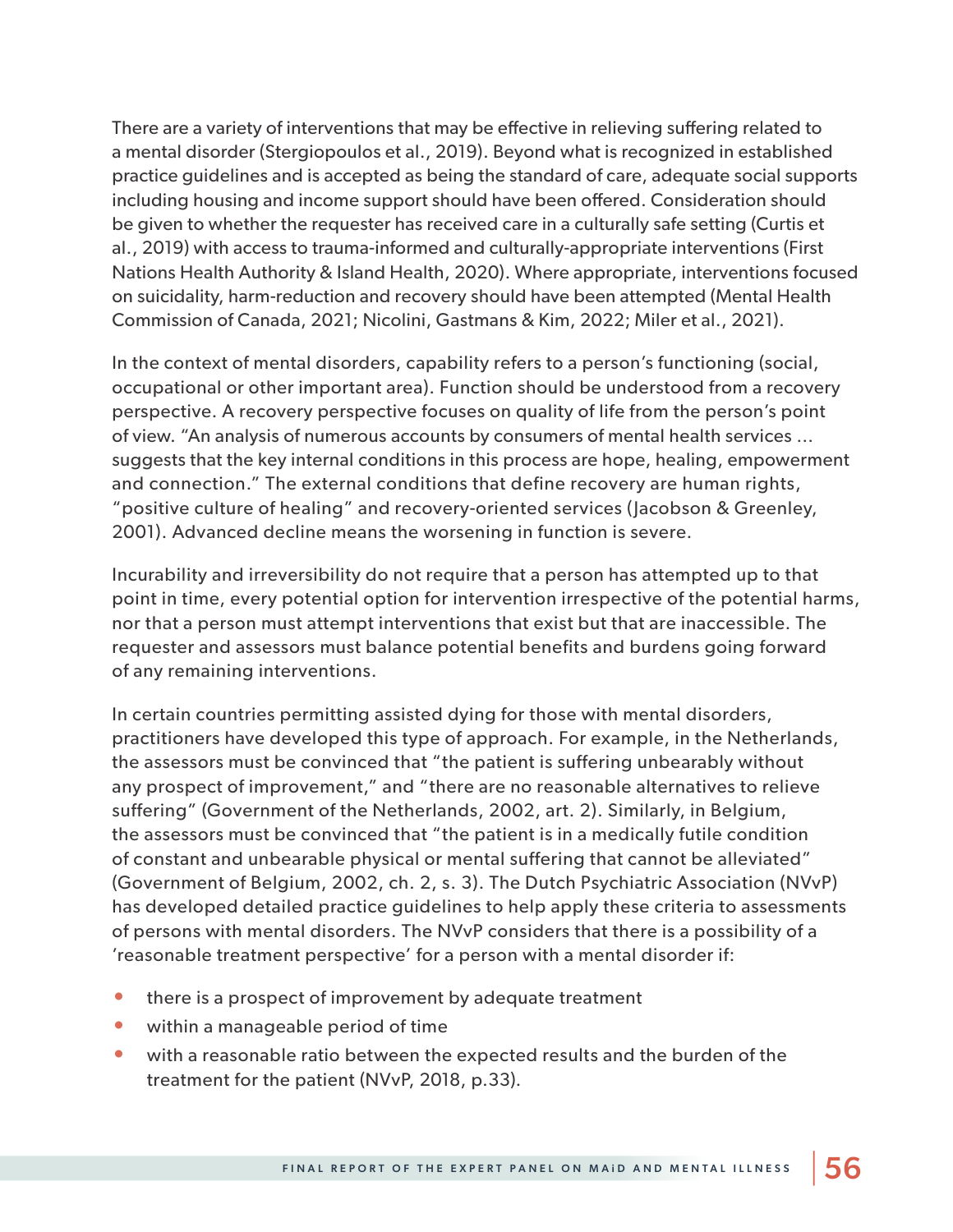In Belgium where euthanasia is permitted for persons with mental disorders, the Flemish Psychiatric Association (VVP) endorses the above approach (VVP, 2017, p.16).

Capable persons are entitled to refuse treatment. In the case of *Starson v. Swayze*  the SCC noted that, "the right to refuse unwanted medical treatment is fundamental to a person's dignity and autonomy. This right is equally important in the context of treatment for mental illness" (SCC, 2003, para 75). However, a requester's reasons for refusing certain interventions should be explored. For example, a requester may have had severe treatment side effects, traumatic experiences receiving care or may have cultural or religious beliefs that preclude certain treatments. Interventions requiring a requester to move to a distant location for a prolonged period of time may be too difficult for the person to endure. These reasons may clarify why certain interventions are not acceptable to the person. At the same time, a capable refusal of treatments with a favourable benefit/burden balance will not lead to automatic access to MAiD. In such cases, assessors may not be able to form an opinion about the incurability of the condition or the irreversibility of decline as this opinion relies upon a history of multiple and multimodal treatment attempts.

This kind of balancing between what is available and likely to help versus what the person is able to endure will be part of the case-by-case assessment of incurability and irreversibility for other conditions (in addition to mental disorders) that raise the same concerns.

### UNDERSTANDING ENDURING AND INTOLERABLE SUFFERING

### **RECOMMENDATION 4:** UNDERSTANDING ENDURING AND INTOLERABLE SUFFERING

MAiD assessors should come to an understanding with the requester that the illness, disease or disability or functional decline causes the requester enduring and intolerable physical or psychological suffering.

The third element of the definition of grievous and irremediable medical condition refers to the suffering experienced by a MAiD requester and states: "that illness, disease or disability or that state of decline causes them enduring physical or psychological suffering that is intolerable to them and that cannot be relieved under conditions that they consider acceptable" (Parliament of Canada, 2016). Suffering is a personal experience, and this part of the definition also indicates that it is subjective.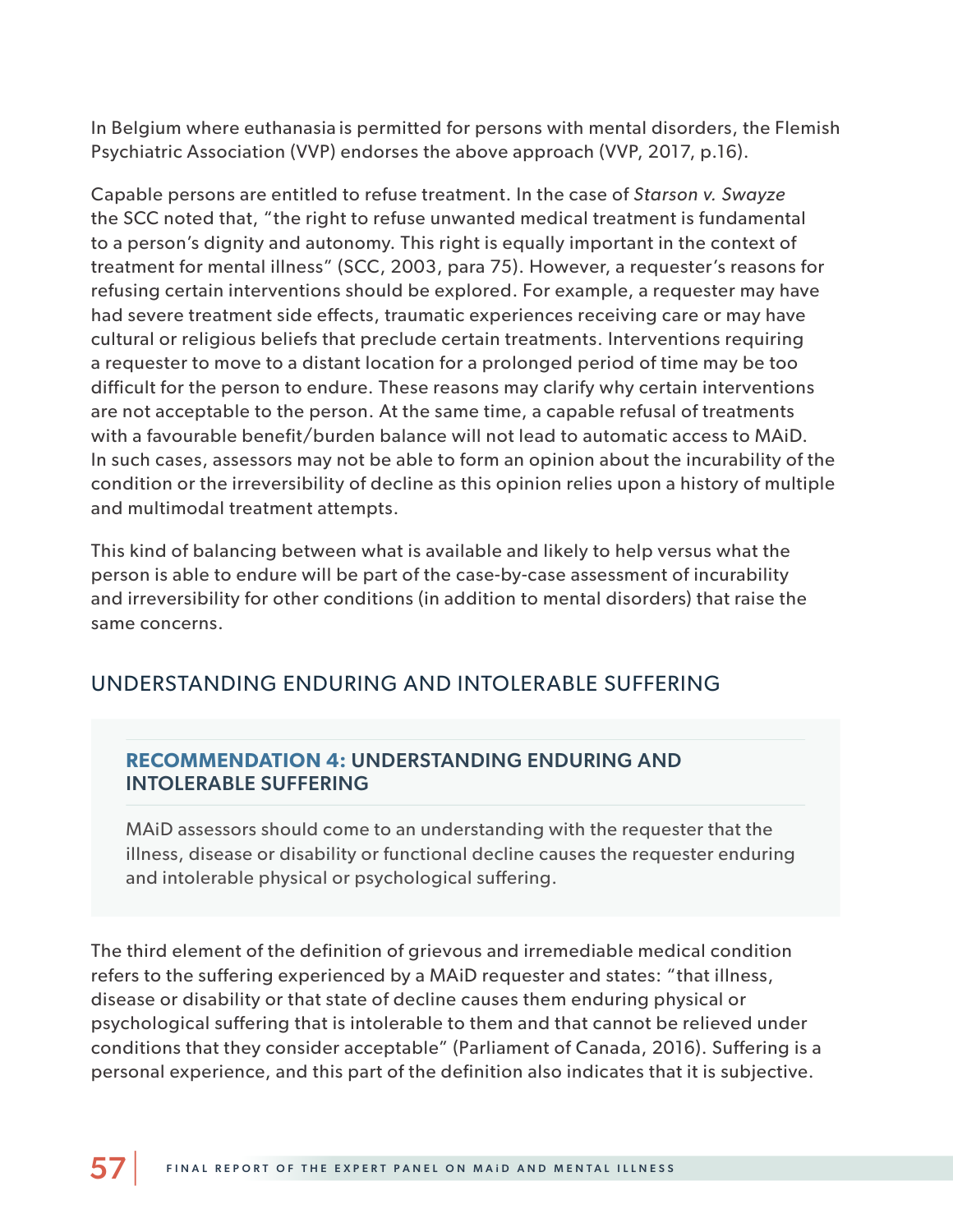Mental disorders are commonly understood as problems of thinking, feeling, and behaving. These problems can affect one's experiences, perceptions, and interpretations of self and others (Kaplan et al., 2009). In some cases, a mental disorder can lead a person to overestimate the immovability of suffering, to underestimate their abilities to cope with stressors connected to the suffering, or misattribute its cause. One of the core aspects of clinical work in mental health-related disciplines is to assist individuals to develop realistic interpretations of, and appropriate reactions to, their interactions with others, bodily experiences and/or memories of the past (Beck, 2005; Beck, 1995, pp. 1–12). A person's interpretations of the persistence and permanence of their suffering resulting in a request for MAiD should reflect a realistic appraisal of their situation.

*B. is a 56-year-old man referred for a MAiD assessment by his family doctor for severe pain for three years, unresponsive to interventions. The patient stated, "this pain is killing me and I don't want to live like this." He said he received no help from the pain clinic. The pain clinic reported that he had attended on 4 occasions. He refused the treatment options including oral and injectable medications as well as physiotherapy. He insisted on receiving prescriptions for opiate analgesics and became verbally abusive when these were refused. According to his GP, the patient had been fired from his job three years ago for alcohol intoxication at work. He said he had back pain and had been drinking to stop the pain. He had been drinking heavily for a number of years and had assaulted his wife on several occasions while intoxicated blaming her for his problems. She separated from B. four years ago. During the assessment he says, "After I get MAiD I hope my ex-wife feels really guilty. It's her fault I will be dead."*

The second part of the suffering sub-criterion is that the requester's suffering cannot be relieved under conditions they consider acceptable. Consistent with existing laws and norms concerning consent and capacity, capable persons are usually entitled to refuse interventions they do not wish to receive (Gilmour, 2017; Robertson, 2017, pp. 53–58).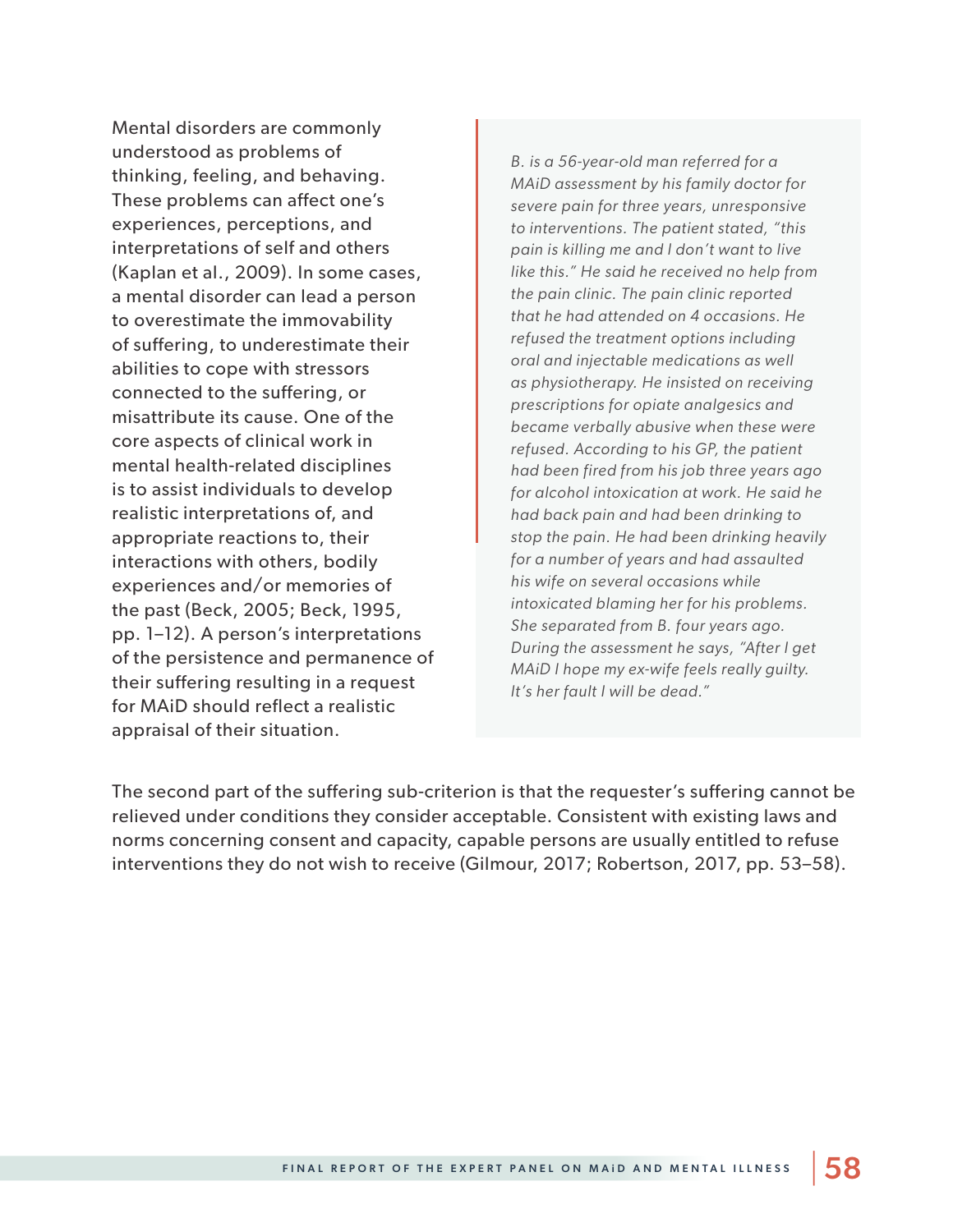## 3.3 Vulnerabilities: Incapacity, Structural Vulnerability, Involuntariness, and Suicidality

The recommendations in this section concern potential vulnerabilities: incapacity, structural and societal factors that lead to marginalization, involuntariness, and suicidality.

In *Truchon*, Justice Baudouin accepted the following evidence:

The vulnerability of a person requesting medical assistance in dying must be assessed exclusively on a case-by-case basis, according to the characteristics of the person and not based on a reference group of so-called 'vulnerable persons.' Beyond the various factors of the vulnerability that physicians are able to objectify or identify, the patient's ability to understand and to consent is ultimately the decisive factor, in addition to the other legal criteria (QCSC, 2019, para 466[3]).

The Panel is of the opinion that the highest standards of assessment will be necessary to ensure that vulnerabilities of individual requesters are properly considered in MAiD requests for complex Track 2 cases, including those for mental disorder as the SUMC (see recommendations 5, 7, 8, 10–13).

Given that Track 2 MAiD requests require the requester to make a very high-stakes decision, capacity assessments must be rigorous, as they must be with other medical decisions with life-ending consequences. The level of abilities required to meet the capacity threshold of understanding and appreciation is decision-specific because complexity and significance of decisions varies (Gilmour, 2017). To be capable with respect to the decision to have MAiD MD-SUMC, the level of abilities needs to be proportionate to the significance of the decision and complexity of information that must be weighed (Freeland et al., 2022; Grisso & Appelbaum, 1998b, p. 23). Serial assessments of capacity may be necessary especially when mental states fluctuate. Assessors should attempt to assess consistency of MAiD requests across different mental and emotional states, including during periods of fewest symptoms (Grisso & Appelbaum, 1998a, p. 92).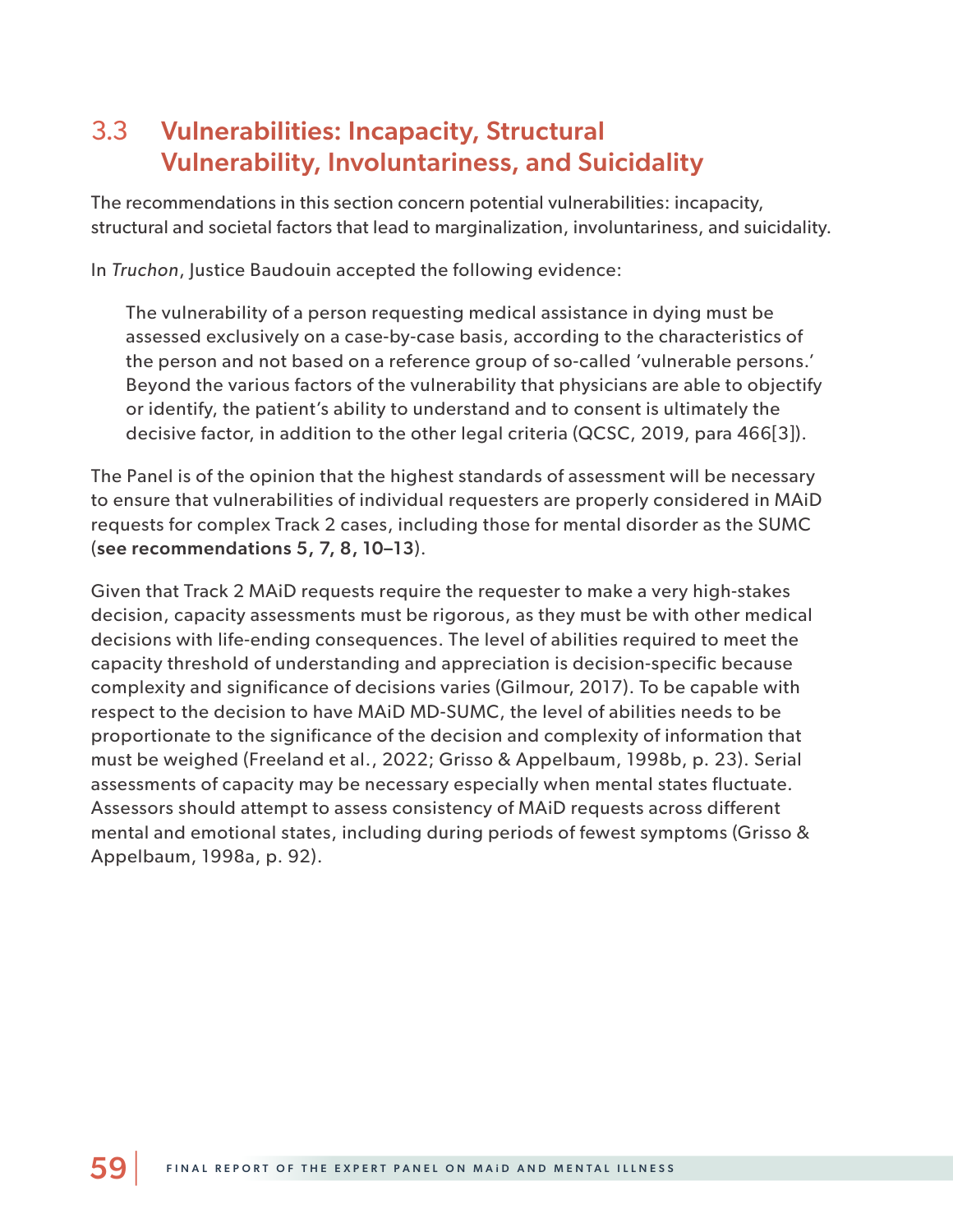### COMPREHENSIVE CAPACITY ASSESSMENTS

#### **RECOMMENDATION 5:** COMPREHENSIVE CAPACITY ASSESSMENTS

MAiD assessors should undertake thorough and, where appropriate, serial assessments of a requester's decision-making capacity in accordance with clinical standards and legal criteria. These assessments should be consistent with approaches laid out in standardized capacity evaluation tools.

In order to undertake rigourous capacity assessments, assessors must be familiar with standardized, validated, capacity assessment tools such as the MacArthur Competence Test for Treatment (MacCAT-T) (Grisso & Appelbaum, 1998c). The MacCAT-T has been used to support capacity assessment in other serious medical decisions (Lapid et al., 2004; Kerrigan et al., 2014; Rahman et al, 2012). The MacCAT-T, however, does not take into account factors such as emotional state and values (Hermann et al., 2016; Charland, 2006). One group of researchers has also tried to address factors such as the values of the assessor, and has created a tool called the U-Doc (Hermann et al., 2020), which is complementary to tests like the MacCAT-T. These standardized capacity tests and others like them should be considered as possible aids to clinical assessment but do not replace clinical evaluation (Dunn et al., 2006).

In law, a person is either capable or not capable. However clinically, in the course of assessing a person's capacity, it may be apparent the person is in an intermediate situation as they have diminished capacity rather than being completely incapable. In these situations, with assistance, a person could be helped to make their own capable decisions. This is consistent with the United Nations Convention on Rights of Persons with Disabilities (CRPD), which declares that people with disabilities have legal capacity on an equal basis with others in all aspects of life (2008, Article 12). This type of 'supported decision-making approach' has already been used from time to time in MAID assessments.<sup>37</sup>

Supported decision-making is a model that aims to support the autonomy and selfdetermination of requesters with impairments or challenges in making health care decisions on their own because of physical and/or mental illness or disability (Davidson et al, 2015). This approach includes a variety of potential types of supports. One model is the presence of a third party (i.e., in addition to the traditional model of

<sup>&</sup>lt;sup>37</sup> This was conveyed to the Panel through feedback from assessors and providers with experience in Track 2 cases.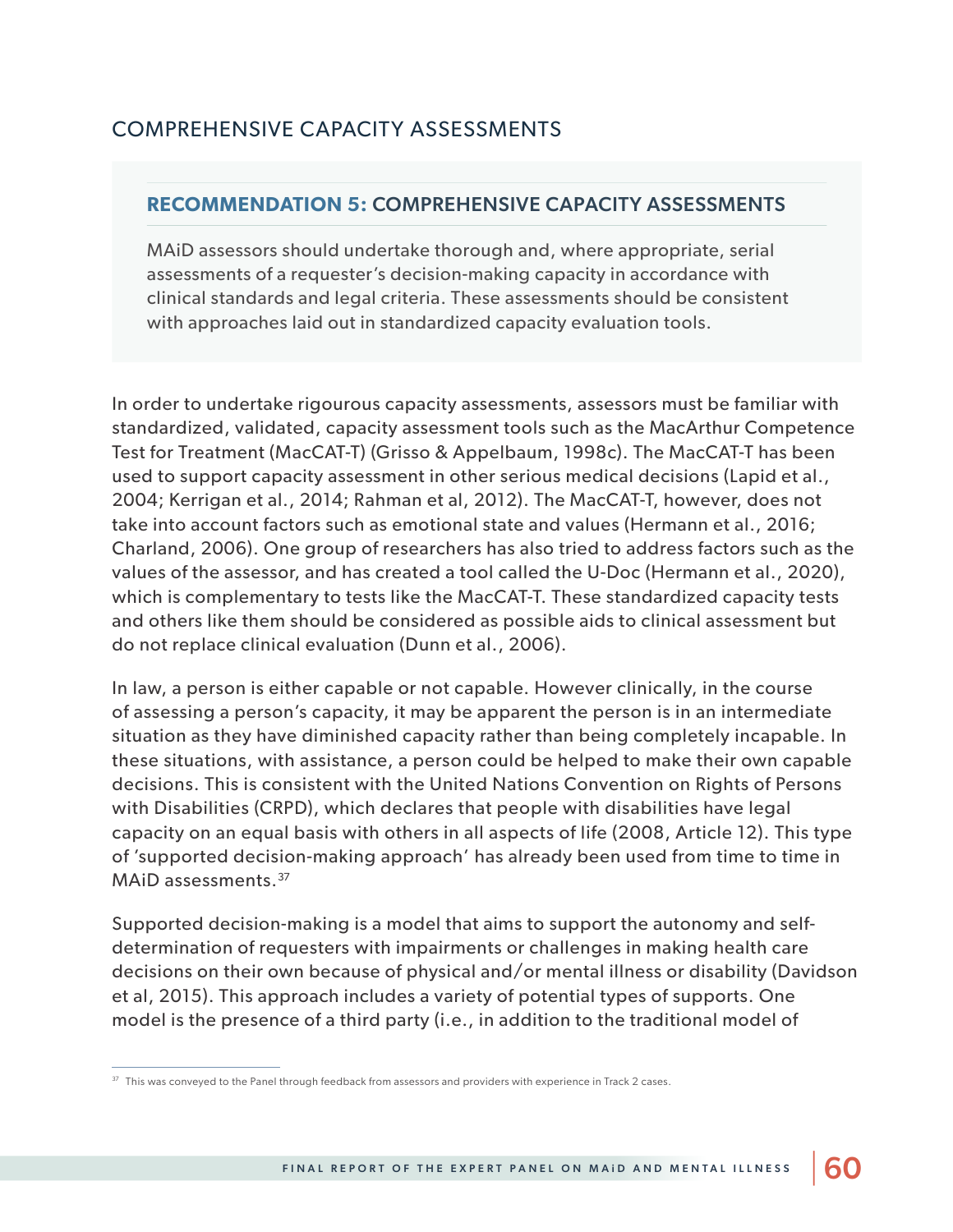patient and health care provider) who, with the requester's consent, actively supports the requester in making and communicating a health care decision (Gooding, 2013). Through supported decision-making approaches, some people who might otherwise be considered incapable may be able to achieve the necessary understanding and appreciation of relevant information and consequences of the decision to make their own capable choice about MAiD.

Given the potential for increased vulnerability of people with diminished capacity, including the influence of others, it is important to monitor the use of supported decision-making in this context. We have proposed that details about supported decision-making procedures be captured in the federal MAiD monitoring system (see recommendation 18).

### MEANS AVAILABLE TO RELIEVE SUFFERING

### **RECOMMENDATION 6:** MEANS AVAILABLE TO RELIEVE SUFFERING

To ensure all requesters have access to the fullest possible range of social supports which could potentially contribute to reducing suffering, we recommend that 'community services' in Track 2 Safeguard 241.2(3.1)(g) should be interpreted as including housing and income supports as means available to relieve suffering and should be offered to MAiD requesters where appropriate.

Track 2 Safeguard 241.2(3.1)(g) states that MAiD assessors and providers must "…ensure that the person has been informed of the means available to relieve their suffering including, where appropriate, counselling services, mental health and disability support services, community services, and palliative care and has been offered consultations with relevant professionals who provide those services or that care."

Individuals living with chronic mental or physical illness, including severe, persistent mental illness, are more likely to experience structural vulnerability brought about by unstable and unsafe housing and inadequate financial means (Sareen et al., 2011; Padgett, 2020). The efficacy of housing and income supports is supported by Canadian data demonstrating improvements in quality of life and functional ability, as well as reducedlength of hospital stays and reduced arrests (O'Campo et al., 2016; Stergiopoulos et al., 2019). Other Canadian reports have, consistent with international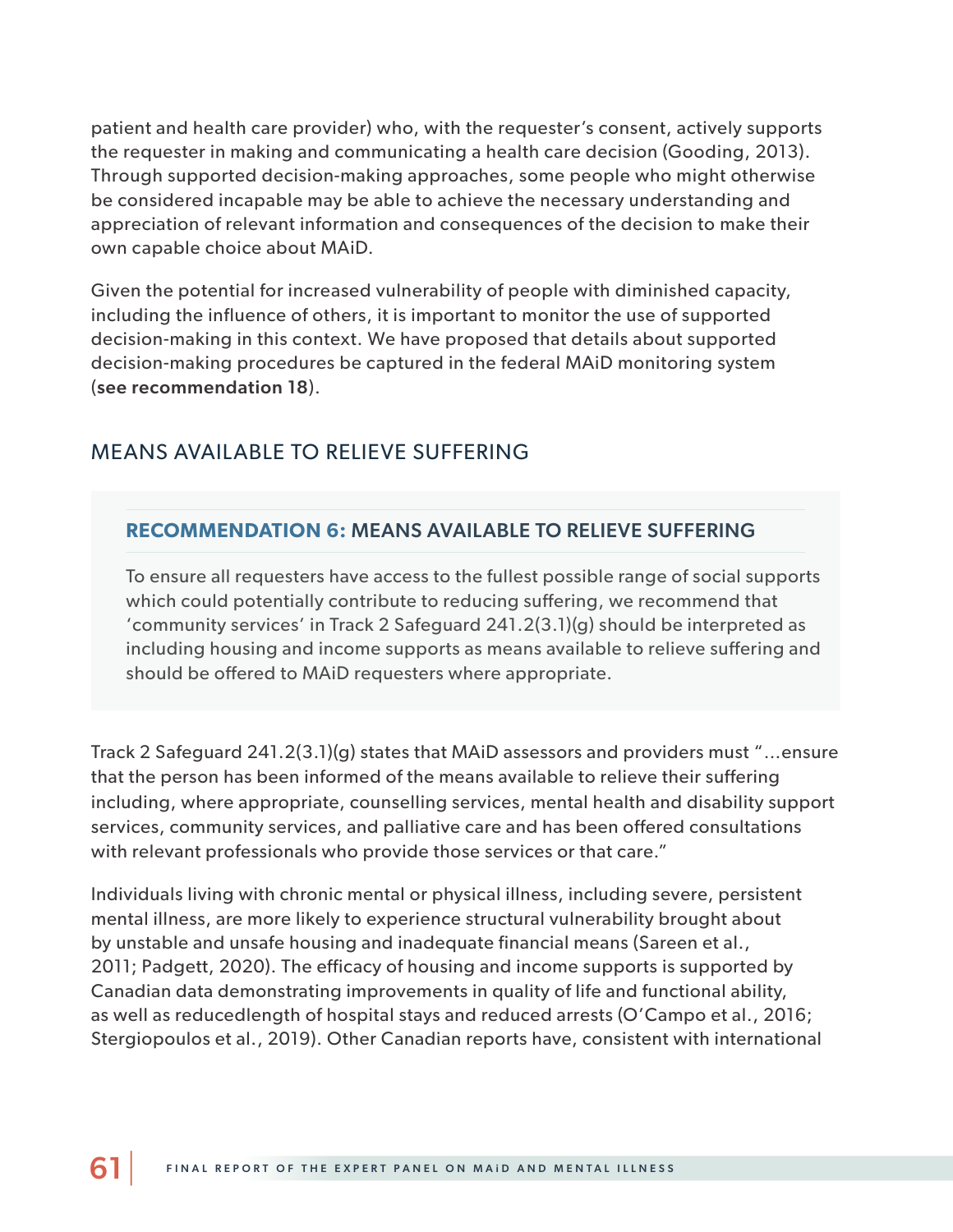studies (Owusu-Addo, Renzaho, & Smith, 2018; Kangas et al., 2020; Patel & Kariel, 2021), established the benefits of basic income, finding that it can improve physical and mental health, food security, relationships, and sense of self-worth, and reduce emergency room visits (Ferdosi et al., 2020). While structural vulnerability may contribute to a person's experience of a chronic medical condition, the Panel does not believe persons in situations of structural vulnerability should be excluded systematically from access to MAiD. Rather, local MAiD coordinating services should ensure assessors are equipped to present requesters with a complete picture of any additional means available to relieve suffering and should make all reasonable efforts to ensure requesters have access to these means.

### INTERPRETATION OF TRACK 2 SAFEGUARD 241.2(3.1)(h) THE PERSON HAS GIVEN SERIOUS CONSIDERATION TO THOSE MEANS

### **RECOMMENDATION 7:** INTERPRETATION OF TRACK 2 SAFEGUARD 241.2(3.1)(h) THE PERSON HAS GIVEN SERIOUS CONSIDERATION TO THOSE MEANS

Serious consideration should be interpreted to mean genuine openness to the means available to relieve suffering and how they could make a difference in the person's life.

"Serious consideration" is only possible if a requester has been given adequate information to provide an informed consent.<sup>38</sup> In addition, serious consideration also includes an openness to genuinely consider the means available to relieve suffering—an ability to 'try on' different options and imagine how the means suggested might apply to the requester's life, not only the ability to hear the information and repeat back what has been discussed. This requires an awareness of how the symptoms of the mental disorder may impact the person's ability to consider options in this manner.<sup>39</sup>

<sup>38</sup> Consent to MAiD, and any healthcare intervention, must be informed, voluntary, and given by a capable person. For a discussion of what informed consent entails, see for example: www.cmpa-acpm.ca/serve/docs/ela/goodpracticesguide/pages/communication/Informed\_Consent/ three\_key\_elements-e.html

<sup>&</sup>lt;sup>39</sup> In the case of *Starson v Swayze*, the SCC noted, "Psychiatry is not an exact science," capable but dissident interpretations of information" are to be expected…While a patient need not agree with a particular diagnosis, if it is demonstrated that he has a mental 'condition' the patient must be able to recognize the possibility that he is affected by that condition" (2003, para 79).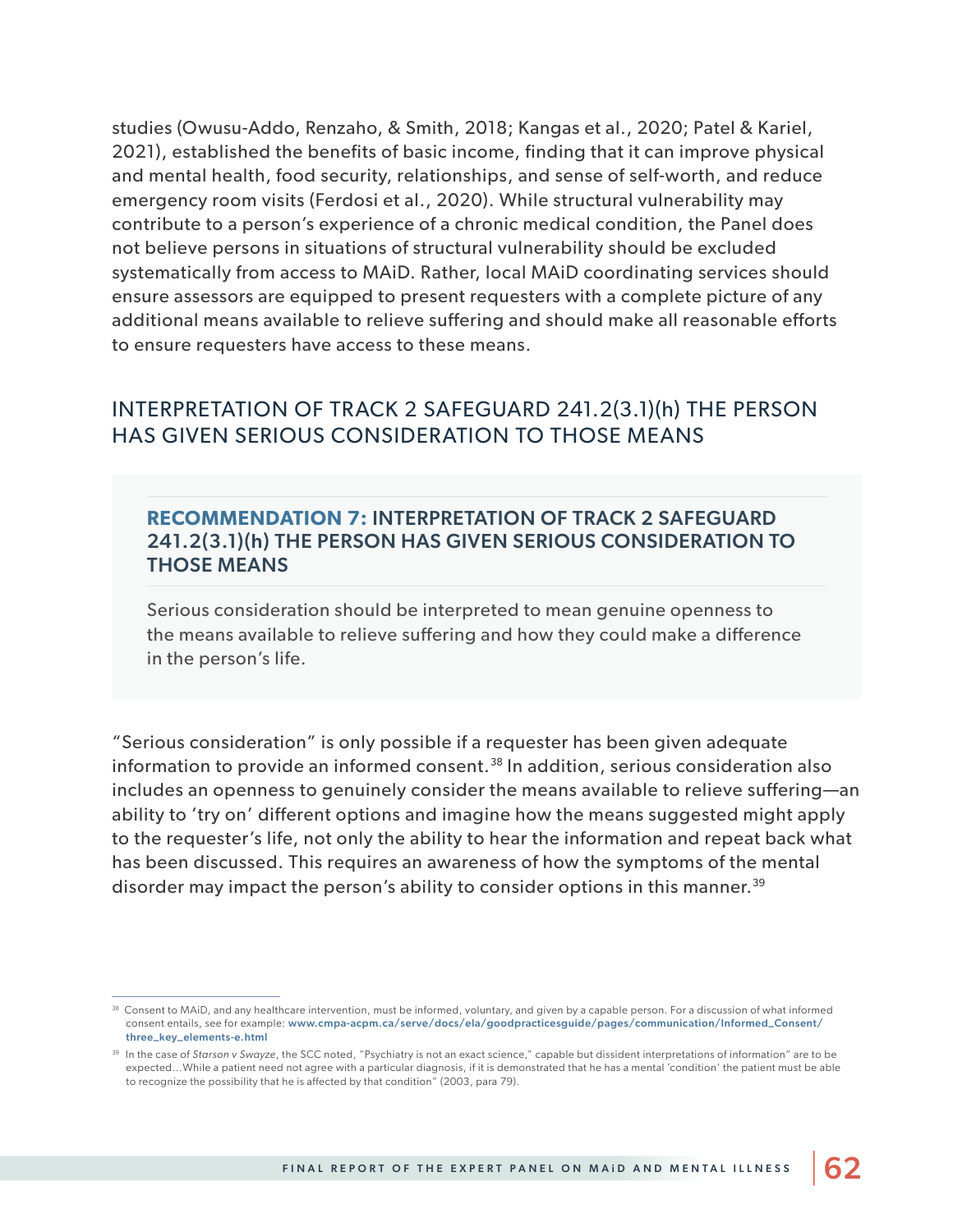The reason "serious consideration" seems to require something beyond the requester being capable of providing informed consent is that the requirements of capacity and informed consent are articulated elsewhere in the MAiD law. We assume the use of the phrase "serious consideration" is not mere duplication of what is already articulated elsewhere as general requirements.

*P. is a 58-year-old person with OCD and more recently chronic pain following an automobile accident. They have requested MAiD primarily due to the suffering caused by obsessive-compulsive disorder (OCD) although their pain plays a role in their request. They have tried one medication to treat OCD so far, but stopped it due to side effects. They have participated in a mindfulness group therapy program. They are unwilling to try pain medications because they fear becoming addicted to them. When their psychiatrist recommended another medication to treat OCD, they were unwilling to discuss it because they had side effects from the first one they tried. They are not willing to try exposure and response prevention therapy (a non-pharmacological treatment) which has the best research behind it as a treatment of OCD because they say they know it will not work. They are not open to learning anything more about it from the assessor.*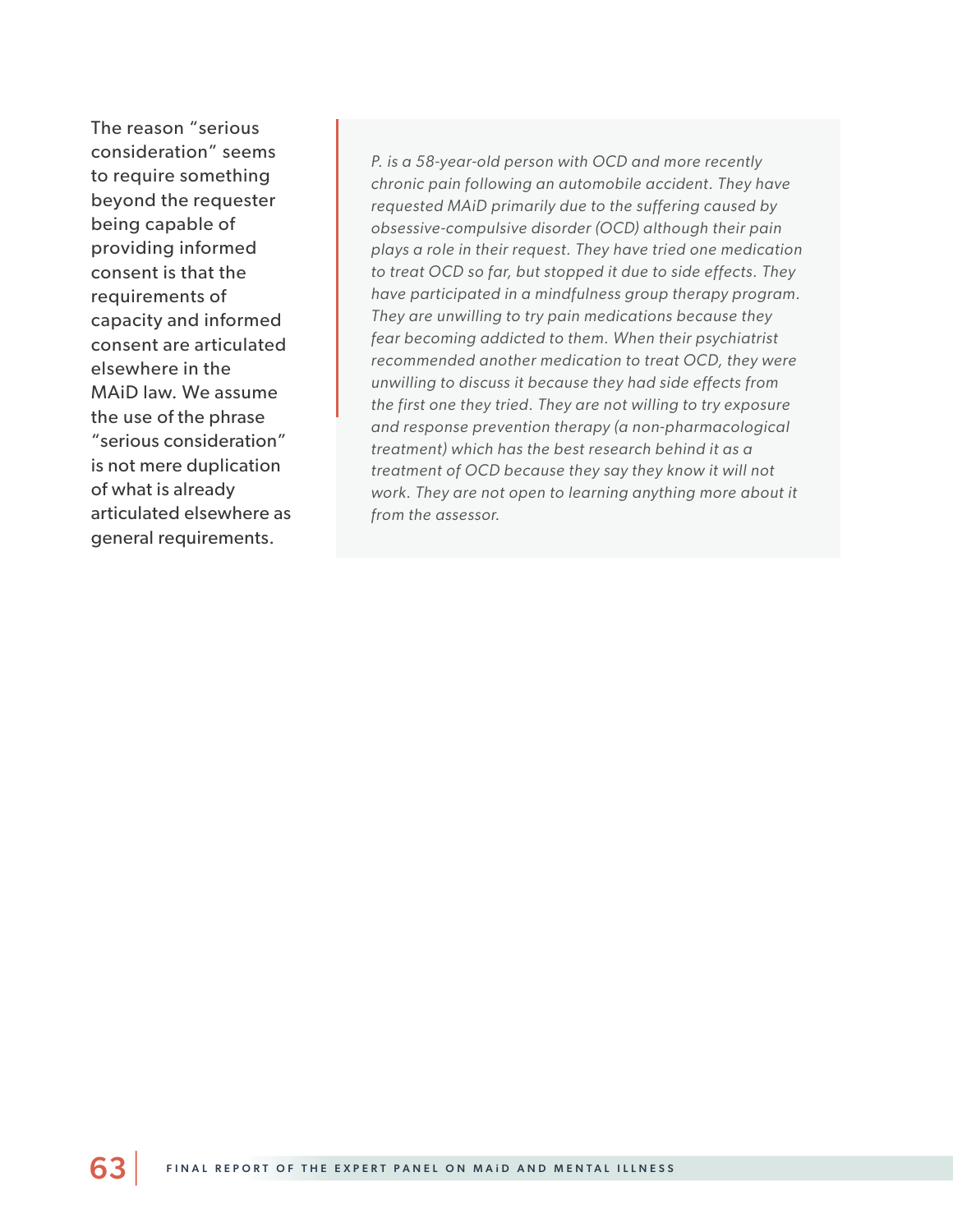### THE CONSISTENCY, DURABILITY, AND WELL-CONSIDERED NATURE OF A MAiD REQUEST

Requesters of MAiD MD-SUMC should be assessed serially, including when possible, during periods of remission or reduced symptoms, and not during periods of acute emotional distress or crisis. Because some mental disorders are associated with suicidality, both acute and chronic suicidal ideation must be considered and evaluated to best determine whether the requester's wish to end their life by MAiD represents a capable appraisal of their situation rather than a potentially treatable symptom of their mental disorder. This will include consideration of whether the desire for MAiD is based upon a sound reasoning process consistent with the person's values and beliefs, as well as the chronicity of the condition(s) and extensive treatment experience.

### **RECOMMENDATION 8:** CONSISTENCY, DURABILITY, AND WELL‑CONSIDERED NATURE OF A MAiD REQUEST

Assessors should ensure that the requester's wish for death is consistent with the person's values and beliefs, unambiguous and rationally considered during a period of stability, not during a period of crisis.

By itself, a request for MAiD by a person with a mental disorder should not be interpreted as suicidal ideation, even if suicidality is listed as one of the diagnostic criteria of the person's mental disorder. Since the majority of MAiD MD-SUMC requests will fall under Track 2 and require a minimum 90 day assessment period, the requirement of proximate harm to self in the mental health legislation of most provinces and territories to permit involuntary hospitalization (Ontario Hospital Association, 2016, p. 12; Government of Québec, 1997, art. 7; Carver, 2011) is not met by the simple fact of making a MAiD request.

If a requester for MAiD MD-SUMC has a history of or current suicidal ideation or attempts, the usual clinical approach to assessing suicidality should apply. This includes considerations of whether the person has a history of suicide attempts, current thoughts about suicide or intent and a realistic and a proximate plan (Kaplan et al., 2009). Population-derived risk factors such as gender, social isolation and substance abuse should be explored.<sup>40</sup> If these factors point to acute risk, suicide prevention measures

<sup>&</sup>lt;sup>40</sup> Even though clinically, population-derived factors are often explored in suicide risk assessments, the predictability of completed suicide based on the presence or absence of population-derived risk factors is poor (Mulder, Newton-Howes, & Coid, 2016; Large et al., 2016).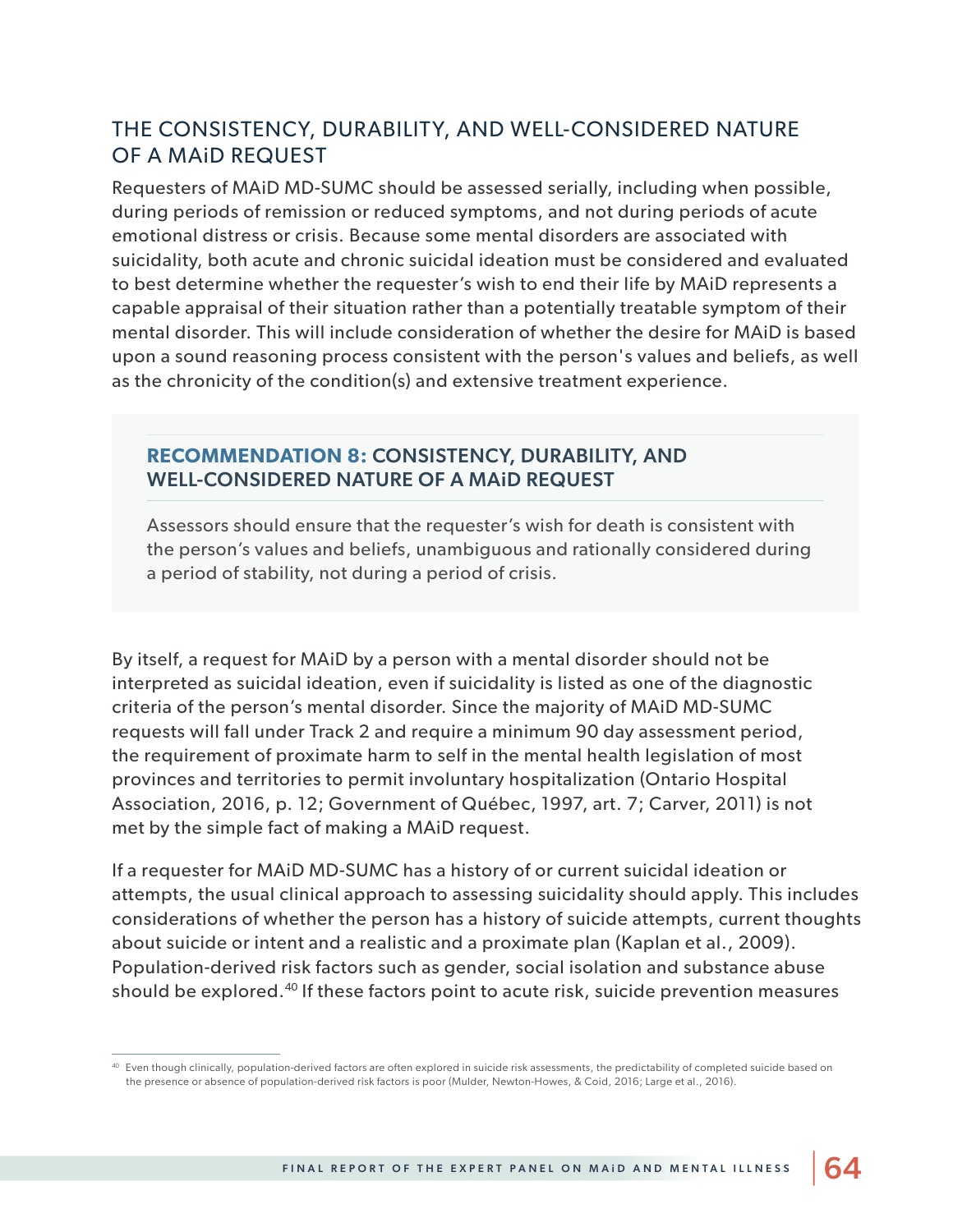can be mobilized as they are in usual clinical practice including involuntarily if the situation fulfills the criteria under mental health legislation. This is true both during and after an assessment for MAiD.

In *Truchon*, Justice Baudouin accepted the following evidence: "The physicians involved are able to distinguish a suicidal patient from a patient seeking medical assistance in dying. Moreover, there are important distinctions between suicide and medical assistance in dying with respect to both the characteristics of the people involved and the reasons that motivate them" (QCSC, 2019, para 466[4]).

The physicians referred to in this statement were discussing their assessments of requesters whose natural deaths were reasonably foreseeable or who were at the end of life. While it may be more straightforward to rule out suicidality at the end of life, or for persons with no history of suicidality themselves, like Truchon and Gladu, this may be more difficult in persons with chronic suicidal thinking and behaviour who request MAiD. Whether there is a distinction between MAiD and suicide is a point of debate in the clinical literature with some arguing these are two distinct phenomena (Creighton, Cerel & Battin, 2017), others arguing that they are not (Reed, 2019), and some claiming that even if they are distinct, in practice, practitioners cannot tell them apart (Nicolini et al., 2020).

*C. is a 70-year-old woman with severe major depressive disorder and posttraumatic stress disorder diagnosed at age 18. She has expressed a desire to die since she was 20 years old and has made approximately 30 suicide attempts during her life, many of which were severe enough to require medical hospitalizations. She is unable to work and does not wish to have any social relationships because of her mental state. She has requested MAiD because the symptoms of her disorders have been refractory to over 35 recognized psychosocial interventions and somatic (medications and neuromodulatory) treatments and she does not want to try any more. She has no plan to attempt suicide at present.*

The NVvP has reflected on this issue and writes:

In some patients the wish to die is the result of a careful weighing process and becomes durable. When suicidality is durable and there is a chronic mental disorder, when the patient can act in proportion to his disorder (in other words can form a reasoned opinion about it) and when he also asks for help to perform his wish to die, then the difference between suicidality and a termination of life request becomes smaller and may even fade completely (NVvP, 2018, p. 36).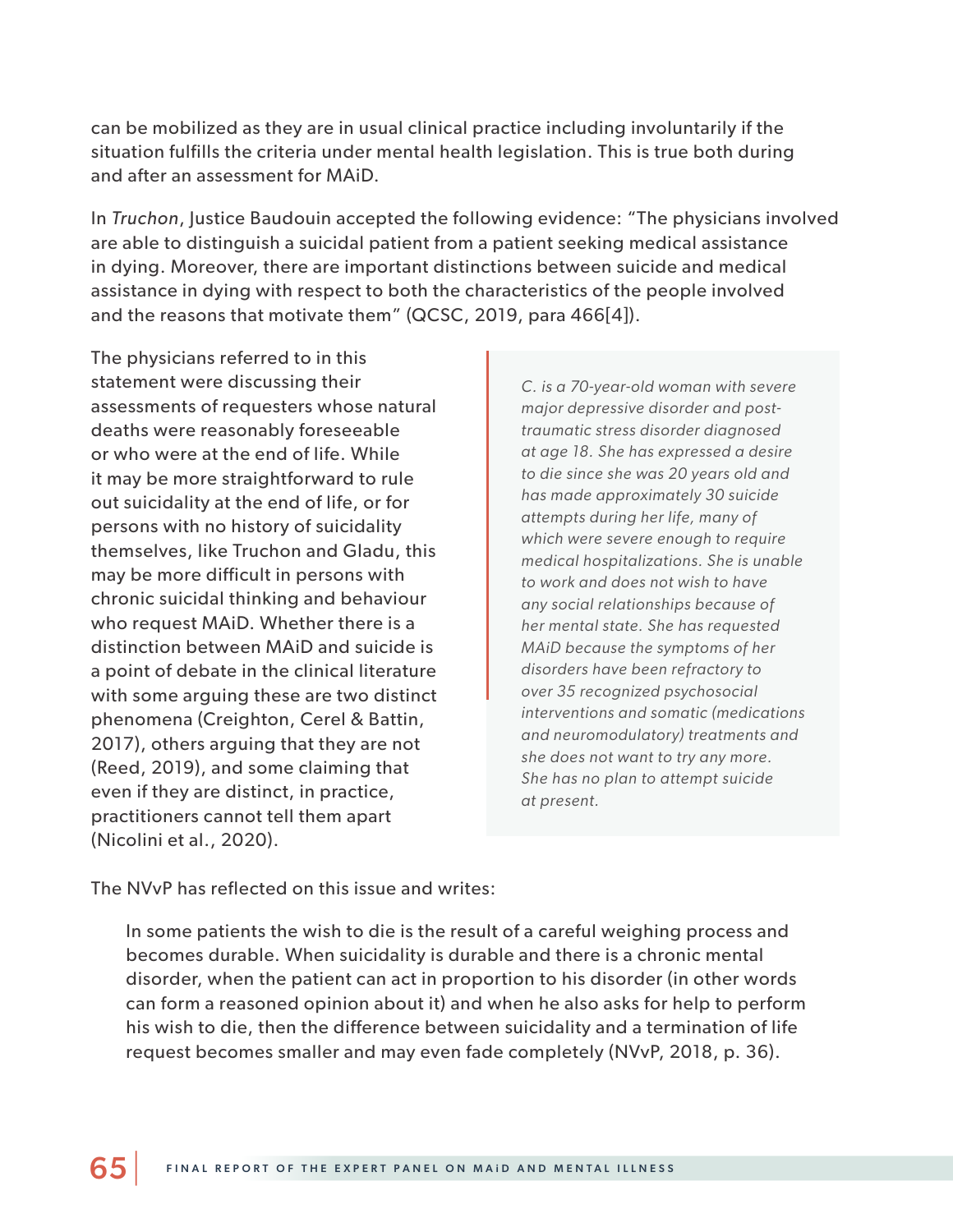For the NVvP, it is possible for persons with chronic suicidal thinking and chronic mental disorders, to make a reasoned wish to die (NVvP, 2018).

In allowing MAiD in such cases, society is making an ethical choice to enable certain people to receive MAiD on a case-by-case basis regardless of whether MAiD and suicide are considered to be distinct or not.

## *'Be of the opinion'*

*Recommendations (2–5 and 8) concern the assessment of certain eligibility criteria.*

*Following the list of eligibility criteria for MAiD, the Criminal Code states the following:*

*241.2(3.1) Before a medical practitioner or nurse practitioner provides a person with medical assistance in dying, the medical practitioner or nurse practitioner must (a) be of the opinion that the person meets all of the legal criteria set out in subsection (1);*

*To provide a professional opinion is to bring one's training to bear upon one's professional views. Providing a professional clinical opinion is constrained by scientific, ethical and regulatory norms. A practitioner cannot use their professional certification to justify just any view. The opinion must be within the person's scope of practice, it must respect accepted scientific data and clinical standards, and it must respect existing ethical norms as found for example, in the Canadian Medical Association (CMA) Code of Ethics, the CMQ's Code de Déontologie and the practice standards of regulators. Furthermore, to be able to form an opinion about MAiD eligibility requires having the training necessary to develop this competence (see recommendation 15). In addition, professional associations and regulatory authorities have responsibilities to ensure that training, mentorship, and organizational structures are available to support competent practice (see recommendation 1).*

*It is also possible, despite appropriate training, knowledge and additional consultation, assessors will not be able to form an opinion about eligibility*  for a given case because there is too much uncertainty or complexity whether it *concerns incurability, irreversibility, capacity and/or suicidality. In such cases, the practitioner cannot find the person eligible for MAiD. This does not require them to object on conscience grounds but rather to acknowledge the limits of their abilities and the available information in the face of such requests.*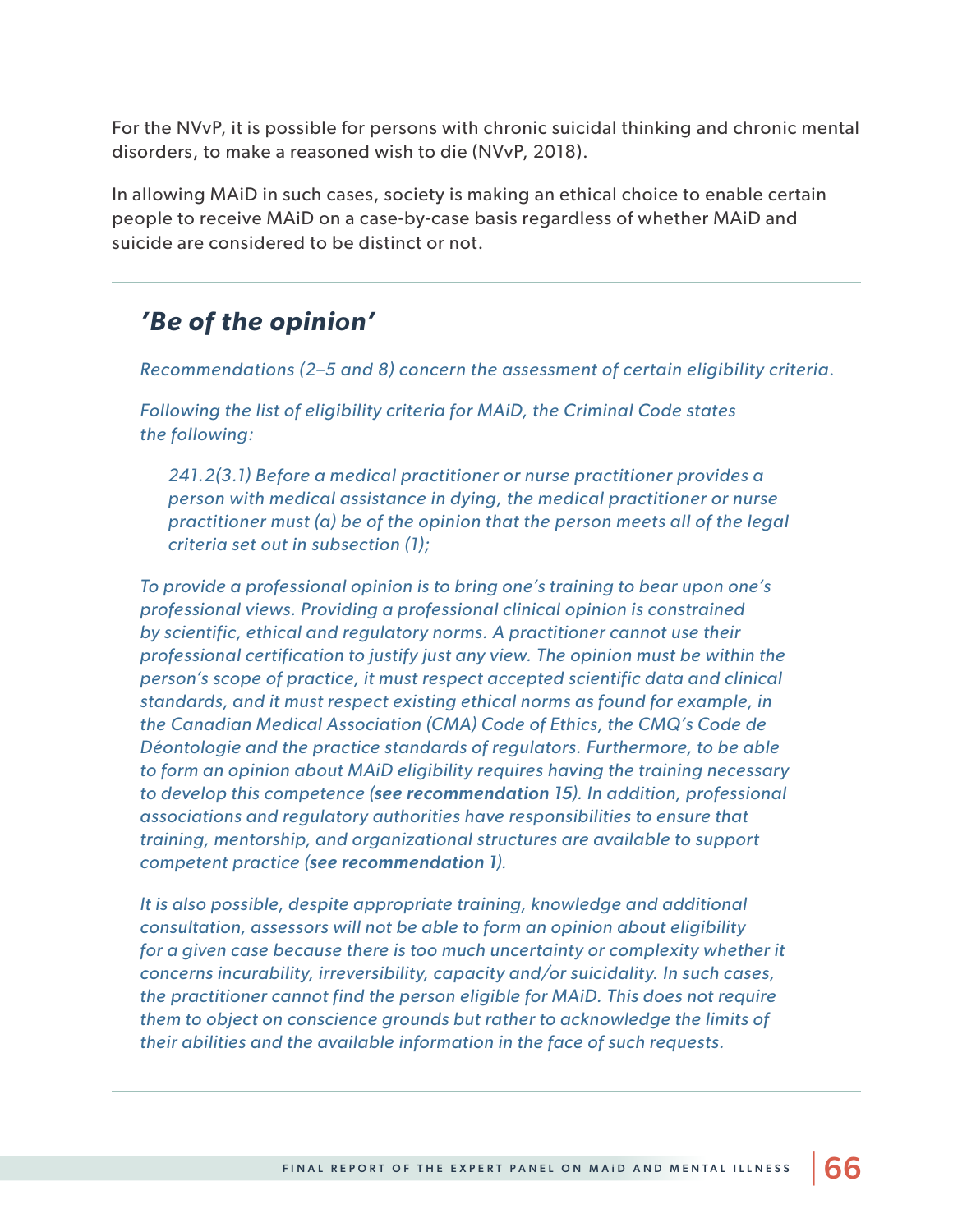### SITUATIONS OF INVOLUNTARINESS

One of the eligibility criteria for MAiD is that the person has made, "… a voluntary request for medical assistance in dying that, in particular, was not made as a result of external pressure." But in some cases, a person's voluntariness may be compromised because of *internal* pressure, namely, through symptoms of their condition. Obvious examples include a requester who has a delusion they must save the world by having MAiD or who experiences command hallucinations telling the person they must die. More subtle examples arise in situations where a person's emotional instability leads them to change their mind frequently about maintaining and withdrawing their request such that the assessor does not know what their wishes are. Another example includes the way in which severe childhood trauma can lead a person to feel hopeless about future change (Ehlers & Clarke, 2000). Assessors need to be aware of these types of internal pressure to request or follow through with MAiD and have training and experience necessary to detect it.

Involuntariness can also stem from a requester's living situation. Here we refer to persons who are living in involuntary circumstances because of their mental disorders: people subject to long-term involuntary hospitalization, or community treatment orders. There are also those in situations of involuntariness not directly arising from a mental disorder—for example, incarceration or Parole Board surveillance. Finally, there are those who experience involuntary placement in nursing homes, often because of neurocognitive disorders.

Being in an involuntary situation may be associated with suffering relating to a mental disorder and/or lead to a person's functional decline (Iudici et al., 2022; Galon & Wineman, 2011). In such cases, the involuntary situation—rather than the medical condition—may be a primary motivating factor in requesting MAiD.

### **RECOMMENDATION 9:** SITUATIONS OF INVOLUNTARINESS

Persons in situations of involuntariness for periods shorter than six months should be assessed following this period to minimize the potential contribution of the involuntariness on the request for MAiD. For those who are repeatedly or continuously in situations of involuntariness, (e.g., six months or longer, or repeated periods of less than six months), the institutions responsible for the person should ensure that assessments for MAiD are performed by assessors who do not work within or are associated with the institution.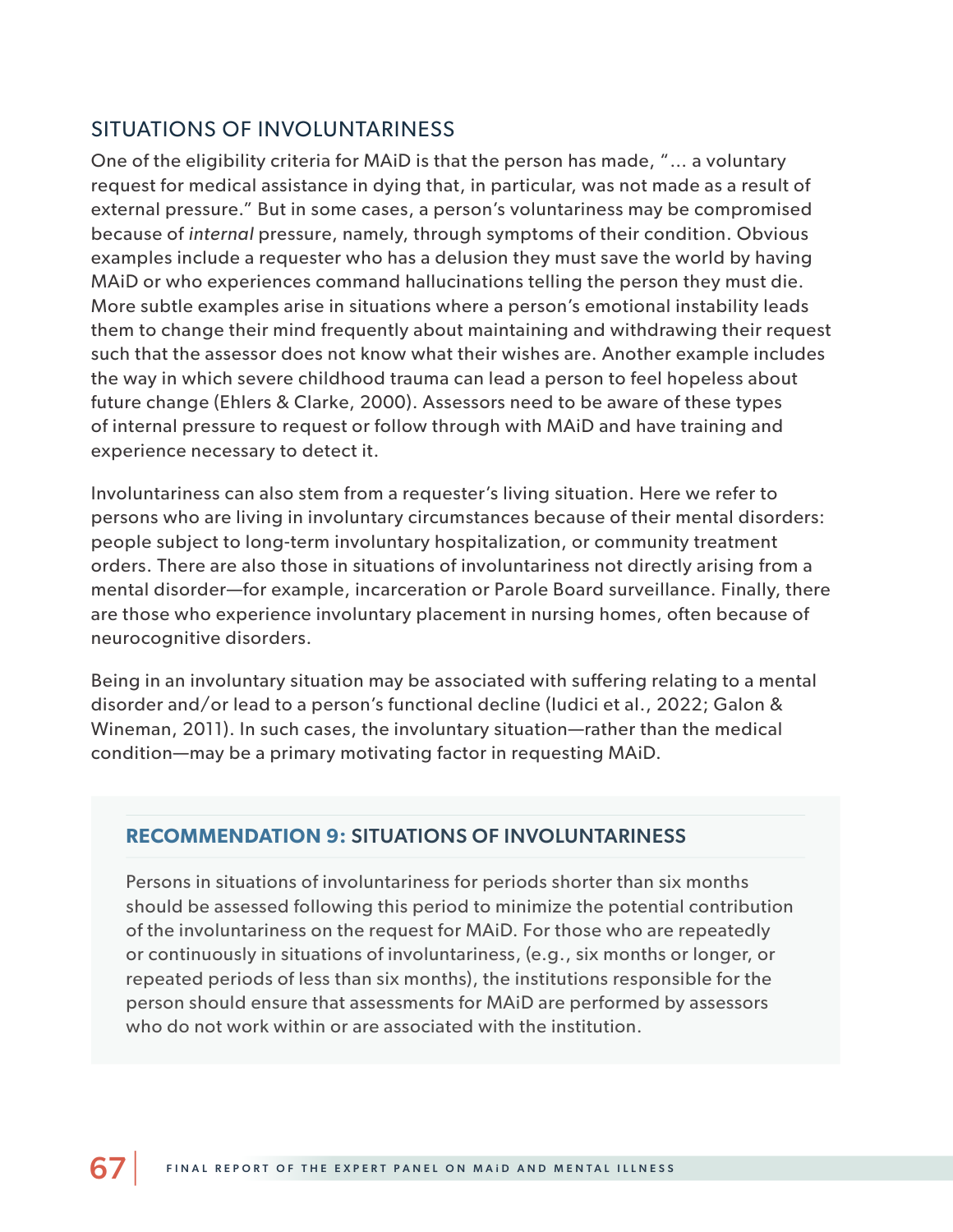# 3.4 Assessment Process

The majority of MAiD MD-SUMC cases will fall under Track 2 safeguards and require a minimum 90 day assessment period. Because many assessments will require multiple visits, and identifying services that could potentially relieve suffering will take time, requesters and assessors should expect assessment periods will often exceed 90 days. The Expertisecentrum Euthanasie has documented that their assessment process for requesters with mental disorders takes on average ten months (Kammeraat & Kölling, 2020, p. 83).

Provinces and territories should support the development of centralized entry points that can be accessed directly by requesters. Continued development of virtual care as has occurred during the COVID-19 pandemic should be pursued (e.g., secure online platforms, cross-jurisdiction licensure). Given the time required to ensure high quality assessments, both professionals involved in the assessment process and requesters should be supported by staff who will coordinate assessments and facilitate appointments enabling requesters to access care that may alleviate suffering. In addition, an investment of new resources to support the MAiD-related work of assessors, care coordinators, and other healthcare professionals, will be required in provinces and territories where this does not already exist.

Healthcare professionals who have existing therapeutic relationships with requesters should continue to provide them with care during and after the assessment period. The existence of a MAiD team or centralized process should not result in the requester being discharged from existing services. This 'twin-track' approach has been endorsed in Belgium by the VVP. They write, "Any contact in the context of a request for euthanasia must always be focused on death (exploration and evaluation of the request for euthanasia) and on life (recovery-oriented, notwithstanding suffering and limitations, and building a meaningful life)" (VVP, 2017, p. 9). In practical terms, this means that even while a MAiD request is being explored the treating team will continue to work with the requester in the pursuit of therapeutic goals.

We recognize there are a variety of ways of organizing healthcare services, the details of which are best determined by local authorities aware of the specific circumstances in which they operate. Below are a small number of broad practice principles which the Panel considers to be essential in assessing Track 2 cases, particularly where mental disorders are the primary motivating condition.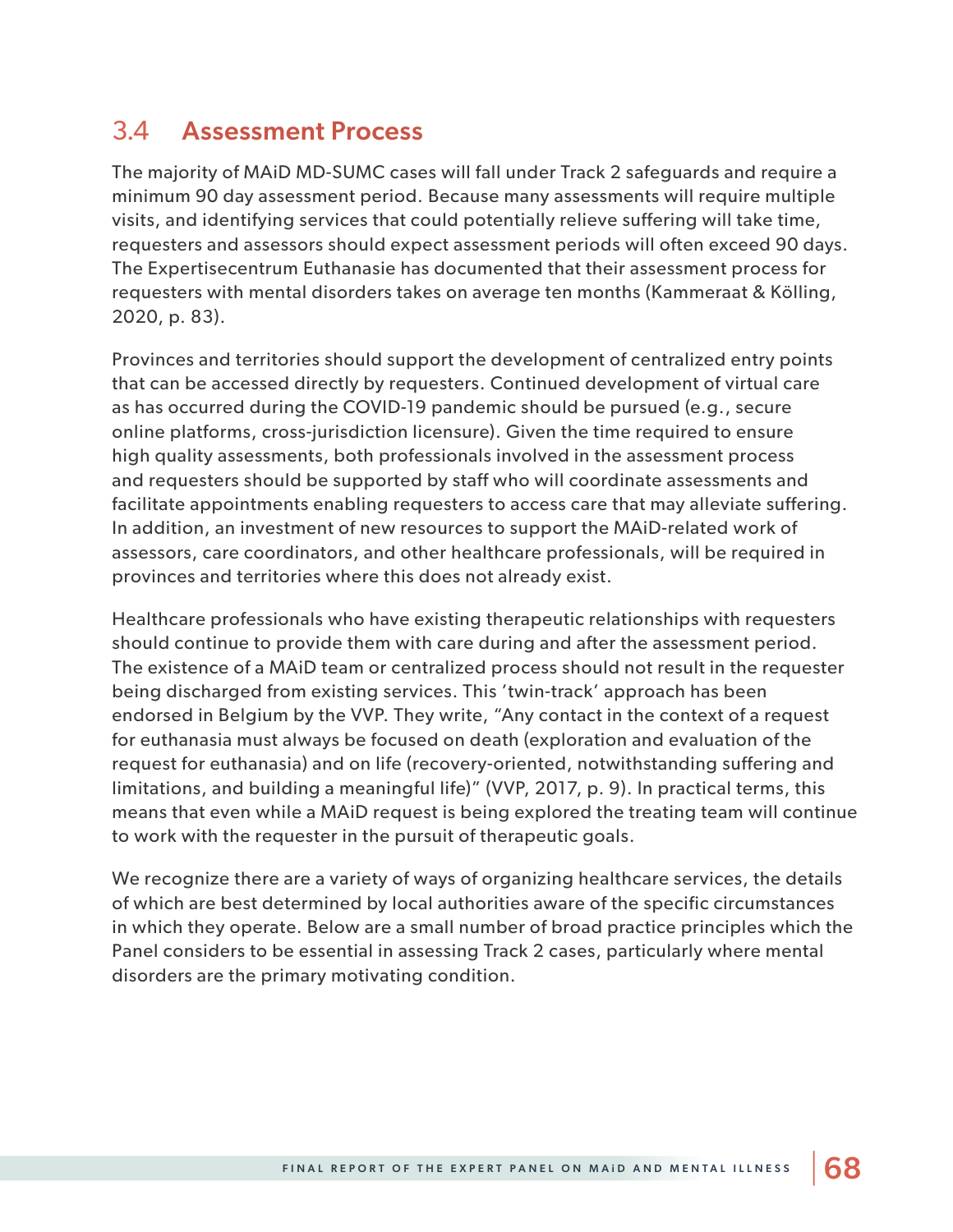### EXPERTISE

Safeguard 3.1 (e.1) of the *Criminal Code* requires assessors to consult with a medical practitioner or nurse practitioner who has expertise in the requester's condition if at least one of them does not have this expertise. In cases where a thorough appraisal of past interventions is required to establish incurability and irreversibility, and the requester must be given complete information about existing options, it is essential at least one of the assessors have Royal College of Physicians and Surgeons of Canada certification in a specialty that covers the requester's condition. The other assessor of the request may or may not be the person's treating physician or nurse practitioner.

### **RECOMMENDATION 10:** INDEPENDENT ASSESSOR WITH EXPERTISE

The requester should be assessed by at least one assessor with expertise in the condition(s). In cases involving MAiD MD-SUMC, the assessor with expertise in the condition should be a psychiatrist independent from the treating team/provider. Assessors with expertise in the person's condition(s) should review the diagnosis, and ensure the requester is aware of all reasonable options for treatment and has given them serious consideration.

- i. Example: When the requester has a mental disorder as a SUMC at least one assessor should be a psychiatrist.
- ii. Example: When the requester has multiple mental disorders it may be appropriate that both assessors be psychiatrists.
- iii. Example: When the requester has a coexisting mental disorder and physical disorder such as borderline personality disorder and chronic pain one assessor should be a psychiatrist and the other should have expertise in management of pain.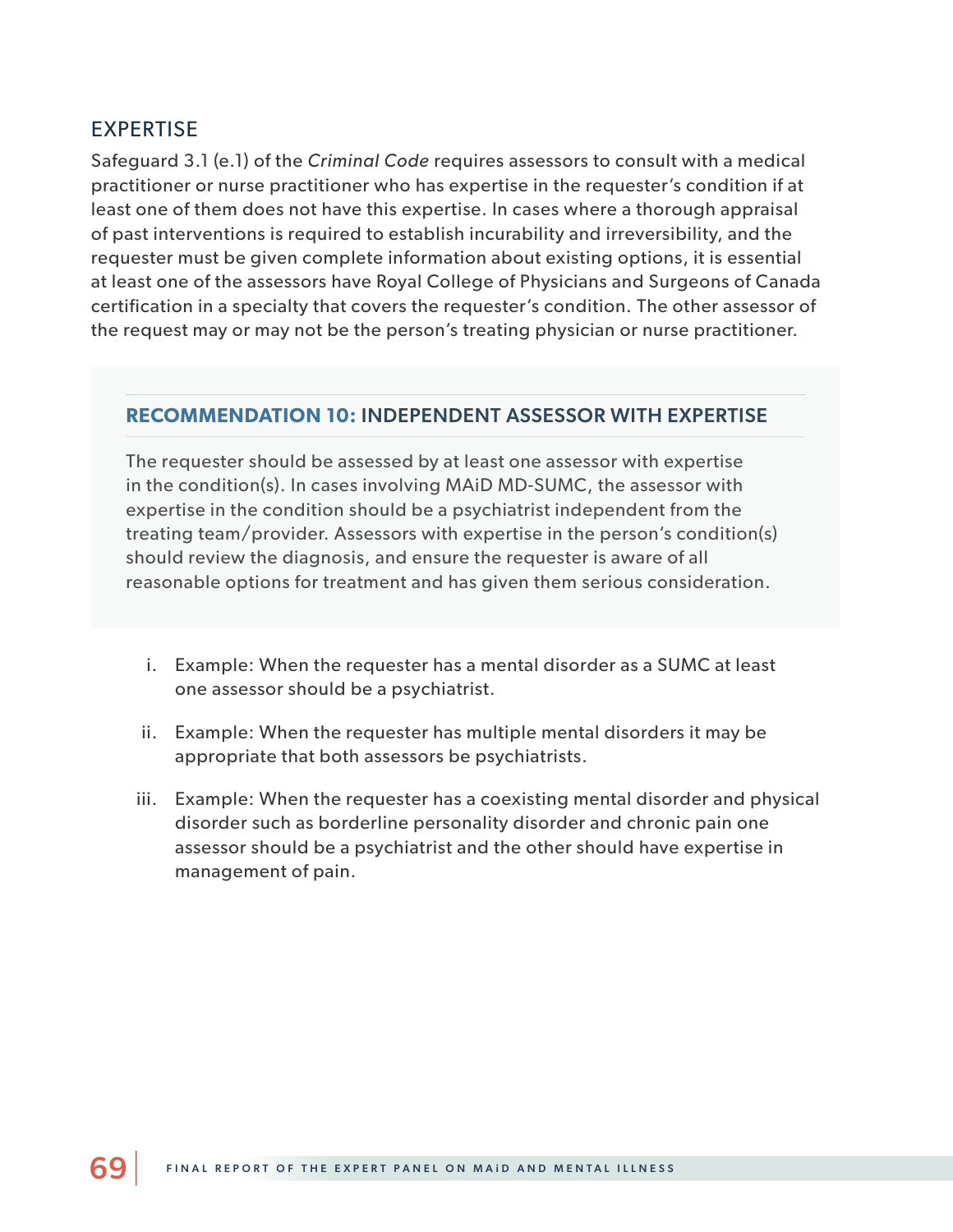### **RECOMMENDATION 11:** INVOLVEMENT OF OTHER HEALTHCARE PROFESSIONALS

Assessors should involve medical subspecialists and other healthcare professionals for consultations and additional expertise where necessary.

- i. Example: A social worker may be needed to provide a comprehensive psychosocial evaluation of a person.
- ii. Example: A neuropsychologist may be needed to provide an evaluation of cognitive functions.
- iii. Example: Medical subspecialists in the area of the requester's medical condition(s) may also be needed if the treatment options are highly subspecialized and beyond the scope of the general specialist.

### INPUT FROM TREATING TEAM AND COLLATERAL INFORMATION

### **RECOMMENDATION 12:** DISCUSSION WITH TREATING TEAM AND COLLATERAL INFORMATION

Recommendation 12a) If the requester's primary healthcare provider is not one of the assessors, assessors should obtain input from that person. When the requester's clinical care is shared by members of a multidisciplinary healthcare team, assessors should solicit their input as well.

Recommendation 12b) With a requester's consent, assessors and providers shall obtain collateral information relevant to eligibility and capacity assessment. This should include reviewing medical records, prior MAiD assessments, and discussions with family members or significant others. Care must be taken to determine that obtaining collateral information will not be harmful to the requester.

Where a requester refuses to give consent to communicate with other clinicians or family members, or access medical records without reason that the assessor believes in good faith are relevant, the assessor may decline to provide/continue with the assessment.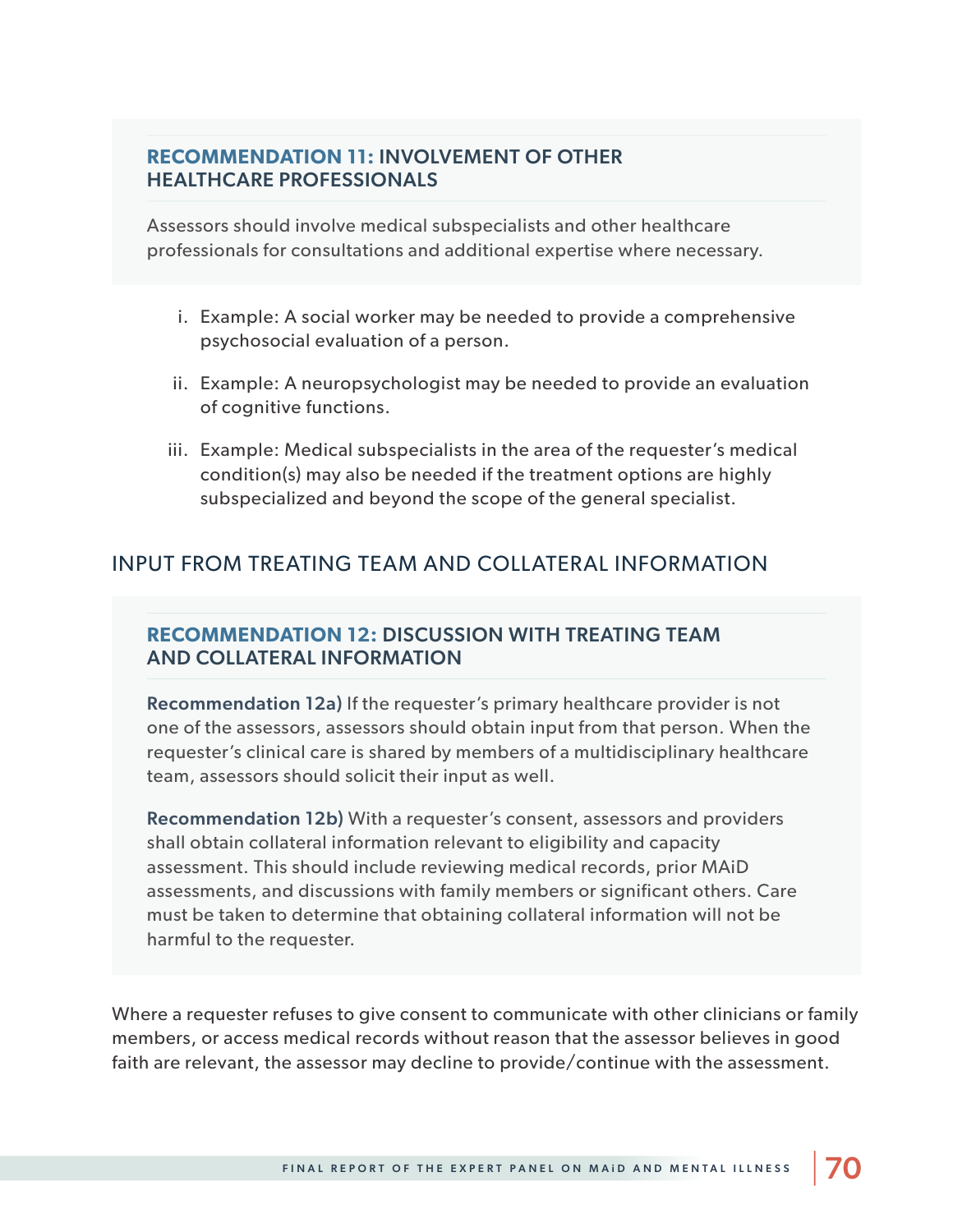### CHALLENGING INTERPERSONAL DYNAMICS

In situations of challenging interpersonal dynamics with a requester, there is a risk MAiD assessors and providers will struggle with the interaction (Nicolini et al.,  $2020$ <sup>41</sup> and accept or reject too readily the individual's request for MAiD. Practitioners should be aware of their own reactions to requesters and seek assistance from colleagues in order to ensure that these reactions do not compromise their judgments about eligibility. In some situations, the best way of ensuring that the request is handled fairly is to withdraw as an assessor. Withdrawing from participating in a request because of challenging dynamics recognizes that not all clinicians and patients work well together and other professionals may work better with a given requester. This is something that occurs in many areas of practice.

This type of situation, along with several other aspects of MAiD practice, may not

*F. is a 40-year-old man, who had to stop work due to a combination of physical weakness and loss of ability to plan, organize, and complete tasks as well as changes to memory and concentration. He does not have a low mood. He believes that he has a serious neurological disorder but neurological investigations have all been normal. He requests MAiD on the basis of the neurological disorder and becomes angry when the first assessor suggests that he may be suffering from a psychiatric disorder. He repeatedly emails and calls the assessor's office to insist that the neurological investigations are incorrect. He makes a complaint to the College of Physicians and Surgeons about the assessor. Finally, he calls the assessor's secretary and demands to speak to the assessor saying, "Get him on the phone or you will seriously regret it!"*

be covered in law or practice standards. Local health authorities will have to establish policies that are appropriate to their contexts. For example, in some locations, when the first and second assessors disagree, the patient is seen by a third assessor. This is not a legal requirement but is determined based on current practices and available resources. Alternatively, local authorities may wish to extend existing policies to include MAiD. For example, a requester making repeated MAiD requests despite no change in circumstances could be covered by existing policies about frequent users. Finally, it is important to note that no practitioner is obliged to participate in MAiD practice. If there are cases whose characteristics do not correspond with an assessor's own values, objecting on conscience grounds may be appropriate. For example, in a situation where a person requests MAiD and one motivation is to hurt a surviving family member, an assessor may not wish to participate.

<sup>41</sup> This was conveyed to the Panel through feedback from assessors and providers with experience in Track 2 cases.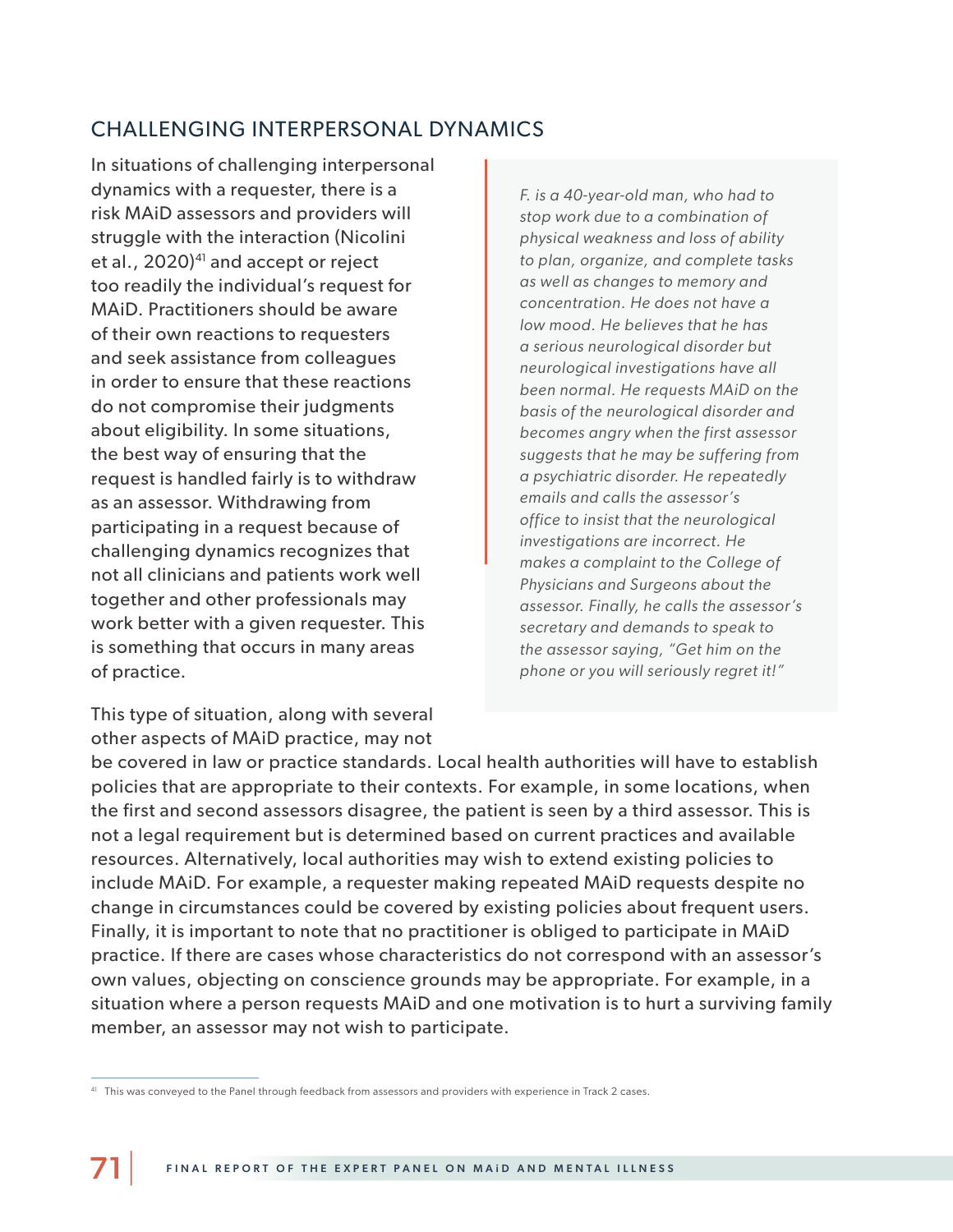### **RECOMMENDATION 13:** CHALLENGING INTERPERSONAL DYNAMICS

Assessors and providers should be self-reflective and examine their reactions to those they assess. If their reactions compromise their ability to carry out the assessment in accordance with professional norms they should seek supervision from mentors and colleagues, and/or discontinue involvement in the assessment process. The practitioner should adhere to any local policies concerning withdrawal from a MAiD assessment and onward referral.

# 3.5 Implementation

The remaining six recommendations concern implementation. Several recommendations concern improvements for the functioning of Track 2, and for MAiD overall.

These recommendations concern consultation with First Nations, Inuit, and Métis peoples, training of assessors and providers, prospective oversight, quality assurance, modifications to the federal monitoring system, and research. They respond to specific needs identified in public and professional debates about MAiD. As was done for recommendations 1–13, we will indicate to whom these are directed.

### CONSULTATIONS WITH FIRST NATIONS, INUIT, AND MÉTIS PEOPLES

To date, engagement with Indigenous peoples in Canada concerning MAiD has yet to occur. Because of the regional, cultural and historical differences of First Nations, Inuit, and Métis peoples across Canada, the process of engagement will be most impactful if done by regulatory bodies in each province as they develop regional standards of practice for physicians and nurse practitioners. This is not only a requirement of legislative processes in some provinces, it is also necessary to ensure local Standards of Practice reflect the histories, values and perspectives of First Nations, Inuit, and Métis peoples regionally.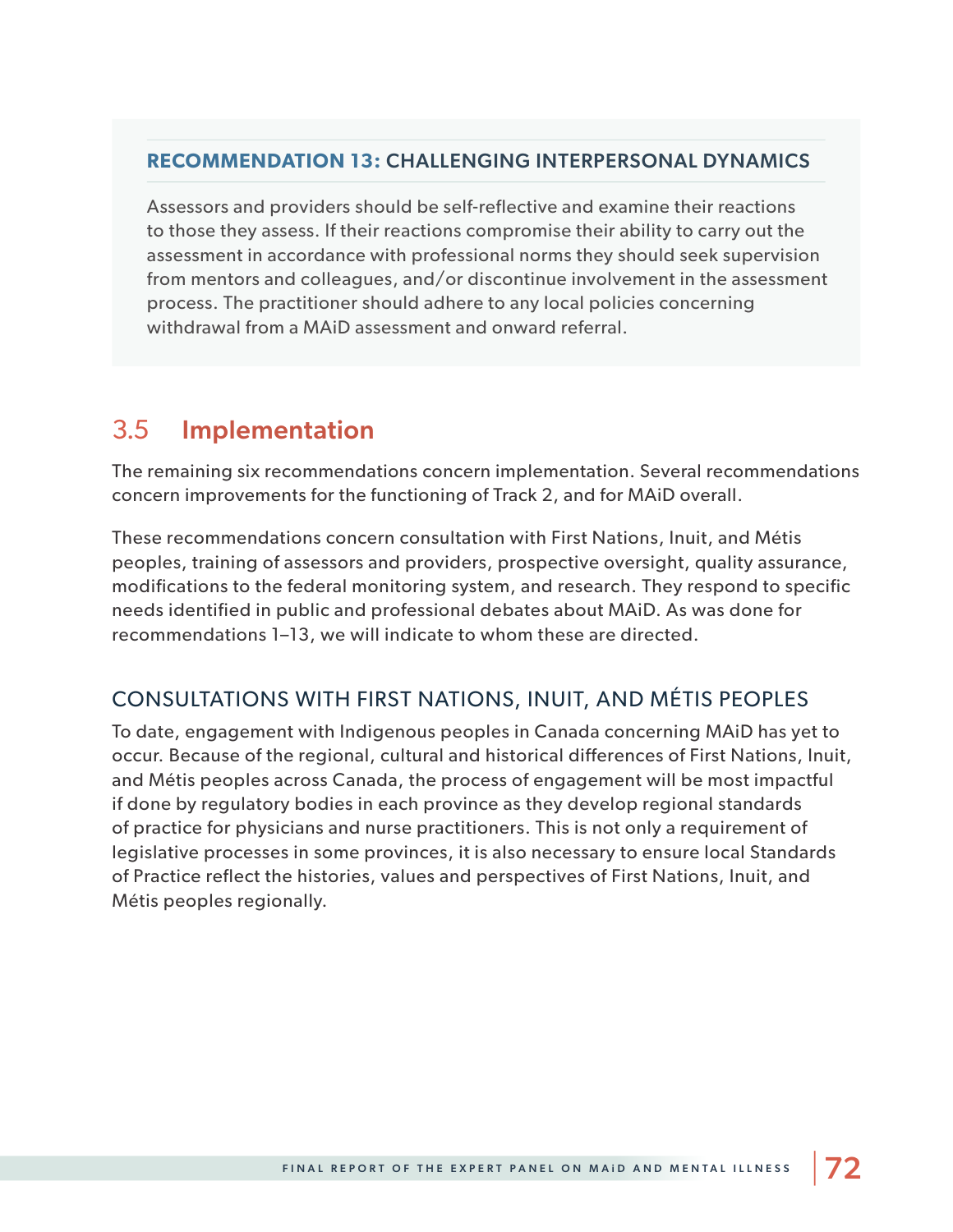### **RECOMMENDATION 14:** CONSULTATIONS WITH FIRST NATIONS, INUIT, AND MÉTIS PEOPLES

Consultation between health regulatory bodies in each province and territory with First Nations, Métis, and Inuit peoples must aim to create practice standards with respect to MAiD MD-SUMC, and MAiD more generally, that incorporate Indigenous perspectives and are relevant to their communities.

Working in collaboration with regional Indigenous health authorities and advisory bodies individually, or through formation of a collective advisory body, could be the most effective and timely way to proceed. Due to the sensitive nature of these consultations, local Indigenous communities may choose to seek advice from Elders and Knowledge Keepers with respect to ancestral, spiritual knowledge and teachings related to assisted dying. Other communities may choose to work with local religious leaders for advice and guidance to support this work.

### TRAINING OF ASSESSORS AND PROVIDERS IN SPECIALIZED TOPICS

### **RECOMMENDATION 15:** TRAINING OF ASSESSORS AND PROVIDERS IN SPECIALIZED TOPICS

To support consistent application of the law and to ensure high quality and culturally sensitive care, assessors and providers should participate in training opportunities that address topics of particular salience to MAiD MD-SUMC. These include, but are not limited to: capacity assessment, trauma-informed care and cultural safety.

Several training opportunities have been developed or are under development. For example, the Canadian Association of MAiD Assessors and Providers (CAMAP) is producing a comprehensive set of educational modules, covering many aspects of MAiD practice (Government of Canada, 2021). The CMQ offers a comprehensive course on capacity assessment (not specific to MAiD) (CMQ, 2022). Formal and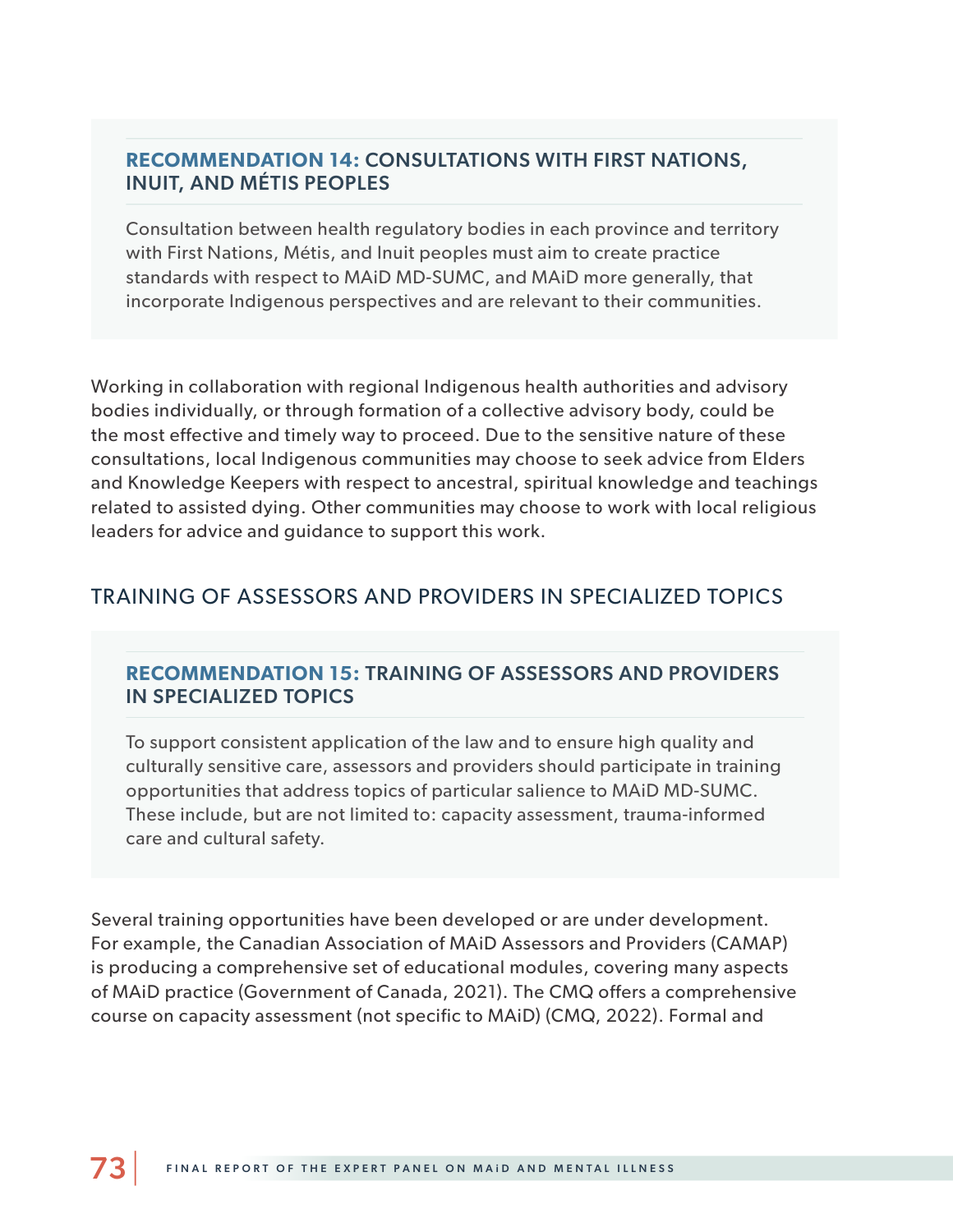informal mentorship and peer supervision opportunities exist e.g., through CAMAP.<sup>42</sup> All healthcare personnel involved in MAiD in Québec can participate in a formal online community of practice.43

Recommendation 5 describes the rigour needed for capacity assessments in the context of challenging MAiD cases. As the complexity of capacity assessments for some MAiD requests may not be familiar to assessors, additional training in capacity assessment will likely be necessary. Two additional topics may also require additional training: trauma and cultural safety.

Trauma is often an untreated element of a medical condition for which a patient may seek MAiD (e.g., chronic pain, major depressive disorder). There are many mechanisms by which a trauma history can be related to a MAiD request. For example, it can lead to social isolation, poverty, poor physical health, and abusive relationships, thereby increasing vulnerability (Maunder & Hunter, 2021, pp. 1–7). Trauma can increase the likelihood of self-perceptions of worthlessness, helplessness, and hopelessness and potentially affect capacity (Maunder & Hunter, 2021, pp. 49–58), and it can impact the way a person interacts with health care providers, which can negatively impact their ability to receive good care (Maunder & Hunter, 2021). Trauma and its impacts can go unrecognized, which is why training for MAiD assessors on this topic is essential.

Negative beliefs about ethnicity, race, gender, disability, and religion exist in the healthcare system and can compromise quality of care and lead to structural and societal barriers to accessing care. Cultural safety is "a focus for the delivery of quality care through changes in thinking about power relationships and patients' rights" (Papps, 1996). Cultural safety seeks to "achieve more effective practice through being aware of difference, decolonising, considering power relationships, implementing reflective practice, and by allowing the patient to determine what safety means" (Laverty, McDermott, & Calma, 2017). Training about cultural safety is not only necessary to ensure assessments are conducted with these aspects in mind, but also to assess the appropriateness of past interventions which will be necessary when exploring incurability and irreversibility of a person's condition. If past interventions have been culturally unsafe, these may not be an adequate basis for establishing incurability and irreversibility.

<sup>42</sup> See: [https://camapcanada.ca/about](https://camapcanada.ca/about/)

<sup>43</sup> The Groupe Interdisciplinaire de Soutien (GIS) is a committee created by the Québec government to support the implementation of the *Act respecting end-of-life care*. Every healthcare institution and territory must have a GIS whose role is to provide clinical-administrative support for MAiD practice. The GISs have formed a community of practice which offers, among other things, an online discussion forum where members can seek assistance with issues arising in MAiD practice.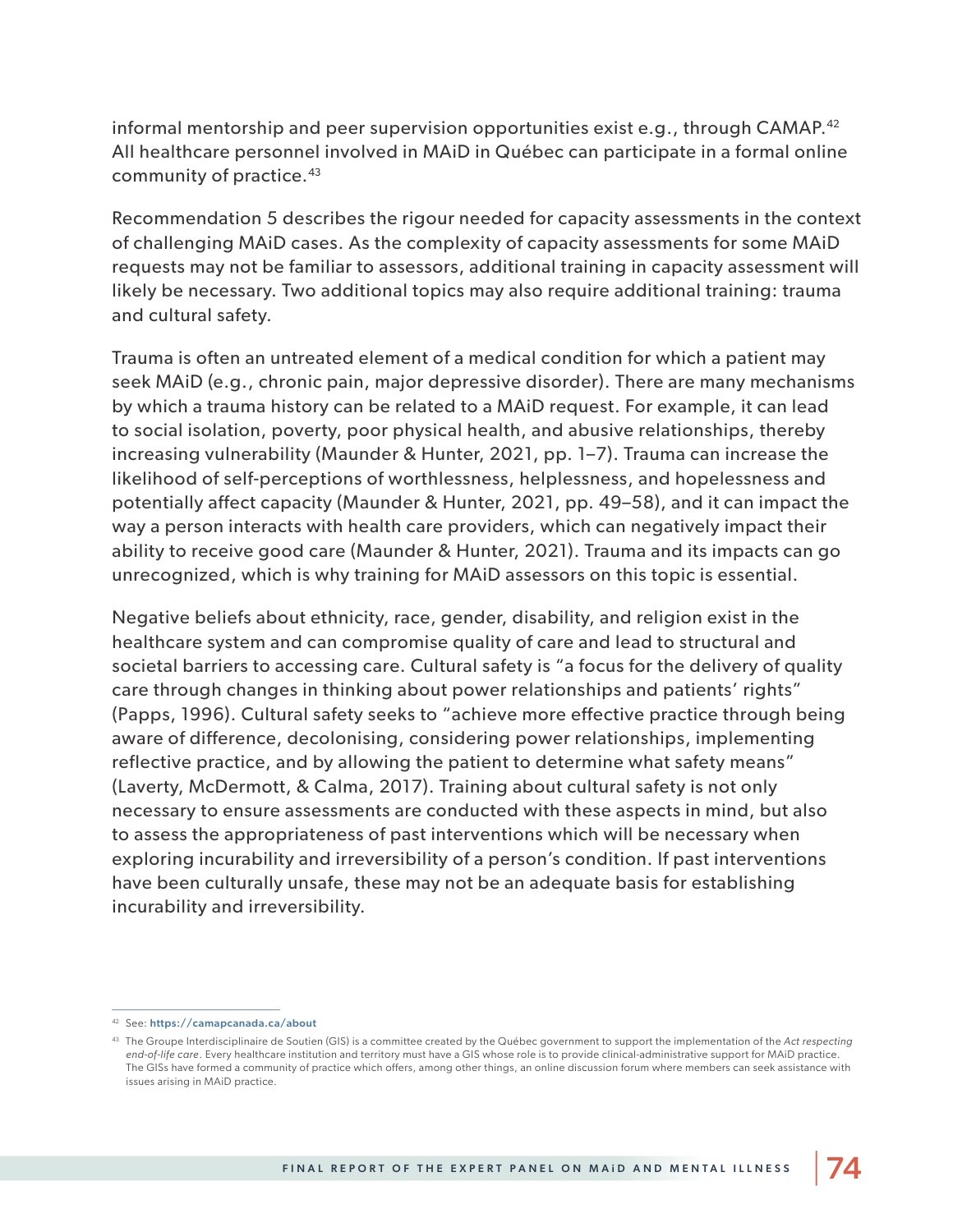### PROSPECTIVE OVERSIGHT

### **RECOMMENDATION 16:** PROSPECTIVE OVERSIGHT

Given its concurrent jurisdiction in relation to MAiD, the federal government should play an active role in supporting the development of a model of prospective oversight for all or some Track 2 cases that could be adapted by provinces and territories.

Canadian psychiatrists have proposed prospective oversight as an essential mechanism for ensuring appropriate MAiD practice for persons with mental disorders (CPA, 2022; AMPQ, 2020). There are a variety of ways such a system can be organized but the key feature of prospective oversight is a process that ensures assessors complete the necessary assessment steps in compliance with legal requirements in advance of MAiD provision. This mechanism could apply to all Track 2 requests or to those requests which raise questions about incurability and irreversibility, capacity, suicidality and the impact of structural vulnerability. If the latter, a procedure for identifying these cases will have to be developed. It could be assessor-initiated or, where there are MAiD care coordination systems, the care coordinator could use intake information to designate which cases require prospective oversight.

The oversight body could draw upon existing retrospective oversight practices in those provinces and territories which have them (e.g., la Commission sur les soins de fin de vie [Commission on End-of-Life Care] in Québec). For example, a small group of reviewers familiar with the eligibility criteria, safeguards, and assessment process could, in a timely fashion, review the declaration forms<sup>44,45</sup> completed by assessors in their provinces and territories to ensure the information provided is of a nature and quality to satisfy legal requirements.

The purpose of this mechanism is not to make judgments of eligibility. Rather, it is to determine that the assessor has completed the assessment in compliance with legal requirements. If this is not the case, the assessor will be informed of this so that they can complete the assessment. This process need not introduce lengthy delays in the assessment of requests. For example, in Ontario, the Consent and Capacity Review Boards must be convened within seven days to hear a case (2022). In Québec,

<sup>44</sup> In some provinces and territories, clinicians complete forms that provide details about completed MAiD cases. These vary by province and territory.

<sup>45</sup> The Regional Review Committees of the Netherlands (RTE) have developed this type of committee procedure. See: <https://english.euthanasiecommissie.nl/the-committees/committee-procedures>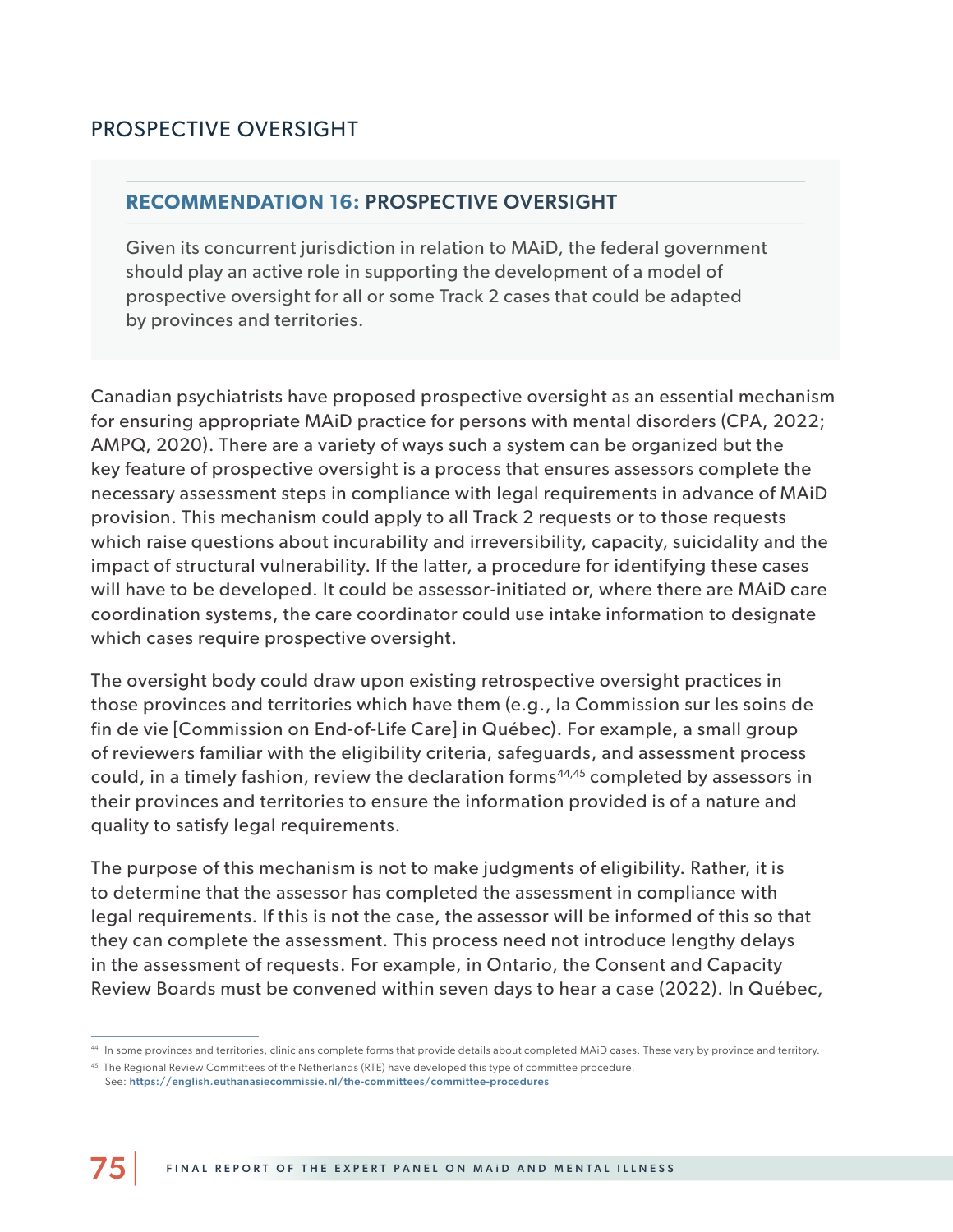applications to hospitalize a person involuntarily must be court-authorized and these applications must be presented to court within 72–96 hours of the onset of the person's involuntary status (Government of Québec, 1997, s. 7; Government of Québec, 1991, art. 28). Similar requirements could be introduced for a prospective oversight body.

Such a system has three goals which the Panel believes are not achieved through retrospective oversight. First, it is to improve the quality and safety of assessments in real time. Second, prospective oversight is intended to support practitioners' involvement in the practice of MAiD by providing direct and immediate practice feedback. Finally, this system may also reassure practitioners that their work complies with expected legal standards reducing the fear of criminal sanction. The prospective oversight system could be time-limited if it succeeds in guiding practitioners toward adopting optimal practices. Alternatively, prospective case discussion can be delegated eventually to MAiD coordination systems and become part of the clinical assessment process.46

### CASE-BASED QUALITY ASSURANCE AND EDUCATION

Current oversight mechanisms in provinces and territories focus on clinicians' compliance with legal eligibility criteria and safeguards. Most do not provide feedback for systems improvement nor observations from their reviews to improve clinicians' practice and knowledge. Furthermore, there are few formal quality improvement processes and no formal case-review based education initiatives that have been identified by the Panel.<sup>47</sup> Mechanisms to make changes to MAID delivery are informal and dependent on individual initiatives. Similarly, there is little direct feedback to clinicians about their practices. Formalizing these processes could provide opportunities to make systems improvements. It will also provide practitioners ongoing advice regarding practice based on challenges arising in real cases.

### **RECOMMENDATION 17:** CASE-BASED QUALITY ASSURANCE AND EDUCATION

The federal government should play an active role in supporting the development of provincial/territorial systems of MAiD case review for educational and quality improvement purposes.

<sup>&</sup>lt;sup>46</sup> The Expertisecentrum Euthanasie includes case discussion with practitioners not involved in the assessment of the case prior to providing assistance in dying (Kammeraat & Kölling, p. 99).

<sup>47</sup> There are, however, some informal review processes. For example, the Manitoba MAiD team will discuss cases with team members prior to MAiD administration.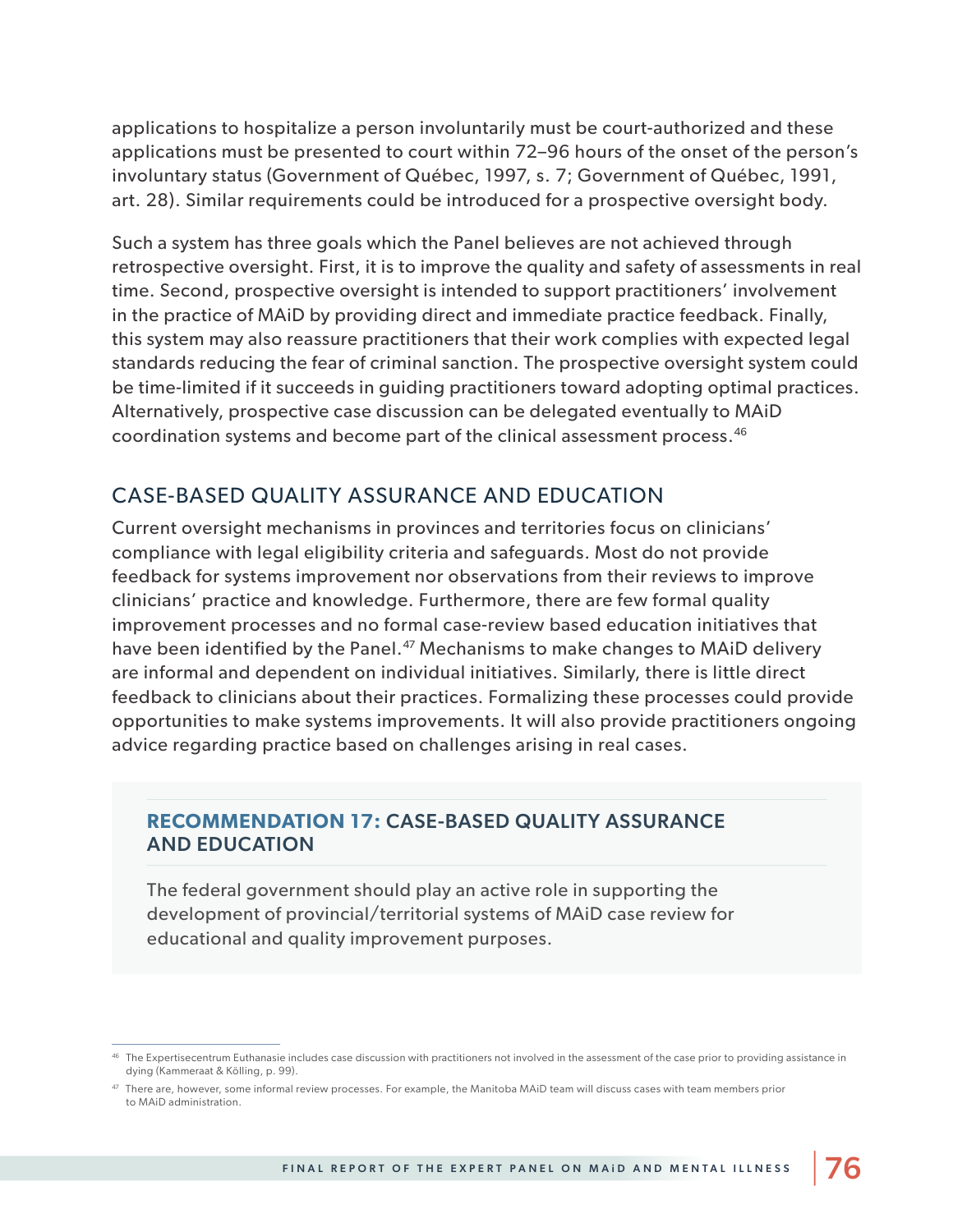The Regional Review Committees of the Netherlands (RTE) offer an excellent example of case-based education. These committees are responsible for retrospective oversight of EAS but use observations gleaned from their reviews of each case to compile a publicly available, annual report as well as educational practice advice (RTE, 2020). They have also developed a 'Euthanasia Code' which consists of detailed practice points based on their case reviews (RTE, 2018).

### MODIFICATIONS TO DATA COLLECTION UNDER THE FEDERAL MAiD MONITORING SYSTEM

In countries that permit assisted dying, public reporting is generally considered to be a critical component in fostering transparency and public trust (External Panel on Options for a Legislative Response to *Carter v. Canada,* 2015, p. 5). Bill C-14 obligated the federal Minister of Health to make regulations necessary to collect and publicly report on information relating to requests for and the provision of MAiD in Canada. A second potential role played by the federal monitoring system is to structure MAiD assessments by signalling to assessors and providers, through mandatory data collection, the essential components of the eligibility criteria and procedural safeguards.

### **RECOMMENDATION 18:** MODIFICATIONS TO DATA COLLECTION UNDER THE FEDERAL MAiD MONITORING SYSTEM

Data related to specific topics (eligibility, supported decision-making, means available to relieve suffering, refusal of means available, and residence and legal status) should be collected in the MAiD monitoring system in addition to data already collected under the 2018 Regulations. These data can be used to assess whether key areas of concern raised about MAiD MD-SUMC and complex Track 2 cases discussed in this report are being addressed by the clinical practices recommended.

On November 1, 2018, regulations setting out the framework for mandatory reporting by physicians, nurse practitioners and pharmacists came into force. The federal monitoring system currently collects data such as total numbers of medically assisted deaths, settings where MAiD is provided, underlying medical condition, sex, and the average age of MAiD recipients. Health Canada produces an annual report using the data collected through the monitoring system to provide an overview of MAiD across Canada. Health Canada is in the process of amending the regulations on MAiD monitoring to align with changes to the federal MAiD legislation made through Bill C-7, and address data gaps that have been identified in the federal monitoring system.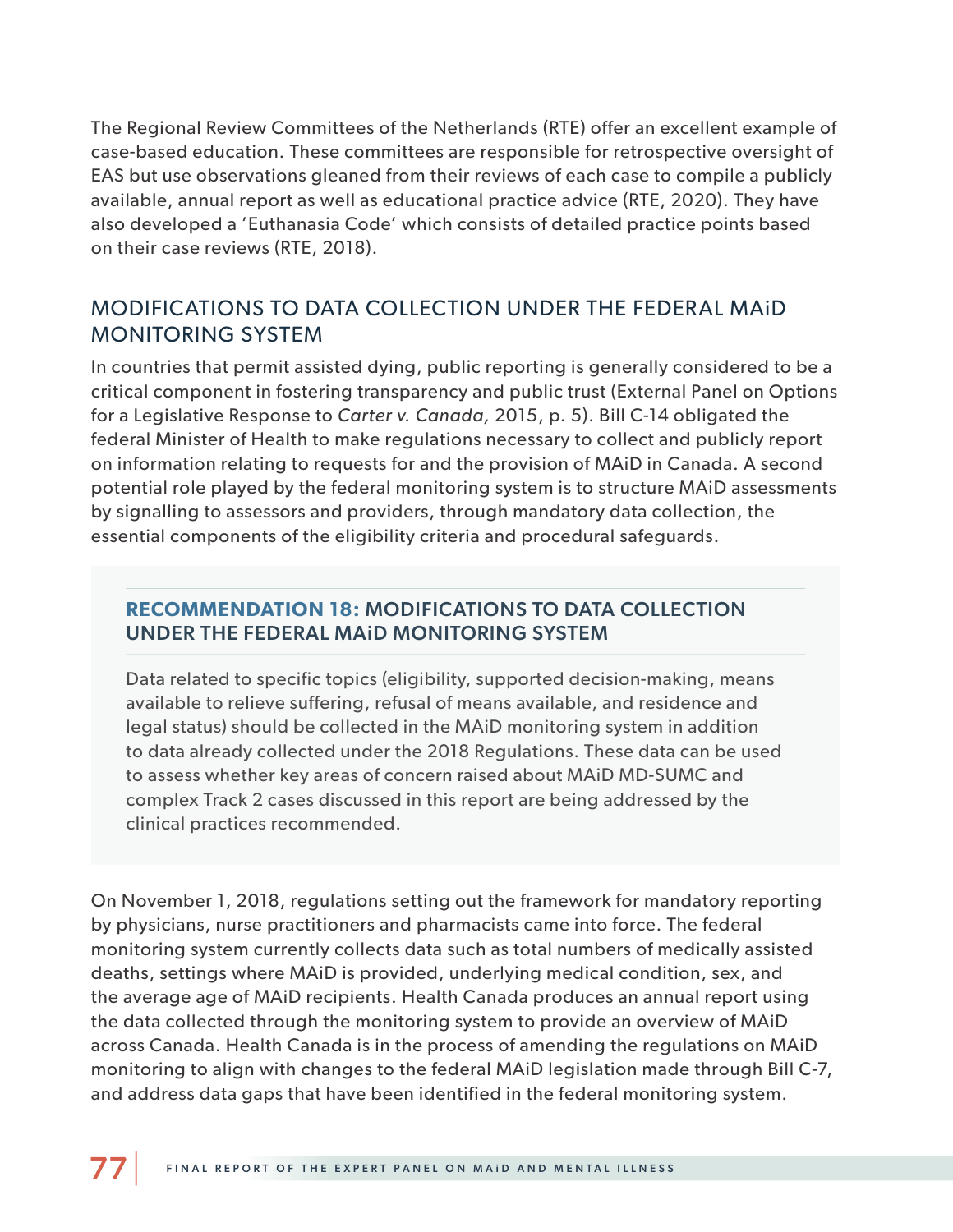The Panel recommends that data related to the following topics be collected through the federal MAiD monitoring regime to address potential information gaps, and provide insight into whether areas of concern are being addressed:

### *Eligibility: Incurable illness, disease or disability*

In light of the Panel's recommended interpretation of eligibility criteria for MAiD MD-SUMC, reporting requirements should ensure collection of information on length of time the person has experienced the illness, disease or disability as well as types and number of treatments or other interventions attempted. These requirements may also be appropriate for all Track 2 cases.

### *Supported decision-making*

Where supported decision-making measures are implemented, the nature of the support and the reason for doing so should be reported.

### *Means available to relieve suffering that were discussed with and offered to the person*

This field is intended to capture the types of interventions to relieve suffering discussed with and offered to the person. This should also indicate which means would ordinarily have been discussed and offered in similar situations, but were not, as well as the reason why such an offer was considered unnecessary.

### *Reasons for person's refusal of means to relieve suffering*

A person may refuse available means for various reasons. Reasons to be included could be: had already attempted it and found it unhelpful; side effects; culturally inappropriate; financially inaccessible (i.e., must be paid for privately, patient cannot afford it and cannot access public assistance to cover it); past negative experience with the means available; fear of proposed interventions.

### *Type of residence and legal status of the requester (at time of request, and at the time of the administration of MAiD)*

This information will be important in understanding the frequency of requests from those in institutions and/or circumstances of involuntariness. Types of residence should include: hospital, long-term care facility, prison, group home, and shelter. The requester's legal status, voluntary or involuntary, should be identified.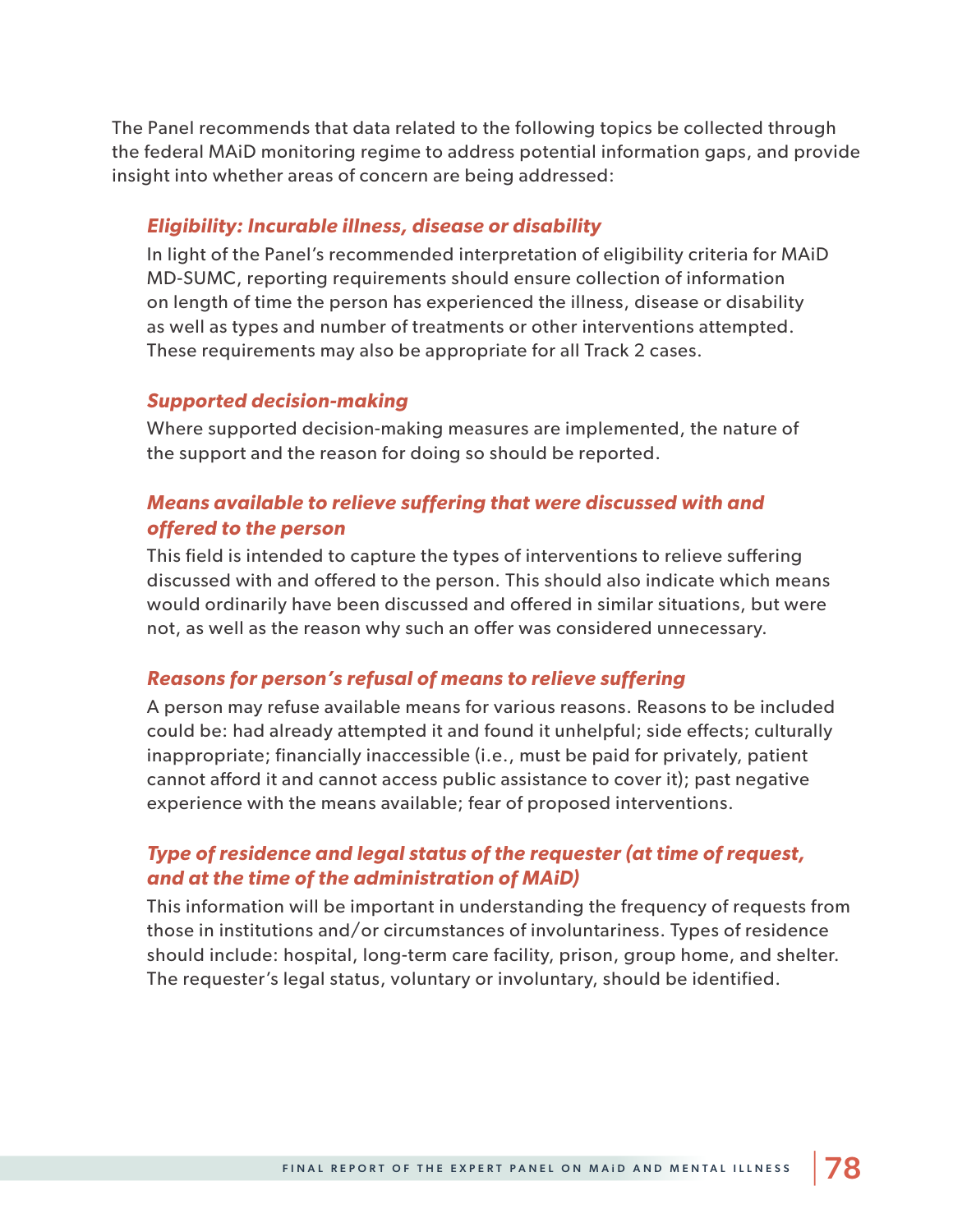### PERIODIC, FEDERALLY FUNDED RESEARCH

Empirical research on the practice of MAiD internationally played a central role in the establishment of Canada's MAiD regime. In fact, one element that enabled the trial judge in *Carter* to reconsider the constitutionality of the criminal prohibition of MAiD, despite a contrary decision in the earlier case of *Rodriguez,* 48 was the existence of empirical data from other countries. These data helped shed light on some key uncertainties about the impact of permitting MAiD (SCC, 2015).

Research has also played an important role in helping address concerns about MAiD practice that have arisen during public debate. For example, concerns that MAiD would substitute for poor access to palliative care has been addressed by academic research, alongside federal and Québec MAiD data collection showing the large majority of MAiD recipients already had access to palliative care (Health Canada 2020, 2021; Downar et al., 2020)

### **RECOMMENDATION 19:** PERIODIC, FEDERALLY FUNDED RESEARCH

The federal government should fund both targeted and investigator-initiated periodic research on questions relating to the practice of MAiD (including but not only MAiD MD-SUMC).

While the federal MAiD monitoring system can provide a quantitative snapshot of certain aspects of MAiD, the Panel believes that additional research about MAiD practice exploring areas that cannot be identified through this system should be undertaken. For example, if few MAiD assessors and providers wish to work with requesters who have MD-SUMC as has been recently reported in the Netherlands (van Veen & Widdershoven, 2021), the reasons for low participation and the impact of low participation on the practice will require further study. Because research about the functioning of the system plays such an important role in shedding light on actual practice, it is crucial this work be subject to regular, periodic calls for applications financed by federal research funds.

<sup>&</sup>lt;sup>48</sup> In 1992, Sue Rodriguez, a woman living with amyotrophic lateral sclerosis (ALS), applied to the Supreme Court of British Columbia to have the *Criminal Code* prohibition on assisted suicide declared unconstitutional. The case was ultimately appealed to the SCC, which ruled by a narrow (5-to-4) majority that the prohibition against assisted suicide was not in violation of the *Charter* (SCC, 1993).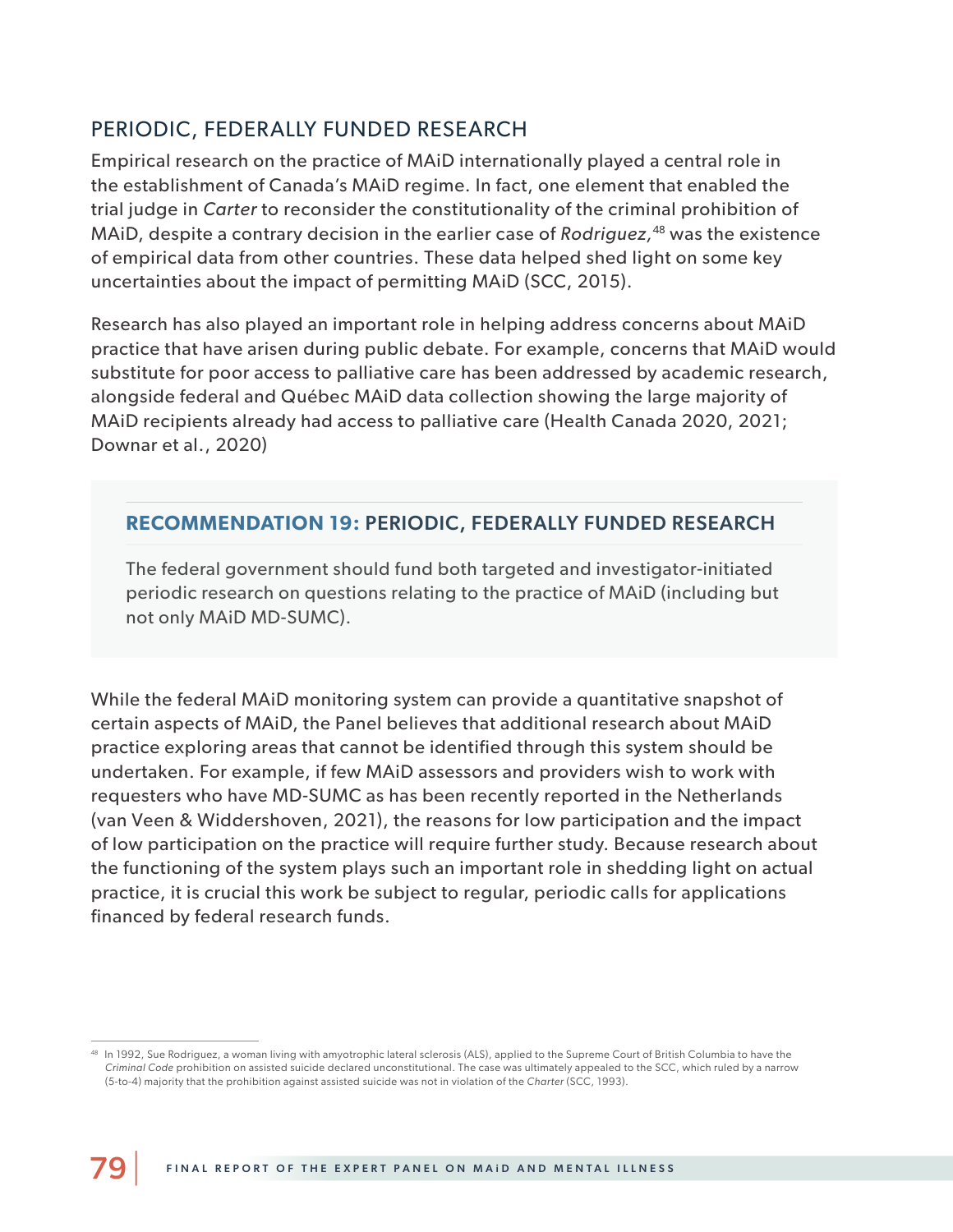# 4.0 **ISSUES REQUIRING FURTHER CONSIDERATION**

There are three specific groups of requesters within the Panel's scope that we believe require additional consideration beyond the life of the Panel. The first concerns persons with mental disorders who are elderly and frail or have an accumulation of medical problems; the second concerns persons with intellectual disabilities; and the third concerns requesters in the carceral setting.

# 4.1 Elderly Persons With Mental Disorders

One of the implications of the current legislation is that a physically frail elderly person or an elderly person with multiple medical comorbidities seeking MAiD primarily due to a mental disorder could be eligible under the Track 1 safeguards (safeguards applicable when natural death is reasonably foreseeable), rather than the more prolonged and detailed Track 2 safeguards.

The case of *A.B. v. Canada*, which predated the recent changes in Bill C-7, concerned a 77 year old woman with severe suffering from osteoarthritis, a condition that would not on its own make her death reasonably foreseeable. Justice Perrell explained that the term 'natural death' as used in the legislation need not be "connected to a particular terminal disease or condition and rather is connected to all of a particular person's medical circumstances" (Ontario Superior Court of Justice, 2017, para 81).

Under current MAiD law a person with physical conditions accepted as a "serious and incurable illness, disease or disability," but whose advanced state of irreversible decline and enduring, intolerable suffering are primarily due to a mental disorder, could meet the legislative definition of a grievous and irremediable medical condition. The interpretation of the original MAiD law seemed to allow age to be a factor relevant to the designation of RFND (Senate of Canada, 2016). Thus, two people seeking MAiD for a mental disorder—one who is frail or has multiple medical comorbidities and is elderly, and one who is not—might be approached differently. The one who is not elderly could only proceed under Track 2 and the protections it affords, and the one who is elderly could proceed under Track 1.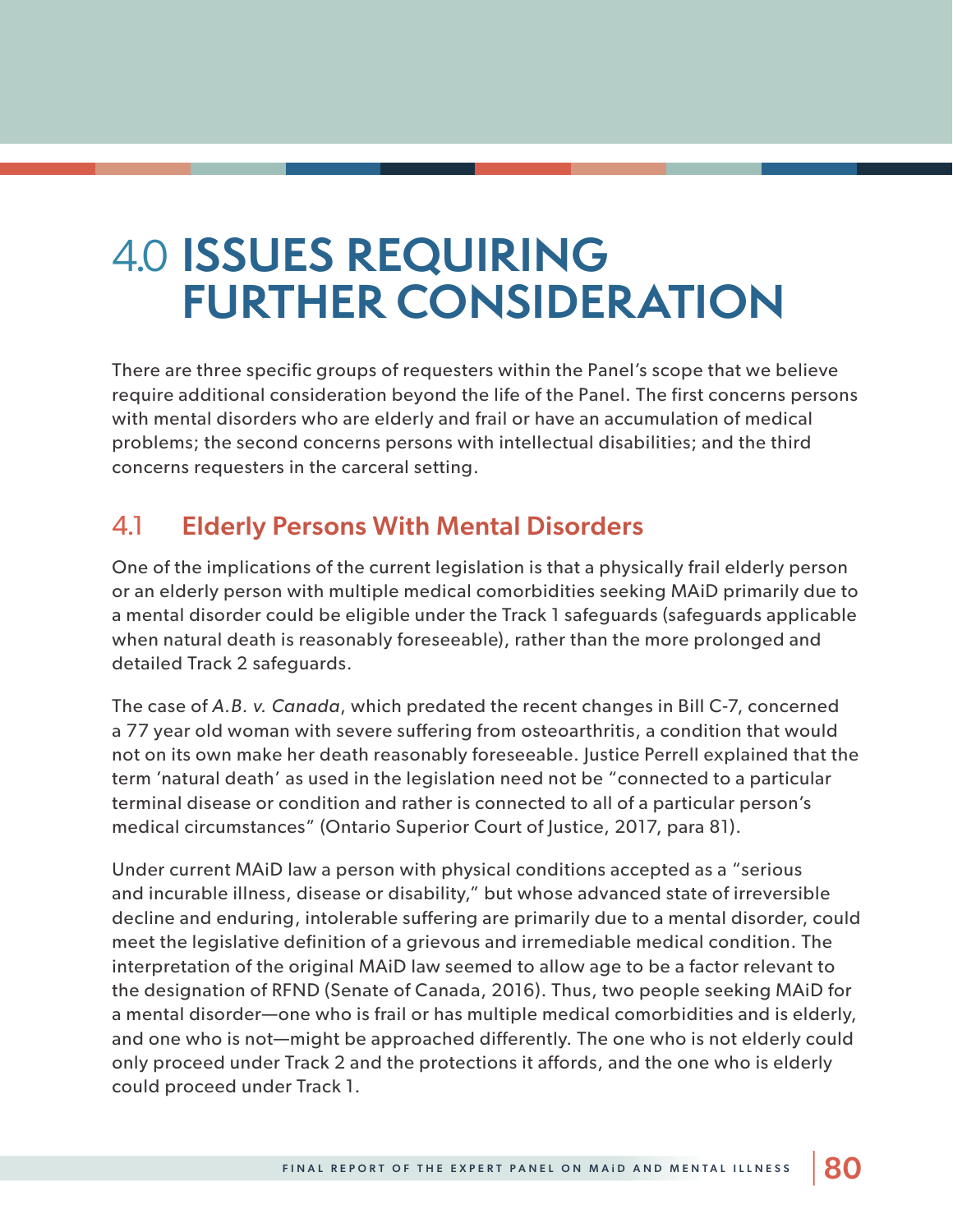Whether Track 1 or 2 is the better approach in the case of an elderly person will depend upon the case. However, some assessors and providers may think they are required to adhere to Track 1 in such cases. What flexibility—if any—assessors have to select the Track should be clarified for practitioners and requesters.

Although this section addresses elderly persons because they are more likely to be frail or have multiple medical comorbidities than others, the reasoning here could apply to younger people with the same physical health profile.

# 4.2 Persons With Intellectual Disabilities

As noted above, the federal government has stated that people with neurodevelopmental and intellectual disabilities are not covered by the mental illness exclusion clause. This means that they may request and be considered eligible for MAiD at present. However, some of the concerns raised about mental disorders (such as questions about capacity, voluntariness, and structural vulnerabilities) could also apply to persons with intellectual disabilities.

The Panel identified four possible scenarios of requests involving this group of persons:

- 1. a person with an intellectual disability and a comorbid physical condition whose natural death is reasonably foreseeable (e.g., a person with advanced terminal cancer);
- 2. a person with an intellectual disability and a comorbid physical condition whose natural death is not reasonably foreseeable (e.g., a person with a epilepsy or a person whose intellectual disability is part of a clinical syndrome with both cognitive and physical aspects);
- 3. a person with an intellectual disability and a mental disorder; and,
- 4. a person with an intellectual disability alone.

The first two categories of people could potentially be eligible for MAiD under Bill C-7 on the basis of their physical condition if they meet all the eligibility criteria. Such requests could proceed under the Track 1 and Track 2 safeguards respectively. Persons in the third and fourth categories may also be potentially eligible if their intellectual disabilities are taken to be "serious and incurable illness, disease or disability," resulting in an "advanced state of irreversible decline in capability," and enduring, intolerable suffering and if the other requirements such as age, capacity and voluntariness are met.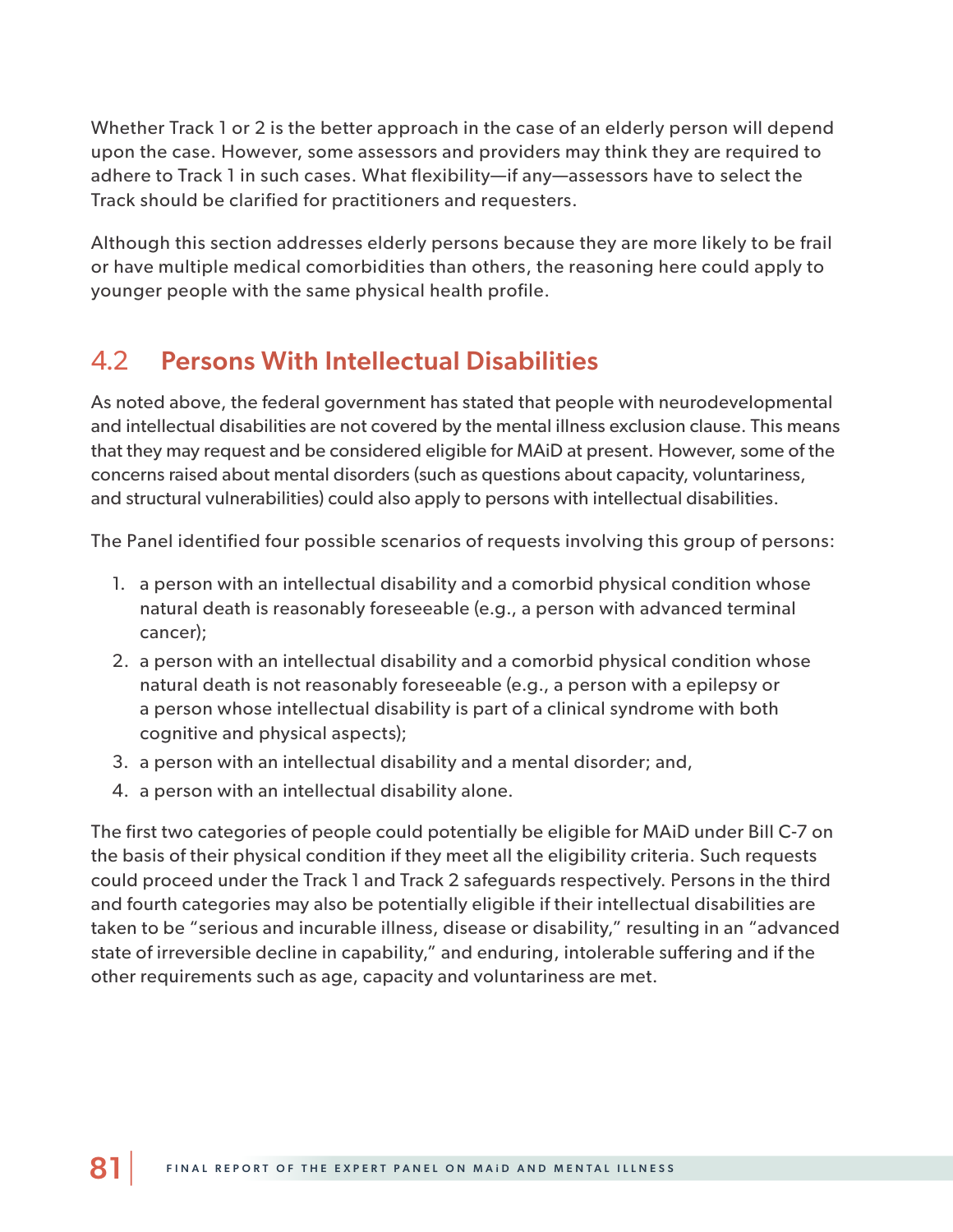In the Netherlands, a small number of requests for euthanasia have been accepted for people with intellectual disability or autism spectrum disorder, several of whom did not have physical co-morbidities (Kammeraat & Kölling, 2020, p. 100; Tuffrey-Wijne et al., 2018).

The Panel was constituted to look at safeguards appropriate to MAiD for mental illness, and not for neurodevelopmental or other intellectual disabilities even if many of the same issues arise in such cases. Given the lack of subject matter expertise for this topic amongst the Panel membership, there is a need for the particular issues related to MAiD for persons with intellectual disabilities to be considered further and addressed in collaboration with people with lived experience and their supporters.

# 4.3 Requesters Who Are Incarcerated

The prison population offers additional challenges when it comes to MAiD MD-SUMC. First, the prevalence of mental disorders is high relative to the general population (Cameron et al., 2021; Kouyoumdjian et al., 2016; Kurdyak et al., 2021). Access to adequate care may be limited and dangerous and stressful conditions may be present (Office of the Correctional Investigator of Canada, 2019). The Office of the Correctional Investigator (2020) and Driftmier and Shaw (2021) also noted concerns about voluntariness and confidentiality related to MAiD requests and assessments by inmates, although this is not specific to MAiD MD-SUMC.

In 2018–19, there were 14,071 individuals in federal custody and 23,783 individuals in provincial/territorial custody (Malakieh, 2020). Adults serving custodial sentences of two years or more are housed in federal prisons administered by the CSC. Almost half (49.3%) of this population is serving a sentence of less than five years while almost one quarter (24.3%) is serving an indeterminate sentence (Public Safety Canada, 2020). Adults serving custodial sentences less than two years and those held while awaiting trial or sentencing, as well as those serving community sentences, fall under the purview of provincial and territorial correctional services programs (Malakieh, 2020). The average length of stay in these institutions is less than three months. As some prisoners in federal prisons are in situations of long-term involuntariness, federal prisons are of most relevance to this report.

As of March 31, 2022, there have been five assisted deaths of prisoners in federal prisons since Bill C-14 came into force in June 2016 (e-mail communication with CSC Health Services). There are approximately 50 deaths from all causes per year in CSC's sites resulting in about 250 deaths since 2016 (Public Safety Canada, 2020). MAiD deaths represent approximately 2% of total federal prison deaths. The Canadian rate of MAiD Deaths in 2020 was 2.5% of all deaths.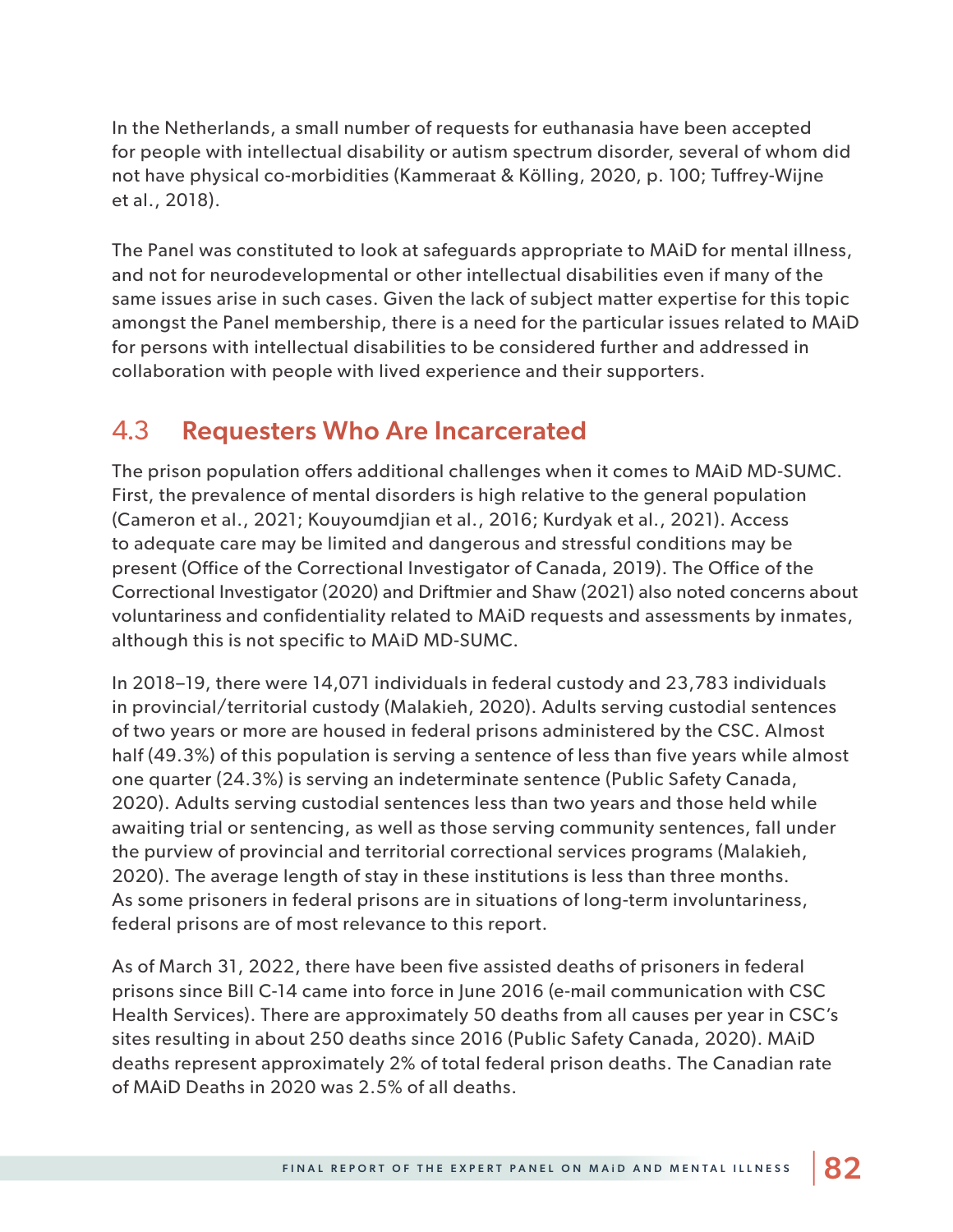The Panel solicited input from the medical leadership of the CSC in order to better understand the situation in federal prisons. In terms of policies concerning care and MAiD, these colleagues pointed us to the *Corrections and Conditional Release Act* (CCRA), its MAiD policy, and the CSC Integrated Mental Health Guidelines. The CCRA states that individuals under supervision of CSC be provided with essential health care and have reasonable access to non-essential health care (Government of Canada, 1992). The provision of health care must conform to professionally-accepted standards (Government of Canada, 1992). This is interpreted to mean that inmates are entitled to receive the equivalent quality and type of care as exists in the community (Cameron et al., 2021). The MAiD policy requires that the second assessor be from outside the institution while the first assessor is from within (CSC, 2017). It also requires that MAiD take place outside of a CSC facility<sup>49</sup> although there has been at least one case of MAiD in prison at the individual's request (Office of the Correctional Investigator of Canada, 2020; Driftmier & Shaw, 2021). The CSC is not aware of any instance where a person has requested MAiD as a means to avoid completing their sentence.

With respect to MAiD MD-SUMC for their patient population, these colleagues expressed many of the same concerns as have been identified in this report, namely difficulties establishing incurability and irreversibility, uncertainty about capacity and suicidality. They also questioned the voluntariness of some requests, given the fact of imprisonment. In light of the clinical specificity of the prison population and context, they believe that MAiD assessors in prisons should have some knowledge of the setting and the mental disorders most prevalent within prisons.

At present, data collection about MAiD in prisons is limited. The federal monitoring system does not identify MAiD for prisoners when the procedure takes place outside correctional facilities (as generally they do in compliance with the CSC's MAiD policy). In order to follow the prevalence of MAiD for prisoners, we recommend a modification to the federal monitoring system to this effect (see recommendation 18).

The Panel was constituted to look at safeguards, protocols and guidance appropriate to MAiD for mental illness, and prisoners with mental illness are within scope. Recommendation 9 applies to this population. However, given the lack of subject matter expertise on this topic amongst the Panel membership, further reflection will be required by policymakers, advocates, and people with lived experience as to the necessity for additional protocols and guidance in this area.

<sup>&</sup>lt;sup>49</sup> In exceptional circumstances, at the request of the inmate, a Treatment Centre or a Regional Hospital may be used, provided:

 <sup>1.</sup> an exception has been approved by the Assistant Commissioner, Health Services, and

<sup>2.</sup> the procedure includes a health professional external to CSC.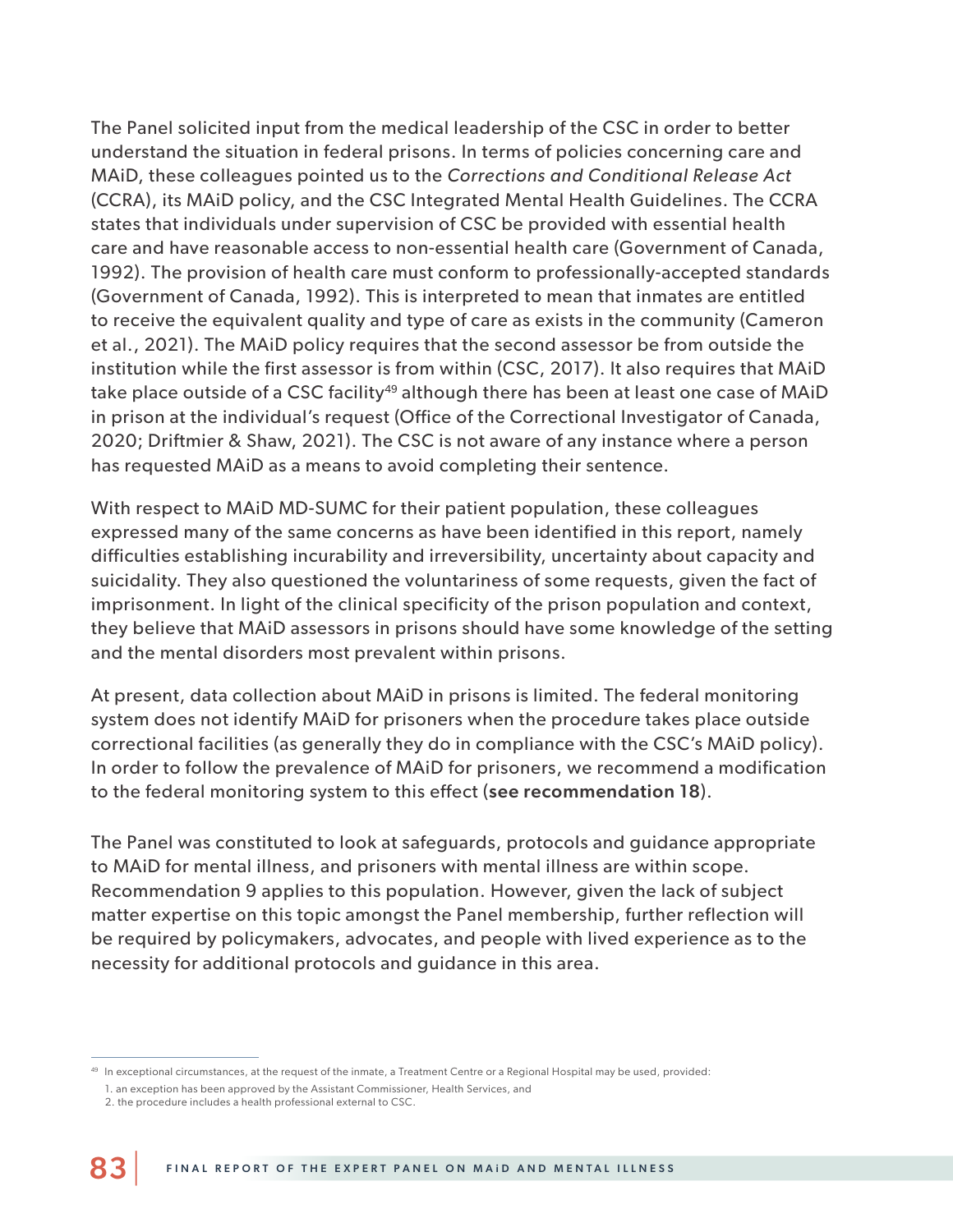# 5.0 **CONCLUSION**

In a MAiD regime based on a person's suffering from a medical condition, singling out certain diagnoses for exclusion does not map easily onto the complexity of illness and human experience. Furthermore, focusing only on the vulnerabilities of one group persons with mental disorders—can neglect the potential vulnerabilities of many other requesters. The concerns about the impact of these vulnerabilities on decisions to request MAiD are legitimate, regardless of a person's diagnosis, and they require ongoing serious consideration and effort from clinicians, regulators, professional organizations, community and advocacy organizations and governments.

This report is the beginning of a process, not the end. The Panel has offered initial reflections on how to address some of the complexity existing in certain areas of MAiD practice. More work will be required by many actors in Canadian society to ensure that MAiD for persons with mental disorders, and indeed MAiD practice more broadly, evolves in a way that responds appropriately to those Canadians who wish to avail themselves of this option.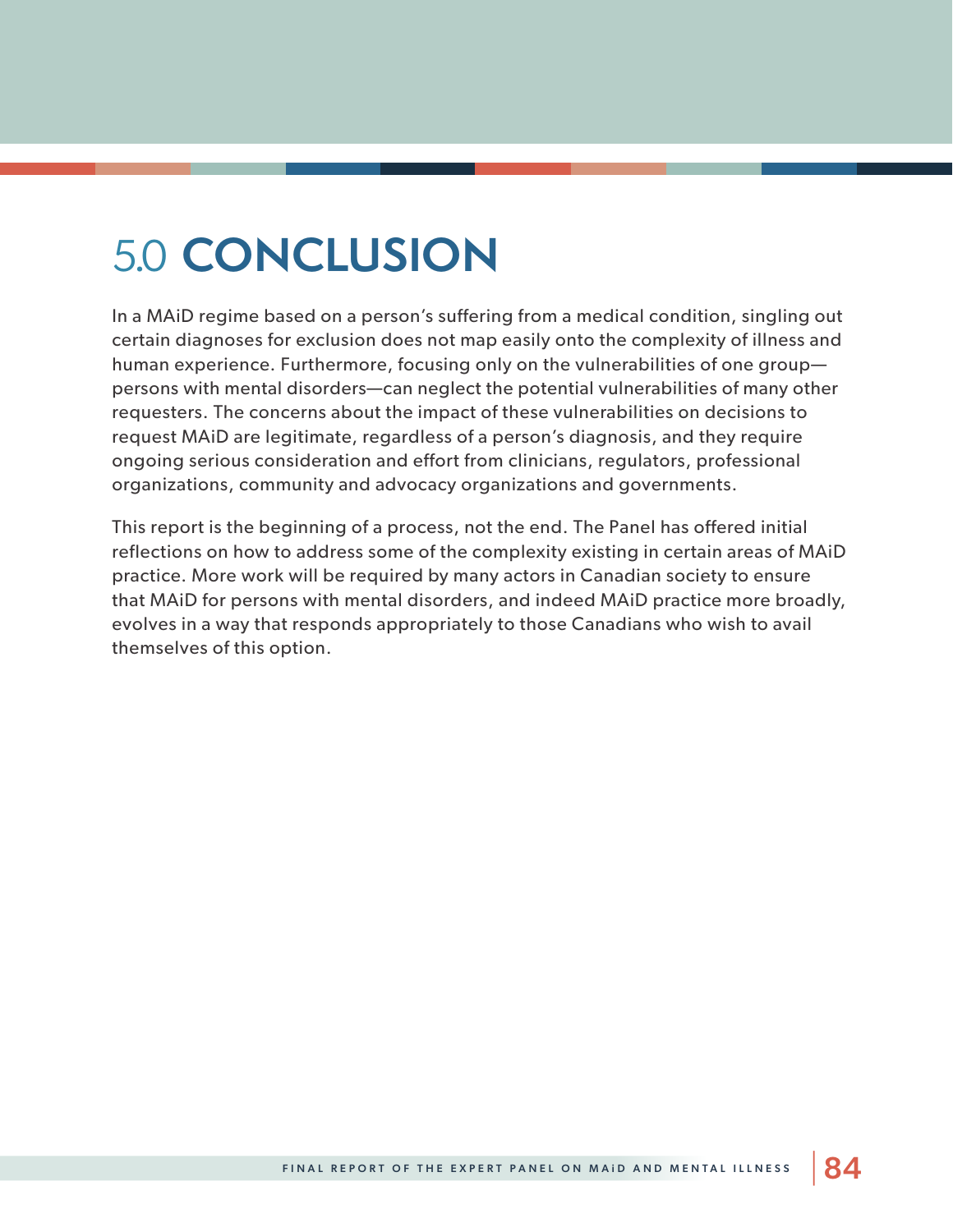# **APPENDIX A: TERMS OF REFERENCE**

# **Preface**

On September 11, 2019, the Superior Court of Quebec ruled in favour of two plaintiffs (Jean Truchon and Nicole Gladu) who had challenged the *Criminal Code* medical assistance in dying (MAiD) eligibility requirement that an individual's natural death be reasonably foreseeable as well as Quebec's provincial requirement for a person to be at the end of life *(Truchon v. Attorney General of Canada*). The governments of Canada and Quebec did not appeal the decision.

Bill C-7 *An Act to Amend the Criminal Code (Medical Assistance in Dying)* was introduced to respond to the Superior Court of Quebec decision in Truchon. The Bill received Royal Assent on March 17, 2021. This legislation expands access to MAiD to include individuals whose death is not reasonably foreseeable, while also amending other aspects of the safeguards included in the law.

Bill C-7 excludes individuals with a mental illness as their sole underlying medical condition from access to MAiD, but the exclusion is subject to a 24 month sunset clause. The Government of Canada recognizes that mental illnesses are serious conditions that can cause suffering on par with that of physical illnesses. At the same time, it acknowledges that there are multiple complexities associated with allowing MAiD for individuals suffering solely from mental illness. These include concerns as to whether a person's condition can be assessed as "incurable" or "irremediable," challenges in assessing capacity, and disentangling the common symptom of a desire to die from a genuine MAiD request arising from enduring and unbearable suffering. In addition, there are concerns that permitting MAiD for persons with severe mental illness might be regarded as running counter to, and/or undermining, public policy and initiatives aimed at reducing suicide and suicidal ideation, particularly among groups or communities with relatively higher rates of suicide.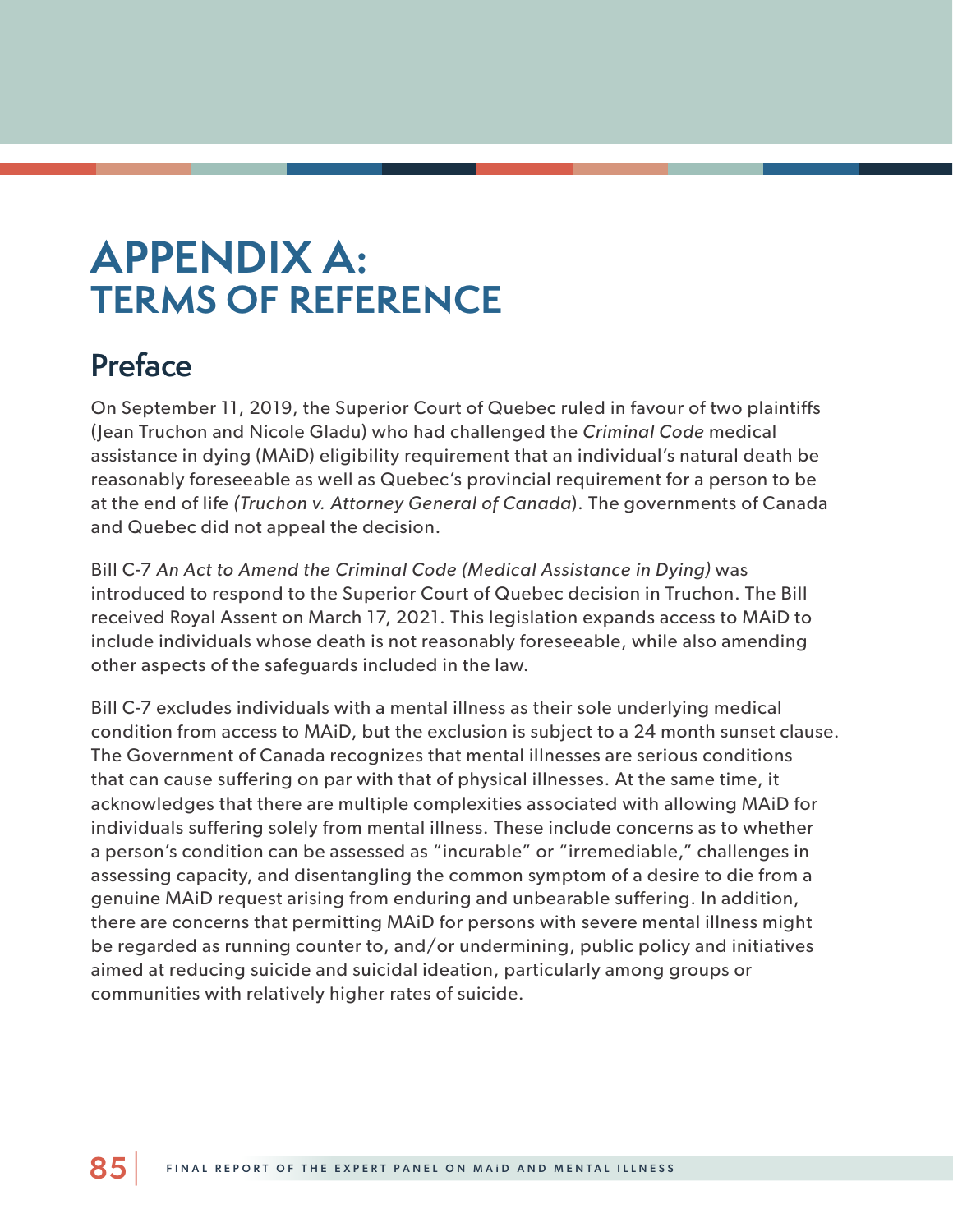In recognition of these challenges, the Bill includes an obligation for the Minister of Health and the Minister of Justice and Attorney General of Canada (Ministers of Health and Justice) to initiate an independent expert review "respecting recommended protocols, guidance and safeguards to apply to requests for medical assistance in dying by persons who have a mental illness." The report of the experts' conclusions and recommendations must be submitted to the Ministers by March 17, 2022 (i.e., within one year from the date of Royal Assent of Bill C-7). This work will help ensure that practitioners are equipped to assess these requests in a safe and compassionate way based on rigorous clinical standards and safeguards that are applied consistently across the country.

The role of the Expert Panel is to provide independent advice on safe and appropriate approaches to the assessment and provision of MAiD to individuals living with mental illness who are seeking this avenue to end their intolerable suffering and to recommend potential legislative safeguards. Its role is not to debate whether or not persons with a mental illness as their sole underlying medical condition should be eligible for MAiD.

# **Mandate**

The mandate of the Expert Panel is to make recommendations with respect to:

- Protocols and guidance for the assessment and provision of MAiD for persons with a mental illness for use by national, provincial and territorial health professional bodies and medical practitioners.
- Additional safeguards for inclusion in federal legislation to support the safe implementation of MAiD for persons with a mental illness.

This mandate includes considerations for persons with mental illness as their sole underlying medical condition and those with concurrent mental and physical illness.

The Expert Panel will submit a report containing its conclusions and recommendations no later than 12 months after the coming into force of Bill C-7 (i.e., March 17, 2022). The Ministers of Health and Justice are obligated in Bill C-7 to table the report in each House of Parliament within 15 days of receiving it. This will provide time for the Government to consider introducing legislative amendments to the federal MAiD regime and for Parliamentarians to consider those proposals, and for professional regulatory bodies and associations to develop appropriate guidance and resources prior to the sunsetting of the exclusion for mental illness on March 17, 2023.

The Expert Panel will take into consideration, and build upon, previous reports on the topic of MAiD for persons with mental illness and their sources, such as the report by Council of Canadian Academies on this subject, reports of health professional associations and other relevant documents.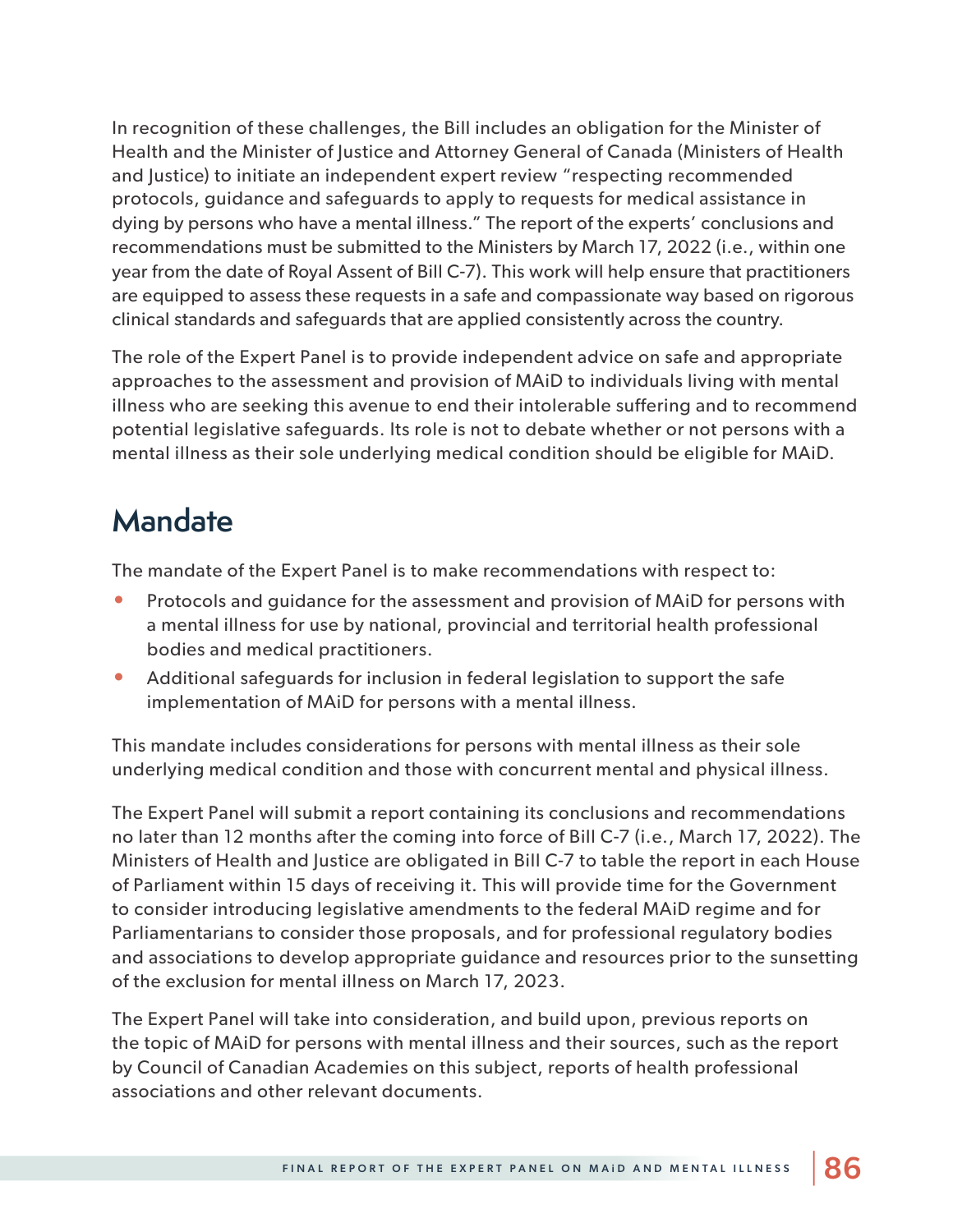The Expert Panel will also take into consideration expert testimony and briefs on the topic of MAiD for persons with mental illness delivered during the review of Bill C-7 undertaken by the House of Commons Standing Committee on Justice and Human Rights and the Senate Standing Committee on Legal and Constitutional Affairs.

Recognizing that the Special Joint Committee on Medical Assistance in Dying is undertaking its Parliamentary Review of MAiD legislation during the same time period as the Expert Panel and will also examine the issue of mental illness (as required by Bill C-7), the Expert Panel will be kept apprised of relevant developments as this process unfolds.

# **Governance**

The Expert Panel operates under the general parameters of the [Health Canada Policy](https://www.canada.ca/en/health-canada/corporate/about-health-canada/public-engagement/resource-centre/policy-external-advisory-bodies-health-canada-2011.html)  [on External Advisory Bodies](https://www.canada.ca/en/health-canada/corporate/about-health-canada/public-engagement/resource-centre/policy-external-advisory-bodies-health-canada-2011.html).

The Expert Panel is responsible for the content of its final report, including a summary of its process, key evidence and findings, and its conclusions and recommendations on the two mandated topics. The Panel's report is to be submitted to the Ministers of Health and Justice.

The Expert Panel will be supported by a federal Secretariat located in Health Canada.

# **Membership Nomination Process**

Prospective members of the Expert Panel will be identified through a targeted solicitation process. The goal of this process is to ensure that together, members have a range of knowledge and expertise, and embody the array of professional experience and perspectives required to fulfill the Panel's mandate. The Government of Canada promotes diversity and inclusiveness in Expert Panel membership.

Members of the Expert Panel are appointed by the Ministers of Health and Justice. They are appointed at pleasure, and appointments may be ended without cause or consultation.

# Membership Considerations

The Expert Panel will be comprised of approximately 8–12 members.

Together, members of the Expert Panel will reflect a range of disciplines and perspectives, including clinical psychiatry, MAiD assessment and provision, law, ethics, health professional training and regulation, mental health care services, as well as lived experience with mental illness.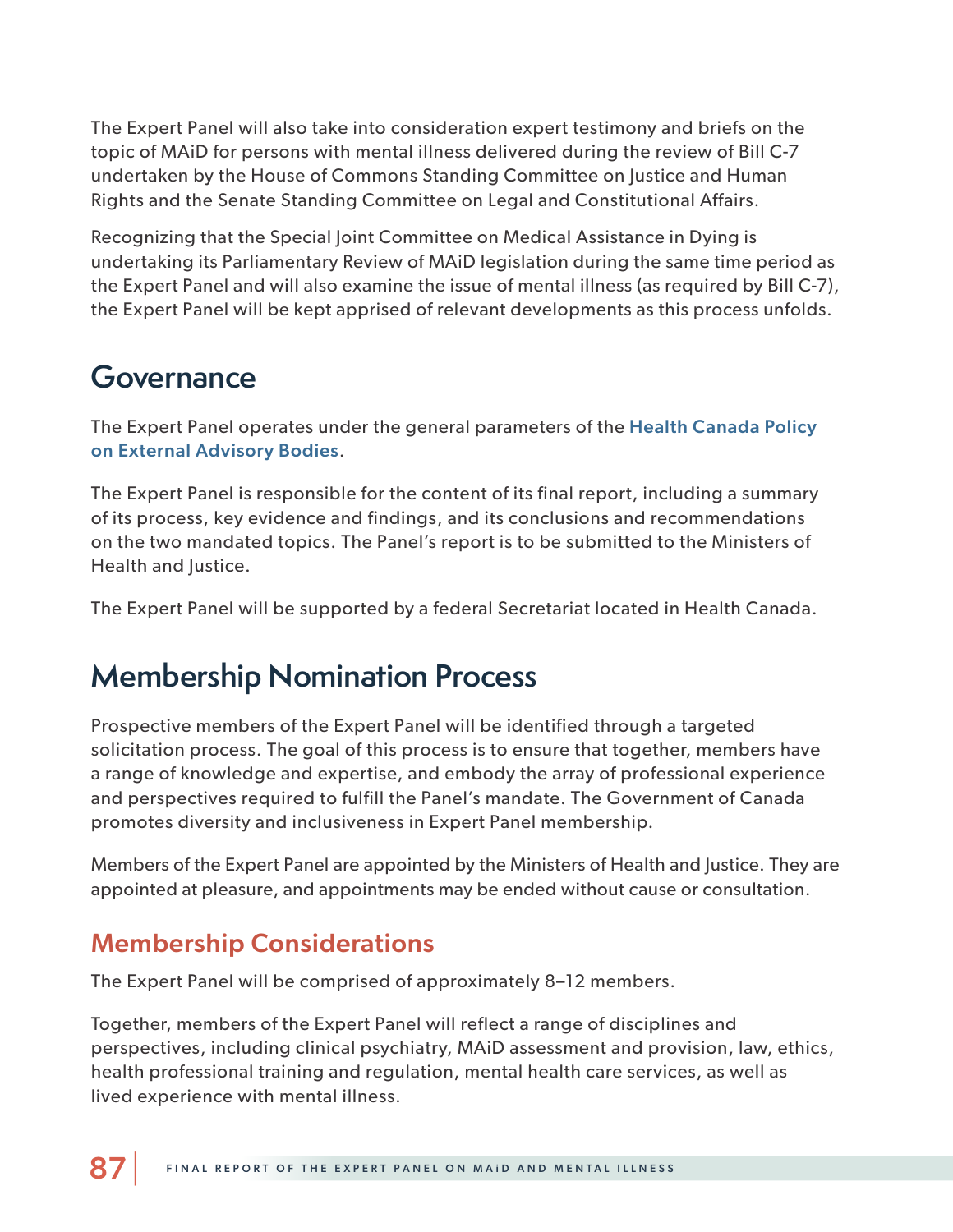To preserve the independence of the federal government as a decision maker, a federal employee can neither chair nor be a member of the Expert Panel, and cannot participate in the formulation of the Expert Panel's advice to the Ministers of Health and Justice.

### Affiliations and Interests

All members are required to complete and return the Affiliations and Interests Declaration Form. The personal information in a completed Affiliations and Interests Declaration Form is considered confidential and protected in accordance with the federal *Privacy Act and Access to Information Act*. A summary of the information in this form may be made public with the permission of the member who signed it.

As a condition of appointment, an Expert Panel member must prepare and give Health Canada permission to publish a brief biography and summary of expertise, experience and affiliations and interests on its website and through additional means, as needed.

Members must update their declaration in writing whenever their situation changes during the course of their term on the Expert Panel.

# **Confidentiality**

Specific advice to the Ministers of Health and Justice will be treated confidentially by the Expert Panel members. Expert Panel members will be required to treat the final report as confidential until it is tabled in Parliament by the Ministers of Health and Justice.

All Panel members or others attending any Panel meeting must sign a Confidentiality Agreement before participating in the Expert Panel as a member, presenter, or observer. The Confidentiality Agreement prohibits the disclosure of any confidential information received through the Expert Panel, including information received orally or in writing, through email correspondence, telephone calls, print materials, meeting discussions, etc.

## Indemnification of Members: When Serving as Volunteers

All members serve on a volunteer basis. Health Canada undertakes to provide its volunteer Expert Panel members with protection against civil liability provided the volunteer member acts in good faith, within the scope of their duties as a panel member; and does not act against the interests of the Crown.

Recommendations provided to the Ministers of Health and Justice are based on Expert Panel discussions and must have the general endorsement of the majority of committee members. Members act collectively as advisors to the Ministers with respect to the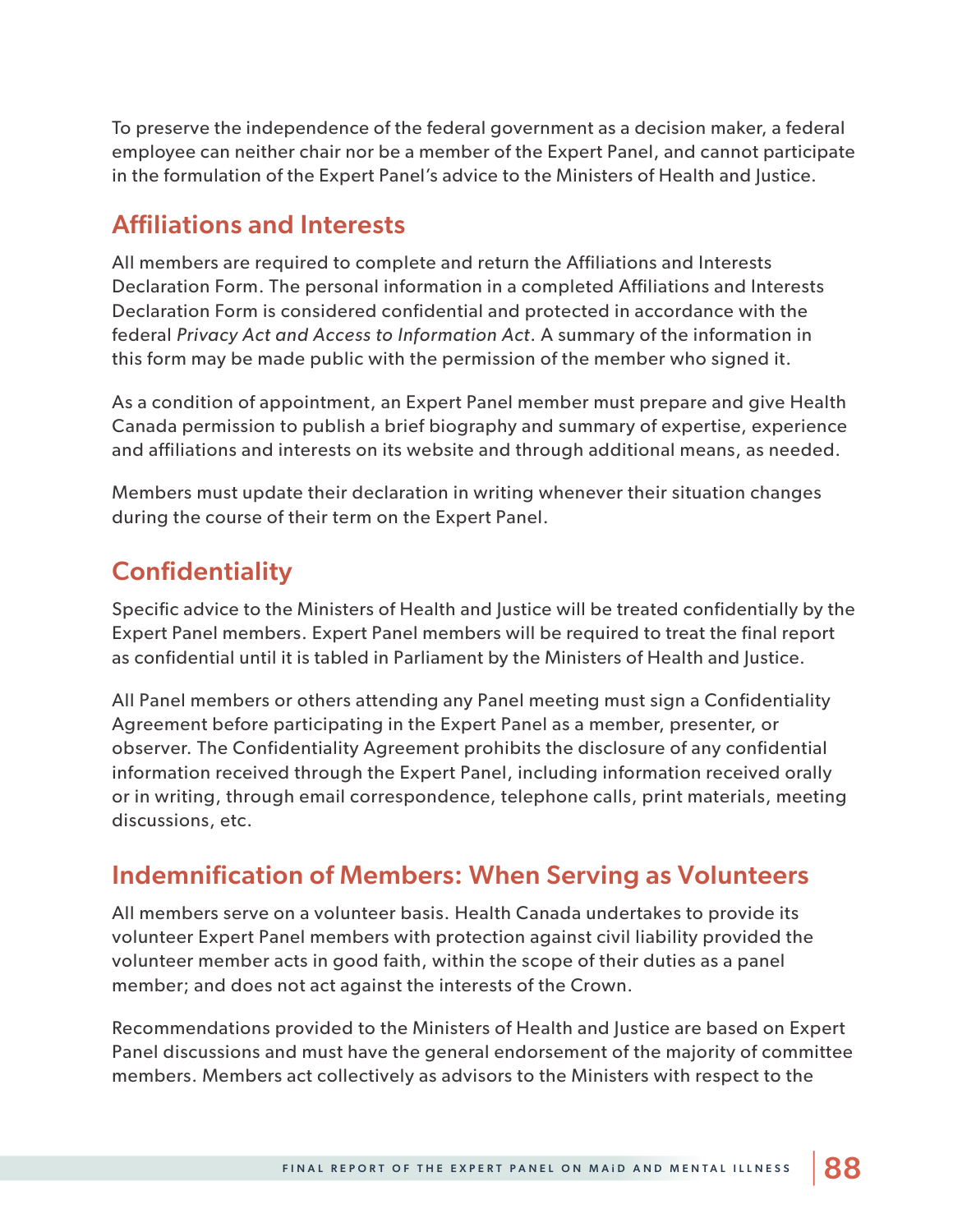mandate of the Expert Panel but they are not final decision-makers. The Ministers of Health and Justice have the ultimate responsibility and accountability for any decisions or actions resulting from the recommendations received from the Expert Panel.

### Travel and Expenses

It is expected that most meetings will take place via tele- or video-conference, particularly in the near term, given public health measures in place during the COVID-19 pandemic. Should these circumstances change during the Expert Panel's tenure, members would be reimbursed for expenses incurred on approved travel, such as trip costs and accommodation, according to the Treasury Board's Directive on Travel, Hospitality, Conference and Event Expenditures.

### Resignation Process

It is preferable for a member to provide 14 days' notice of the intent to resign. The resignation letter must be in writing and be addressed to the executive secretary and to the Chair and Vice-chair. The letter should state the effective date of the resignation.

# **Roles and Responsibilities**

# Expert Panel Members

Members of the Expert Panel are expected to interact in an unbiased, professional, respectful, and fair way with the Chair and Vice-chair, other Expert Panel members, the Secretariat, government officials, stakeholders, and the public. They may not use their position on the Expert Panel for private gain or for the gain of any other person, company, or organization. Members of the Expert Panel have a responsibility to the Government of Canada and, by extension, to Canadians, to give their best advice based on their professional judgement and the available evidence.

Other responsibilities include:

- Actively participating in Expert Panel meetings and discussions, which may include email exchanges, conference calls, videoconferencing and webinars.
- Becoming familiar with key documents and issues relevant to their mandate, through the review of written documents provided in advance of meetings.
- Applying their expertise and experience, and considering all input received in the course of developing advice for the Government of Canada.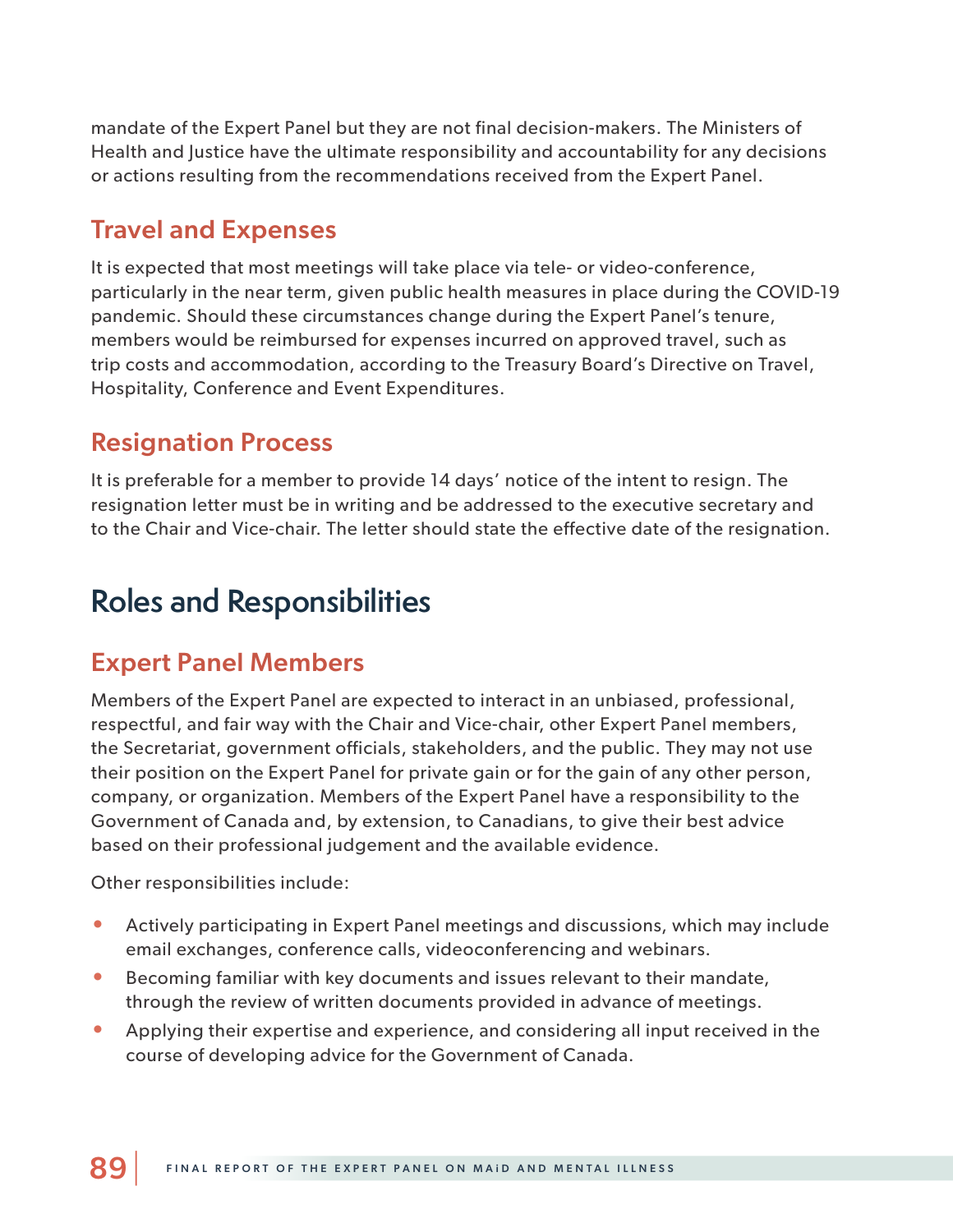- Actively contributing to the development of reports drafted as part of the Expert Panel's mandate.
- Notifying the Secretariat and the Chair and Vice-chair of any changes in their affiliations and interests related to the Expert Panel's mandate during their tenure.
- Directing any media inquiries to the Secretariat and the Chair and Vice-chair.

### Chair and Vice-chair

The Expert Panel will be led by Chair and Vice-chair—representing the fields of psychiatry and law. The Chair and Vice-chair of the Expert Panel have additional responsibilities, including:

- Working with the Secretariat to develop a plan for the work of the Expert Panel and then leading the Expert Panel to meet those objectives.
- Chairing meetings of the Expert Panel.
- Facilitating a full and frank discussion among Expert Panel members in fulfillment of the Expert Panel's mandate, including in formulating its recommendations, advice, or report to Health Canada
- Ensuring that discussions of the Expert Panel remain in line with its mandate.
- Indicating when information and discussions are considered confidential and clarifying expectations regarding both protected information and Panel deliberations.
- Seeking consensus amongst members of the Expert Panel, and if there is not agreement, ensuring that the diversity of opinion is noted in the meeting records and reports.
- Participating as witnesses in the Parliamentary Review of MAiD legislation, if required.
- Providing at least one interim progress report to the Ministers (by approximately November 2021– exact date to be determined)
- Providing a briefing to senior officials on the conclusions and recommendations contained in the final report, prior to its submission to Ministers.
- Presenting the Expert Panel's final report to the Ministers.
- Supporting, in any other way, the fulfillment of the Expert Panel's mandate.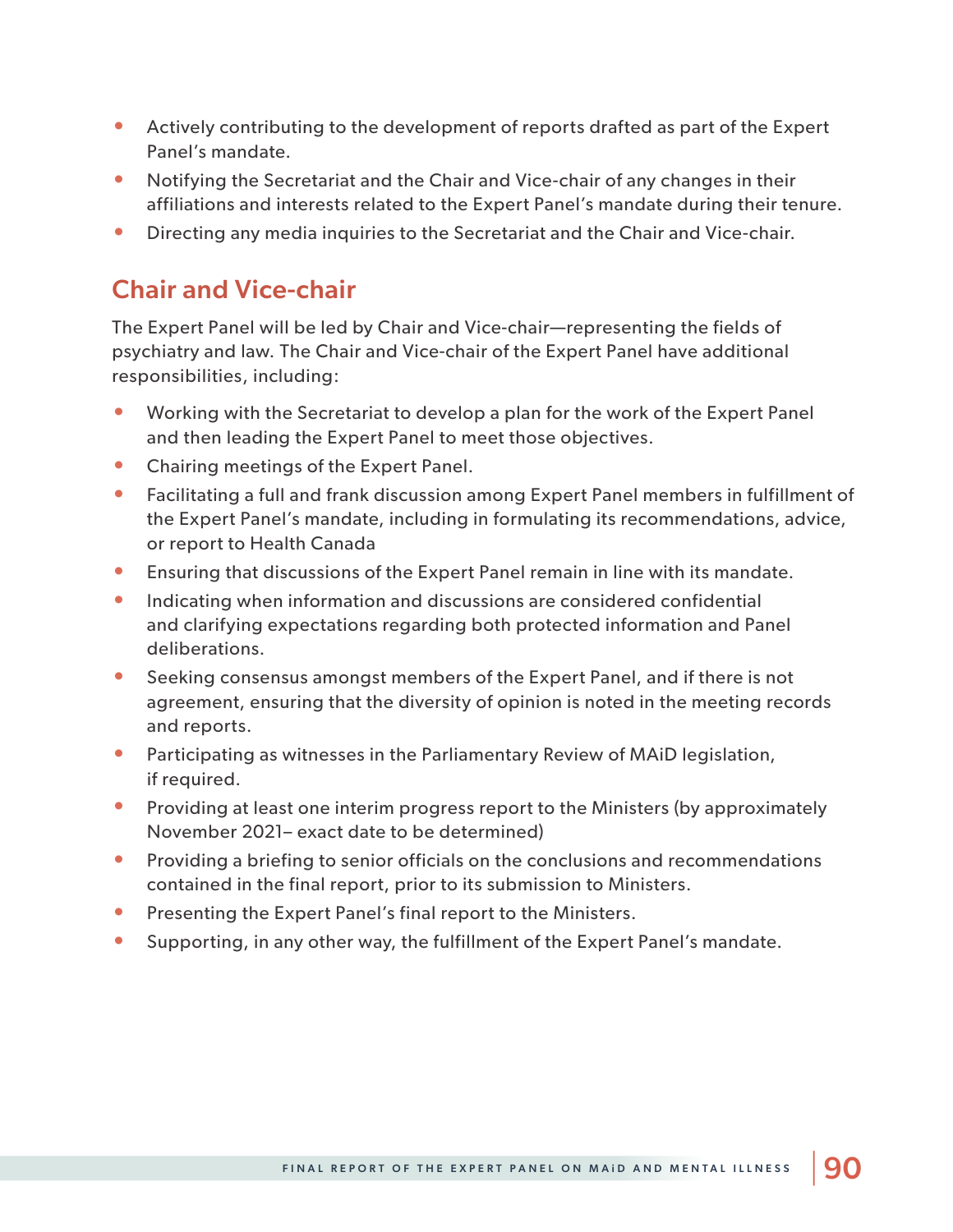# **Secretariat**

The Secretariat of the Expert Panel is housed in Health Canada's Strategic Policy Branch. The Secretariat is the administrative liaison between members of the Expert Panel and the departments of Health and Justice.

The Secretariat provides leadership and strategic advice in the management of the Expert Panel and works closely with the Executive Secretary, the Chair and Vice-chair, the departments and Ministers' Offices (Health and Justice). The Secretariat is also a resource for members of the Expert Panel.

Additional responsibilities of the Secretariat include:

- Coordinating the process of soliciting members.
- Coordinating the preparation and distribution of materials for Expert Panel members, observers, and others.
- Attending and providing support during Expert Panel meetings.
- Providing administrative support to Expert Panel members.
- Supporting public access to information about the Expert Panel, as appropriate.
- Preparing and circulating records of decision to members for review and confirmation.
- Supporting the preparation of the Expert Panel's interim progress report.
- Supporting preparation of the Expert Panel's final report.
- Undertaking any tasks delegated to it by the Executive Secretary
- Report to the Executive Secretary on the activities of the Expert Panel
- Carrying out any additional duties as appropriate to support the activities of the Expert Panel.

## Executive Secretary

The Expert Panel's Executive Secretary is a senior Health Canada executive who provides guidance to and makes decisions about the administration and operation of the Expert Panel. The Executive Secretary works closely with the Chair and Vice-chair, Secretariat and Department of Justice officials.

The Executive Secretary advises the Expert Panel at the beginning of each meeting on next steps.

The Executive Secretary may delegate these responsibilities to another senior staff member of Health Canada.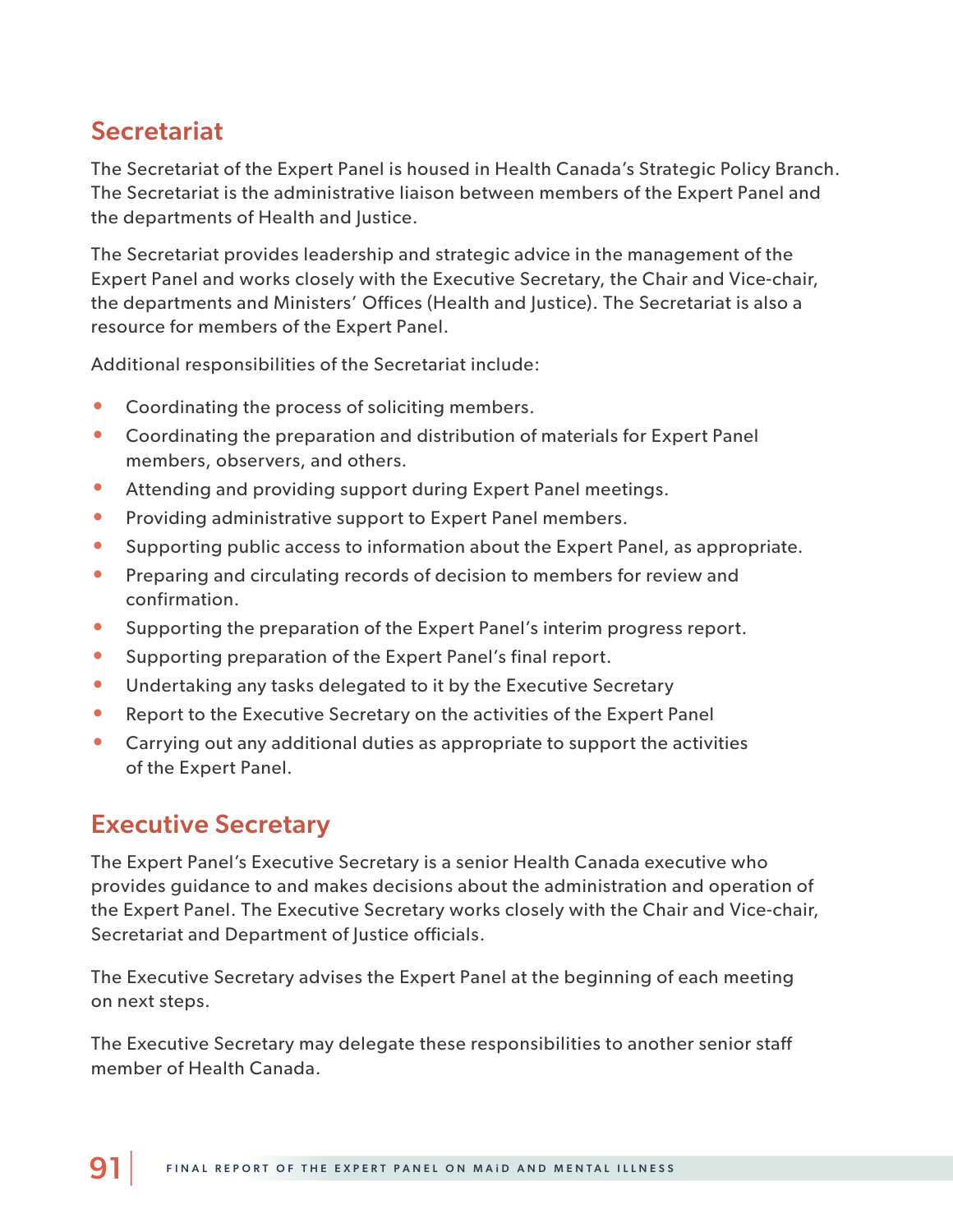# Media and Communications

Members are expected to notify the Secretariat of any media enquiries related to the Expert Panel's work and direct such enquiries to the Secretariat.

All media requests related to the Expert Panel's statements or activities will be directed to Media Relations, Health Canada, who will coordinate responses with its counterpart at the Department of Justice and the designated media spokesperson.

# **Management and Operations**

# **Transparency**

The Government of Canada is committed to transparency as an operating principle. Transparency of the Expert Panel is served by:

- Ensuring that meeting schedules are predictable, where possible.
- Posting information about the Expert Panel on Health Canada's website, including, but not limited to, the terms of reference, the membership list and biographies, the declaration of affiliations and interests, and the final report after it is tabled in Parliament.

# Meeting Agendas

The Chair and Vice-chair, in consultation with the Executive Secretary, or his/her delegate, and with input from the members, prepare meeting agendas, including identifying questions and issues for discussion.

# Meeting Notices and Invitations

All meetings are scheduled at the call of the Chair and Vice-chair, and in consultation with the Executive Secretary or Secretariat. Meetings may be limited to Expert Panel members only or may be opened to presenters and observers by invitation.

The Secretariat sends out the meeting invitations.

# Frequency and Type of Meetings

Expert Panel meetings will generally be scheduled on a monthly basis, with the likelihood of additional meetings to consider specific work streams associated with its mandate. Meetings will be held primarily by video- or tele-conference.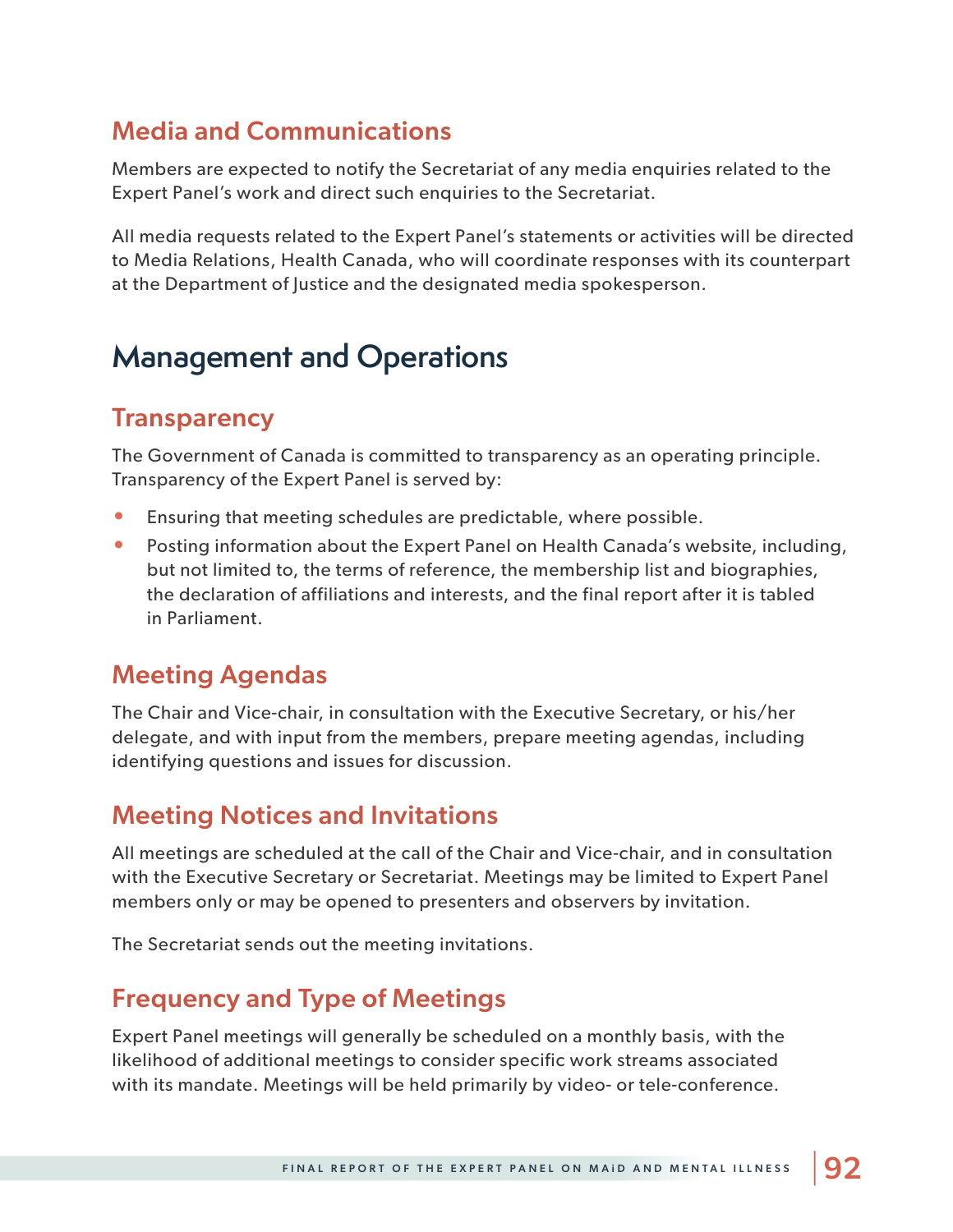### **Observers**

The secretariat, in consultation with the Chair and Vice-chair, may allow or invite individuals or organizations to observe a meeting or part of a meeting. Observers may not provide input on agenda items or participate in the discussions, unless specifically invited to do so by the Chair and/or Vice-chair, or the Secretariat in consultation with the Chair/Vice-chair.

# Invited Presenters

The Secretariat or the Chair and/or Vice-chair, in consultation with the Executive Secretary, may invite individuals with particular expertise or experience to provide input on a specific topic or agenda item. Invited guests may participate in the discussions if the Chair and/or Vice-chair specifically invite them to do so, but they do not participate in the development, review or revision of reports.

## Requirements of presenters and observers

Health Canada may require an invited presenter or observer to complete:

- *Declaration of Affiliations and Interest Form*
- *Confidentiality Agreement*
- *Personnel Screening, Consent and Authorization Form*

## Deliberations and reports

Advice from the Expert Panel will be provided to the Ministers of Health and Justice in the form of a final report.

The Expert Panel is encouraged to reach a consensus on its formal advice whenever possible. When a consensus is not possible, the meeting record will reflect the diversity of opinions.

The Expert Panel must have quorum when making recommendations to the Ministers of Health and Justice. Quorum is one half of the members plus one.

Records of proceedings will be prepared by the Secretariat and circulated to members for review and confirmation.

The Expert Panel's final report will be posted on Health Canada's website, once tabled in Parliament.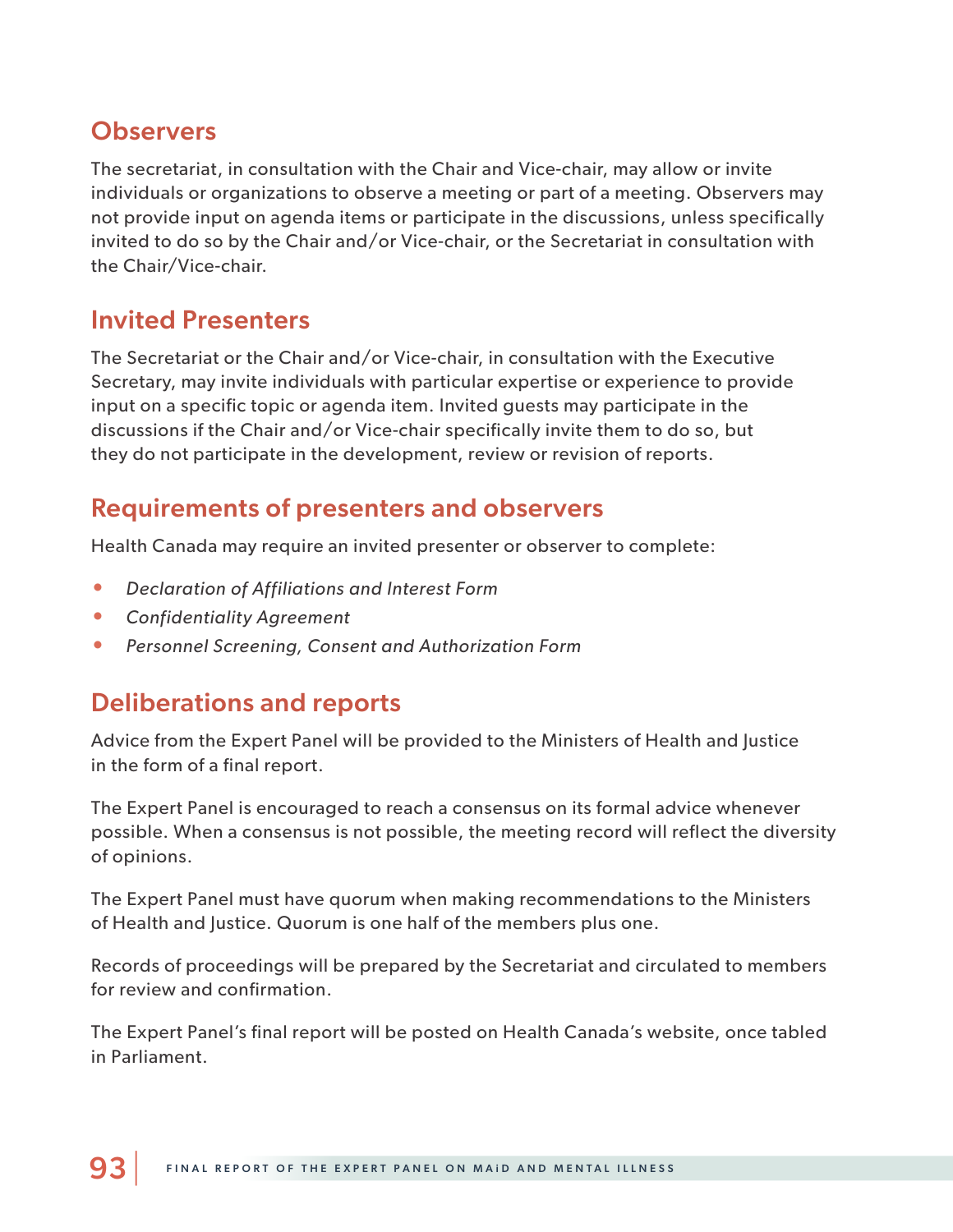# **APPENDIX B: PANEL MEMBERSHIP AND BIOGRAPHIES**

#### MONA GUPTA (CHAIR)

Mona Gupta MD CM, FRCPC, PhD is a psychiatrist at the Centre Hospitalier de l'Université de Montréal and Associate Clinical Professor in the Département de Psychiatrie et d'Addictologie at the Université de Montréal. She is an active researcher in ethics and philosophy of psychiatry and serves as a Senior Editor of the journal *Philosophy, Psychiatry and Psychology*. She was Chair of the MAiD advisory committee for the Association des Médecins Psychiatres du Québec and co-author of its December 2020 discussion paper on assisted dying and mental disorders. She was also a member of the Council of Canadian Academies Expert Panel on MAiD: Working Group on MAiD where a Mental Disorder is the sole underlying medical condition whose report was tabled in the Parliament of Canada in December 2018.

### ROSE M. CARTER (VICE-CHAIR)

Rose Carter is counsel at Dentons Canada LLP (Edmonton) in the Firm's health law field, bringing more than 30 years' experience in health law. She assists various medical practitioners as well as scientific professionals, navigate the regulatory requirements of private and public practice. She has provided legal advice on numerous occasions to medical practitioners on Medical Assistance in Dying since its legalization. Throughout her three decades of practice, Rose, as a litigator, has appeared before all levels of courts in Alberta, as well as before various administrative law tribunals.

To complement her law practice, Rose devotes substantial time as an active and valuable member of the legal and medical community. She is an Adjunct Professor in the Faculty of Medicine and Dentistry at the University of Alberta, where she lectures on medical legal issues to faculty members, practicing physicians, residents and students. She serves the medical communities across Canada as Chair of the Appeals Committee of the Medical Council of Canada and as Council member of the Royal College of Physicians and Surgeons of Canada. She is a member of the John Dossetor Health Ethics Centre, Clinical Service, Edmonton.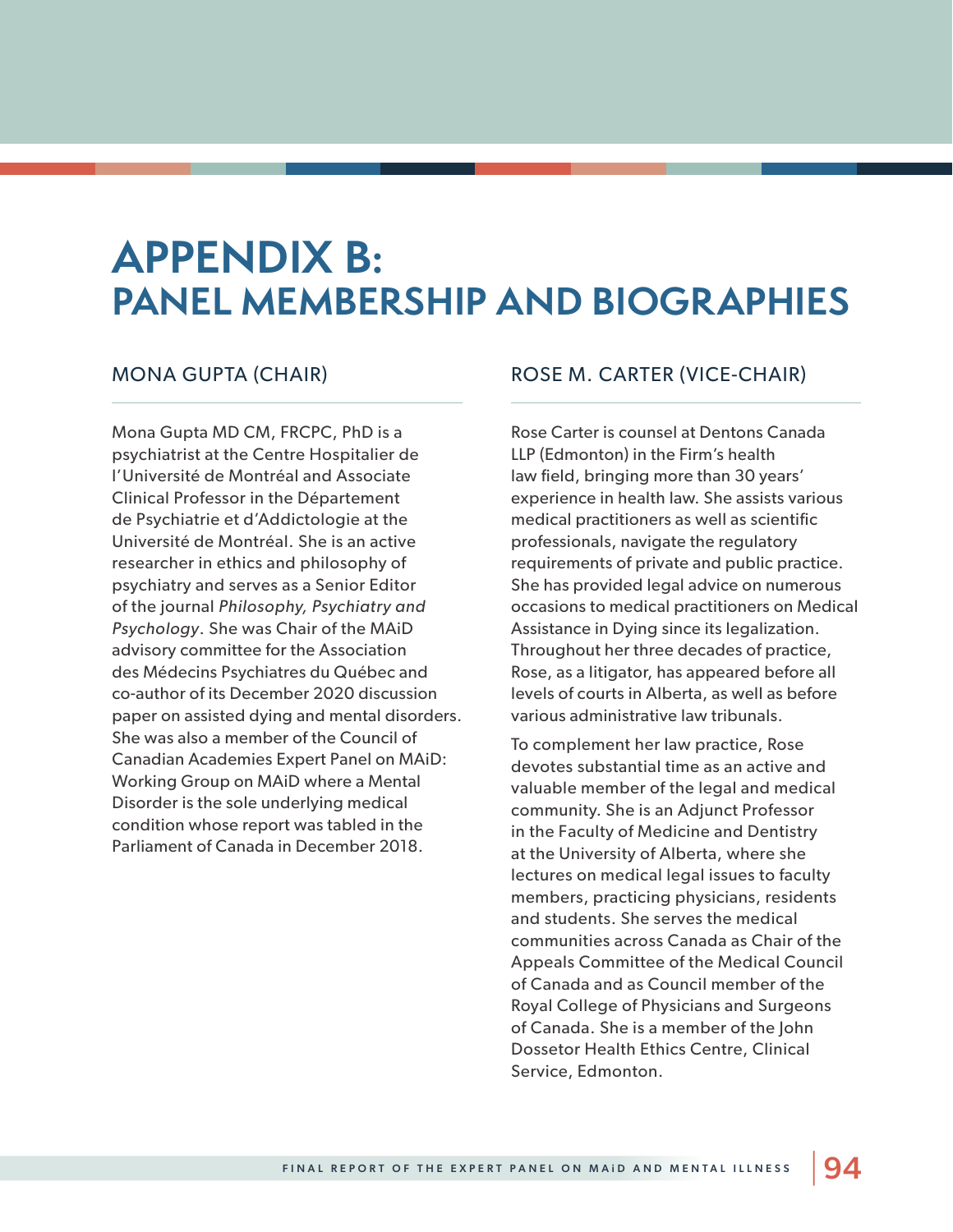Rose has been commended for her extensive knowledge and experience in a variety of respected publications and is the recipient of the Women in Law Leadership Award: Leadership in the Profession (Private Practice).

### JENNIFER A. CHANDLER

Jennifer A. Chandler is a Full Professor in the Faculty of Law, cross-appointed to the Faculty of Medicine, University of Ottawa. She holds the Bertram Loeb Research Chair (2016 to present). Prof. Chandler is a member of the Centre for Health, Law, Policy and Ethics (interim director 2020–2021), the Centre for Law, Technology and Society, and the University of Ottawa Brain Mind Research Institute. She holds degrees in law from Queen's University (Canada) and Harvard University. She was also a member of the government-appointed Council of Canadian Academies' expert panel that completed its review of Canada's medical assistance in dying legislation in 2018. She is the co-editor of the 2016 book *Law and Mind: Mental Health Law and Policy in Canada* (LexisNexis Canada), and has taught mental health law and neuroethics to Juris Doctor and graduate law students since 2012. Prof. Chandler provides advice on the ethical, legal and societal aspects of neuroscience and mental health research as a member of the Advisory Board to the Canadian Institutes of Health Research's Institute for Neurosciences, Mental Health and Addiction. She also serves on international editorial boards in the field of law, ethics and neuroscience, including *Neuroethics*, the Springer Book Series Advances in Neuroethics, and the Palgrave-MacMillan Book Series *Law, Neuroscience and Human Behavior.* She runs an international discussion group called Mind-Brain-Law, which brings together students, scholars and practitioners spanning science, medicine, humanities and social sciences.

#### ELLEN COHEN (RESIGNED DECEMBER 28, 2021)

With her own personal experience of mental illness and as a supportive family member, Ellen always knew she would be a helper. As an advocate, educator and organizer, she has enjoyed a long career in advocacy, social work and working in mental health. She holds a degree in Sociology and Social Welfare, and a diploma in Social Services and is a lifelong learner. Ellen has held positions experiencing all levels of government; as a social service worker with the city of Toronto, Ontario Probation and Parole as a probation officer and as an early childhood educator. She has worked for over 30 years in community mental health, facilitating and supporting the development of the Ontario infrastructure of consumer—survivor peer led organizations.

She has volunteered in the community on a variety of boards and committees and shares a long history with the National Network for Mental Health (NNMH). She has a keen understanding of mental health across the lifespan and the issues facing people living in Canada with mental illness and the intersection of mental illness within the disability and deaf communities. Ellen is the current co-chair of the Canadian Alliance for Mental Illness and Mental Health (CAMIMH) where she represents the consumer perspective as a member of the NNMH.

Shifting their focus to the disability community, NNMH now plays a pivotal role in bridging the mental health community to the larger disability movement, and bringing awareness of the intersections of disability into the mental health sector. This shift into the disability community has enabled the NNMH to become actively involved human rights and social justice work alongside our partners from the disability community working on issues relevant to the good health and well being of all Canadians from coast to coast to coast.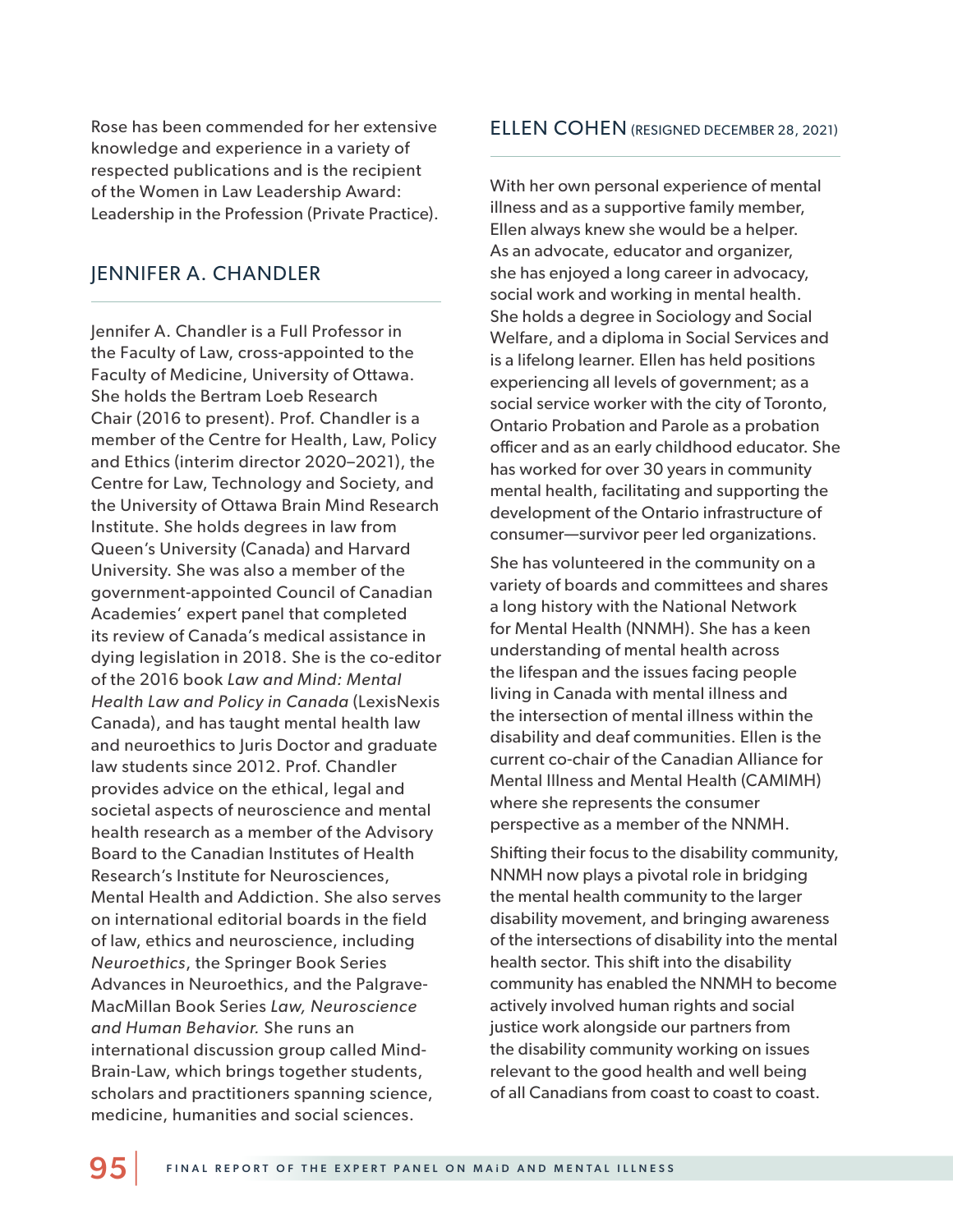### JUSTINE DEMBO

Dr. Justine Dembo, MD, FRCPC is an Assistant Professor in the University of Toronto's Department of Psychiatry and a staff psychiatrist at Sunnybrook Health Sciences Centre in Toronto, where she specializes in obsessive-compulsive disorder at the Thompson Anxiety Disorders Centre. She completed her medical education and residency in psychiatry at the University of Toronto. She has been a MAiD assessor since the *Carter v. Canada* decision in 2015, and she is a Mentor with the Canadian Association of MAiD Assessors and Providers for other clinicians dealing with complex assessments. She has been researching, teaching, and publishing on the intersection of MAiD and mental illness since 2009, and she has been an invited speaker at numerous conferences and educational events. She was an Expert Witness in the *Truchon v. Canada* and *Lamb v. Canada* cases, and she submitted a Brief and testified at the Senate hearings regarding Bill C-7 in February 2021.

She is also a member of the Canadian Psychiatric Association (CPA) Working Group on MAiD and mental illness, and co-author of a Discussion Paper produced by the CPA in 2020. She has been a member of the Joint Centre for Bioethics MAiD Working Group and Community of Practice since 2015. She co-facilitates MAiD seminars for University of Toronto residents in psychiatry on their Consultation-Liaison rotations. She is also currently the Principal Investigator on a qualitative study examining MAiD for sole mental illness, and a co-investigator on another qualitative study examining MAiD in complex chronic medical conditions.

#### SARA GOULET

Dr. Sara Goulet is a Métis family doctor who grew up in the Red River Valley. Like her father, a bush pilot, she travels all over northern Manitoba and the Kivalliq region of Nunavut. She has been providing health care services to First Nations and Inuit communities since 2007. Dr. Goulet provides leadership and support to the fly in doctors at Ongomiizwin Health Services. To better service these communities, she also works to maintain her knowledge, skills and relationships by providing hospitalist services at the Health Sciences Centre in the Clinical Assessment Unit and the Surgical Intensive Care Unit.

Dr. Goulet is currently the Associate Dean of Admissions for the Max Rady College of Medicine at the University of Manitoba. In this role, she hopes to continue to foster diversity in the College and to explore ways to support projects that increase the number of First Nations, Inuit and Métis students who can access medical school.

In addition to these roles, Dr. Goulet joined the *MAiD team* in Manitoba with the purpose of examining how to integrate *Indigenous Ways of Knowing* into the process of assessing, treating and supporting Indigenous patients in this time of transition. This work directly aligns with the vision Dr. Goulet has for a health care system where Indigenous patients are respected, honored and recognized for the knowledge they bring to health and wellness that enhances the Western Biomedical perspective. She believes in the integration of Western and Indigenous knowledge systems is the key to healing, hope and reconciliation.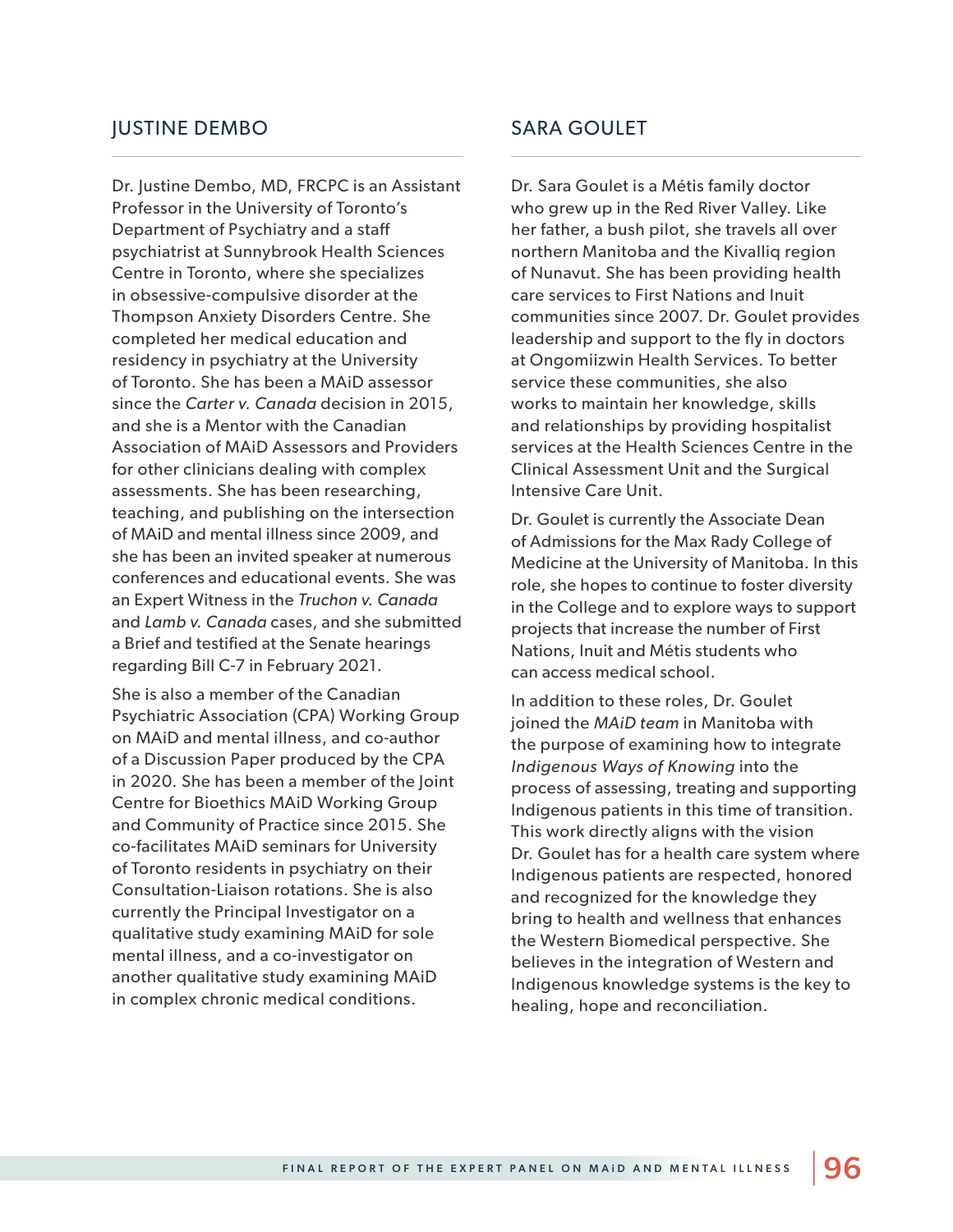### KAREN HETHERINGTON

Karen Hetherington, BA, MS is President of the Canadian Mental Health Association, National and the Québec Division. Her career focus is on community mental health prevention and promotion and mental health policy. She has a rich background in the clinical and administrative aspects of the mental health eco-system in both the public and the non-profit sector.

A recently retired faculty lecturer from the McGill University School of Social Work, she continues to teach in the Mental Health certificate program in the Faculty of Continuing Education of the University of Montreal. She has bachelor's degree in sociology and a master's degree in psychoeducation from the University of Montreal.

Founding president of many community organizations in Québec, she is the director of OPTION MILIEU, which specializes in service planning and training in mental health. She was a founding member of the Association québécoise pour la réadaptation psychosociale (AQRP) and is on the Board of Directors of the Regroupement québécois des organismes communautaires en psyochotherapie. For more than 15 years, she was a Senior Consultant to the World Health Organization (WHO) in mental health policy development in Latin America and the Caribbean.

#### JEFFREY KIRBY (RESIGNED APRIL 27, 2022)

Dr. Jeffrey Kirby is a (retired) Professor in the Department of Bioethics, Faculty of Medicine, Dalhousie University. He has an educational background and professional experience in medicine, philosophy and health care ethics. His academic activities and research interests include the ethics analyses of complex health care practices, ethics elements/dimensions of medical assistance in dying (MAiD), mental health care ethics, critical care ethics, organ donation and transplantation ethics, organizational ethics, and socially-just, health policy development through the use of innovative, deliberative engagement methodologies.

Dr. Kirby has published a set of academic papers in high-impact, international, bioethics journals on a variety of MAiD-related topics including: assisted dying for suffering arising from mental health conditions, morallyrelevant distinctions between paradigm and non-paradigm MAiD circumstances, mesoand macro-level (MAiD-related) health policy development, organ donation after MAiD and institutional conscientious objection to MAiD. He made several, virtual and written, *Bill C-7* related submissions to the Senate Committee on Legal and Constitutional Affairs regarding matters/issues of relevance to the potential consideration of mental health disorders as sole-qualifying conditions for MAiD in Canada.

Dr. Kirby has past practice experience in the direct delivery of mental health care services as a university-based physician-psychotherapist. In furtherance of the social-justice advocacy of (the late) Marion Ernst Kirby, he is actively engaged in volunteer commitments pertaining to the pragmatic provision of health- and social-support services to members of historically-marginalized and otherwise disadvantaged social groups, including persons with severe and persistent mental illness and inadequately housed persons.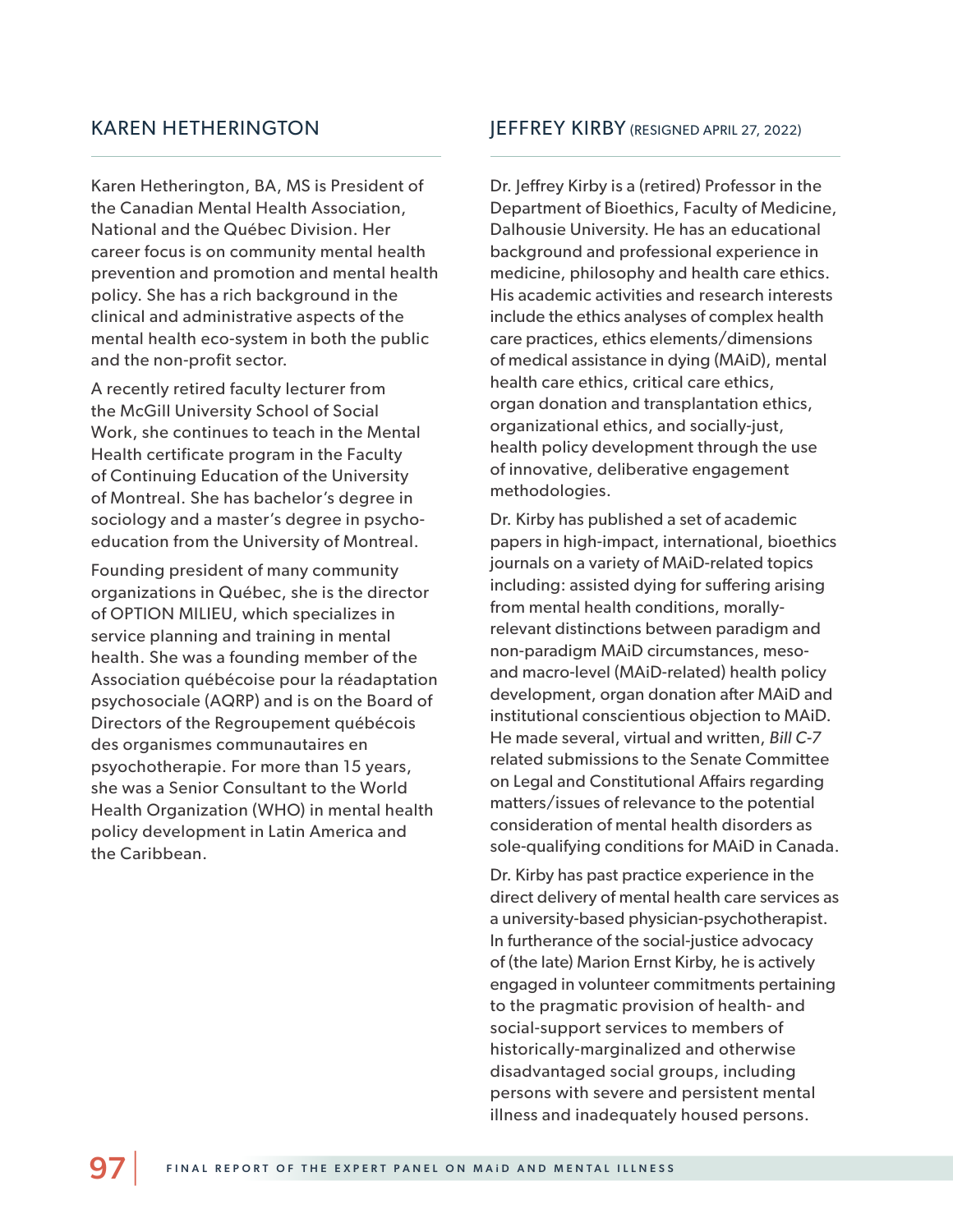#### TREVOR MOREY

Trevor Morey (preferred pronouns are he/ him) is a family medicine and community based palliative care physician based in Toronto, Ontario. He works as a physician with the PEACH (Palliative Education and Care for the Homeless) team based out of the Inner City Health Associates, the Temmy Latner Centre for Palliative Care and Casey House Hospital. He is a lecturer at the Department of Family and Community Medicine at the University of Toronto.

He is a member of the Board of Directors of the Inner City Family Health Team and the communications lead for Health Providers Against Poverty, a community based advocacy organization. He is currently a member of a working group within Correctional Service Canada to improve access to palliative care services for people within the correctional system. Trevor is the research lead for the PEACH team and is passionate about providing equitable access to palliative care.

Trevor received his medical degree from Queen's University and completed his residency training in family medicine with enhanced skills in palliative care at the University of Toronto and is a member of the Canadian College of Family Physicians.

#### LEORA SIMON

Leora Simon has participated in patient/ community engagement initiatives in healthcare and research for over 10 years as both a person with lived experience and research coordinator/assistant. Leora currently serves as chair of the National Council of Persons with Lived Experience (NCPLE), an advisory committee to the National Office of the Canadian Mental Health Association and National Board of Directors. As part of her role, she also represents the voice of people with lived experience of mental illness on the National Board. Leora is also a member of the Clinical, Qualitative and Quantitative Research (CQQR) Technical Committee, a group working to develop national standards for the conduct of human research.

Leora completed her MSc in Experimental Medicine (basic biomedical research) at McGill University. She currently works as a Research Administrator/Coordinator in the Department of Epidemiology and Biostatistics and Occupational Health at McGill University. Leora endeavors to combine her scientific knowledge, research training and lived experience to improve quality, effectiveness and access to person centred health and community services for people in situations of vulnerability.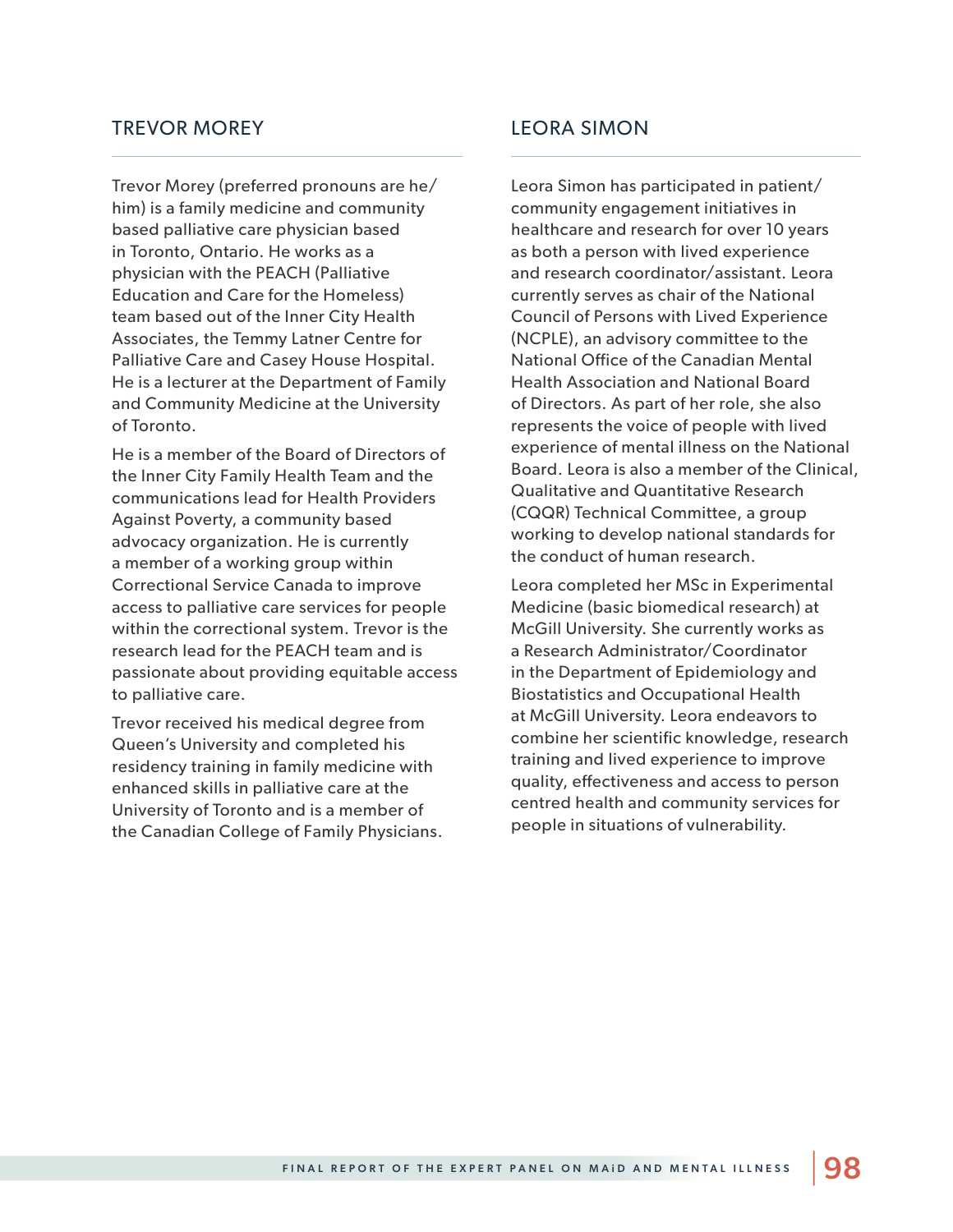#### DONNA STEWART

Dr. Donna Stewart CM, MD, FRCPC is a University Professor at the University of Toronto, with a primary appointment to Psychiatry and cross appointments to Medicine, Surgery, Obstetrics and Gynecology, Anesthesiology and Pain Medicine and Family and Community Medicine. She is a Senior Scientist at the Toronto General Hospital Research Institute. Her clinical work at the University Health Network is in mental disorders in the medically ill and women's health. She has also done over 200 MAiD assessments and conducted research and published in medical journals on this topic. She is a member of the Canadian Psychiatric Association Working Group on MAiD, the Canadian Association of MAiD Assessors and Providers, Dying with Dignity and the University of Toronto Centre for Bioethics.

Dr. Stewart graduated as the Gold Medalist in Medicine at Queen's University and practiced as a family doctor in Canada's north before qualifying as a psychiatrist nearly 50 years ago. She held the world's first Chair in Women's Health from 1995– 2015. She is a successful medical educator, researcher and clinician and has published over 400 peer-reviewed academic papers and 4 books on medical topics. She is recipient of many awards and in 2014 she became a Member of the Order of Canada. She wrote a Brief and testified at the Senate hearings on MAiD for Mental Illness in February 2021.

### CORNELIA (NEL) WIEMAN

Dr. Nel Wieman is the Acting Deputy Chief Medical Officer for the First Nations Health Authority (FNHA) in British Columbia. She is Anishinaabe (Little Grand Rapids First Nation, Manitoba) and lives, works and plays on the unceded territory of the Coast Salish peoples—səl̓ílwətaʔɬ (Tsleil-Waututh), Sḵwx̱wú7mesh (Squamish), and xʷməθkʷəy̓əm (Musqueam) Nations. Dr. Wieman has served as the President of the Indigenous Physicians Association of Canada (IPAC) since 2016.

Dr. Wieman completed her medical degree and psychiatry specialty training at McMaster University. As Canada's first female Indigenous psychiatrist, Dr. Wieman has more than 20 years' clinical experience, working with Indigenous people in both rural/reserve and urban settings. Her previous activities include co-directing an Indigenous health research program in the Dalla Lana School of Public Health at the University of Toronto and the National Network for Indigenous Mental Health Research, being Deputy Chair of Health Canada's Research Ethics Board, and serving on the Canadian Institutes of Health Research's Governing Council. She has also worked and taught in many academic settings, has chaired national advisory groups within Indigenous Services Canada's First Nations and Inuit Health Branch, and has served as a Director on many boards, including the Indspire Foundation and Pacific Blue Cross. She sits on the Executive Committee of the National Consortium on Indigenous Medical Education. She has recently been appointed to the BC Provincial Task Team charged with ensuring implementation of the recommendations arising from the "In Plain Sight" report.

Dr. Wieman holds faculty appointments at Simon Fraser University, the University of British Columbia and McMaster University.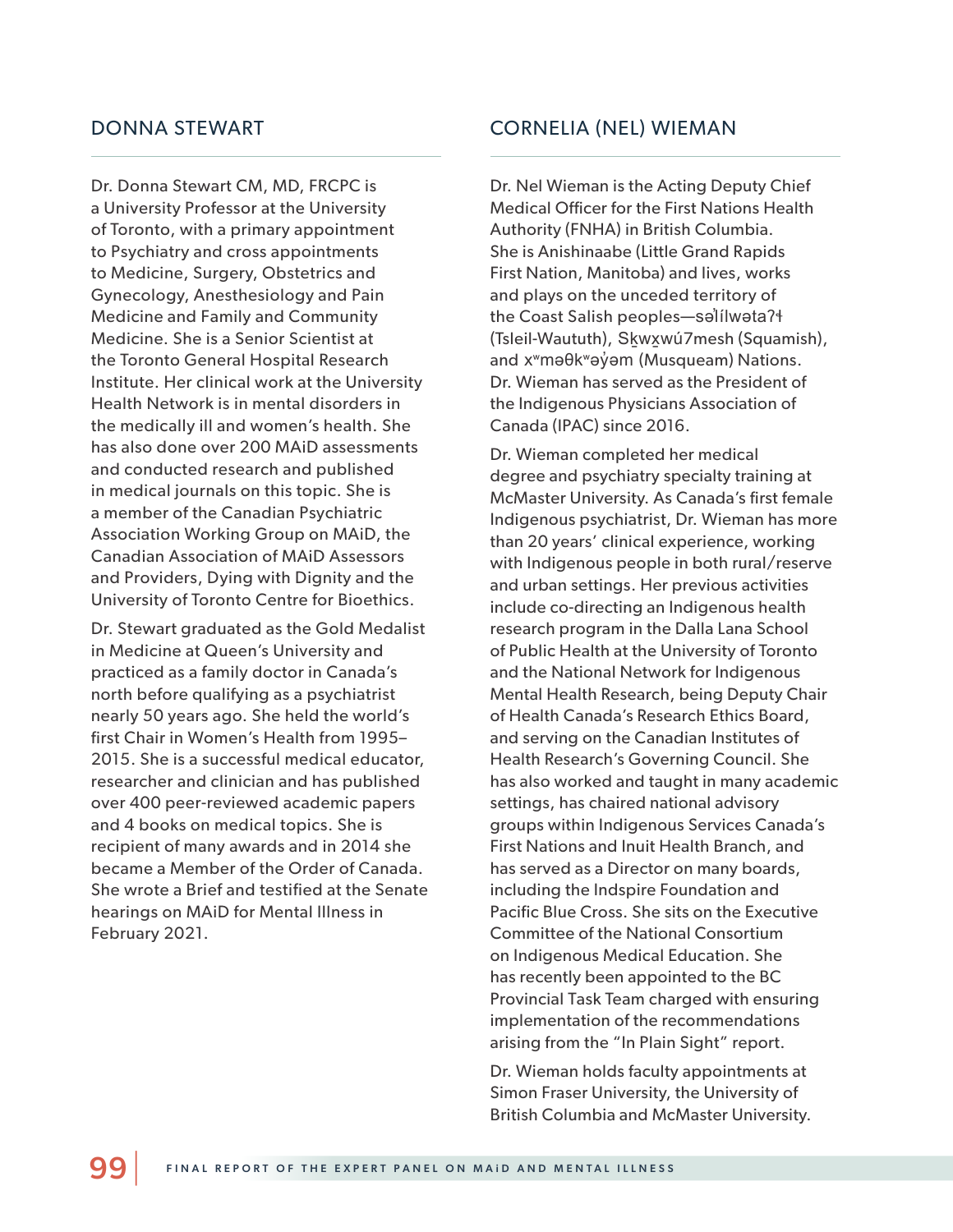# **APPENDIX C: SAFEGUARDS, PROTOCOLS AND GUIDANCE RECOMMENDED IN PREVIOUS GOVERNMENT REPORTS**

Over the last ten years, a substantial body of work has emerged concerning the subject of assisted dying for persons with mental disorders in the form of academic articles (see for example: Kious & Battin, 2019; Kim, 2021; Blikshavn, Husum & Magelssen, 2017; Verhofstadt, Thienpont, & Peters, 2017; Cholbi, 2013; Dembo, Schuklenk, & Reggler, 2018; Cowley, 2013; Evenblij et al., 2019; Pronk, Willems & van de Vathorst, 2021; Mehlum et al., 2020), reports by health professional associations (AMPQ, 2020), and governmental reports. To illustrate the evolution of advice given to governments about this issue, we provide a summary of recommendations with respect to safeguards, protocols and guidance for persons with mental disorders found in studies mandated or conducted by Canadian governments.

In December 2015, the External Panel on Options for a Legislative Response to *Carter v. Canada* published a report of its consultations in the form of a summary and key findings. This Panel included three experts with complementary disciplinary backgrounds who worked from the time of the *Carter* decision through that calendar year. The report's findings reflect the diversity of views about whether MAiD MI-SUMC should be permitted. Safeguards, protocols and guidance were not the focus of the report, however, there is reference to the position of the Canadian Psychiatric Association (CPA) at that time which recommended psychiatrist involvement for capacity assessments of MAiD requesters with comorbid psychiatric and physical illness, and psychiatric assessments for persons who request MAiD on the basis of a mental disorder (External Panel on Options for a Legislative Response to *Carter v. Canada*, 2015).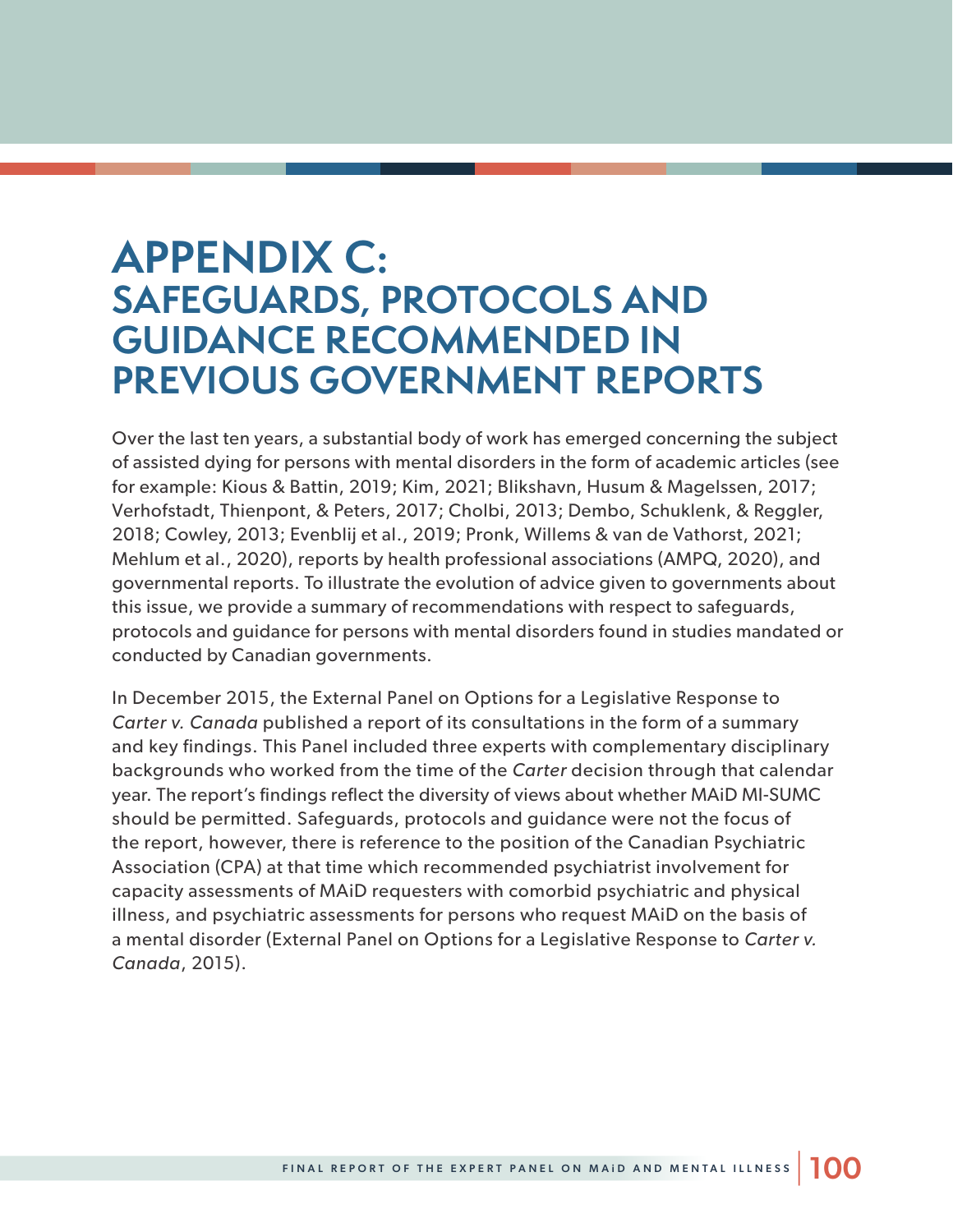The Provincial-Territorial Expert Advisory Group (PTEAG) was an initiative of the Government of Ontario and was supported by 11 Ministries of Health of provinces and territories. British Columbia participated as an observer and Québec did not participate having already adopted its own law on assisted dying in June 2014 (Provincial-Territorial Expert Advisory Group on Physician-Assisted Dying, 2015). The PTEAG included nine members with complementary disciplinary backgrounds. Its mandate was to provide non-binding advice to participating provinces and territories in establishing policies and procedures in light of the *Carter* decision. It worked between August and November 2015, prior to Bill C-14 being tabled in Parliament. The report, published in November 2015 considered mental disorders to fall within the expression 'grievous and irremediable medical condition' and did not recommend any safeguards, protocols and guidance specific to this group (Provincial-Territorial Expert Advisory Group on Physician-Assisted Dying, 2015).

During the  $42<sup>nd</sup>$  session of Parliament, a special joint committee of members from the House of Commons and Senate wrote a report entitled: *Medical Assistance in Dying: Patient-Centred Approach*. This work also preceded tabling of C-14. Similar to the PTEAG, this committee considered mental illness to fall within the reach of the *Carter* decision and thus, potentially eligible for MAiD. The recommended safeguards, guidance and protocols applied to all requesters. However, the committee did make a specific recommendation that services and supports (both clinical and social) for persons with mental disorders be improved (Special Joint Committee on Physician-Assisted Dying 2016).

Bill C-14 directed the Minister of Justice and the Minister of Health to initiate three independent reviews relating to MAID including one concerning MI-SUMC.<sup>50</sup> The federal government asked the Council of Canadian Academies (CCA) to undertake the reviews. The CCA Expert Panel Working Group on MAiD MD-SUMC had 14 members again with complementary disciplinary backgrounds. As required by the law, its report was tabled in Parliament in December 2018. The group's mandate did not include offering recommendations. Instead, as part of its review of the knowledge in this area, it provided an overview of existing safeguards, protocols and guidance internationally, and those proposed in the academic literature (Council of Canadian Academies, 2018).

<sup>50</sup> The three independent reviews related to requests for MAiD by mature minors, to advance requests for MAiD and to requests where mental illness is the sole underlying medical condition.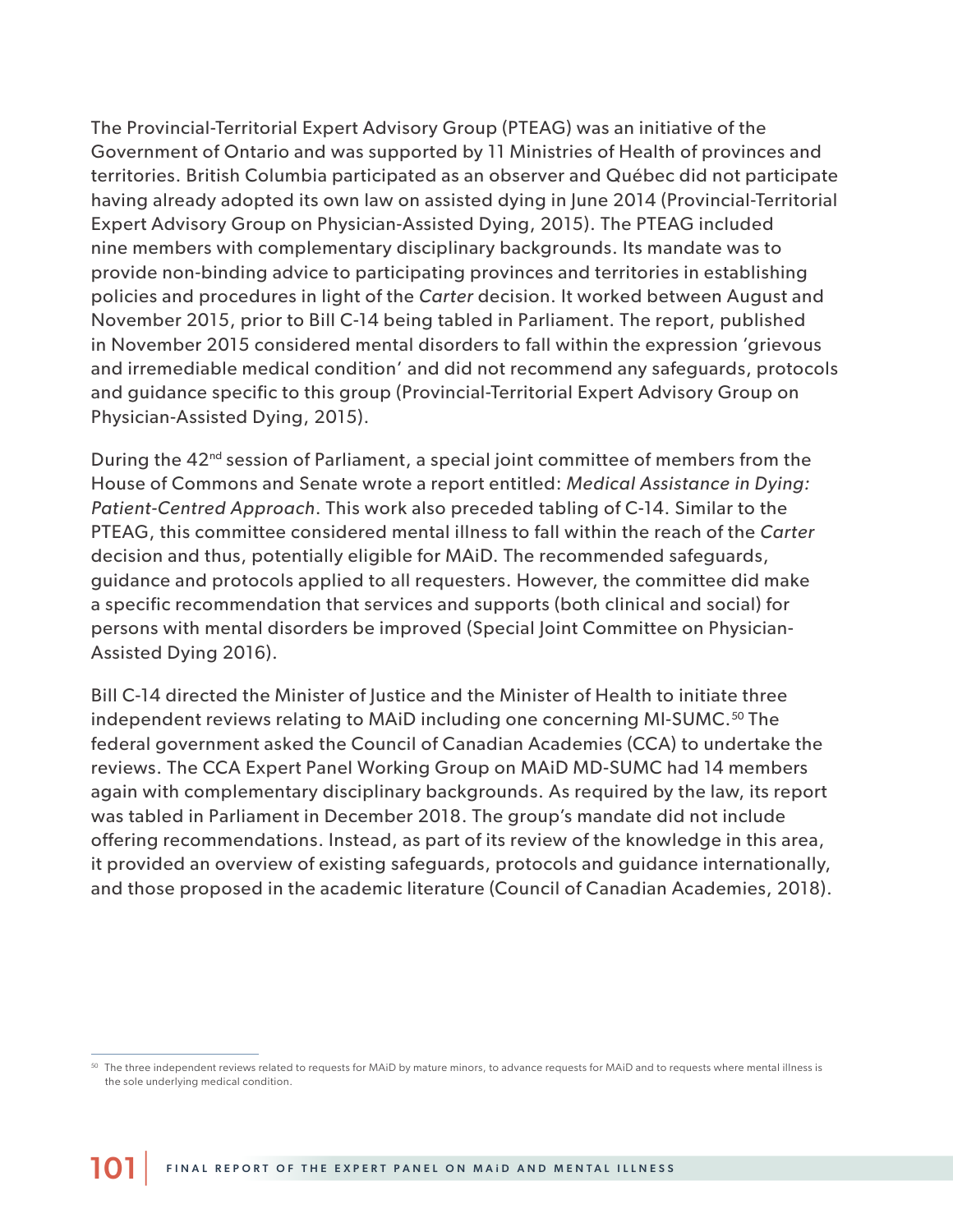Finally, in 2021, the government of Québec created a Select Committee of members of the National Assembly to study and make recommendations about access to MAiD for persons with mental illness. This Committee recommended that persons with mental illness be excluded from access to MAiD, and therefore no safeguards, protocols or guidance were discussed (Select Committee on the Evolution of the Act respecting end-of-life care, 2021).

Despite the wealth of material contained within these reports, they contain few recommendations for safeguards, protocols or guidance to serve as a foundation for the Panel's work. However, the Panel did consider safeguards, protocols and guidance in other countries and recommendations made by health professional associations and other organizations.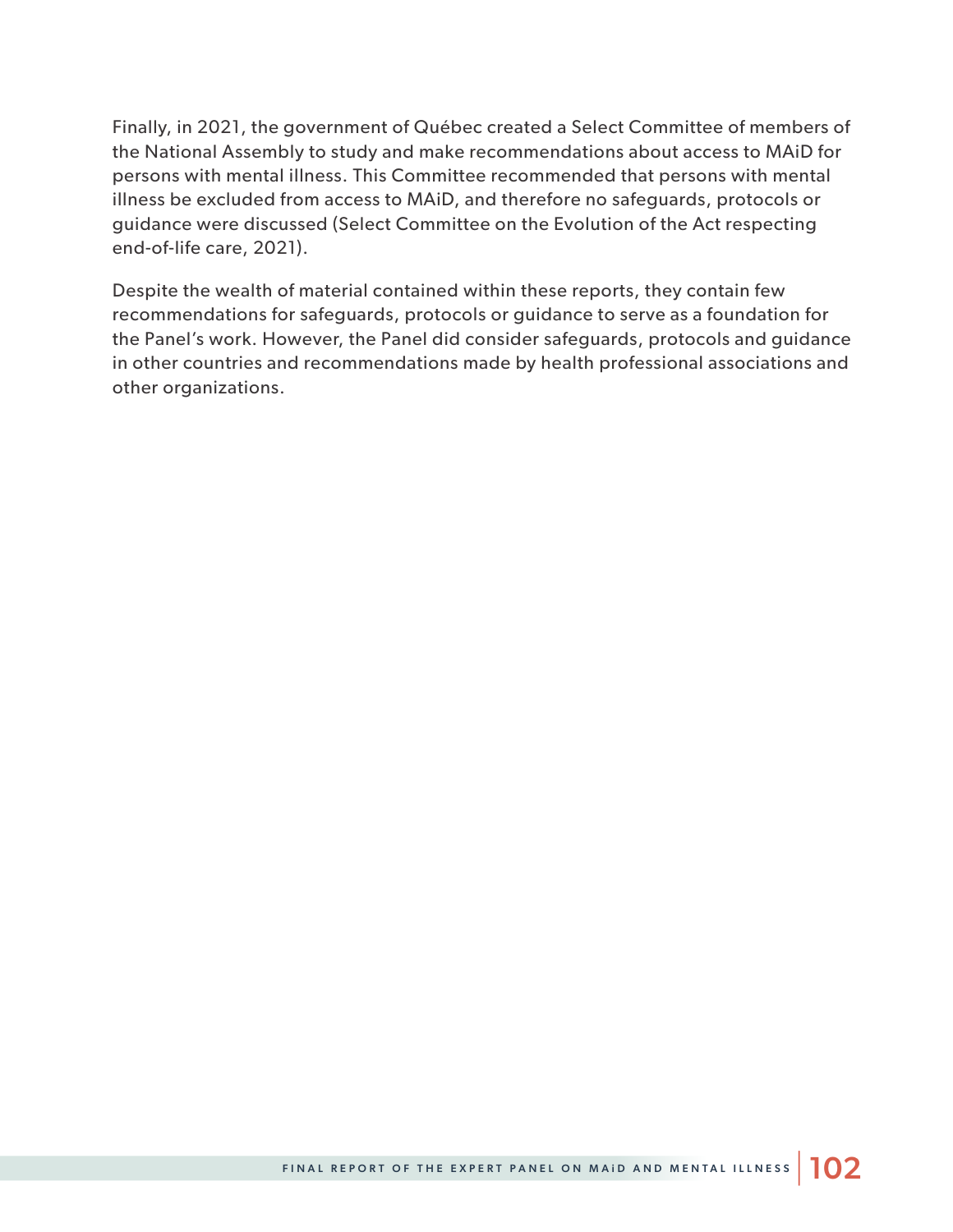## **APPENDIX D: SAFEGUARDS, PROTOCOLS AND GUIDANCE IN COUNTRIES THAT PERMIT MAiD MD-SUMC**

Of the countries that permit assisted dying for persons with mental disorders, none have legislated safeguards specific to persons with mental disorders. The Netherlands and Belgium have the most extensive set of safeguards, protocols and guidance overall. These will be presented below.

Luxembourg does not have guidance specific to persons with mental disorders. Switzerland has a minimal legislative framework which is not based on a person having a medical condition. The Swiss practice relies more heavily on protocols developed by civil society assisted dying associations who provide assistance to requesters. These protocols are applicable to all types of requesters. A person is not required to be a physician to provide assistance.51 However, there has been guidance developed for those physicians who are involved (Swiss Academy for Medical Sciences, 2018). This guidance indicates that, as a result of a Supreme Court decision, a 'detailed psychiatric opinion' is required for requesters with a mental disorder.

The legal situation in Germany is in transition. While assisted suicide itself is not illegal, a recent court decision states that the country's Federal Institute for Drugs and Medical Devices is not obliged to make lethal substances available for the purposes of assisted suicide.<sup>52</sup> There are other methods of obtaining lethal substances and assisted dying associations are providing assistance. To the Panel's knowledge no German protocols or guidance specific to assisted dying for persons with mental disorders has been developed.

The Dutch due care and Belgian eligibility criteria (outlined below) apply to all assisted dying requests. The Belgian law sets out additional safeguards when a patient is not expected to die in the near future (Government of Belgium, 2002).

<sup>51</sup> See: [www.exit-romandie.ch/l-assistance-au-suicide-fr360.html](https://www.exit-romandie.ch/l-assistance-au-suicide-fr360.html)

<sup>52</sup> See: [www.dw.com/en/german-court-rejects-access-to-euthanasia-medication/a-60639440](https://www.dw.com/en/german-court-rejects-access-to-euthanasia-medication/a-60639440)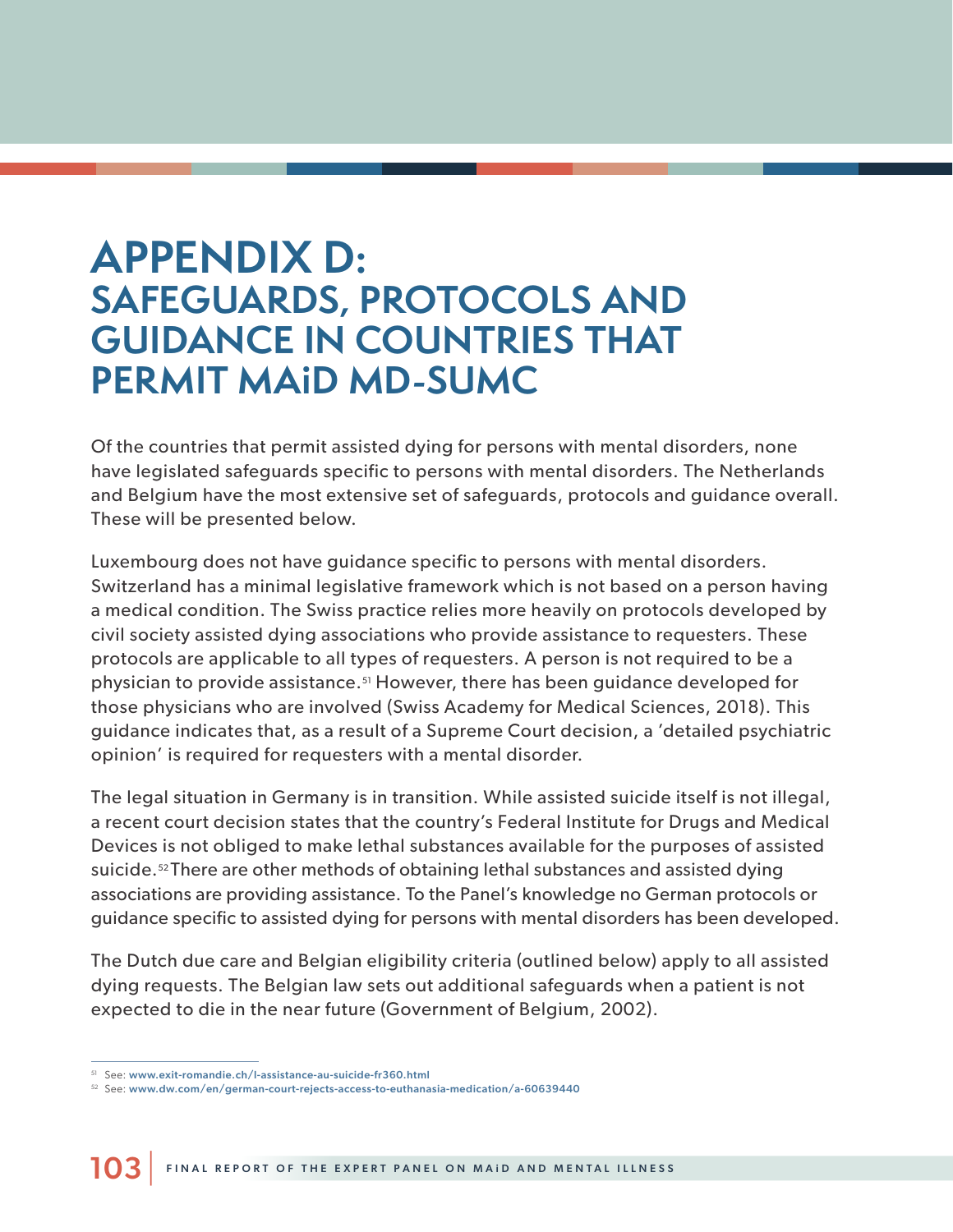#### **DUTCH DUE CARE CRITERIA**

#### The physician must:

- (a) be satisfied that the patient's request is voluntary and well considered;
- (b) be satisfied that the patient's suffering is unbearable, with no prospect of improvement;
- (c) have informed the patient about his situation and his prognosis;
- (d) have come to the conclusion, together with the patient, that there is no reasonable alternative in the patient's situation;
- (e) have consulted at least one other, independent physician, who must see the patient and give a written opinion on whether the due care criteria set out in (a) to (d) have been fulfilled;
- (f) have exercised due medical care and attention in terminating the patient's life or assisting in his suicide (RTE, 2018).

#### **BELGIAN ELIGIBILITY CRITERIA**

#### The physician must ensure that:

- 1. the patient has attained the age of majority or is an emancipated minor, and is legally competent and conscious at the moment of making the request;
- 2. the request is voluntary, well-considered and repeated, and is not the result of any external pressure;
- 3. the patient is in a medically futile condition of constant and unbearable physical or mental suffering that can not be alleviated,resulting from a serious and incurable disorder caused by illness or accident.

#### If the physician believes the patient is clearly not expected to die in the near future, he/she must also:

- 1. consult a second physician, who is a psychiatrist or a specialist in the disorder in question, and inform him/her of the reasons for such a consultation. The physician consulted reviews the medical record, examines the patient and must assure himself about the constant and unbearable physical or mental suffering that cannot be alleviated, and of the voluntary, well-considered and repeated character of the euthanasia request. The physician consulted reports on his/her findings. The physician consulted must be independent of the patient as well as of the physician initially consulted. The physician informs the patient about the results of this consultation;
- 2. allow at least one month between the patient's written request and the act of euthanasia (Government of Belgium, 2002).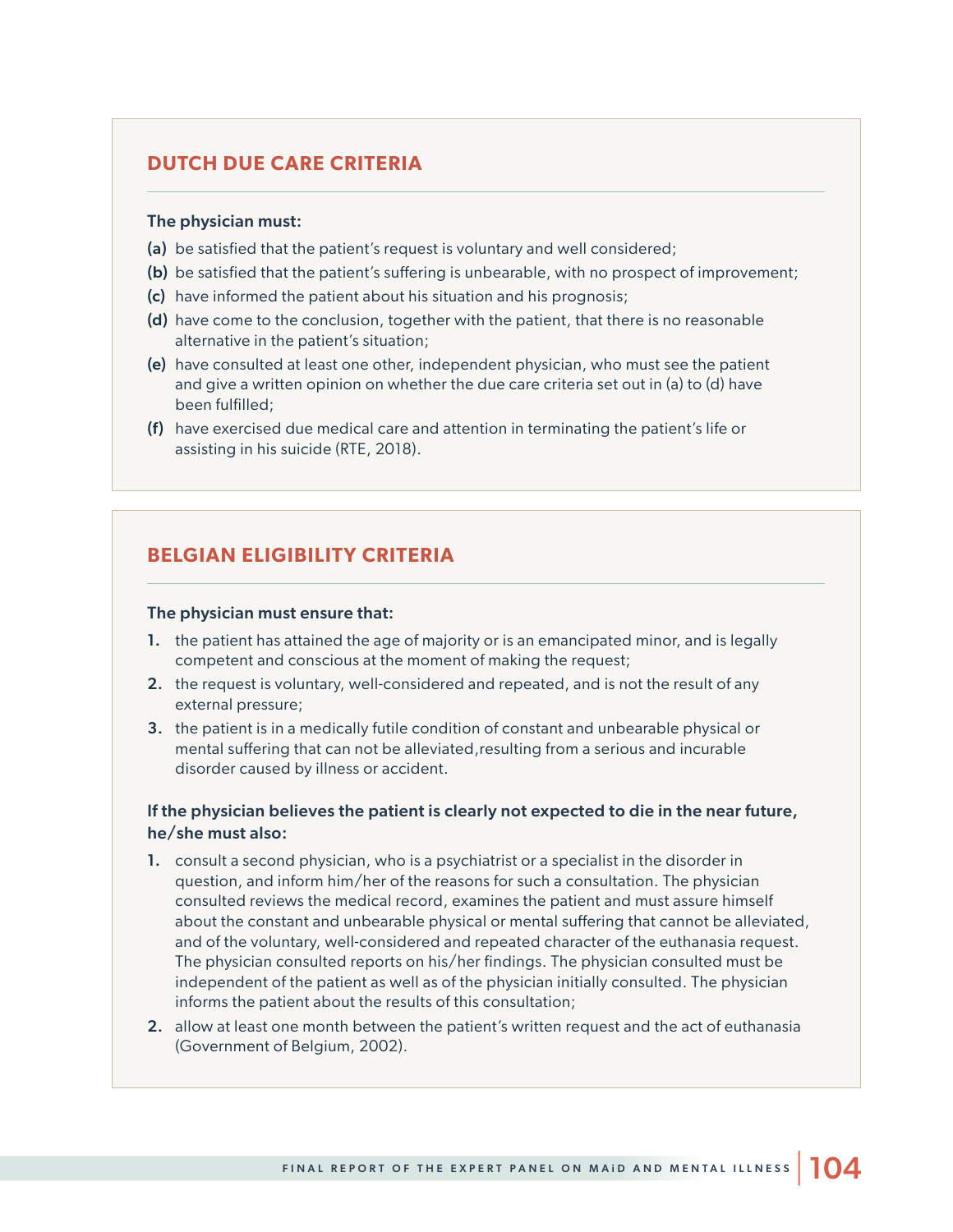While the Dutch and Belgian laws set out the general eligibility criteria and safeguards, the following organizations have developed specific guidance for physicians assessing requests from persons with mental disorders:

- The Dutch Pyschiatric Assocation, Nederlandse Vereniging voor Psychiatrie (NVvP)
- The Dutch Regional Review Committees, Regionale Toetsingscommissies Euthanasie (RTE)
- The Belgian Ordre des médecins
- The Flemish Psychiatric Association, Vlaamse Vereniging voor Psychiatrie (VVP)

The table below summarizes some of the key safeguards, protocols, and guidance in place in the Netherlands and Belgium. Additional recommendations can be found in the documents referenced; the table summarizes the most significant ones.

### **Safeguards, Protocols and Guidance in the Netherlands and Belgium for Requesters With Mental Disorders**

|                                                                                                              | <b>NETHERLANDS</b>                                 |                                                                                                                                                                                                                                                                         |                                                                                                                                                                                                                                                        | <b>BELGIUM</b>                                  |                                                                                                                                                                                                                         |                                                                                                                                                           |
|--------------------------------------------------------------------------------------------------------------|----------------------------------------------------|-------------------------------------------------------------------------------------------------------------------------------------------------------------------------------------------------------------------------------------------------------------------------|--------------------------------------------------------------------------------------------------------------------------------------------------------------------------------------------------------------------------------------------------------|-------------------------------------------------|-------------------------------------------------------------------------------------------------------------------------------------------------------------------------------------------------------------------------|-----------------------------------------------------------------------------------------------------------------------------------------------------------|
| SAFEGUARDS,<br><b>PROTOCOLS</b><br><b>GUIDANCE</b>                                                           | <b>Required</b><br>by law<br>for all<br>requesters | Recommended<br>by RTE<br>(oversight<br>body)<br>for requesters<br>with mental<br>disorders                                                                                                                                                                              | Recommended<br>by NVvP<br>(Dutch<br>Psychiatric<br>Association)                                                                                                                                                                                        | <b>Required</b><br>by law for all<br>requesters | Ordre des<br>médecins<br>(regulatory<br>quidance for<br>requesters<br>with mental<br>disorders)                                                                                                                         | Recommended<br>by VVP for<br>requesters<br>with mental<br>disorders<br>(Flemish<br>Psychiatric<br>Association)                                            |
| Discussion about<br>prognosis and<br>therapeutic<br>options                                                  | Yes                                                |                                                                                                                                                                                                                                                                         |                                                                                                                                                                                                                                                        | Yes                                             |                                                                                                                                                                                                                         |                                                                                                                                                           |
| Together with<br>the patient,<br>the physician<br>concludes<br>that there is<br>no reasonable<br>alternative | Yes                                                | If the patient<br>refuses a<br>reasonable<br>alternative,<br>they cannot in<br>principle be said<br>to be suffering<br>with no prospect<br>of improvement.<br>At the same time,<br>patients are<br>not obliged to<br>undergo every<br>conceivable form<br>of treatment. | If the patient<br>refuses a<br>reasonable<br>treatment,<br>and if after<br>discussion the<br>physician does<br>not consider<br>the refusal<br>reasonable,<br>the physician<br>must reject the<br>termination of life<br>request for the<br>time being. | Yes                                             | A patient who<br>refuses evidence-<br>based treatments<br>that are likely to<br>relieve suffering<br>cannot be<br>considered to<br>be incurable<br>and, therefore,<br>the practitioner<br>cannot provide<br>euthanasia. | If a person<br>refuses a<br>treatment<br>offering a<br>reasonable<br>prospect of<br>success, the<br>person does<br>not have an<br>incurable<br>condition. |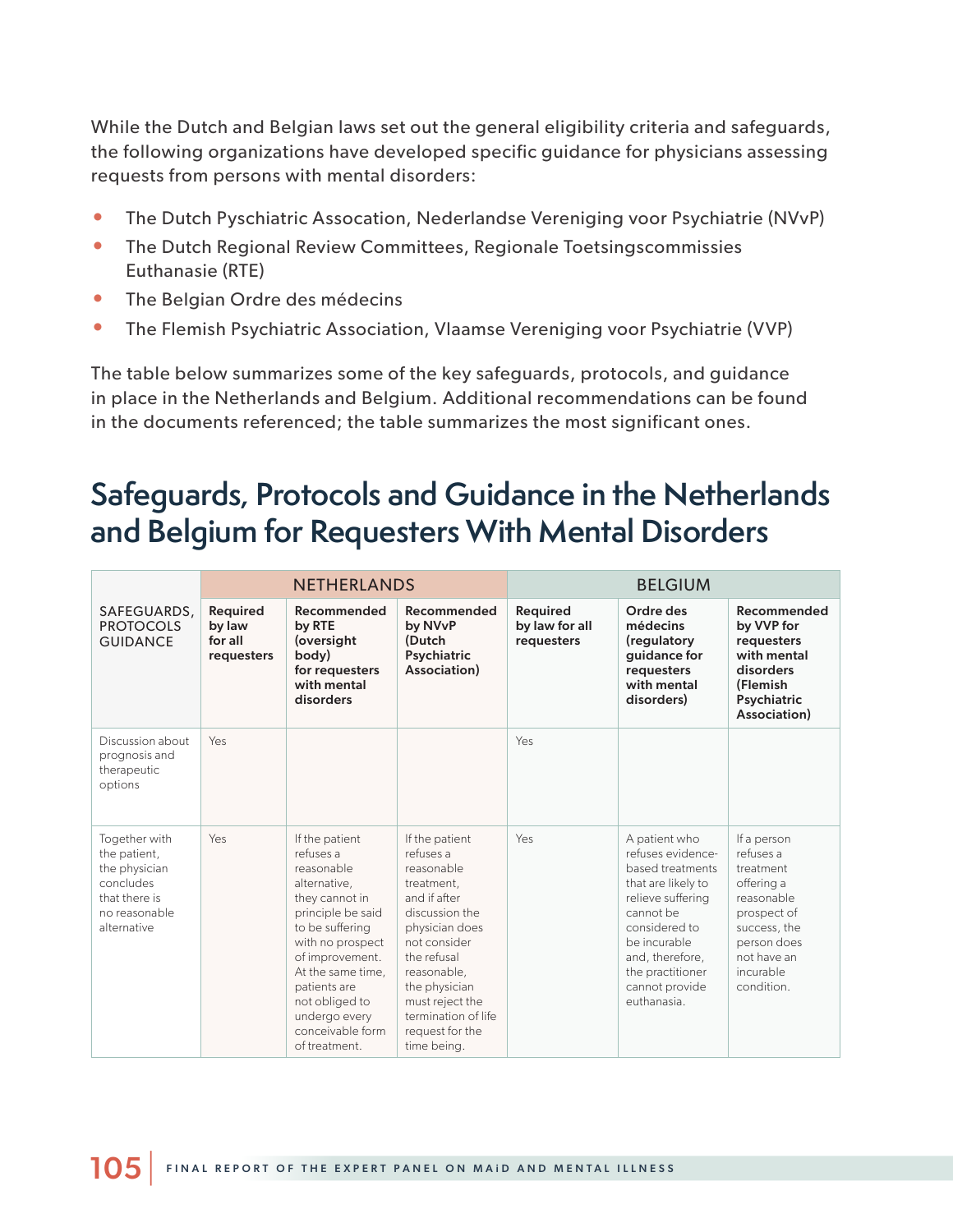|                                                                                      | <b>NETHERLANDS</b>                                 |                                                                                            |                                                                                                                                            | <b>BELGIUM</b>                                                                                                                                                                                                                                                               |                                                                                                        |                                                                                                                                                                                                                                                                                                           |
|--------------------------------------------------------------------------------------|----------------------------------------------------|--------------------------------------------------------------------------------------------|--------------------------------------------------------------------------------------------------------------------------------------------|------------------------------------------------------------------------------------------------------------------------------------------------------------------------------------------------------------------------------------------------------------------------------|--------------------------------------------------------------------------------------------------------|-----------------------------------------------------------------------------------------------------------------------------------------------------------------------------------------------------------------------------------------------------------------------------------------------------------|
| SAFEGUARDS,<br><b>PROTOCOLS</b><br><b>GUIDANCE</b>                                   | <b>Required</b><br>by law<br>for all<br>requesters | Recommended<br>by RTE<br>(oversight<br>body)<br>for requesters<br>with mental<br>disorders | Recommended<br>by NVvP<br>(Dutch<br>Psychiatric<br>Association)                                                                            | Required<br>by law for all<br>requesters                                                                                                                                                                                                                                     | Ordre des<br>médecins<br>(regulatory<br>guidance for<br>requesters<br>with mental<br>disorders)        | Recommended<br>by VVP for<br>requesters<br>with mental<br>disorders<br>(Flemish<br>Psychiatric<br>Association)                                                                                                                                                                                            |
| Time requirements                                                                    | None<br>required                                   |                                                                                            | The assessment<br>process can<br>be lengthy and<br>requesters should<br>be informed<br>of this.                                            | Yes<br>If the person's<br>death is not<br>foreseeable<br>there must be<br>at least one<br>month from the<br>person's written<br>request and<br>euthanasia.<br>First assessment<br>must take place<br>during several<br>conversations<br>over a reasonable<br>period of time. | A lengthy<br>period of clinical<br>follow-up is<br>required to<br>ensure the<br>request is<br>durable. | The assessment<br>process can<br>be lengthy and<br>requesters should<br>be informed<br>of this.                                                                                                                                                                                                           |
| Discussion with<br>other clinicians<br>involved in the<br>person's care              | Not required                                       |                                                                                            | Discussions with<br>other clinicians<br>involved<br>including<br>psychiatrists who<br>saw the requester<br>in the past are<br>recommended. | Yes<br>Discussion with<br>the nursing team.                                                                                                                                                                                                                                  |                                                                                                        | Discussion with<br>other clinicians<br>involved<br>including key<br>practitioners<br>from the past is<br>recommended.<br>Refusal by<br>the person to<br>permit contact<br>with previous<br>clinicians may<br>result in a refusal<br>of the request.                                                       |
| Discussion with<br>the person's<br>family or<br>significant others<br>(with consent) | Not required                                       |                                                                                            | Recommended<br>except in<br>exceptional<br>circumstances.                                                                                  | Yes if the<br>requester wishes.                                                                                                                                                                                                                                              |                                                                                                        | Discussion with<br>family and/or<br>significant others<br>is recommended.<br>The patient's<br>refusal to have<br>third parties<br>involved may,<br>however, result<br>in the doctors<br>involved being<br>unable to perform<br>their tasks<br>properly, and may<br>result in a refusal<br>of the request. |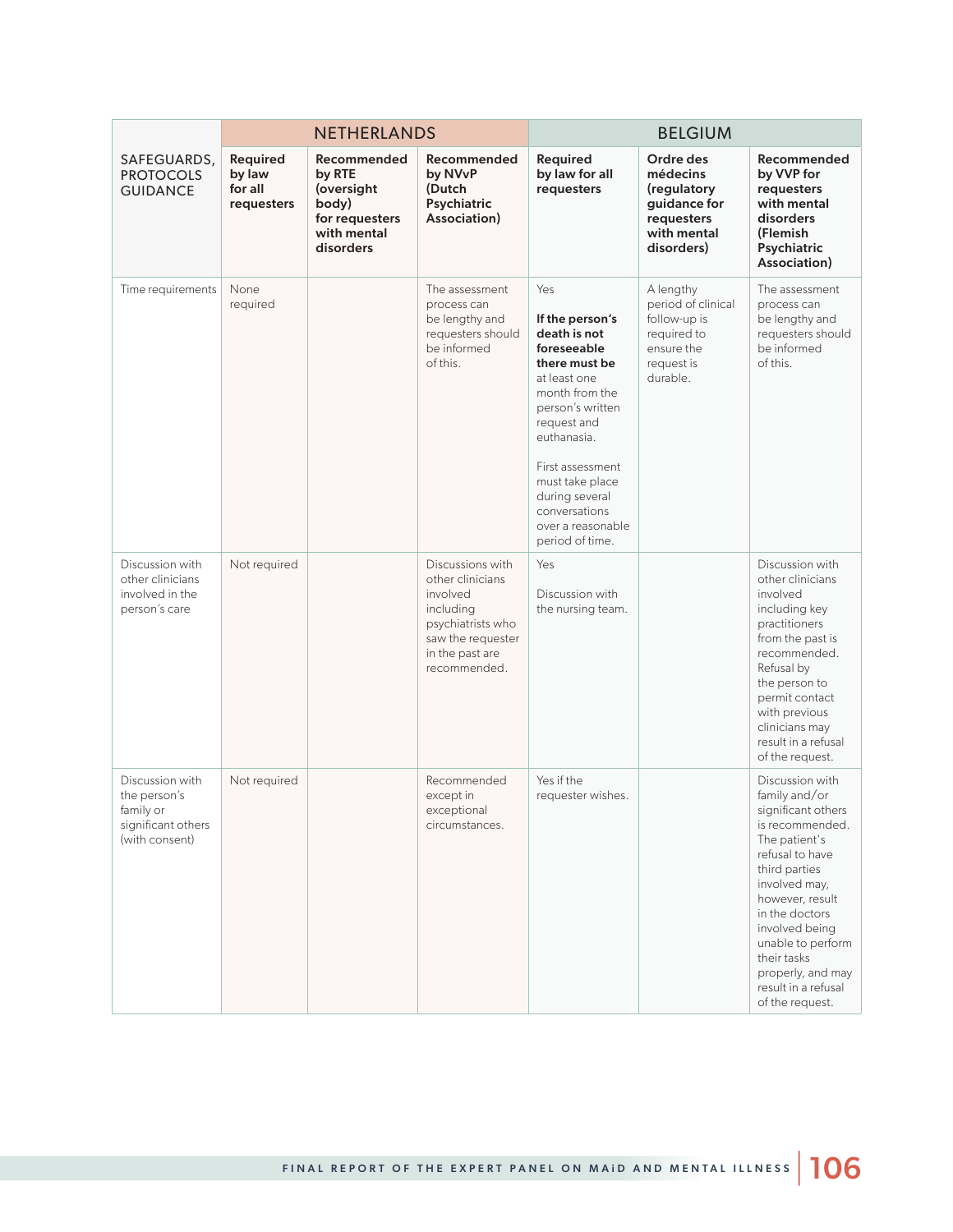|                                                                                                            | <b>NETHERLANDS</b>                                 |                                                                                                                                                                                                                                                                                                                                                                                                 |                                                                                                                                | <b>BELGIUM</b>                                                                                                                                                                                                                                                                                                                                      |                                                                                                                                                   |                                                                                                                                       |
|------------------------------------------------------------------------------------------------------------|----------------------------------------------------|-------------------------------------------------------------------------------------------------------------------------------------------------------------------------------------------------------------------------------------------------------------------------------------------------------------------------------------------------------------------------------------------------|--------------------------------------------------------------------------------------------------------------------------------|-----------------------------------------------------------------------------------------------------------------------------------------------------------------------------------------------------------------------------------------------------------------------------------------------------------------------------------------------------|---------------------------------------------------------------------------------------------------------------------------------------------------|---------------------------------------------------------------------------------------------------------------------------------------|
| SAFEGUARDS,<br><b>PROTOCOLS</b><br><b>GUIDANCE</b>                                                         | <b>Required</b><br>by law<br>for all<br>requesters | Recommended<br>by RTE<br>(oversight<br>body)<br>for requesters<br>with mental<br>disorders                                                                                                                                                                                                                                                                                                      | Recommended<br>by NVvP<br>(Dutch<br>Psychiatric<br>Association)                                                                | Required<br>by law for all<br>requesters                                                                                                                                                                                                                                                                                                            | Ordre des<br>médecins<br>(regulatory<br>guidance for<br>requesters<br>with mental<br>disorders)                                                   | Recommended<br>by VVP for<br>requesters<br>with mental<br>disorders<br>(Flemish<br>Psychiatric<br>Association)                        |
| Eligibility<br>assessment by<br>an independent<br>consulting<br>physician                                  | Yes<br>Advice is<br>non-binding.                   | An independent<br>psychiatrist<br>should assess past<br>treatments and<br>make treatment<br>recommendations<br>where appropriate.                                                                                                                                                                                                                                                               | Psychiatrist is<br>recommended as<br>the 2 <sup>nd</sup> assessor if<br>the 1 <sup>st</sup> assessor is<br>not a psychiatrist. | Yes<br>Advice is<br>non-binding.                                                                                                                                                                                                                                                                                                                    | Independent<br>consulting<br>physician should<br>be a psychiatrist.                                                                               | All three<br>physicians should<br>comment on<br>eligibility not just<br>the two who are<br>legally required<br>to do so.              |
| Consultation with<br>an independent<br>physician with<br>expertise in the<br>disorder causing<br>suffering | Not required                                       | This requirement<br>means that<br>in most cases<br>three physicians<br>participate in<br>the assessment.<br>However, the<br>independent<br>psychiatric<br>assessment and<br>independent<br>assessment of<br>eligibility can<br>be undertaken<br>by a single<br>individual (e.g.,<br>an independent<br>psychiatrist) if<br>three assessments<br>would be too<br>burdensome for<br>the requester. | Independent<br>psychiatrist to<br>make treatment<br>recommendations<br>where appropriate.                                      | If the person's<br>death is not<br>foreseeable the<br>independent<br>physicians with<br>expertise should<br>be a psychiatrist<br>or specialist in<br>the disorder that<br>is motivating the<br>request.<br>Advice is<br>non-binding.<br>This requirement<br>means that, in<br>these cases,<br>three physicians<br>participate in the<br>assessment. | Independent<br>physician<br>with expertise<br>should be a<br>psychiatrist.<br>The three<br>physicians should<br>arrive at a shared<br>conclusion. | Two of the<br>three physicians<br>involved should<br>be psychiatrists.<br>Two of the<br>three must<br>agree to accept<br>the request. |
| EAS deaths must<br>be reported to<br>an oversight<br>committee                                             | Yes                                                |                                                                                                                                                                                                                                                                                                                                                                                                 |                                                                                                                                | Yes                                                                                                                                                                                                                                                                                                                                                 |                                                                                                                                                   |                                                                                                                                       |

Sources: Government of the Netherlands, 2002; Government of Belgium, 2002; NVvP, 2018; RTE, 2018; VVP, 2017; Ordre des médecins, 2019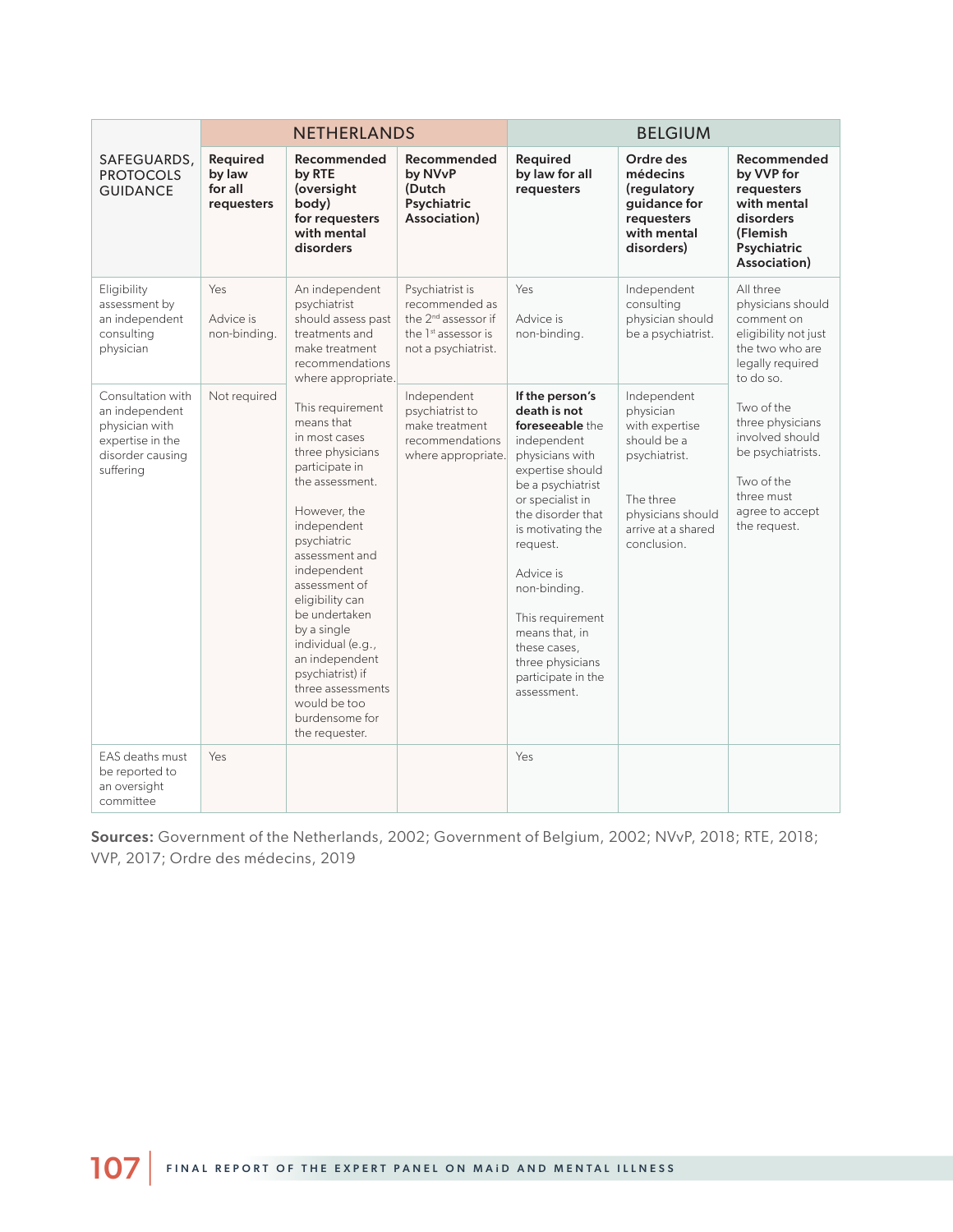### **APPENDIX E: SAFEGUARDS, PROTOCOLS AND GUIDANCE FOR MAiD MD-SUMC RECOMMENDED BY CANADIAN ORGANIZATIONS AND GROUPS**

The following table summarizes some of the key safeguards, protocols, and guidance for MAiD MD-SUMC recommended by Canadian organizations and groups. The Association des médecins psychiatres du Québec, the Canadian Psychiatric Association and the Canadian Bar Association are professional associations. The Halifax Group is a group of academics. Additional recommendations can be found in the documents referenced, the table summarizes the most significant ones.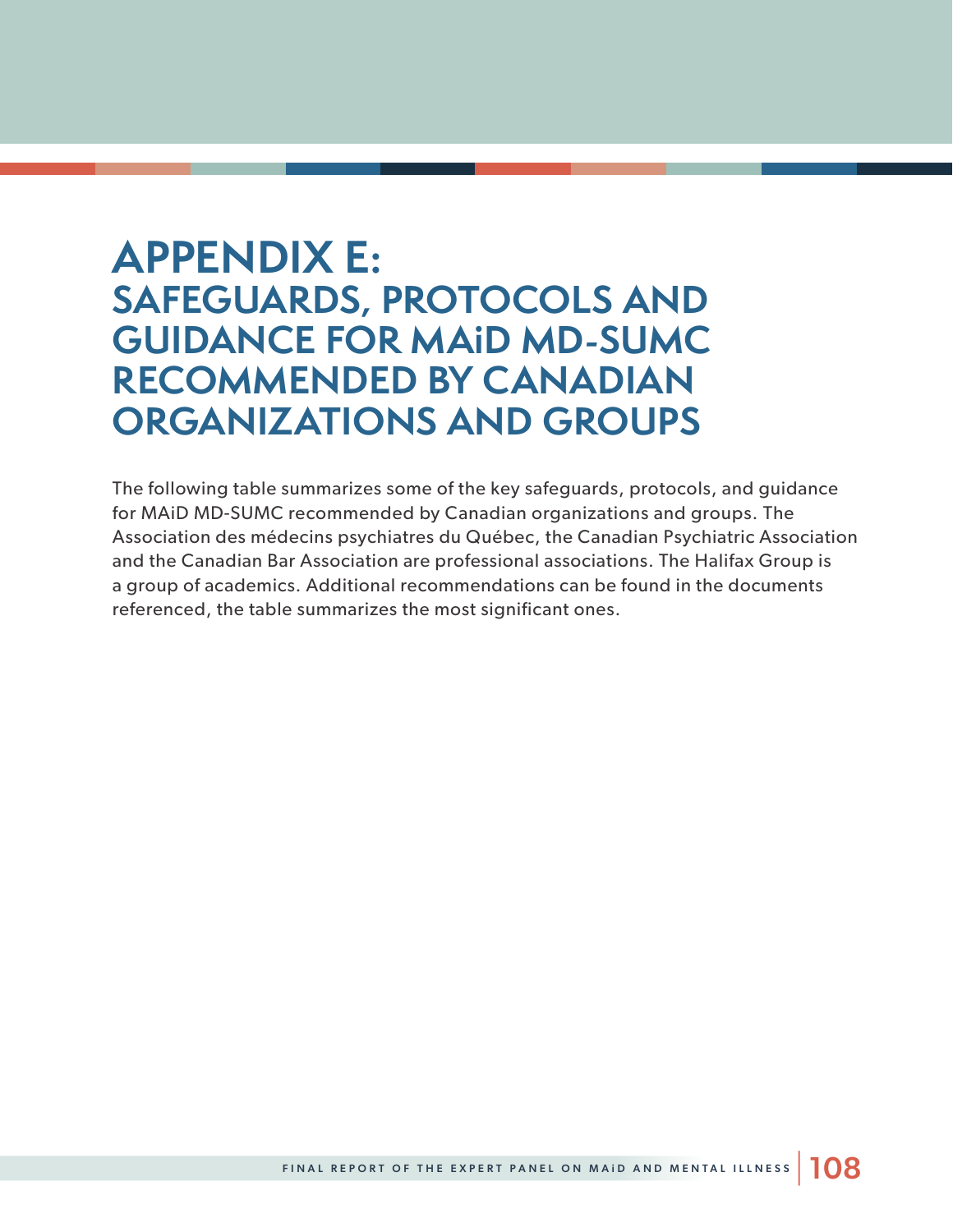| <b>PROPOSAL</b>                                       | <b>HALIFAX GROUP</b><br>(2020)                                                                                                                                                                                                                                                                                                             | <b>ASSOCIATION DE</b><br><b>MÉDECINS PSYCHIATRES</b><br>DU QUÉBEC (2020)                                                                                                                                                                         | <b>CANADIAN</b><br><b>PSYCHIATRIC</b><br><b>ASSOCIATION (2022)</b>                                                                                                                                                                                                                                                                                                                                                                                                                     | <b>CANADIAN BAR</b><br><b>ASSOCIATION</b><br>$(2022)^{53}$                                                                                                                                    |
|-------------------------------------------------------|--------------------------------------------------------------------------------------------------------------------------------------------------------------------------------------------------------------------------------------------------------------------------------------------------------------------------------------------|--------------------------------------------------------------------------------------------------------------------------------------------------------------------------------------------------------------------------------------------------|----------------------------------------------------------------------------------------------------------------------------------------------------------------------------------------------------------------------------------------------------------------------------------------------------------------------------------------------------------------------------------------------------------------------------------------------------------------------------------------|-----------------------------------------------------------------------------------------------------------------------------------------------------------------------------------------------|
| Non-<br>ambivalence <sup>54,55</sup>                  | Not recommended                                                                                                                                                                                                                                                                                                                            | Not addressed                                                                                                                                                                                                                                    | Not addressed                                                                                                                                                                                                                                                                                                                                                                                                                                                                          | Not recommended;<br>does not believe this<br>concept is relevant<br>to the Criminal Code.                                                                                                     |
| <b>Well-considered</b>                                | A MAID request should<br>be well-considered and<br>this requirement should<br>be introduced as a new<br>eligibility criterion.<br>This does not require an<br>evaluation of the quality<br>of the decision but rather<br>an assessment of the<br>decision-making process<br>to ensure that it is well<br>thought out and not<br>impulsive. | Assessors should consider<br>whether emotional reactions,<br>interpersonal dynamics, and<br>values arising from the disorder<br>are having a negative impact<br>on the individual's ability<br>to consider options and<br>make judgments.        | a) Requests should be<br>considered and sustained<br>and not result from a<br>transient or impulsive<br>wish especially in the case<br>where a mental disorder<br>is episodic in nature.<br>b) Both acute and chronic<br>suicidal ideation must<br>be considered and<br>evaluated to make a<br>best determination as<br>to whether the request<br>represents a realistic<br>appraisal of their situation<br>rather than a potentially<br>treatable symptom of their<br>mental illness. | Not recommended;<br>does not believe this<br>concept is relevant<br>to the Criminal Code.                                                                                                     |
| <b>Minimum</b><br>duration<br>of medical<br>condition | Not specified but<br>something to consider in<br>assessing requests.                                                                                                                                                                                                                                                                       | Not specified but recognizes<br>that chronicity of the person's<br>condition is important to<br>consider.                                                                                                                                        | Not specified but<br>consideration must be<br>given to the length of time<br>since diagnosis.                                                                                                                                                                                                                                                                                                                                                                                          | Establishing a<br>specific time<br>requirement may<br>be arbitrary.                                                                                                                           |
| Incurability/<br>irreversibility                      | Exploration of available<br>alternatives to MAiD with<br>particular attention to<br>mental health services<br>and social supports.                                                                                                                                                                                                         | Biopsychosocial treatment<br>history and chronicity need to<br>be taken into consideration.<br>The possibility of improvement<br>with treatment in the<br>foreseeable future should<br>also be considered while<br>balancing benefits and harms. | Documentation should<br>demonstrate that standard<br>treatments, including<br>pharmacological,<br>psychotherapeutic and<br>non-pharmacological<br>therapies for the specific<br>mental disorder as well<br>as social/environmental<br>supports, have been offered,<br>attempted and failed over<br>a sufficient period of time<br>and that there are no other<br>accessible reasonable<br>alternatives.                                                                                | Suggests that a<br>person should<br>be presented<br>with reasonable<br>therapeutic options<br>(whether these<br>involve medication<br>or psychotherapy)<br>prior to being<br>deemed eligible. |
| Capacity                                              | No specific changes<br>to capacity assessment<br>are recommended.                                                                                                                                                                                                                                                                          | Capacity should be assessed<br>longitudinally and should take<br>into consideration other factors<br>beyond the legal criteria.                                                                                                                  | No specific changes<br>to capacity assessment<br>are recommended.<br>Attention should be given<br>to recurrent suicidality.                                                                                                                                                                                                                                                                                                                                                            | No specific<br>changes to capacity<br>assessment are<br>recommended.<br>Attention must be<br>given to suicidality.                                                                            |

<sup>53</sup> The Canadian Bar Association also states the following: Parliament may consider whether assessment should be longitudinal and not based on a single meeting with the patient. This recommendation refers to MAiD eligibility assessments.

<sup>54</sup> The idea that a person requesting MAiD be "non-ambivalent" was mentioned by the trial judge in the *Carter* decision (SCC, 2015, para 29).

<sup>55</sup> A group of academics and collaborators, the Expert Advisory Group, recommended that 'a non-ambivalence criterion should be required for MAiD in situations where death is not reasonably foreseeable.' However, this recommendation does not apply to MAiD MD-SUMC because the group also recommended that MAiD MD-SUMC not be permitted (Expert Advisory Group on Medical Assistance in Dying, 2020).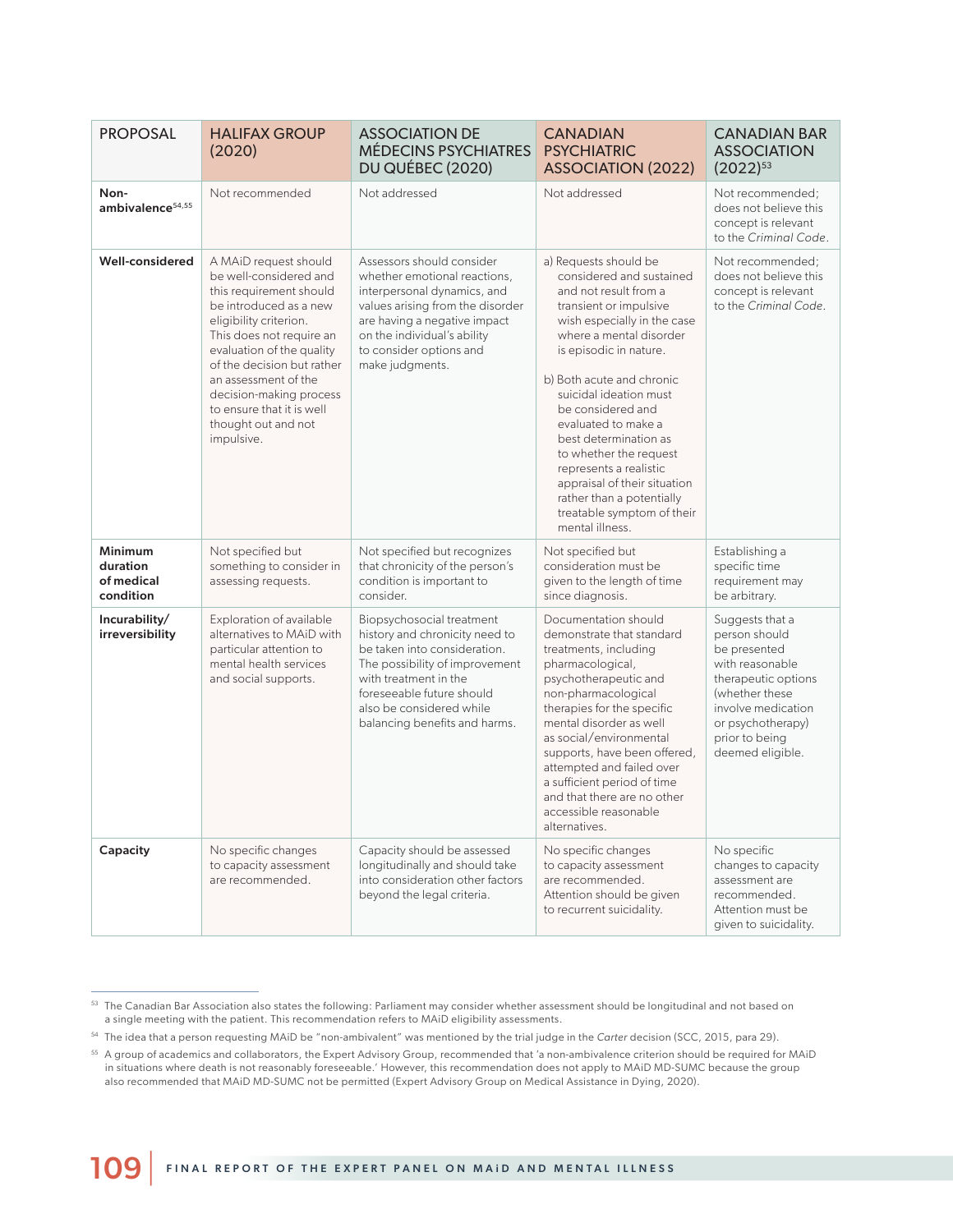| <b>PROPOSAL</b>                                  | <b>HALIFAX GROUP</b><br>(2020)                                                                                                              | <b>ASSOCIATION DE</b><br><b>MÉDECINS PSYCHIATRES</b><br>DU QUÉBEC (2020)                                                                                                                                            | <b>CANADIAN</b><br><b>PSYCHIATRIC</b><br><b>ASSOCIATION (2022)</b>                                                                                                                                                                                                                                                                                                                                                                                                                                                                                                      | <b>CANADIAN BAR</b><br><b>ASSOCIATION</b><br>$(2022)^{53}$                                                                                                                                                                                                              |
|--------------------------------------------------|---------------------------------------------------------------------------------------------------------------------------------------------|---------------------------------------------------------------------------------------------------------------------------------------------------------------------------------------------------------------------|-------------------------------------------------------------------------------------------------------------------------------------------------------------------------------------------------------------------------------------------------------------------------------------------------------------------------------------------------------------------------------------------------------------------------------------------------------------------------------------------------------------------------------------------------------------------------|-------------------------------------------------------------------------------------------------------------------------------------------------------------------------------------------------------------------------------------------------------------------------|
| Psychiatric<br>consultation                      | At least one assessor be<br>someone with expertise<br>in the condition or<br>consult with someone<br>who has expertise in<br>the condition. | Psychiatrists should be involved<br>as both the first and second<br>assessors and should be<br>independent from each other.                                                                                         | At least one independent<br>psychiatrist with expertise in<br>the mental disorder should<br>be one of the eligibility<br>assessors.<br>At least one independent<br>psychiatrist who has<br>expertise in the mental<br>disorder should complete<br>a comprehensive clinical<br>assessment to validate<br>whether the patient has<br>received an accurate<br>diagnosis and if they have<br>had access to evidence-<br>based mental health<br>assessment, treatment and<br>supports for an adequate<br>period of time based<br>on generally accepted<br>standards of care. | Parliament may<br>consider specifying<br>that the "expert"<br>(outlined in Section<br>241.2(3.1)(e.1) of the<br>Criminal Code) must<br>be a psychiatrist or<br>another mental<br>illness specialist.                                                                    |
| Multi-<br>disciplinary<br>perspective            | Assessors should seek<br>out the perspective<br>of other professionals<br>involved in the<br>requester's care.                              | Assessors should seek out<br>the perspective of clinicians<br>involved in the requester's<br>care (e.g., psychiatrist-if<br>not already involved in the<br>assessment, psychologists,<br>social workers, etc.).     | The assessment process<br>should involve gathering<br>the perspective of the<br>multidisciplinary team<br>about the patient's illness<br>and course of treatment.                                                                                                                                                                                                                                                                                                                                                                                                       | Multi-disciplinary<br>teams exploring the<br>dynamic between<br>patients, their<br>community and health<br>care team might be<br>useful. Associated<br>quidelines should<br>be developed<br>by provinces and<br>territories and<br>relevant professional<br>regulators. |
| <b>Collateral</b><br>history                     | Recommends a review<br>of a person's social<br>context through<br>discussion with friends,<br>relatives and carers.                         | Assessors should<br>meet with the requester's<br>significant others unless this<br>is contraindicated or refused.<br>Assessors should obtain reports<br>from earlier MAiD requests<br>with the requester's consent. | The assessor should<br>communicate with the<br>patient's current and past<br>clinicians, and the patient's<br>family and/or friends.<br>Assessors should have<br>access to previous MAiD<br>assessments with the<br>person's consent.                                                                                                                                                                                                                                                                                                                                   | Not specified                                                                                                                                                                                                                                                           |
| <b>Task-specific</b><br>training of<br>assessors | Recommended                                                                                                                                 | Recommended                                                                                                                                                                                                         | Recommended                                                                                                                                                                                                                                                                                                                                                                                                                                                                                                                                                             | Not addressed                                                                                                                                                                                                                                                           |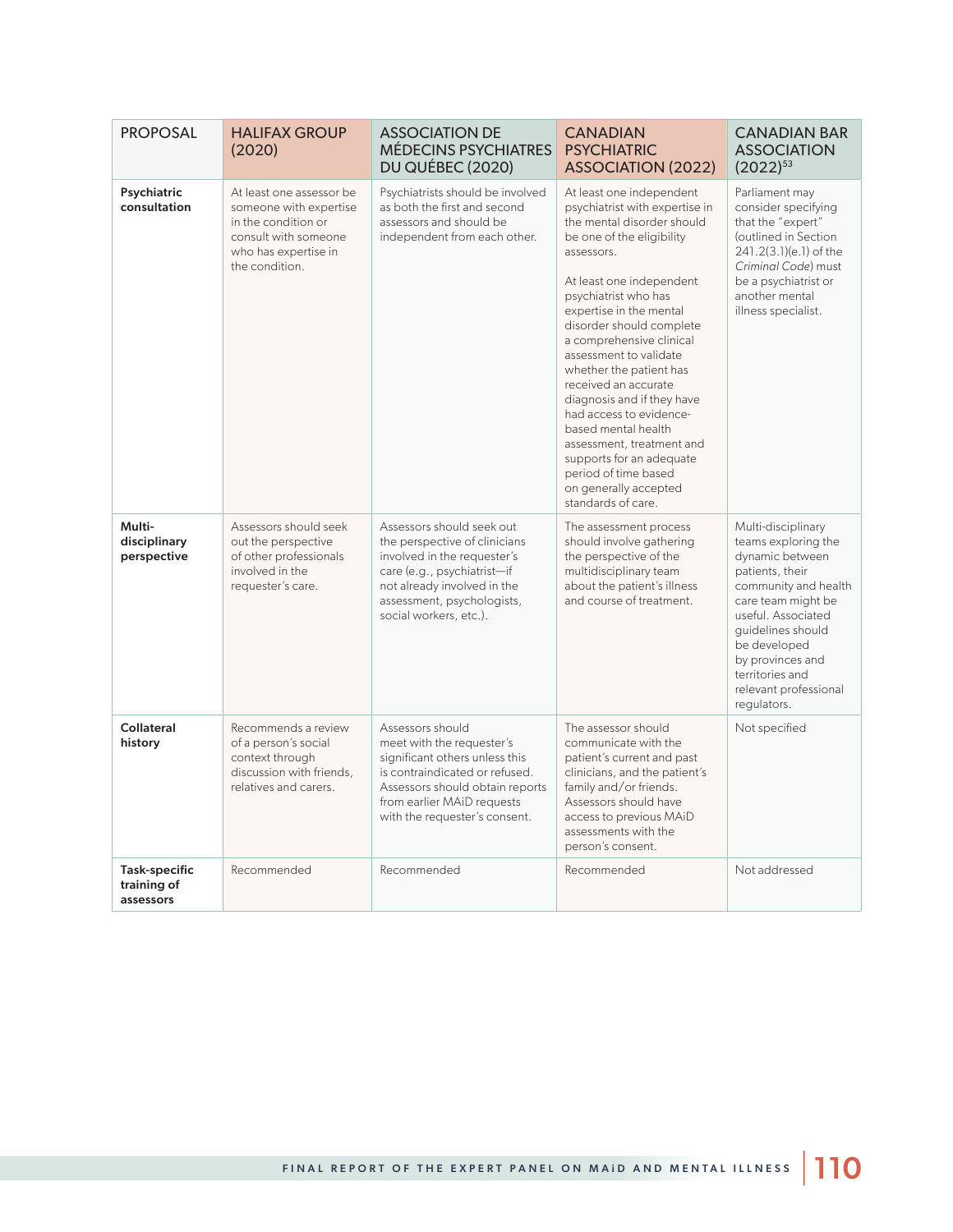| <b>PROPOSAL</b>    | <b>HALIFAX GROUP</b><br>(2020)                                                                                                                                                                                                                | <b>ASSOCIATION DE</b><br><b>MÉDECINS PSYCHIATRES</b><br>DU QUÉBEC (2020)                                                                                                                                      | <b>CANADIAN</b><br><b>PSYCHIATRIC</b><br><b>ASSOCIATION (2022)</b>                                                                                                                                                                                       | <b>CANADIAN BAR</b><br><b>ASSOCIATION</b><br>$(2022)^{53}$ |
|--------------------|-----------------------------------------------------------------------------------------------------------------------------------------------------------------------------------------------------------------------------------------------|---------------------------------------------------------------------------------------------------------------------------------------------------------------------------------------------------------------|----------------------------------------------------------------------------------------------------------------------------------------------------------------------------------------------------------------------------------------------------------|------------------------------------------------------------|
| Oversight          | Not addressed                                                                                                                                                                                                                                 | A new provincial clinical-<br>administrative entity, the<br>Bureau régional d'AMM<br>lors d'un problème de santé<br>mentale (BRAMM-SM) should<br>be created. Its role is to provide<br>prospective oversight. | A prospective review<br>process at the federal level<br>should be established for<br>MD-SUMC requests for<br>an initial period of time<br>(e.g., two to five years).<br>This could be followed<br>by retrospective oversight<br>at the provincial level. | Not addressed                                              |
| <b>Case review</b> | A post hoc peer<br>review process should<br>be established for an<br>initial five-year period<br>for all requests outside<br>Québec for MAiD in<br>circumstances in which<br>the person did not have<br>a diagnosis of a lethal<br>condition. | The BRAMM-SM would provide<br>formative feedback to assessors<br>with the goals of improving<br>the quality of care and<br>decision-making.                                                                   | Not addressed                                                                                                                                                                                                                                            | Not addressed                                              |

Sources: Halifax Group, 2020; AMPQ, 2020; CPA, 2022 & Canadian Bar Association, 2022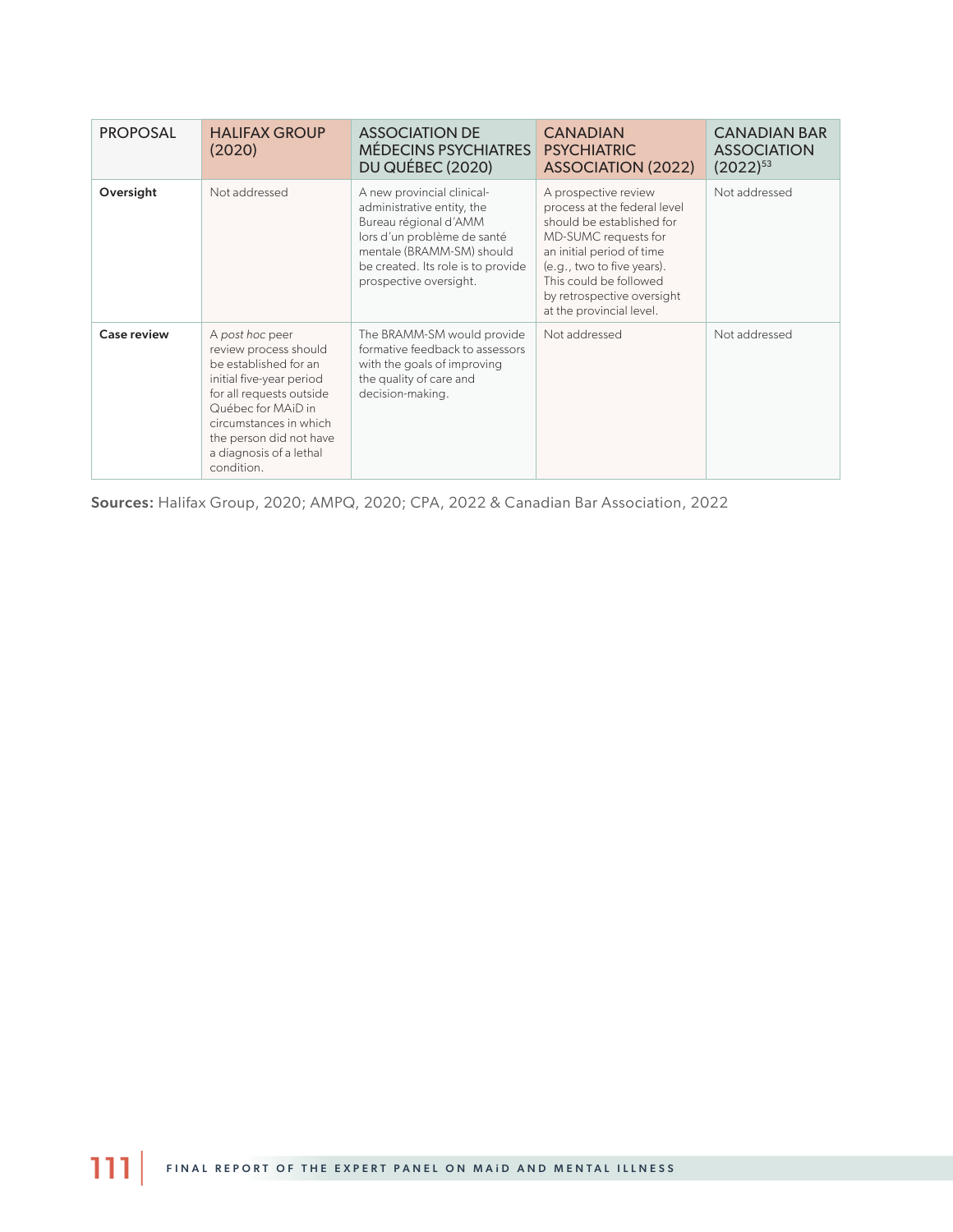# **REFERENCES**

Alberta Court of Appeal. (2016). *Canada (Attorney General) v E.F., 2016 ABCA 155*. Calgary (AB): Court of Appeal Alberta.

American Psychiatric Association. (2022). *Diagnostic and Statistical Manual of Mental Disorders,Fifth Edition, Text Revision (DSM-5-TR™)*. Washington (DC): APA.

AMPQ (Association des médecins psychiatres du Québec). (2020). *Access to Medical Assistance in Dying for People with Mental Disorders*. Montréal (QC): AMPQ.

Appelbaum, P. S. (2020). Violent Acts and Being the Target of Violence Among People With Mental Illness—The Data and Their Limits. *JAMA Psychiatry (Chicago, Ill.), 77*(4), 345–346. doi:10.1001/jamapsychiatry.2019.4266

Arsenault-Lapierre, G., Kim, C., & Turecki, G. (2004). Psychiatric Diagnoses in 3275 Suicides: A Meta-Analysis. *BMC Psychiatry, 4*(1), 37-37. doi:10.1186/1471-244X-4-37

Bahji, A., & Delva, N. (2021). Making a Case for the Inclusion of Refractory and Severe Mental Illness as a Sole Criterion for Canadians Requesting Medical Assistance in Dying (MAiD): A Review. *Journal of Medical Ethics,* doi:10.1136/medethics-2020-107133

Beck, J. D. (1995). *Cognitive Therapy: Basics and Beyond*. New York (NY): The Guilford Press.

Beck, A. T. (2005). The Current State of Cognitive Therapy: A 40-Year Retrospective. *Archives of General Psychiatry, 62*(9), 953–959. doi:10.1001/archpsyc.62.9.953

Bertolote, J. M., & Fleischmann, A. (2002). Suicide and Psychiatric Diagnosis: A Worldwide Perspective. *World Psychiatry, 1*(3), 181–185.

Blikshavn, T., Husum, T. L., & Magelssen, M. (2017). Four Reasons Why Assisted Dying Should Not Be Offered for Depression. *Journal of Bioethical Inquiry, 14*(1), 151–157. doi:10.1007/s11673-016-9759-4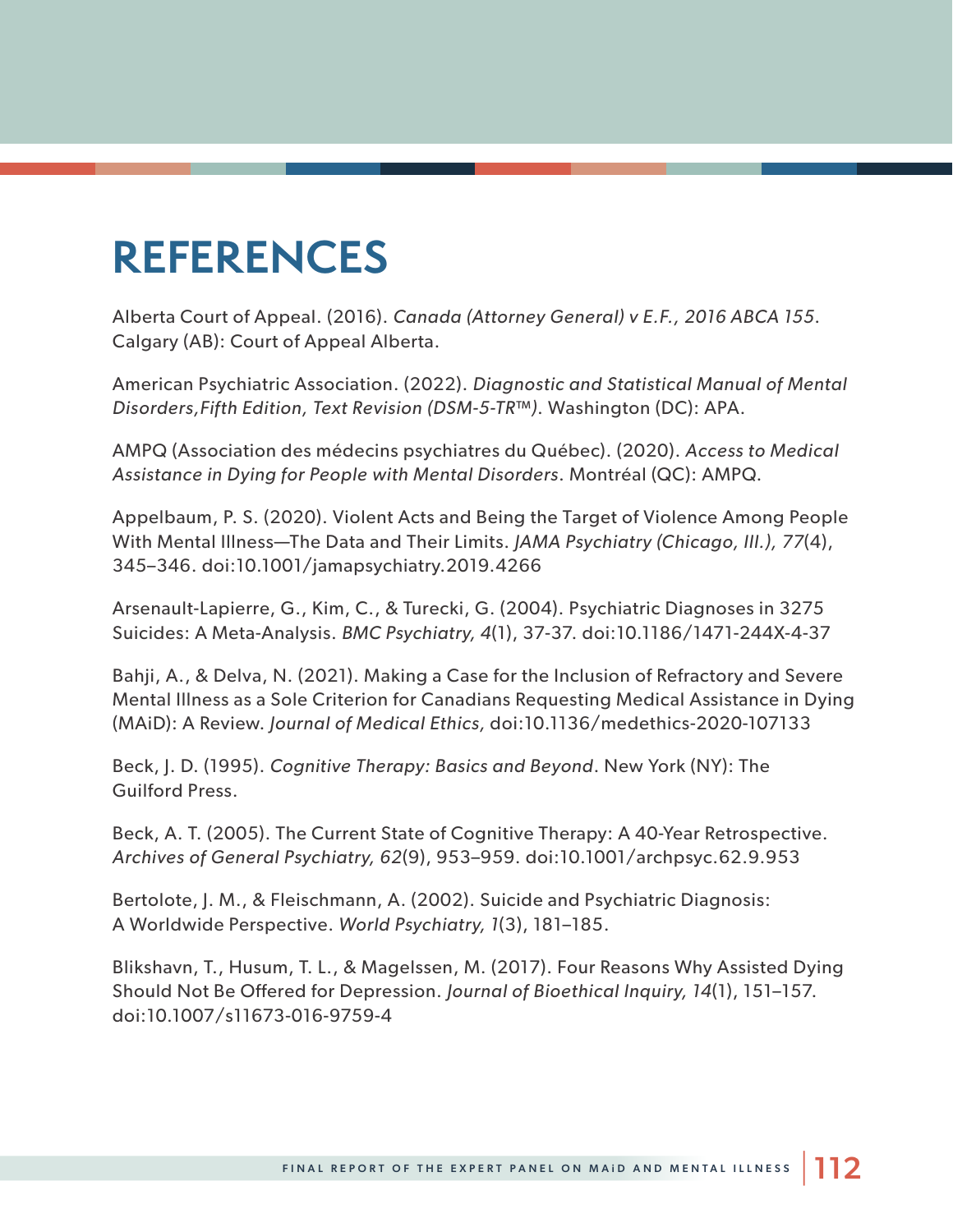Bourgois, P., Holmes, S. M., Sue, K., & Quesada, J. (2017). Structural Vulnerability: Operationalizing the Concept to Address Health Disparities in Clinical Care. *Academic Medicine, 92(*3), 299–307. doi:10.1097/ACM.0000000000001294

British Columbia Civil Liberties Association. (2020). *Brief Submitted to the Standing Senate Committee on Legal and Constitutional Affairs*. Retrieved March 2022 from [https://sencanada.ca/content/sen/committee/432/LCJC/Briefs/Supportdoc\\_](https://sencanada.ca/content/sen/committee/432/LCJC/Briefs/Supportdoc_BCCivilLibertiesAss_e.pdf) [BCCivilLibertiesAss\\_e.pdf](https://sencanada.ca/content/sen/committee/432/LCJC/Briefs/Supportdoc_BCCivilLibertiesAss_e.pdf)

British Columbia Supreme Court. (2016). *H.H. (re).* Vancouver (BC): BCSC.

Cameron, C., Khalifa, N., Bickle, A., Safdar, H., & Hassan, T. (2021). Psychiatry in the Federal Correctional System in Canada. *BJPsych International, 18*(2), 42–46. doi:10.1192/bji.2020.56

Canadian Bar Association. (2022). *Medical Assistance in Dying: End-of-Life Working Group, Canadian Bar Association.* Ottawa (ON): CBA.

Canadian Mental Health Association. (2017). *Canadian Mental Health Association's Position Paper on Medical Assistance in Dying (MAiD).* Toronto (ON): CMHA National.

Canadian Mental Health Association. (2022). *Key Findings: Survey—Medical Assistance in Dying (MAiD) (Unpublished Document Submitted to the Expert Panel on MAiD and Mental Illness).*

Carver, P. J. (2011). Mental Health Law in Canada. In J. Erdman, V. Gruben & E. Nelson (Eds.), *Canadian Health Law and Policy* (5<sup>th</sup> ed.). Toronto (ON): LexisNexis Canada.

Centre for Addiction and Mental Health. (2017). *Policy Advice on Medical Assistance in Dying and Mental Illness*. Toronto (ON): CAMH.

Centre for Addiction and Mental Health. (2020). *Submission to the Department of Justice on the Consultations on Medical Assistance in Dying (MAiD): Eligibility Criteria and Request Process*. Toronto (ON): CAMH.

Charland, L. (2006). Anorexia and the MacCAT-T Test for Mental Competence: Validity, Value, and Emotion. *Philosophy, Psychiatry, & Psychology, 13*(4), 283–287.

Cholbi, M. J. (2013). The Terminal, the Futile, and the Psychiatrically Disordered. *International Journal of Law and Psychiatry, 36* (5–6), 498–505. doi:10.1016/ j.ijlp.2013.06.011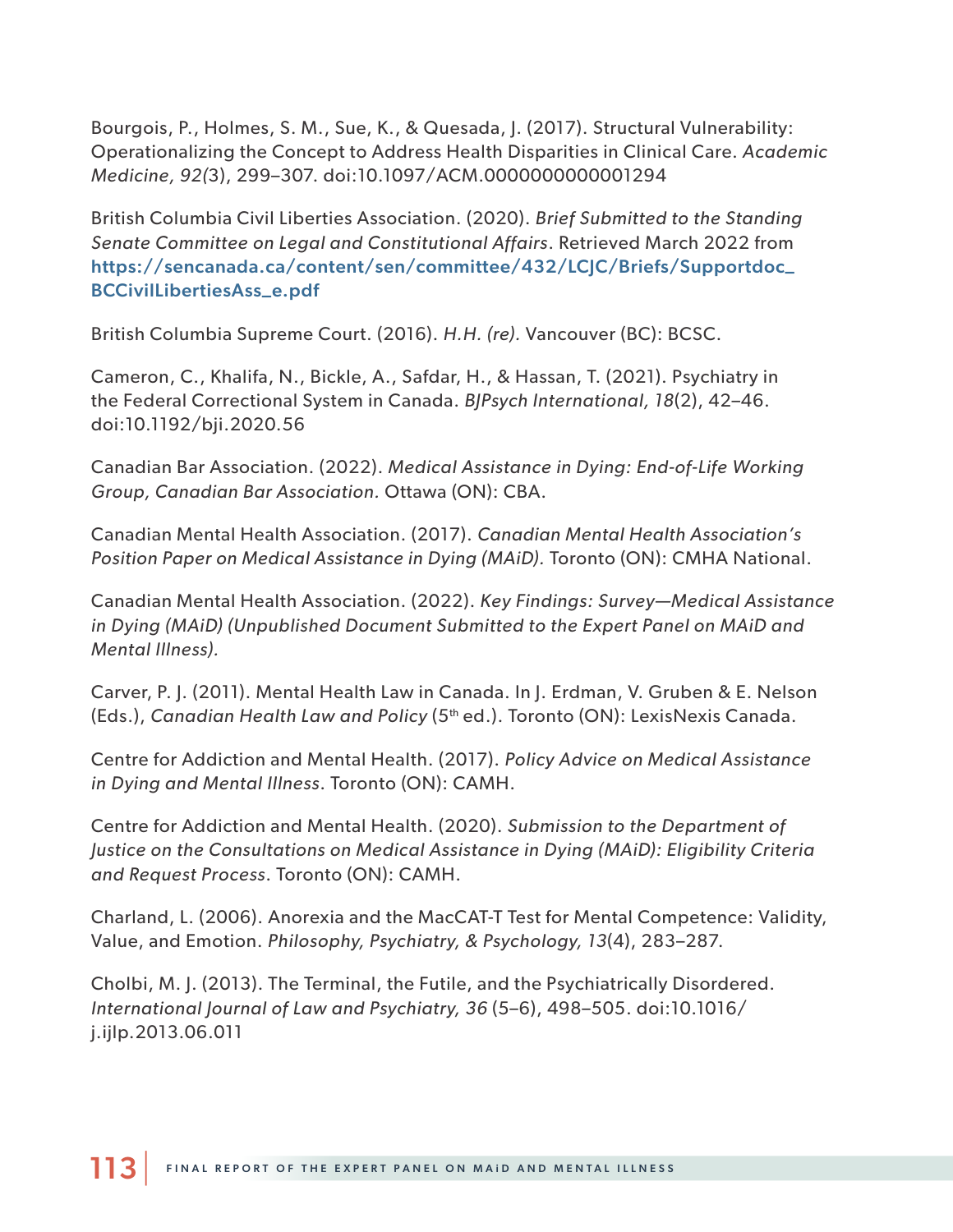CMPA (Canadian Medical Protective Association). (2021a). *Consent: A Guide for Canadian Physicians*. Retrieved March 2022 from [www.cmpa-acpm.ca/en/](https://www.cmpa-acpm.ca/en/advice-publications/handbooks/consent-a-guide-for-canadian-physicians) [advice-publications/handbooks/consent-a-guide-for-canadian-physicians](https://www.cmpa-acpm.ca/en/advice-publications/handbooks/consent-a-guide-for-canadian-physicians)

CMPA (Canadian Medical Protective Association). (2021b). *Is this Patient Capable of Consenting?* Retrieved April 2022 from [www.cmpa-acpm.ca/en/advice-publications/](https://www.cmpa-acpm.ca/en/advice-publications/browse-articles/2011/is-this-patient-capable-of-consenting) [browse-articles/2011/is-this-patient-capable-of-consenting](https://www.cmpa-acpm.ca/en/advice-publications/browse-articles/2011/is-this-patient-capable-of-consenting)

CMPA (Canadian Medical Protective Association). (2021c). *Submitted to the Chair and Vice-chair of the Expert Panel on MAiD and Mental Illness.*

CMQ (Collège des médecins du Québec). (2021). *Aide médicale à mourir : Le Collège des Médecins du Québec est favorable à un élargissement lors de troubles neurocognitifs et propose des balises pour les cas de santé mentale*. Retrieved April 2022 from [www.cmq.org/page/fr/college-favorable-elargissement-troubles](http://www.cmq.org/page/fr/college-favorable-elargissement-troubles-neurocognitifs-propose-balises-sante-mentale.aspx)[neurocognitifs-propose-balises-sante-mentale.aspx](http://www.cmq.org/page/fr/college-favorable-elargissement-troubles-neurocognitifs-propose-balises-sante-mentale.aspx)

CMQ (Collège des médecins du Québec). (2022). *Êtes-vous apte à évaluer l'aptitude?*  Retrieved April 2022 from [www.cmq.org/page/fr/etes-vous-apte-a-evaluer](http://www.cmq.org/page/fr/etes-vous-apte-a-evaluer-aptitude.aspx)[aptitude.aspx](http://www.cmq.org/page/fr/etes-vous-apte-a-evaluer-aptitude.aspx)

CMQ (Collège des médecins du Québec), Ordre des pharmaciens du Québec, Ordre des infirmières et infirmiers du Québec, Ordre des travailleurs sociaux et des thérapeutes conjugaux et familiaux du Québec, Barreau du Québec, & Chambre des notaires du Québec. (2018). *Medical Aid in Dying: Practice and Pharmacological Guidelines*. Montréal (QC): Collège des médecins du Québec.

Consent and Capacity Board. (2022). *Welcome*. Retrieved March 2022 from [www.ccboard.on.ca/scripts/english/index.asp](http://www.ccboard.on.ca/scripts/english/index.asp)

Council of Canadian Academies. (2018). *The State of Knowledge on Medical Assistance in Dying where a Mental Disorder is the Sole Underlying Medical Condition*. Ottawa (ON): The Expert Panel Working Group on MAiD Where a Mental Disorder Is the Sole Underlying Medical Condition.

Cowley, C. (2013). Euthanasia in Psychiatry can Never be Justified. A Reply to Wijsbek. *Theoretical Medicine and Bioethics, 34*(3), 227–238. doi:10.1007/s11017-013-9252-6

CPA (Canadian Psychiatric Association). (2021). *Medical Assistance in Dying (MAiD): Results of Member Consultation 2020*. Ottawa (ON): CPA. Retrieved March 2022 from [www.cpa-apc.org/wp-content/uploads/2020-CPA-MAiD-Consultation-Report-EN.pdf](https://www.cpa-apc.org/wp-content/uploads/2020-CPA-MAiD-Consultation-Report-EN.pdf)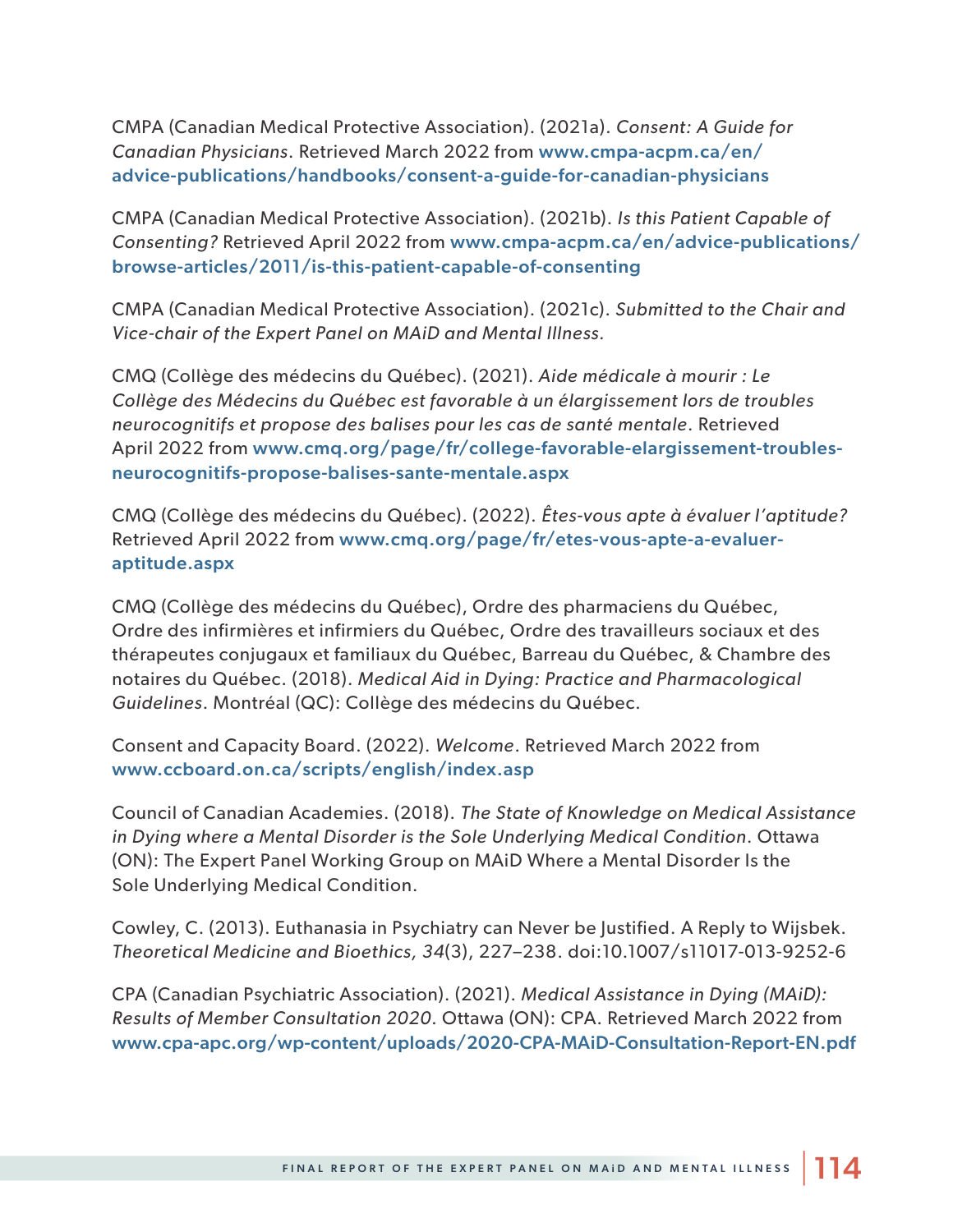CPA (Canadian Psychiatric Association). (2022). *Results of Member and Stakeholder Consultations on CPA Discussion paper—Medical Assistance in Dying (MAiD) for Persons whose Sole Underlying Medical Condition is a Mental Disorder: Challenges and Considerations*. Ottawa (ON): CPA.

Creighton, C., Cerel, J., & Battin, M. (2017). *Statement of the American Association of Suicidology: "Suicide" is not the Same as "Physician Aid in Dying"*. Washington, DC: American Association of Suicidology.

CSC (Correctional Service of Canada). (2017). *Guideline 800–9: Medical Assistance in Dying*. Retrieved March 2022 from [www.csc-scc.gc.ca/politiques-et-lois/](https://www.csc-scc.gc.ca/politiques-et-lois/800-9-gl-en.shtml \) [800-9-gl-en.shtml](https://www.csc-scc.gc.ca/politiques-et-lois/800-9-gl-en.shtml \)

Curtis, E., Jones, R., Tipene-Leach, D., Walker, C., Loring, B., Paine, S., & Reid, P. (2019). Why Cultural Safety Rather than Cultural Competency is Required to Achieve Health Equity: A Literature Review and Recommended Definition*. International Journal for Equity in Health, 1*8(1), 174-174. doi:10.1186/s12939-019-1082-3

David, A. S., & Lishman, W. A. (2009). *Lishman's Organic Psychiatry: A Textbook of Neuropsychiatry* (4th ed.) Wiley-Blackwell. doi:https://doi.org/10.1002/ 9781444316803

Davidson, B., Hamani, C., Rabin, J. S., Goubran, M., Meng, Y., Huang, Y., ... Lipsman, N. (2020). Magnetic Resonance-Guided Focused Ultrasound Capsulotomy for Refractory Obsessive Compulsive Disorder and Major Depressive Disorder: Clinical and Imaging Results from Two Phase I Trials*. Molecular Psychiatry, 2*5(9), 1946–1957. doi:10.1038/s41380-020-0737-1

Davidson, G., Kelly, B., Macdonald, G., Rizzo, M., Lombard, L., Abogunrin, O., ... Martin, A. (2015). Supported Decision Making: A Review of the International Literature*. International Journal of Law and Psychiatry, 3*8, 61–67. doi:10.1016/j.ijlp.2015.01.008

de Vries, B., van Busschbach, J. T., van der Stouwe, Elisabeth C D., Aleman, A., van Dijk, J. J. M., Lysaker, P. H., . . . Pijnenborg, G. H. M. (2019). Prevalence Rate and Risk Factors of Victimization in Adult Patients With a Psychotic Disorder: A Systematic Review and Meta-analysis*. Schizophrenia Bulletin, 4*5(1), 114–126. doi:10.1093/schbul/sby020

Dembo, J., Schuklenk, U., & Reggler, J. (2018). "For Their Own Good": A Response to Popular Arguments Against Permitting Medical Assistance in Dying (MAiD) where Mental Illness Is the Sole Underlying Condition*. Canadian Journal of Psychiatry, 6*3(7), 451–456. doi:10.1177/0706743718766055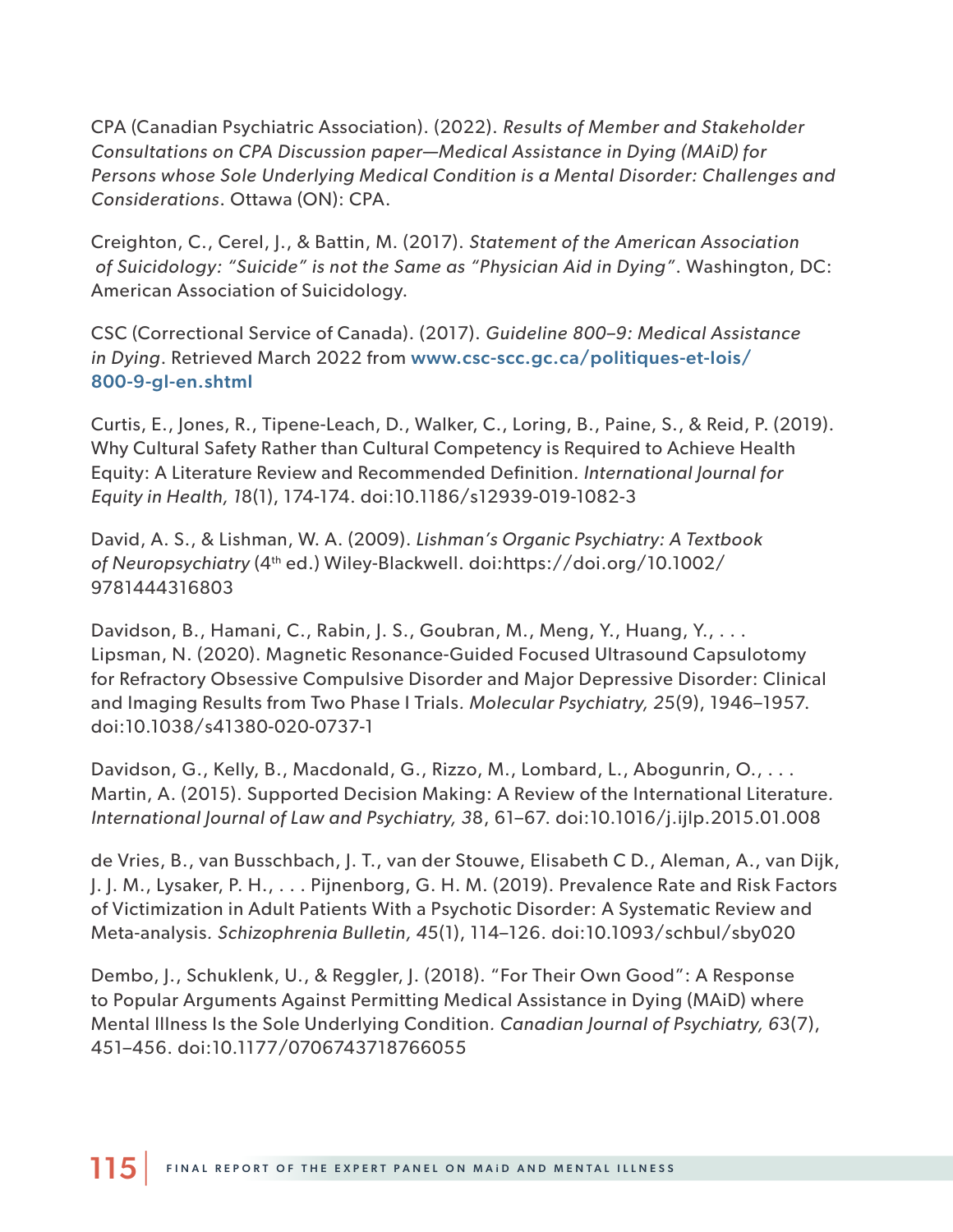Department of Justice. (2020a). Charter Statement: An Act to Amend the Criminal Code (Medical Assistance in Dying) (C-7). Retrieved March 2022 from [www.justice.gc.ca/](https://www.justice.gc.ca/eng/csj-sjc/pl/charter-charte/c7.html) [eng/csj-sjc/pl/charter-charte/c7.html](https://www.justice.gc.ca/eng/csj-sjc/pl/charter-charte/c7.html)

Department of Justice. (2020b). *Legislative Background: Bill C-7: Government of Canada's Legislative Response to the Superior Court of Québec Truchon Decision.*  Retrieved March 2022 from [www.justice.gc.ca/eng/csj-sjc/pl/ad-am/c7/index.html](https://www.justice.gc.ca/eng/csj-sjc/pl/ad-am/c7/index.html)

Dierickx, S., Deliens, L., Cohen, J., & Chambaere, K. (2017). Euthanasia for People with Psychiatric Disorders or Dementia in Belgium: Analysis of Officially Reported Cases. *BMC Psychiatry, 17*(1), 203–203. doi:10.1186/s12888-017-1369-0

Downar, J., Fowler, R. A., Halko, R., Huyer, L. D., Hill, A. D., & Gibson, J. L. (2020). Early Experience with Medical Assistance in Dying in Ontario, Canada: A Cohort Study. *Canadian Medical Association Journal (CMAJ), 192*(8), E173-E181. doi:10.1503/ cmaj.200016

Downie, J., & Chandler, J. A. (2018). I*nterpreting Canada's Medical Assistance in Dying Legislation*. Montréal (QC): Institute for Research on Public Policy.

Driftmier, P., & Shaw, J. (2021). Medical Assistance in Dying (MAiD) for Canadian Prisoners: A Case Series of Barriers to Care in Completed MAiD Deaths. *Health Equity, 5*(1), 847–853. doi:10.1089/heq.2021.0117

Du, L., Shi, H., Yu, H., Liu, X., Jin, X., Yan-Qian, . . . Chen, H. (2020). Incidence of Suicide Death in Patients with Cancer: A Systematic Review and Meta-Analysis. *Journal of Affective Disorders, 276*, 711–719. doi:10.1016/j.jad.2020.07.082

Dunn, L. B., Nowrangi, M. A., Palmer, B. W., Jeste, D. V., & Saks, E. R. (2006). Assessing Decisional Capacity for Clinical Research or Treatment: A Review of Instruments. *The American Journal of Psychiatry, 163*(8), 1323–1334. doi:10.1176/ajp.2006.163.8.1323

Ehlers, A., & Clark, D. M. (2000). A Cognitive Model of Posttraumatic Stress Disorder. *Behaviour Research and Therapy, 38*(4), 319–345. doi:10.1016/S0005-7967(99)00123-0

Estrada, A. (2021). *Brief Submitted to the Standing Senate Committee on Legal and Constitutional Affairs.*

Evenblij, K., Pasman, H. R. W., Pronk, R., & Onwuteaka-Philipsen, B. D. (2019). Euthanasia and Physician-Assisted Suicide in Patients Suffering from Psychiatric Disorders: A Cross-Sectional Study Exploring the Experiences of Dutch psychiatrists. *BMC Psychiatry, 19*(1), 74–74. doi:10.1186/s12888-019-2053-3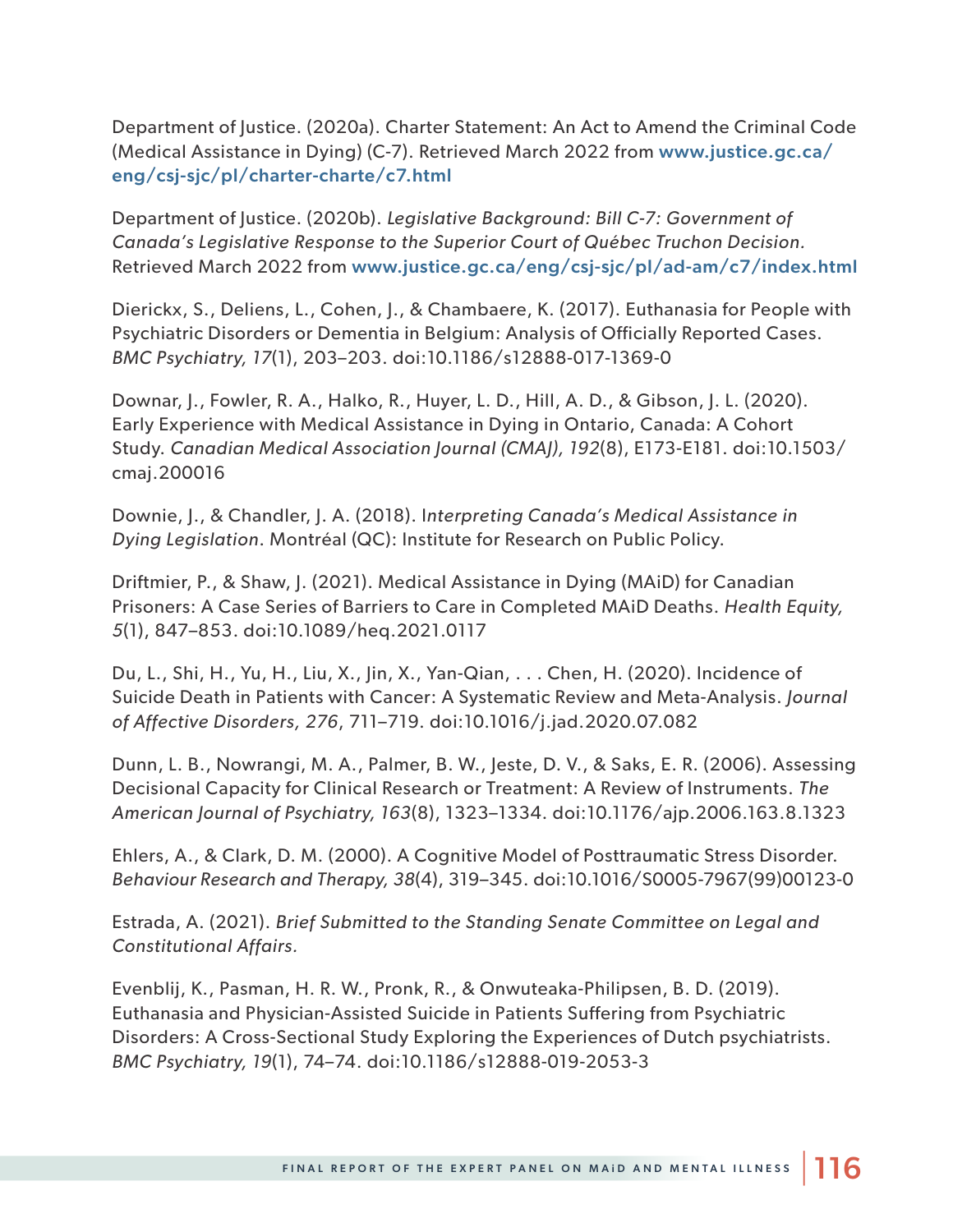Expert Advisory Group on Medical Assistance in Dying. (2020). *Canada at a Crossroads: Recommendations on Medical Assistance in Dying and Persons with a Mental Disorder—An Evidence-Based Critique of the Halifax Group IRPP Report.* Toronto (ON): EAG.

External Panel on Options for a Legislative Response to Carter v. Canada. (2015). *Consultations on Physician-Assisted Dying: Summary of Results and Key Findings.* Ottawa (ON): Government of Canada.

Fekadu, A., Rane, L. J., Wooderson, S. C., Markopoulou, K., Poon, L., & Cleare, A. J. (2012). Prediction of Longer-Term Outcome of Treatment-Resistant Depression in Tertiary Care. *British Journal of Psychiatry, 201*(5), 369–375. doi:10.1192/bjp.bp.111.102665

Ferdosi, M., McDowell, T., Lewchuk, W., & Ross, S. (2020). *Southern Ontario's Basic Income Experience.* Hamilton Roundtable for Poverty Reduction. Hamilton (ON): McMaster University.

First Nations Health Authority & Island Health. (2020). *Paddling Together: Toward Culturally Safe Emergency Care for Nuuchahnulth Elders.* Victoria (BC): First Nations Health Authority & Island Health.

FMRAC (Federation of Medical Regulatory Authorities of Canada). (2015). *Physician-Assisted Dying: Guidance Document.* Ottawa (ON): FMRAC.

FMRAC (Federation of Medical Regulatory Authorities of Canada). (2016). *Physicians Require Clear Direction to Provide Medical Assistance in Dying.* Ottawa (ON): FMRAC.

FMRAC (Federation of Medical Regulatory Authorities of Canada). (2022). *Submitted to the Chair and Vice-chair of the Expert Panel on MAiD and Mental Illness.*

Gaind, K. S. (2020a). *Brief to the Standing Senate Committee on Legal and Constitutional Affairs.*

Gaind, K. S. (2020b). What Does "Irremediability" in Mental Illness Mean? *Canadian Journal of Psychiatry, 65*(9), 604–606. doi:10.1177/0706743720928656

Galon, P., & Wineman, N. M. (2011). Quasi-Experimental Comparison of Coercive Interventions on Client Outcomes in Individuals With Severe and Persistent Mental Illness. *Archives of Psychiatric Nursing, 25*(6), 404–418. doi:10.1016/ j.apnu.2010.10.004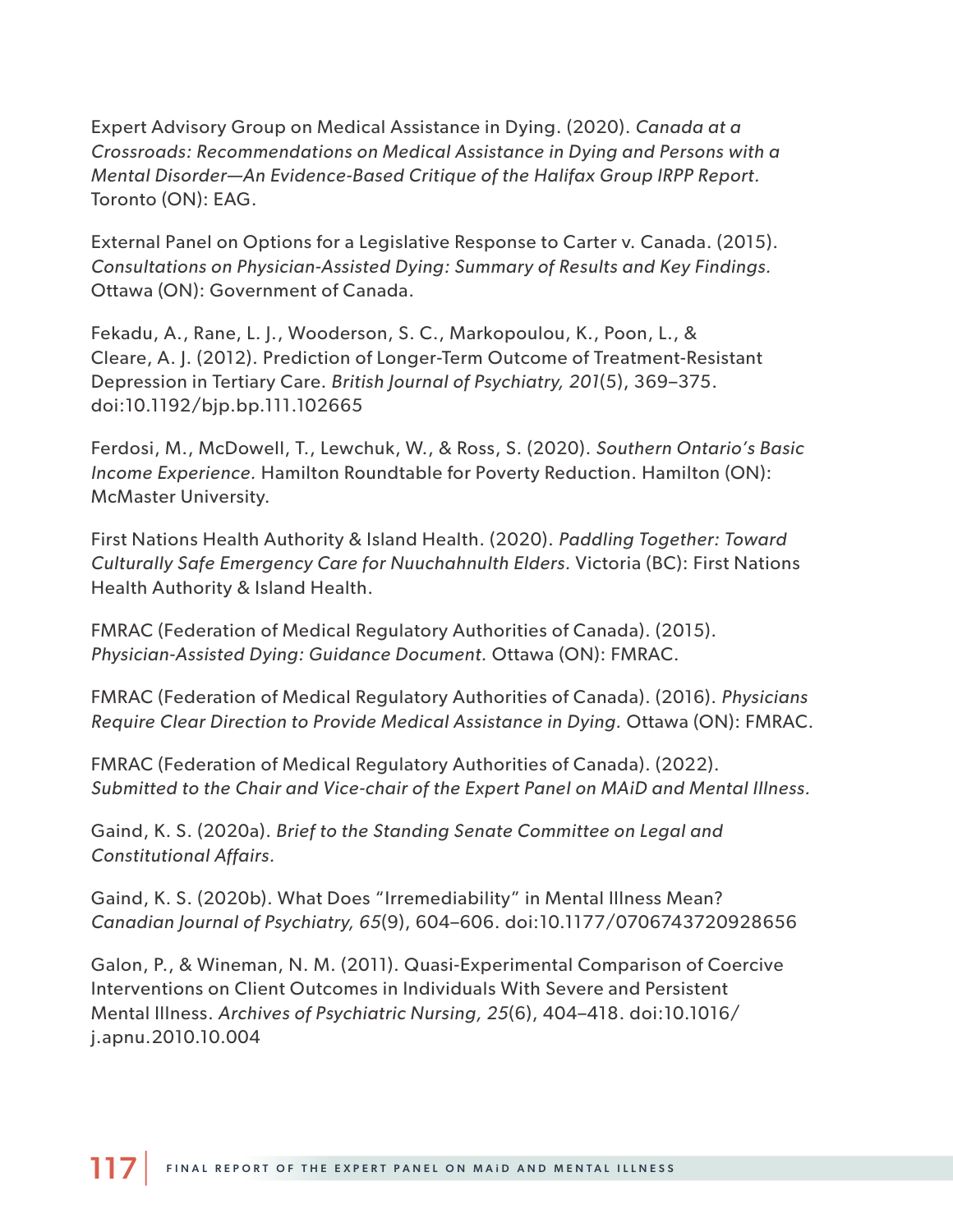Gilmour, J. M. (2017). Legal Capacity and Decision-Making. In J. Erdman, V. Gruben & E. Nelson (Eds.), *Canadian Health Law and Policy* (5<sup>th</sup> ed.). Toronto (ON): LexisNexis Canada.

Gooding, P. (2013). Supported Decision-Making: A Rights-Based Disability Concept and its Implications for Mental Health Law. *Psychiatry, Psychology, and Law, 20*(3), 431–451. doi:10.1080/13218719.2012.711683

Government of Belgium. (2002). *Loi relative à l'euthanasie [the Belgian Act on Euthanasia of May, 28th, 2002 (Translation published in European Journal of Health Law, 10, 329–335, 2003)].* Brussels (Belgium): Federal Ministry of Justice.

Government of Canada. (1992). *Corrections and Conditional Release Act (S.C. 1992, c. 20).* Ottawa (ON): Government of Canada.

Government of Canada. (2021). Grants and Contributions. Retrieved April 2022 from [https://search.open.canada.ca/grants/record/hc-sc,271-2021-2022-Q2-](https://search.open.canada.ca/grants/record/hc-sc,271-2021-2022-Q2-00011,current) [00011,current](https://search.open.canada.ca/grants/record/hc-sc,271-2021-2022-Q2-00011,current)

Government of Ontario. (1996). *Health Care Consent Act, SO 1996, c. 2.* Toronto (ON): Government of Ontario.

Government of Québec. (1991). *Civil Code of Québec*. Québec (QC): Government of Québec.

Government of Québec. (1997). *Act respecting the protection of persons whose mental state presents a danger to themselves or to others.* Québec (QC): Government of Québec.

Government of Québec. (2015). *Act respecting end-of-life care.* Québec (QC): Government of Québec.

Government of the Netherlands. (2002). *Termination of Life on Request and Assisted Suicide (Review Procedures) Act.* Amsterdam (The Netherlands): Ministry of Justice; Ministry of Health, Welfare, and Sports.

Grisso, T., & Applebaum, P. S. (1998a). *Assessing Competence to Consent to Treatment: A Guide for Physicians and Other Health Professionals*. New York (NY): Oxford University Press.

Grisso, T., & Appelbaum, P. S. (1998b). *MacArthur Competence Assessment Tool for Treatment* Professional Resource Press/Professional Resource Exchange.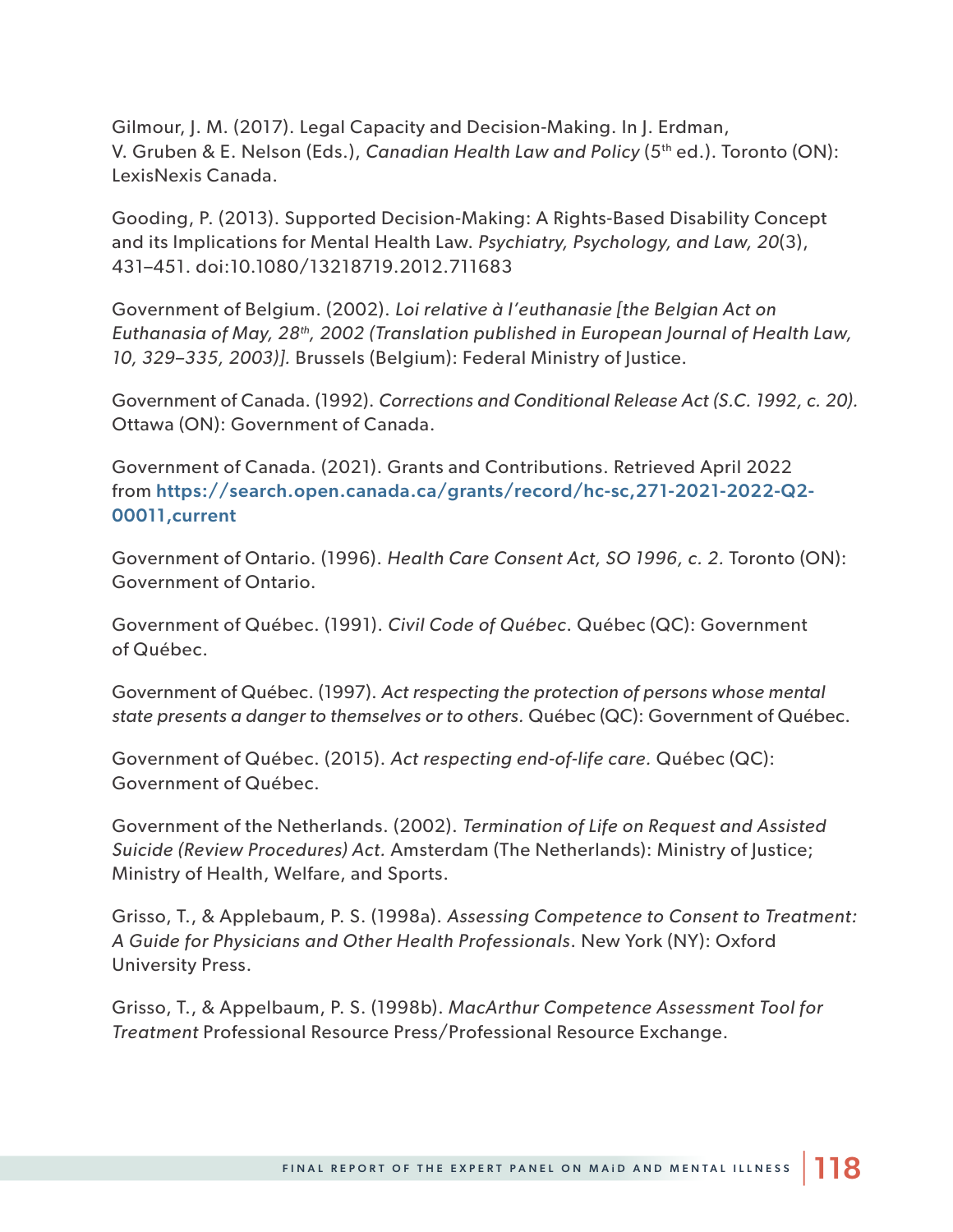Grisso, T., & Appelbaum, P. S. (1998c). *MacArthur Competence Assessment Tool for Treatment (Test)*. Professional Resource Press/Professional Resource Exchange.

Halifax Group. (2020). *MAiD Legislation at a Crossroads: Persons with Mental Disorders as Their Sole Underlying Medical Condition.* Montreal (QC): Institute for Research on Public Policy.

Health Canada. (2020). *First Annual Report on Medical Assistance in Dying in Canada, 2019.* Ottawa (ON): Government of Canada.

Health Canada. (2021). *Second Annual Report on Medical Assistance in Dying in Canada, 2020.* Ottawa (ON): Government of Canada.

Henson, K. E., Brock, R., Charnock, J., Wickramasinghe, B., Will, O., & Pitman, A. (2019). Risk of Suicide After Cancer Diagnosis in England. *JAMA Psychiatry, 76*(1), 51–60. doi:10.1001/jamapsychiatry.2018.3181

Hermann, H., Feuz, M., Trachsel, M., & Biller-Andorno, N. (2020). Decision-Making Capacity: From Testing to Evaluation. *Medicine, Health Care, and Philosophy, 23*(2), 253–259. doi:10.1007/s11019-019-09930-6

Hermann, H., Trachsel, M., Elger, B. S., & Biller-Andorno, N. (2016). Emotion and Value in the Evaluation of Medical Decision-Making Capacity: A Narrative Review of Arguments. *Frontiers in Psychology, 7*(May), 765–765. doi:10.3389/fpsyg.2016.00765

Hermans, J. (2020). *Aide médicale à mourir pour des patients présentant des troubles mentaux : Quelle est la réponse donnée en Belgique et aux Pays-Bas?* Présentation orale au Forum national sur l'évolution de la Loi concernant les soins de fin de vie, 14 décembre 2020.

Iudici, A., Girolimetto, R., Bacioccola, E., Faccio, E., & Turchi, G. (2022). Implications of Involuntary Psychiatric Admission: Health, Social, and Clinical Effects on Patients. *The Journal of Nervous and Mental Disease, 210*(4), 290.

Jacobson, N., & Greenley, D. (2001). What is Recovery? A Conceptual Model and Explication. *Psychiatric Services (Washington, D.C.), 52*(4), 482–485. doi:10.1176/ appi.ps.52.4.482

Judd, L. L., Akiskal, H. S., Schettler, P. J., Endicott, J., Leon, A. C., Solomon, D. A., . . . Keller, M. B. (2005). Psychosocial Disability in the Course of Bipolar I and II Disorders: A Prospective, Comparative, Longitudinal Study. *Archives of General Psychiatry, 62*(12), 1322–1330. doi:10.1001/archpsyc.62.12.1322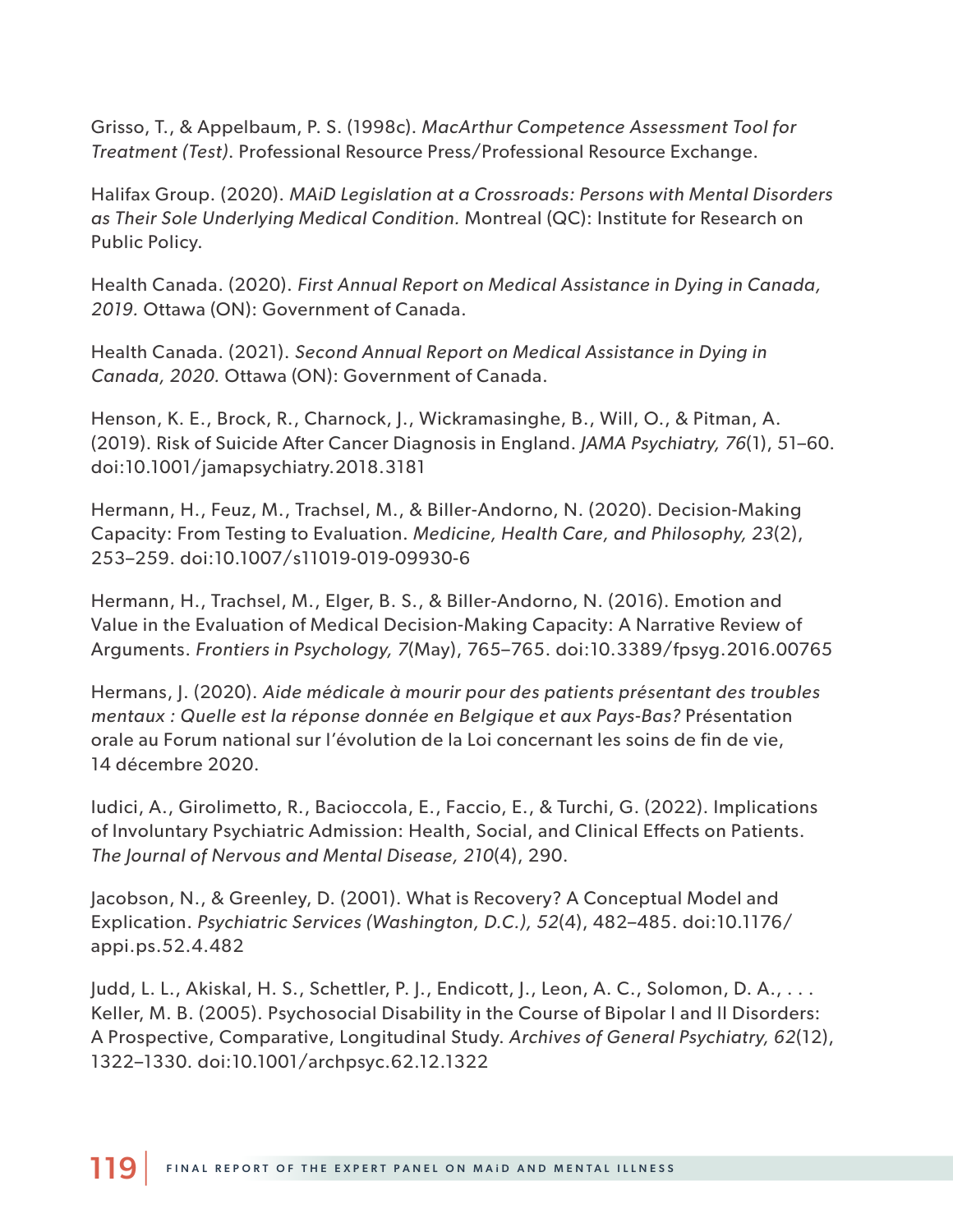Judd, L. L., Akiskal, H. S., Schettler, P. J., Endicott, J., Maser, J., Solomon, D. A., . . . Keller, M. B. (2002). The Long-Term Natural History of the Weekly Symptomatic Status of Bipolar I Disorder. *Archives of General Psychiatry, 59*(6), 530–537. doi:10.1001/ archpsyc.59.6.530

Kammeraat, M., & Kölling, P. (2020). *Psychiatrische patiënten bij Expertisecentrum Euthanasie: Retrospectieve dossierstudie naar de achtergronden en het verloop van euthanasieverzoeken op grond van psychiatrisch lijden bij Expertisecentrum Euthanasie - Periode 2012–2018 [Pychiatric Patients in the Euthanasia Centre of Expertise Retrospective file study into the background and the process of euthanasia requests based on psychiatric suffering in the Dutch Euthanasia Centre of Expertise ("Expertisecentrum Euthanasie"). Period 2012–2018].* The Hague (The Netherlands): Expertisecentrum Euthanasie.

Kangas, O., Jauhiainen, S., Simanainen, M., & Ylikännö, M. (2020). *The Basic Income Experiment 2017–2018 in Finland. Preliminary Results*. Helsinki (Finland): Ministry of Social Affairs and Health.

Kaplan, H. I., Sadock, B. J., Sadock, V. A., & Ruiz, P. (2009). *Kaplan and Sadock's Comprehensive Textbook of Psychiatry* (9th ed.). Wolters Kluwer/Lippincott Williams & Wilkins.

Kerrigan, S., Erridge, S., Liaquat, I., Graham, C., & Grant, R. (2014). Mental Incapacity in Patients Undergoing Neuro-Oncologic Treatment: A Cross-Sectional study. *Neurology, 83*(6), 537–541. doi:10.1212/WNL.0000000000000671

Kim, S. Y. H. (2021). Ways of Debating Assisted Suicide and Euthanasia Implications for Psychiatry. *Perspectives in Biology and Medicine, 64*(1), 29–43. doi:10.1353/ pbm.2021.0003

Kim, S. Y. H., De Vries, R. G., & Peteet, J. R. (2016). Euthanasia and Assisted Suicide of Patients with Psychiatric Disorders in the Netherlands 2011 to 2014. *JAMA Psychiatry (Chicago, Ill.), 73*(4), 362–368. doi:10.1001/jamapsychiatry.2015.2887

Kious, B. M., & Battin, M. P. (2019). Physician Aid-in-Dying and Suicide Prevention in Psychiatry: A Moral Crisis? *American Journal of Bioethics, 19*(10), 29–39. doi:10.1080/ 15265161.2019.1653397

Koenders, J. F., de Mooij, L. D., Dekker, J. M., & Kikkert, M. (2017). Social Inclusion and Relationship Satisfaction of Patients with a Severe Mental Illness. *International Journal of Social Psychiatry, 63*(8), 773–781. doi:10.1177/0020764017737572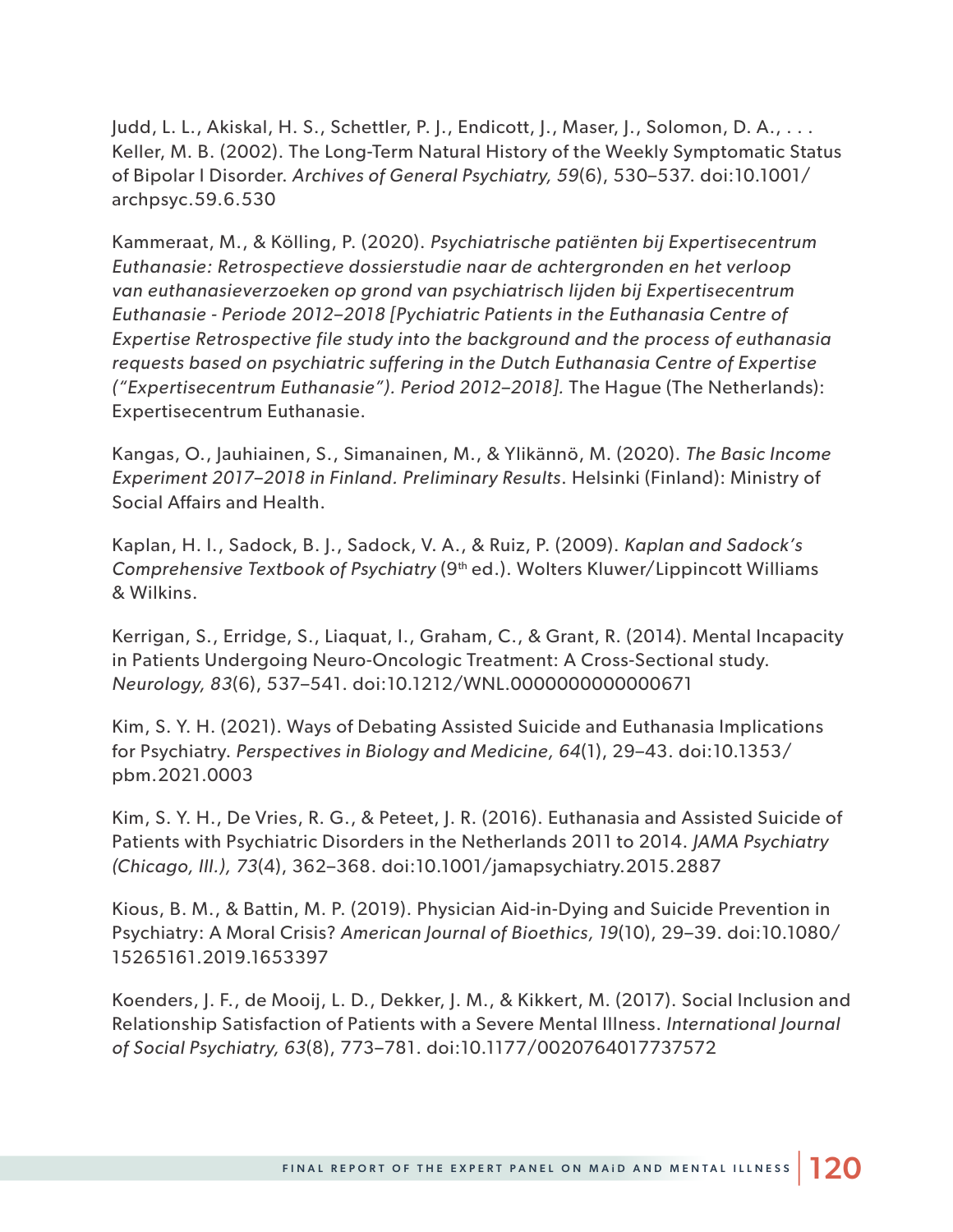Kouyoumdjian, F., Schuler, A., Matheson, F. I., & Hwang, S. W. (2016). Health Status of Prisoners in Canada: Narrative Review. *Canadian Family Physician, 62*(3), 215–222.

Kurdyak, P., Friesen, E. L., Young, J. T., Borschmann, R., Iqbal, J., Huang, A., & Kouyoumdjian, F. (2021). Prevalence of Mental Health and Addiction Service Use Prior to and During Incarceration in Provincial Jails in Ontario, Canada: A Retrospective Cohort Study. *Canadian Journal of Psychiatry*, 7067437211055414. Advance online publication. <https://doi.org/10.1177/07067437211055414>

Lapid, M. I., Rummans, T. A., Pankratz, V. S., & Appelbaum, P. S. (2004). Decisional Capacity of Depressed Elderly to Consent to Electroconvulsive Therapy. *Journal of Geriatric Psychiatry and Neurology, 17*(1), 42–46. doi:10.1177/0891988703261996

Large, M., Kaneson, M., Myles, N., Myles, H., Gunaratne, P., & Ryan, C. (2016). Meta-Analysis of Longitudinal Cohort Studies of Suicide Risk Assessment Among Psychiatric Patients: Heterogeneity in Results and Lack of Improvement Over Time. *PloS one, 11*(6), e0156322-e0156322. doi:10.1371/journal.pone.0156322

Laverty, M., McDermott, D. R., & Calma, T. (2017). Embedding Cultural Safety in Australia's Main Health Care Standards*. Medical Journal of Australia, 207*(1), 15–16.e1. doi:10.5694/mja17.00328

Malakieh, J. (2020). *Adult and Youth Correctional Statistics in Canada, 2018/2019.*  Ottawa (ON): Statistics Canada.

Maunder, R., & Hunter, J. (2021). *Damaged: Childhood Trauma, Adult Illness, and the Need for a Health Care Revolution*. Toronto (ON): University of Toronto Press.

Mehlum, L., Schmahl, C., Berens, A., Doering, S., Hutsebaut, J., Kaera, A., . . . Di Giacomo, E. (2020). Euthanasia and Assisted Suicide in Patients with Personality Disorders: A Review of Current Practice and Challenges. *Borderline Personality Disorder and Emotion Dysregulation, 7*(1), 1–15. doi:10.1186/s40479-020-00131-9

Mental Health Commission of Canada. (2021). *Putting Recovery into Practice: An Introduction to the Guidelines for Recovery-Oriented Practice.* Ottawa (ON): Mental Health Commission of Canada.

Miler, J. A., Carver, H., Masterton, W., Parkes, T., Maden, M., Jones, L., & Sumnall, H. (2021). What Treatment and Services are Effective for People who are Homeless and Use Drugs? A Systematic 'Review of Reviews'. *PloS one, 16*(7), e0254729-e0254729. doi:10.1371/journal.pone.0254729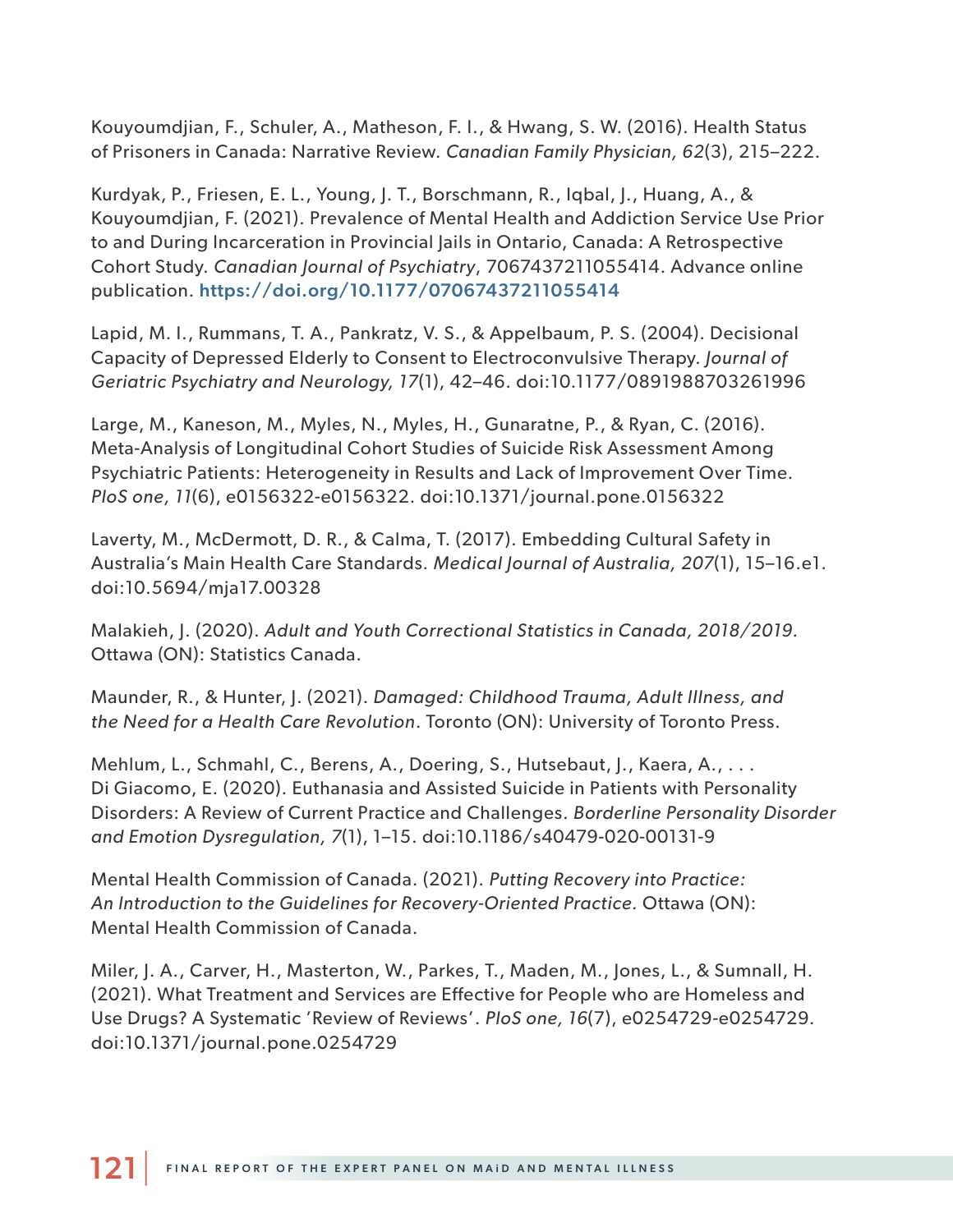Mulder, R., Newton-Howes, G., & Coid, J. W. (2016). The Futility of Risk Prediction in Psychiatry. *British Journal of Psychiatry, 209*(4), 271–272. doi:10.1192/bjp. bp.116.184960

Muran, E. M., & Motta, R. W. (1993). Cognitive Distortions and Irrational Beliefs in Post-traumatic Stress, Anxiety, and Depressive Disorders. *Journal of Clinical Psychology, 49*(2), 166–176. doi:10.1002/1097-4679(199303)49:2<166::AID-JCLP2270490207>3.0.CO;2–6

National Collaborating Centre for Indigenous Health. (2019). *Access to Health Services as a Social Determinant of First Nations, Inuit and Métis Health*. Prince George (BC): National Collaborating Centre for Indigenous Health.

Nicol, J., & Tiedemann, M. (2021). *Legislative Summary of Bill C-7: An Act to Amend the Criminal Code (Medical Assistance in Dying).* Ottawa ON): Library of Parliament.

Nicolini, M. E., Gastmans, C., & Kim, S. Y. H. (2022). Psychiatric Euthanasia, Suicide and the Role of Gender. *British Journal of Psychiatry, 220*(1), 10–13. doi:10.1192/ bjp.2021.95

Nicolini, M. E., Peteet, J. R., Donovan, G. K., & Kim, S. Y. H. (2020). Euthanasia and Assisted Suicide of Persons with Psychiatric Disorders: The Challenge of Personality Disorders. *Psychological Medicine, 50*(4), 575–582. doi:10.1017/S0033291719000333

NVvP (Nederlandse Vereniging voor Psychiatrie). (2018). *Richtlijn levensbeëindiging op verzoek bij patiënten met een psychische stoornis [Guideline for the termination of life on request in patients with a mental disorder]*. Utrecht (Netherlands): NVvP.

O'Campo, P., Stergiopoulos, V., Nir, P., Levy, M., Misir, V., Chum, A., . . . Hwang, S. W. (2016). How did a Housing First intervention Improve Health and Social Outcomes Among Homeless Adults with Mental Illness in Toronto? Two-year Outcomes from a Randomised Trial. *BMJ Open, 6*(9), e010581-e010581. doi:10.1136/ bmjopen-2015-010581

Office of the Correctional Investigator of Canada. (2019). *Office of the Correctional Investigator: 2018–2019 Annual Report.* Ottawa (ON): Government of Canada.

Office of the Correctional Investigator of Canada. (2020). *Office of the Correctional Investigator: 2019–2020 Annual Report.* Ottawa (ON): Government of Canada.

Ontario Superior Court of Justice. (2017). *A.B. v. Canada (Attorney General), 2017 ONSC 3759.* Toronto (ON): ONSC.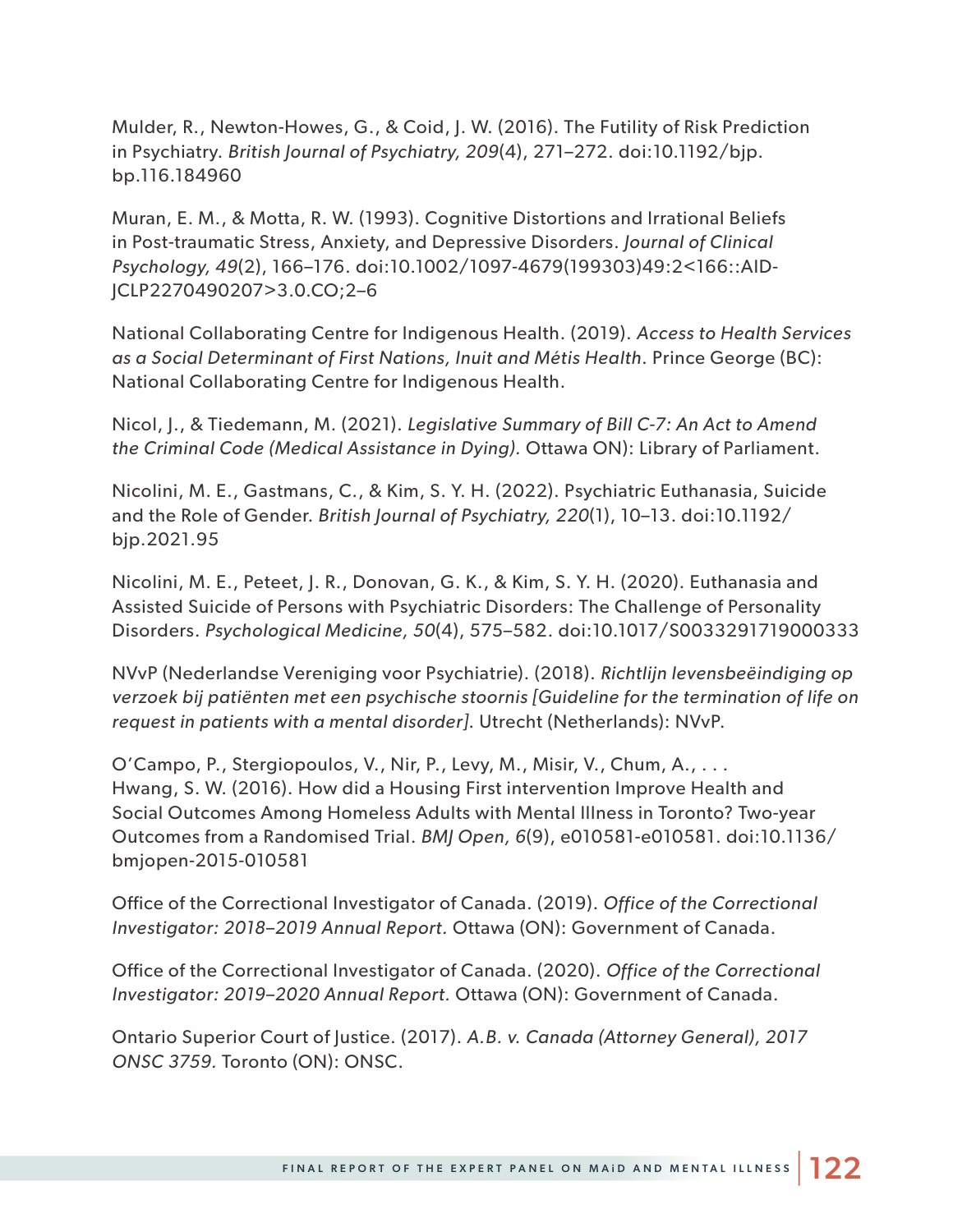Ontario Hospital Association. (2016). *A Practical Guide to Mental Health and the Law in Ontario.* Toronto (ON): Ontario Hospital Association.

Owusu-Addo, E., Renzaho, A. M. N., & Smith, B. J. (2018). The Impact of Cash Transfers on Social Seterminants of Health and Health Inequalities in Sub-Saharan Africa: A systematic review. *Health Policy and Planning, 33*(5), 675–696. doi:10.1093/heapol/czy020

Ordre des médecins. (2019). *Directives déontologiques pour la pratique de l'euthanasie des patients en souffrance psychique à la suite d'une pathologie psychiatrique*. Brussels (Belgium): Ordre des médecins.

Padgett, D. K. (2020). Homelessness, Housing Instability and Mental Health: Making the Connections. *BJPsych Bulletin, 44*(5), 197–201. doi:10.1192/bjb.2020.49

Papps, E., & Ramsden, I. (1996). Cultural Safety in Nursing: The New Zealand Experience. *International Journal for Quality in Health Care, 8*(5), 491–497. doi:10.1093/intqhc/8.5.491

Parliament of Canada. (2016). *Bill C-14: An Act to amend the Criminal Code and to make related amendments to other Acts (medical assistance in dying).* Ottawa (ON): Parliament of Canada.

Parliament of Canada (2021). Bill C-7: *An Act to amend the Criminal Code (medical assistance in dying)*. Ottawa (ON): Parliament of Canada.

Patel, S. B., & Kariel, J. (2021). Universal Basic Income and COVID-19 Pandemic. *The BMJ, 372*, n193-n193. doi:10.1136/bmj.n193

Pronk, R., Willems, D. L., & van de Vathorst, S. (2021). Feeling Seen, Being Heard: Perspectives of Patients Suffering from Mental Illness on the Possibility of Physician-Assisted Death in the Netherlands. *Culture, Medicine and Psychiatry,* 1–15. doi:10.1007/ s11013-021-09726-5

Provincial-Territorial Expert Advisory Group on Physician-Assisted Dying. (2015). *Provincial-Territorial Expert Advisory Group on Physician-Assisted Dying: Final Report.* Toronto (ON): Government of Ontario.

Public Safety Canada. (2020). *2019 Corrections and Conditional Release Statistical Overview.* Ottawa (ON): Government of Canada.

QCSC (Superior Court of Québec). (2019). *Truchon c. Procureur general du Canada QCCS 3792 (CanLII)*. Montréal (QC): QCSC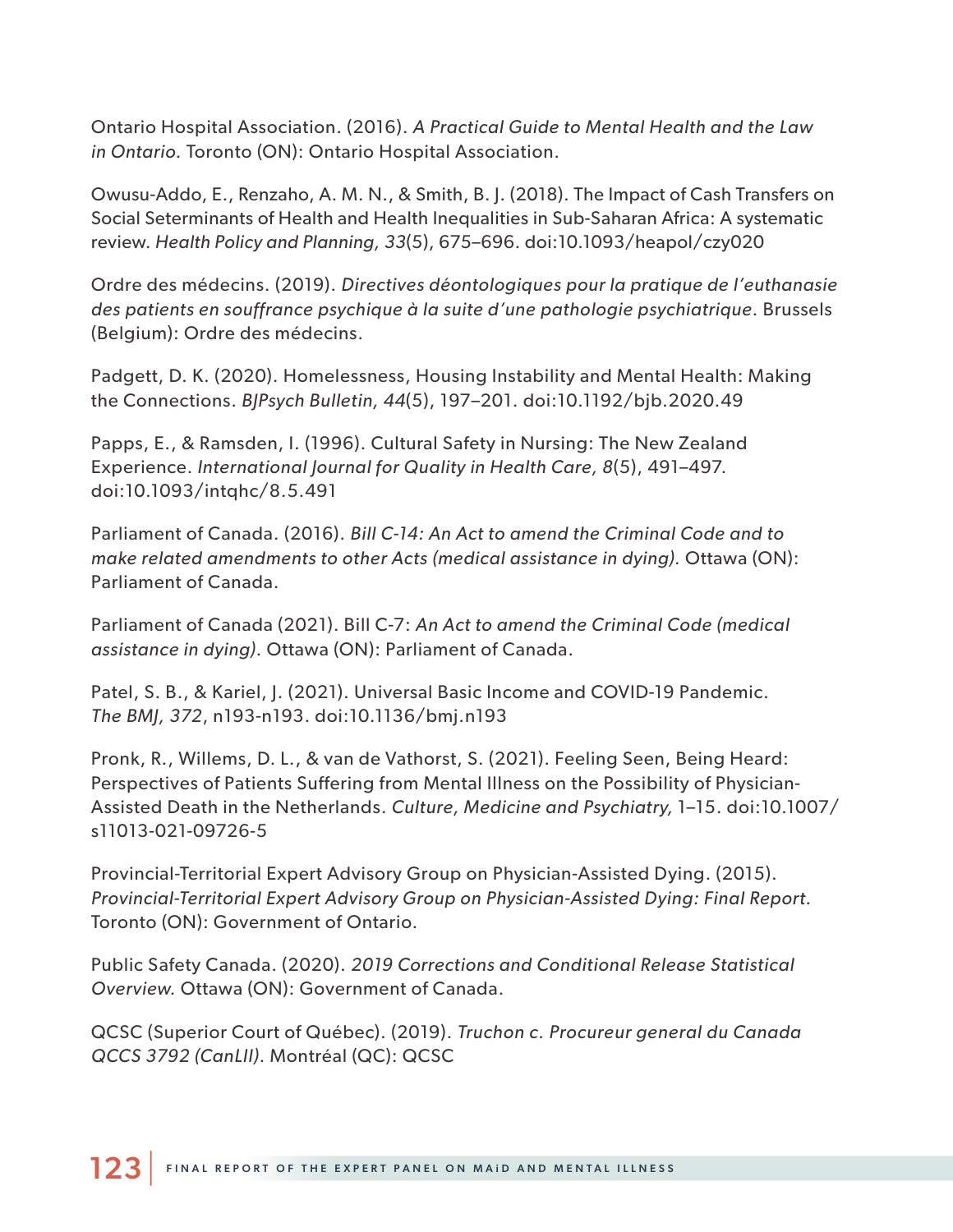Quesada, J., Hart, L. K., & Bourgois, P. (2011). Structural Vulnerability and Health: Latino Migrant Laborers in the United States. *Medical Anthropology, 30*(4), 339–362. doi:10.1 080/01459740.2011.576725

Rahman, M., Evans, K. E., Arif, N., & Gorard, D. A. (2012). Mental Incapacity in Hospitalised Patients Undergoing Percutaneous Endoscopic Gastrostomy Insertion. *Clinical nutrition (Edinburgh, Scotland), 31*(2), 224–229. doi:10.1016/j. clnu.2011.10.002

Reed, P. (2019). Is "aid in dying" suicide? *Theoretical Medicine and Bioethics, 40*(2), 123–139. doi:10.1007/s11017-019-09485-w

Richter, D., & Hoffmann, H. (2019). Social Exclusion of People with Severe Mental Illness in Switzerland: Results from the Swiss Health Survey. *Epidemiology and Psychiatric Sciences, 28*(4), 427–435. doi:10.1017/S2045796017000786

Robertson, G. B., & Picard, E. (2017). *Legal Liability of Doctors and Hospitals in*  Canada (5<sup>th</sup> ed.). Toronto (ON): Thomson Reuters Canada Ltd.

RTE (Regionale Toetsingscommissies Euthanasie). *Committee Procedures.* Retrieved April 2022 from [https://english.euthanasiecommissie.nl/the-committees/](https://english.euthanasiecommissie.nl/the-committees/committee-procedures) [committee-procedures](https://english.euthanasiecommissie.nl/the-committees/committee-procedures)

RTE (Regionale Toetsingscommissies Euthanasie). (2018). *Euthanasia Code: Review procedures in practice*. The Hague (The Netherlands): RTE.

RTE (Regionale Toetsingscommissies Euthanasie). (2020). *Regional euthanasia review committees: Annual report 2019*. The Hague (The Netherlands): RTE.

Sareen, J., Afifi, T. O., McMillan, K. A., & Asmundson, G. J. G. (2011). Relationship Between Household Income and Mental Disorders: Findings from a Population-Based Longitudinal Study. *Archives of General Psychiatry, 68*(4), 419–427. doi:10.1001/ archgenpsychiatry.2011.15

Sariaslan, A., Arseneault, L., Larsson, H., Lichtenstein, P., & Fazel, S. (2020). Risk of Subjection to Violence and Perpetration of Violence in Persons With Psychiatric Disorders in Sweden. *JAMA Psychiatry (Chicago, Ill.), 77*(4), 359–367. doi:10.1001/ jamapsychiatry.2019.4275

SCC (Supreme Court of Canada). (1993). *Rodriguez v. British Columbia (Attorney General), [1993] 3 SCR 519, 1993 CanLII 75 (SCC).* Ottawa (ON): SCC.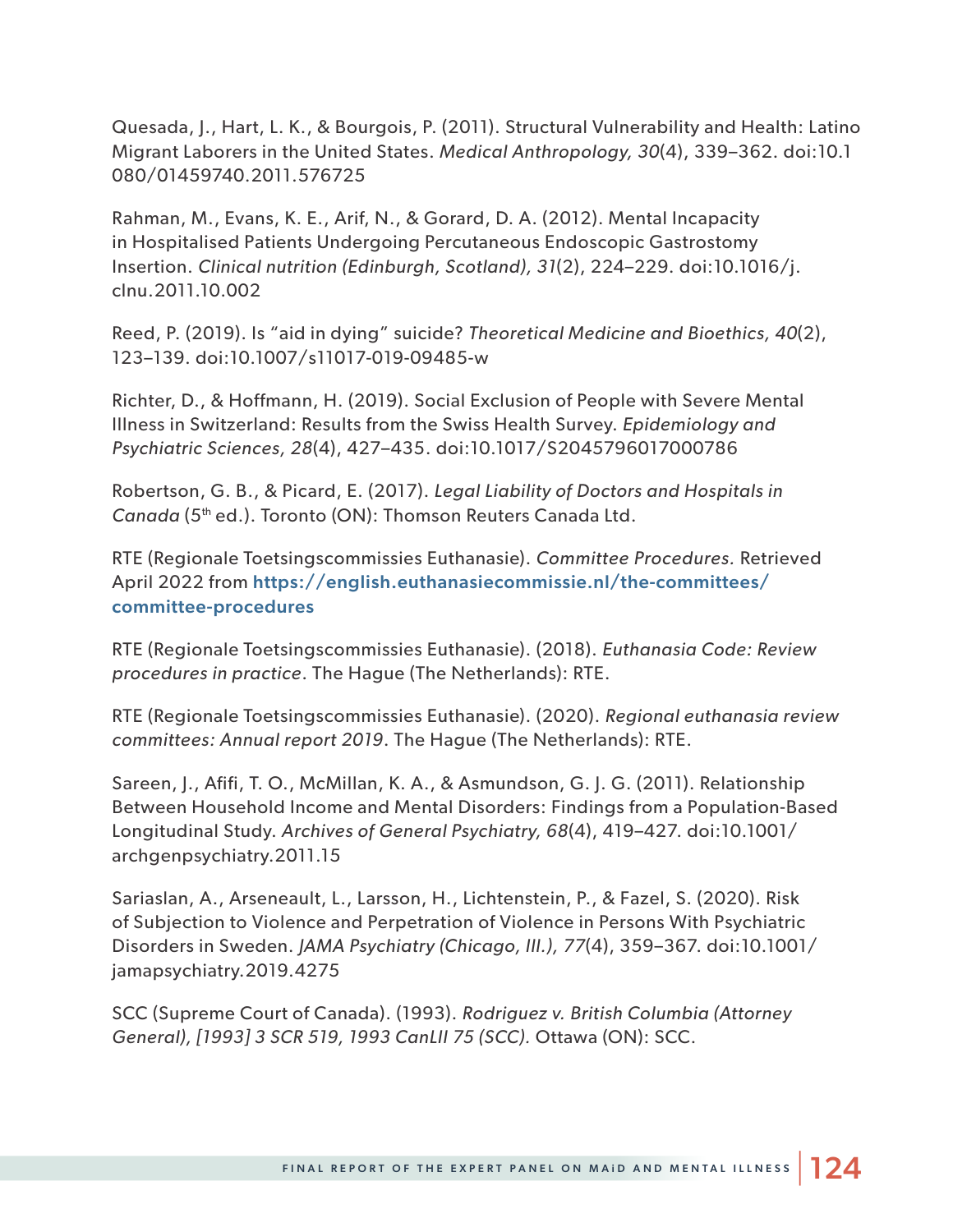SCC (Supreme Court of Canada). (2003). *Starson v. Swayze, 1 S.C.R. 722, 2003 SCC 32*. Ottawa (ON): SCC.

SCC (Supreme Court of Canada). (2015). *Carter v. Canada (Attorney General), [2015] 1 SCR 331, 2015 SCC 5 (CanLII).* Ottawa (ON): SCC.

Schafer, K. M., Kennedy, G., Gallyer, A., & Resnik, P. (2021). A Direct Comparison of Theory-Driven and Machine Learning Prediction of Suicide: A Meta-Analysis. *PloS one, 16*(4), e0249833-e0249833. doi:10.1371/journal.pone.0249833

Select Committee on the Evolution of the Act respecting end-of-life care. (2021). *Report of the Select Committee on the Evolution of the Act respecting end-of-life care.* Québec (QC): Assemblée nationale du Québec.

Senate of Canada. (2016). *Debates of the Senate (Hansard), Wednesday, June 1, 2016.* Ottawa (ON): Senate of Canada.

Shariff, M. J. (2011). Navigating Assisted Death and End-of-Life Care. *Canadian Medical Association Journal (CMAJ), 183*(6), 643–644. doi:10.1503/cmaj.091845

Sinyor, M., & Schaffer, A. (2020). The Lack of Adequate Scientific Evidence Regarding Physician-Assisted Death for People with Psychiatric Disorders is a Danger to Patients. *Canadian Journal of Psychiatry, 65*(9), 607–609. doi:10.1177/0706743720928658

Solomon, D. A., Leon, A. C., Coryell, W. H., Endicott, J., Li, C., Fiedorowicz, J. G., . . . Keller, M. B. (2010). Longitudinal Course of Bipolar I Disorder: Duration of Mood Episodes. *Archives of General Psychiatry, 67*(4), 339–347. doi:10.1001/ archgenpsychiatry.2010.15

Special Joint Committee on Physician-Assisted Dying. (2016). *Medical Assistance in Dying: A Patient Centred approach.* Ottawa (ON): Parliament of Canada.

Standing Senate Committee on Legal and Constitutional Affairs. (2020a). *Evidence. Tuesday, November 24, 2020.* Ottawa (ON): Senate of Canada.

Standing Senate Committee on Legal and Constitutional Affairs. (2020b). *Evidence. Friday, November 27, 2020*. Ottawa (ON): Senate of Canada.

Standing Senate Committee on Legal and Constitutional Affairs. (2020c). *Evidence. Monday, November 23, 2020*. Ottawa (ON): Senate of Canada.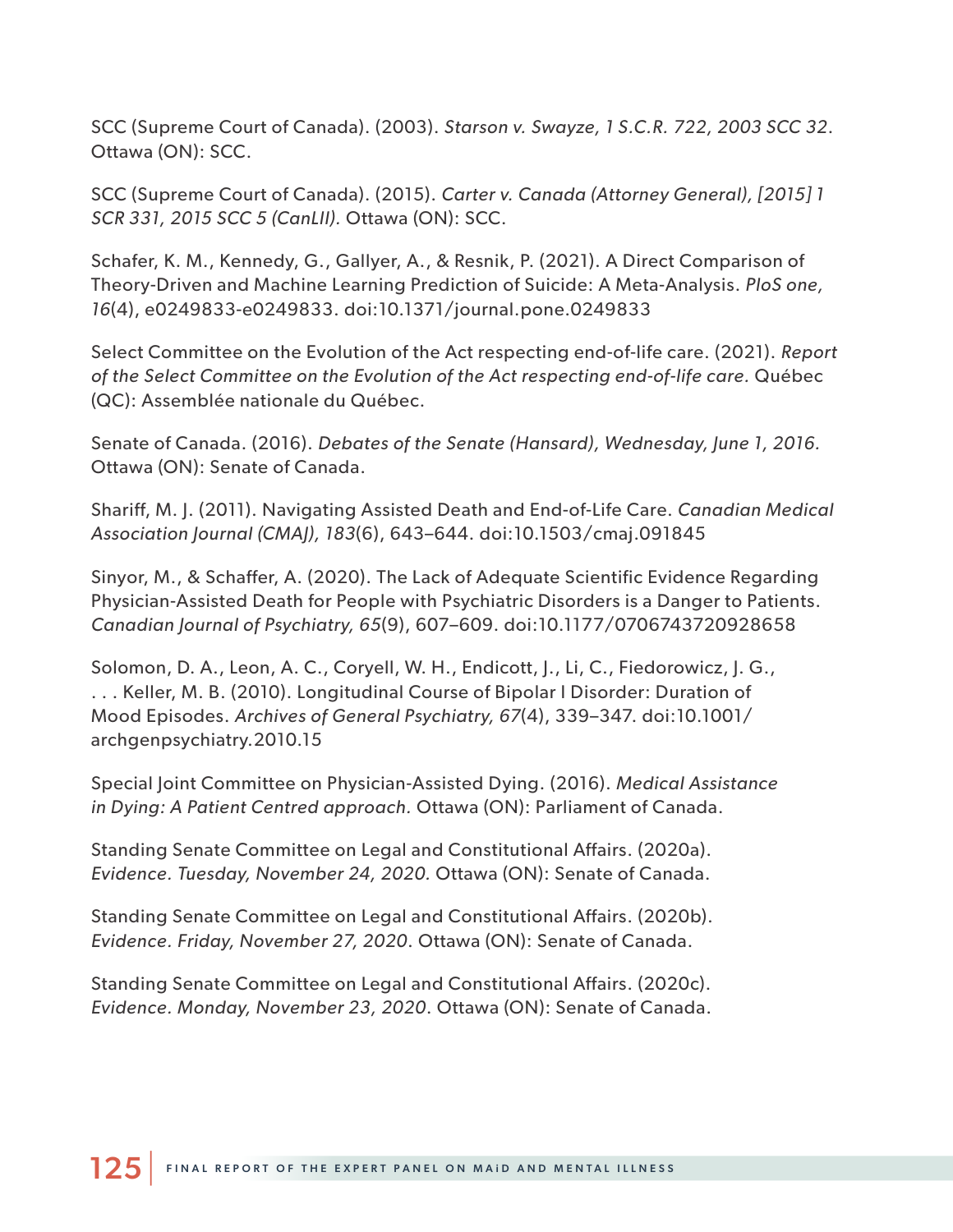Standing Senate Committee on Legal and Constitutional Affairs. (2020d). *Evidence. Thursday, November 26, 2020*. Ottawa (ON): Senate of Canada.

Standing Senate Committee on Legal and Constitutional Affairs. (2021a). *Evidence. Monday, February 1, 2021*. Ottawa (ON): Senate of Canada.

Standing Senate Committee on Legal and Constitutional Affairs. (2021b). *Evidence. Wednesday, February 3, 2021*. Ottawa (ON): Senate of Canada.

Standing Senate Committee on Legal and Constitutional Affairs. (2021c). *Evidence. Tuesday, February 2, 2021*. Ottawa (ON): Senate of Canada.

Stergiopoulos, V., Mejia-Lancheros, C., Nisenbaum, R., Wang, R., Lachaud, J., O'Campo, P., & Hwang, S. W. (2019). Long-Term Effects of Rent Supplements and Mental Health Support Services on Housing and Health Outcomes of Homeless Adults with Mental Illness: Extension Study of the at Home/Chez Soi Randomised Controlled Trial. *The Lancet.Psychiatry, 6*(11), 915–925. doi:10.1016/S2215-0366(19)30371-2

Swiss Academy of Medical Sciences. (2018). Management of Dying and Death. Bern (Switzerland): SAMS.

Thienpont, L., Verhofstadt, M., Van Loon, T., Distelmans, W., Audenaert, K., & De Deyn, P. P. (2015). Euthanasia Requests, Procedures and Outcomes for 100 Belgian Patients Suffering from Disorders: A Retrospective, Descriptive Study. *BMJ Open, 5*(7), e007454-e007454. doi:10.1136/bmjopen-2014-007454

Tuffrey-Wijne, I., Curfs, L., Finlay, I., & Hollins, S. (2018). Euthanasia and Assisted Suicide for People with an Intellectual Disability and/or Autism Spectrum Disorder: An Examination of Nine Relevant Euthanasia Cases in the Netherlands (2012–2016). *BMC Medical Ethics, 19*(1), 17-17. doi:10.1186/s12910-018-0257-6

Turpel-Lafond, M. E. (2020). *In Plain Sight: Addressing Indigenous-Specific Racism and Discrimination in B.C. Health Care.* Victoria (BC): Government of British Columbia.

United Nations. 2008. *Convention on the Rights of Persons with Disabilities*. New York (NY): United Nations.

van Veen, S.M.P., Widdershoven, G.A.M. (2021). Wachten op de dood: Een analyse van de wachtlijst van expertisecentrum euthanasie [Waiting for death: An analysis of the waiting list of the expertise centre for euthanasia]. *Tijdschr Psychiatr., 63*(10), 711–716.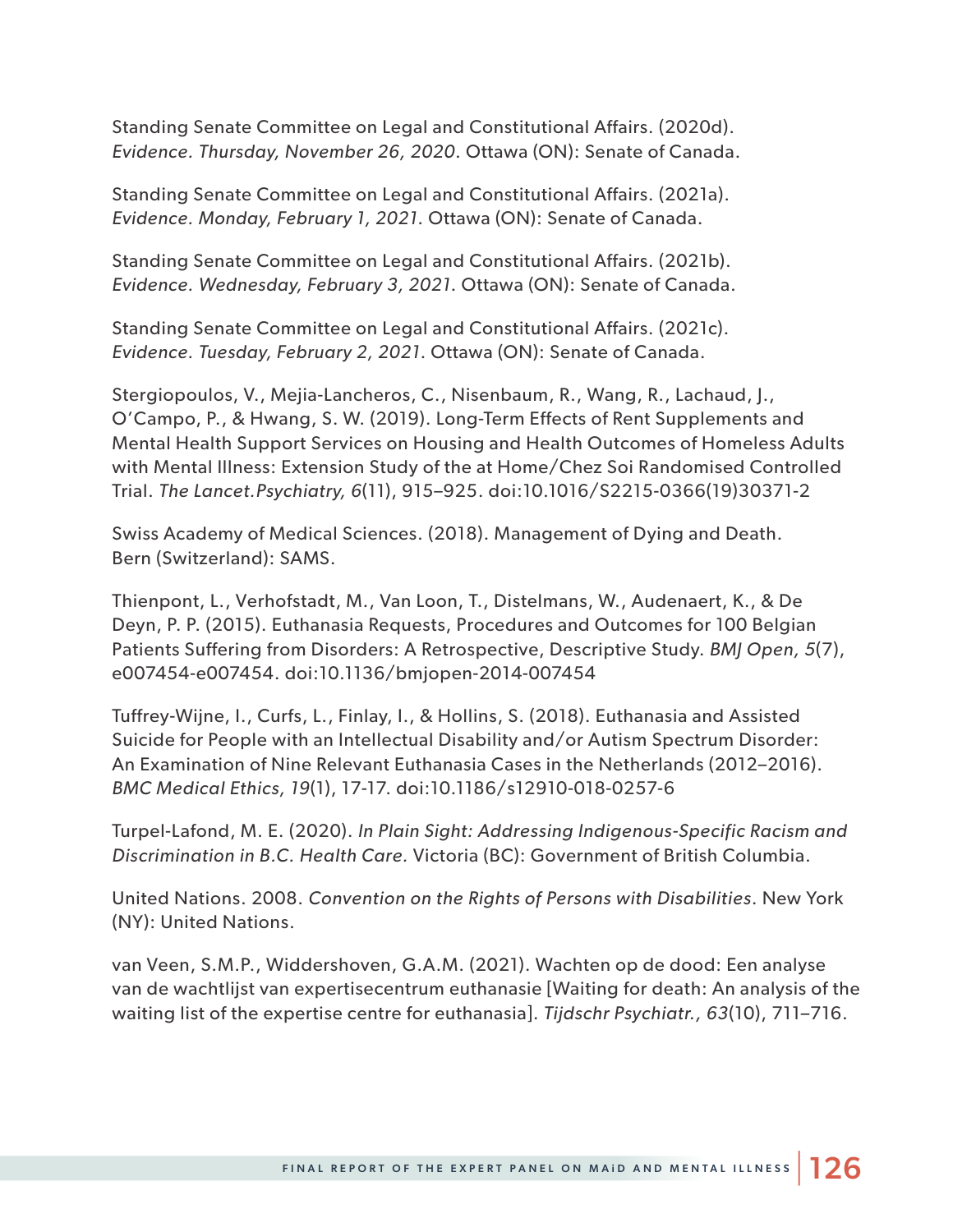van Veen, S. M., Weerheim, F., Mostert, M., & van Delden, J. (2018). Euthanasia of Dutch Patients with Psychiatric Disorders Between 2015 and 2017. *J Ethics Ment Heal, 10*, 1–15.

van Veen, S. M. P., Evans, N., Ruissen, A. M., Vandenberghe, J., Beekman, A. T. F., & Widdershoven, G. A. M. (2022a). Irremediable Psychiatric Suffering in the Context of Medical Assistance in Dying: A Delphi-Study. *Canadian Journal of Psychiatry,*  7067437221087052.

van Veen, S. M. P., Ruissen, A. M., Beekman, A. T. F., Evans, N., & Widdershoven, G. A. M. (2022b). Establishing Irremediable Psychiatric Suffering in the Context of Medical Assistance in Dying in the Netherlands: A Qualitative Study. *Canadian Medical Association Journal (CMAJ).*

van Veen, S. M. P., Ruissen, A. M., & Widdershoven, G. A. M. (2020). Irremediable Psychiatric Suffering in the Context of Physician-Assisted Death: A Scoping Review of Arguments. *Canadian Journal of Psychiatry,* 706743720923072.

Verduijn, J., Verhoeven, J. E., Milaneschi, Y., Schoevers, R. A., van Hemert, A. M., Beekman, A. T. F., & Penninx, B. W. J. H. (2017). Reconsidering the Prognosis of Major Depressive Disorder Across Diagnostic Boundaries: Full Recovery is the Exception Rather than the Rule. *BMC Medicine, 15*(1), 215–215. doi:10.1186/s12916-017-0972-8

Verhofstadt, M., Thienpont, L., & Peters, G. (2017). When Unbearable Suffering Incites Psychiatric Patients to Request Euthanasia: Qualitative Study. *British Journal of Psychiatry, 211*(4), 238–245. doi:10.1192/bjp.bp.117.199331

Vulnerable Persons Standard. (2017). *Introducing the Vulnerable Persons Standard.*  Retrieved April 2022 from [www.vps-npv.ca/readthestandard](http://www.vps-npv.ca/readthestandard/)

VVP (Vlaamse Vereniging voor Psychiatrie). (2017). *Hoe omgaan met een euthanasieverzoek in psychiatrie binnen het huidig wettelijk kader? adviestekst van de vlaamse vereniging voor psychiatrie (VVP) over te hanteren zorgvuldigheidsvereisten [How Should a Request for Euthanasia from Psychiatric Patients be Dealt with Within the Current Legal Framework? Advisory Document of the Flemish Psychiatric Association (VVP) on the Due Care Requirements to be Applied]*. Kortenberg (Belgium): VVP.

World Health Organization. (2019). *Supported Decision-Making and Advance Planning: WHO Quality Rights Specialized training: Course Slides.* Geneva (Switzerland): WHO. Retrieved April 2022 from <https://apps.who.int/iris/handle/10665/329647>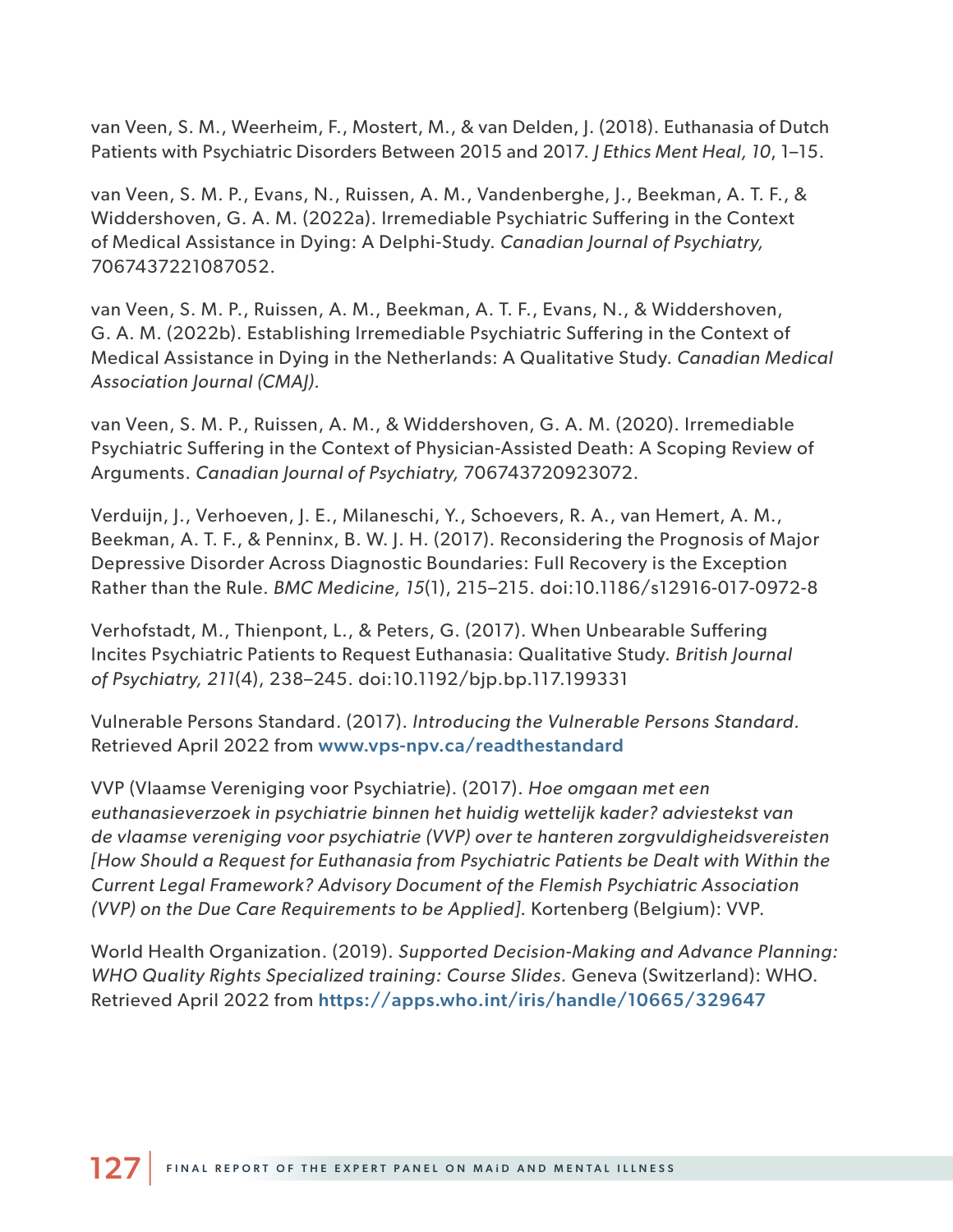Woodford, R., Spittal, M. J., Milner, A., McGill, K., Kapur, N., Pirkis, J., . . . Carter, G. (2019). Accuracy of Clinician Predictions of Future Self-Harm: A Systematic Review and Meta-Analysis of Predictive Studies*. Suicide & Life-Threatening Behavior, 4*9(1), 23–40. doi:10.1111/sltb.12395

Zanarini, M. C., Frankenburg, F. R., Reich, D. B., & Fitzmaurice, G. (2010). Time to Attainment of Recovery From Borderline Personality Disorder and Stability of Recovery: A 10-year Prospective Follow-Up Study*. The American Journal of Psychiatry, 167*(6), 663–667. doi:10.1176/appi.ajp.2009.09081130

Zarzeczy, A. (2017). The Role of Regulation in Healthcare—Professional and Institutional Oversight. In J. Erdman, V. Gruben & E. Nelson (Eds.), *Canadian Health Law and Policy*  (5th ed.). Toronto (ON): LexisNexis Canada.